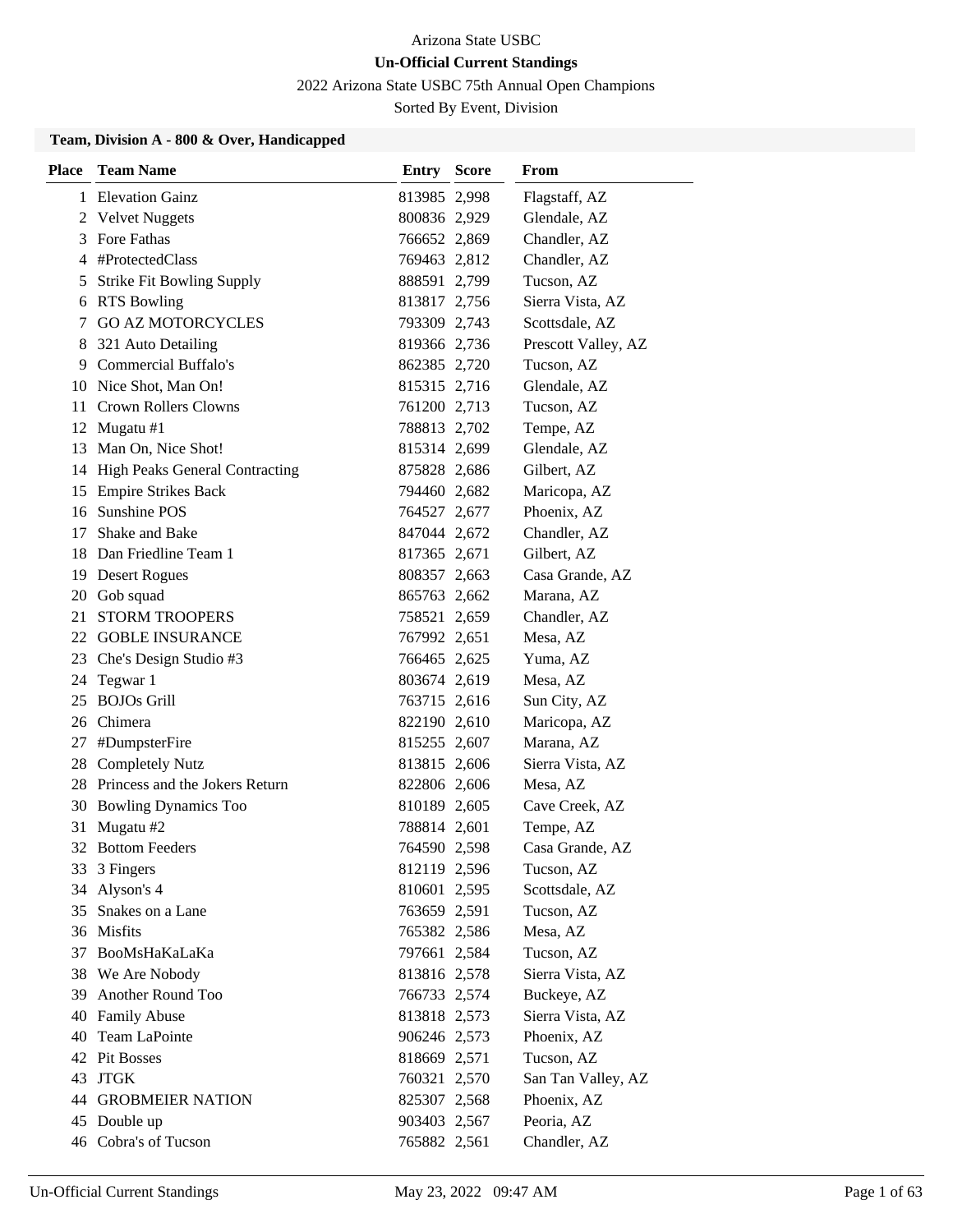2022 Arizona State USBC 75th Annual Open Champions

Sorted By Event, Division

### **Team, Division A - 800 & Over, Handicapped**

| <b>Place</b> | <b>Team Name</b>               | Entry        | <b>Score</b> | <b>From</b>     |
|--------------|--------------------------------|--------------|--------------|-----------------|
| 47           | <b>CDB</b> Safety Consultants  | 811875 2,553 |              | Gilbert, AZ     |
| 48           | Park Ave Jewelers              | 818672 2,551 |              | Tucson, AZ      |
| 49           | Kelly's Heroes                 | 862658 2,543 |              | Peoria, AZ      |
| 50           | Revolutions Pro Shop           | 818805 2,541 |              | Gilbert, AZ     |
| 51           | Just the Team, I Promise!      | 866180 2,538 |              | Phoenix, AZ     |
| 52           | Honor the Fallen               | 853245 2,536 |              | Marana, AZ      |
| 53           | Crown Rollers Kings            | 761199 2,535 |              | Tucson, AZ      |
| 54           | Strikezone Proshop             | 876186 2,532 |              | Coolidge, AZ    |
| 55           | Not too old                    | 790570 2,528 |              | Glendale, AZ    |
| 56           | Donuts and Diamond Rolls       | 884207 2,508 |              | Mesa, AZ        |
| 57           | Crown Rollers Lords            | 761197 2,494 |              | Tucson, AZ      |
| 58           | Wilder & Wilder                | 759499 2,465 |              | Glendale, AZ    |
| 59           | Mark's Office Equipment INC. # | 820015 2,462 |              | Yuma, AZ        |
| 60           | Che's Design Studio #1         | 766467 2,460 |              | Yuma, AZ        |
| 61           | Mark's Equip. Repair           | 808358 2,450 |              | Casa Grande, AZ |
| 62           | <b>JUST DO THAT</b>            | 758520 2,446 |              | Chandler, AZ    |
| 63           | <b>AGAVE LANDSCAPING</b>       | 759685 2,430 |              | Tucson, AZ      |
| 64           | Slow Your Roll                 | 762167 2,429 |              | Gilbert, AZ     |
| 65           | Ass Clowns                     | 819872 2,366 |              | Tucson, AZ      |
| 66           | <b>Upper Echelon</b>           | 800767 2,311 |              | Mesa, AZ        |
| 67           | What da Problem Is? No Crown   | 761196 2,302 |              | Tucson, AZ      |

# **Team, Division A - 800 & Over, Scratch**

| Place         | <b>Team Name</b>                      | Entry        | <b>Score</b> | From                |
|---------------|---------------------------------------|--------------|--------------|---------------------|
| 1             | #ProtectedClass                       | 769463 2,796 |              | Chandler, AZ        |
| $\mathcal{L}$ | <b>Elevation Gainz</b>                | 813985 2,725 |              | Flagstaff, AZ       |
| 3             | <b>Velvet Nuggets</b>                 | 800836 2,715 |              | Glendale, AZ        |
| 4             | <b>GO AZ MOTORCYCLES</b>              | 793309 2,703 |              | Scottsdale, AZ      |
| 5             | <b>Empire Strikes Back</b>            | 794460 2,680 |              | Maricopa, AZ        |
| 6             | Fore Fathas                           | 766652 2,665 |              | Chandler, AZ        |
|               | <b>Strike Fit Bowling Supply</b>      | 888591 2,650 |              | Tucson, AZ          |
| 8             | <b>Commercial Buffalo's</b>           | 862385 2,600 |              | Tucson, AZ          |
| 9             | Chimera                               | 822190 2,598 |              | Maricopa, AZ        |
| 10            | 3 Fingers                             | 812119 2,591 |              | Tucson, AZ          |
| 11            | Gob squad                             | 865763 2,582 |              | Marana, AZ          |
| 12            | #DumpsterFire                         | 815255 2,578 |              | Marana, AZ          |
| 13            | Shake and Bake                        | 847044 2,520 |              | Chandler, AZ        |
| 14            | Nice Shot, Man On!                    | 815315 2,499 |              | Glendale, AZ        |
| 15            | 321 Auto Detailing                    | 819366 2,495 |              | Prescott Valley, AZ |
| 16            | <b>Team LaPointe</b>                  | 906246 2,494 |              | Phoenix, AZ         |
| 17            | Princess and the Jokers Return        | 822806 2,489 |              | Mesa, AZ<br>∗       |
| 18            | <b>GROBMEIER NATION</b>               | 825307 2,480 |              | Phoenix, AZ         |
| 19            | <b>RTS Bowling</b>                    | 813817 2,461 |              | Sierra Vista, AZ    |
| 20            | Sunshine POS                          | 764527 2,457 |              | Phoenix, AZ         |
| 21            | We Are Nobody                         | 813816 2,450 |              | Sierra Vista, AZ    |
| 22            | <b>High Peaks General Contracting</b> | 875828 2,439 |              | Gilbert, AZ<br>$*$  |
| 23            | <b>Crown Rollers Clowns</b>           | 761200 2,437 |              | Tucson, AZ<br>∗     |
|               |                                       |              |              |                     |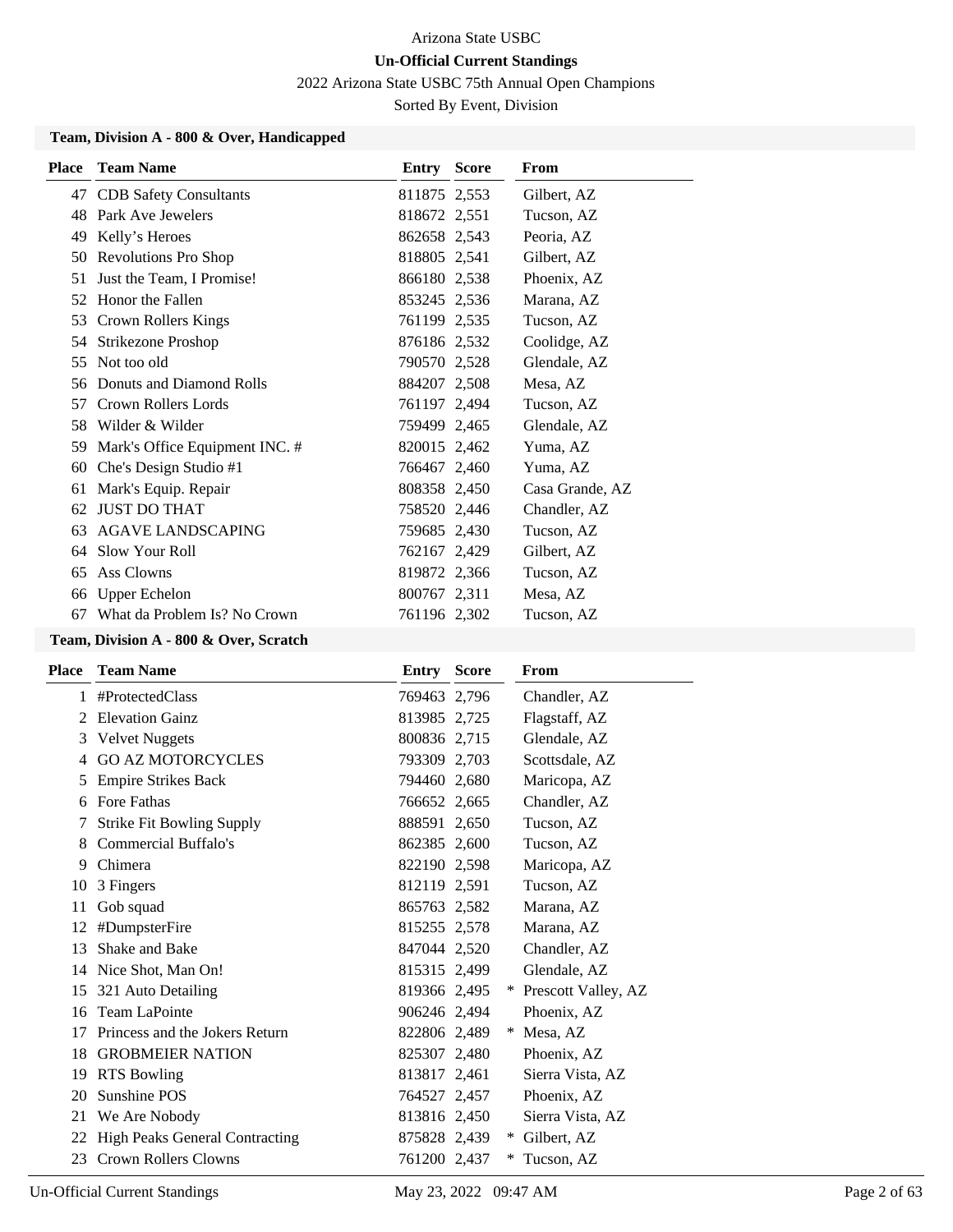2022 Arizona State USBC 75th Annual Open Champions

Sorted By Event, Division

### **Team, Division A - 800 & Over, Scratch**

| <b>Place</b> | <b>Team Name</b>                        | <b>Entry Score</b> |        | From               |
|--------------|-----------------------------------------|--------------------|--------|--------------------|
|              | 24 Alyson's 4                           | 810601 2,429       |        | * Scottsdale, AZ   |
|              | 25 Family Abuse                         | 813818 2,410       |        | Sierra Vista, AZ   |
|              | <b>26 STORM TROOPERS</b>                | 758521 2,407       |        | * Chandler, AZ     |
|              | 26 Man On, Nice Shot!                   | 815314 2,407       |        | Glendale, AZ       |
|              | 28 Snakes on a Lane                     | 763659 2,399       |        | Tucson, AZ         |
|              | 29 Mugatu #1                            | 788813 2,393       |        | Tempe, AZ          |
|              | 30 Bowling Dynamics Too                 | 810189 2,390       |        | * Cave Creek, AZ   |
|              | 31 BooMsHaKaLaKa                        | 797661 2,378       |        | Tucson, AZ         |
|              | 32 Dan Friedline Team 1                 | 817365 2,365       |        | Gilbert, AZ        |
|              | 33 Donuts and Diamond Rolls             | 884207 2,361       |        | Mesa, AZ           |
|              | 34 Strikezone Proshop                   | 876186 2,356       |        | Coolidge, AZ       |
|              | 35 CDB Safety Consultants               | 811875 2,354       |        | Gilbert, AZ        |
|              | 35 Desert Rogues                        | 808357 2,354       |        | Casa Grande, AZ    |
|              | 37 Mark's Equip. Repair                 | 808358 2,349       |        | Casa Grande, AZ    |
|              | 38 Revolutions Pro Shop                 | 818805 2,345       |        | Gilbert, AZ        |
|              | 39 Tegwar 1                             | 803674 2,343       |        | * Mesa, AZ         |
| 40           | <b>GOBLE INSURANCE</b>                  | 767992 2,336       |        | * Mesa, AZ         |
| 41           | Mugatu #2                               | 788814 2,327       |        | Tempe, AZ          |
| 41           | Another Round Too                       | 766733 2,327       |        | Buckeye, AZ        |
| 43           | <b>JTGK</b>                             | 760321 2,323       |        | San Tan Valley, AZ |
|              | 44 BOJOs Grill                          | 763715 2,321       |        | Sun City, AZ       |
| 45           | <b>Crown Rollers Lords</b>              | 761197 2,317       | $*$    | Tucson, AZ         |
|              | 46 Che's Design Studio #1               | 766467 2,316       |        | * Yuma, AZ         |
|              | 47 Che's Design Studio #3               | 766465 2,313       |        | * Yuma, AZ         |
| 48           | JUST DO THAT                            | 758520 2,312       |        | Chandler, AZ       |
| 48           | Mark's Office Equipment INC. #          | 820015 2,312       |        | Yuma, AZ           |
|              | 50 Pit Bosses                           | 818669 2,300       |        | Tucson, AZ         |
|              | 51 Completely Nutz                      | 813815 2,297       |        | Sierra Vista, AZ   |
|              | 52 Double up                            | 903403 2,294       |        | Peoria, AZ         |
|              | 53 Misfits                              | 765382 2,286       |        | Mesa, AZ           |
|              | 54 Crown Rollers Kings                  | 761199 2,281       |        | * Tucson, AZ       |
|              | 55 Park Ave Jewelers                    | 818672 2,280       | *      | Tucson, AZ         |
|              | 56 Bottom Feeders                       | 764590 2,278       | $\ast$ | Casa Grande, AZ    |
| 57           | Slow Your Roll                          | 762167 2,263       | $\ast$ | Gilbert, AZ        |
|              | 58 Cobra's of Tucson                    | 765882 2,250       | *.     | Chandler, AZ       |
|              | 59 Honor the Fallen                     | 853245 2,238       |        | * Marana, AZ       |
| 60           | Kelly's Heroes                          | 862658 2,237       |        | * Peoria, AZ       |
| 61           | Ass Clowns                              | 819872 2,232       |        | Tucson, AZ         |
| 62           | Just the Team, I Promise!               | 866180 2,229       |        | Phoenix, AZ        |
| 63           | Not too old                             | 790570 2,217       |        | * Glendale, AZ     |
| 64           | <b>AGAVE LANDSCAPING</b>                | 759685 2,213       | $*$    | Tucson, AZ         |
| 65           | Wilder & Wilder                         | 759499 2,175       | $*$    | Glendale, AZ       |
| 66           | <b>Upper Echelon</b>                    | 800767 2,151       |        | Mesa, AZ           |
| 67           | What da Problem Is? No Crown            | 761196 2,004       | $*$    | Tucson, AZ         |
|              | Team Division R - 680 - 799 Handicanned |                    |        |                    |

# **Team, Division B - 680 - 799, Handicapped**

**Place Team Name Entry Score From**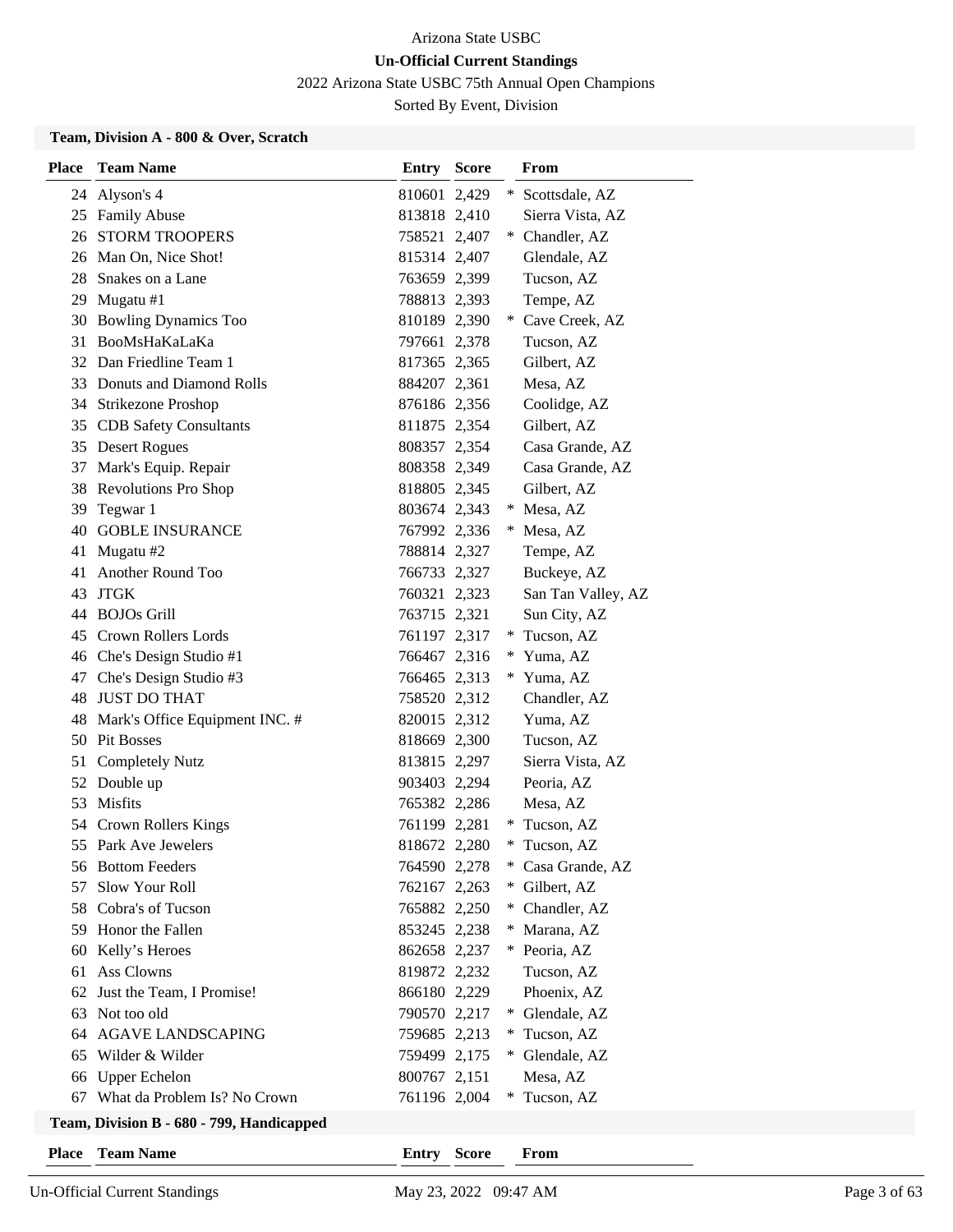2022 Arizona State USBC 75th Annual Open Champions

Sorted By Event, Division

### **Team, Division B - 680 - 799, Handicapped**

| <b>Place</b> | <b>Team Name</b>                 | <b>Entry Score</b> | From                |
|--------------|----------------------------------|--------------------|---------------------|
|              | 1 Pre-Emptive Strikes            | 801908 2,883       | Phoenix, AZ         |
|              | 2 SRS Dos                        | 759285 2,861       | Flagstaff, AZ       |
| 3            | Gentlemen of the BedChamber      | 822805 2,845       | Mesa, AZ            |
|              | 4 SRS                            | 760263 2,844       | Flagstaff, AZ       |
| 5            | Team Ernie                       | 814153 2,791       | Tucson, AZ          |
| 6            | Units                            | 874858 2,789       | Mesa, AZ            |
|              | 7 Chuck's Painting               | 759257 2,771       | Sun City, AZ        |
| 8            | Four Play                        | 842259 2,766       | Phoenix, AZ         |
| 9            | <b>Hack Attack</b>               | 808620 2,730       | Yuma, AZ            |
| 10           | The 4 Horsemen                   | 843266 2,726       | Fountain Hills, AZ  |
|              | 11 Dead Wood                     | 875112 2,724       | Apache Junction, AZ |
|              | 11 PV Bowlers!                   | 841595 2,724       | Prescott Valley, AZ |
|              | 13 BFF's                         | 759011 2,707       | Glendale, AZ        |
|              | 14 Shilagi                       | 846547 2,695       | San Tan Valley, AZ  |
|              | 15 Noodles Romanoff and His Band | 800837 2,694       | Glendale, AZ        |
| 16           | Turkey Club                      | 874191 2,684       | Chandler, AZ        |
| 17           | Thats how we roll                | 759411 2,679       | Tucson, AZ          |
| 17           | The A Team                       | 850757 2,679       | Tucson, AZ          |
|              | 19 A-Team                        | 846548 2,674       | San Tan Valley, AZ  |
|              | 20 Righteous Gemstones           | 781407 2,666       | Surprise, AZ        |
|              | 21 Better With Age               | 814760 2,664       | Flagstaff, AZ       |
|              | 22 FAB 4                         | 800246 2,662       | Avondale, AZ        |
|              | 23 Welcome Home Britany          | 844690 2,658       | Scottsdale, AZ      |
|              | 24 Choot Em                      | 838622 2,657       | Yuma, AZ            |
| 25           | <b>Split Personalities</b>       | 759010 2,653       | Glendale, AZ        |
|              | 26 Tucvail                       | 763491 2,649       | Tucson, AZ          |
|              | 27 Brass Tacks                   | 800766 2,647       | Mesa, AZ            |
| 28           | 3 Days & A Night                 | 794826 2,637       | Peoria, AZ          |
|              | 29 Crown Rollers Jesters         | 761194 2,632       | Tucson, AZ          |
|              | 30 Dizzy Donkeys                 | 848494 2,627       | Avondale, AZ        |
|              | 31 Another Round                 | 766734 2,626       | Buckeye, AZ         |
| 32           | AMP'D UP BAR AND GRILL           | 896642 2,617       | UNKNOWN, AZ         |
| 33           | The ExPINdables                  | 905672 2,603       | Phoenix, AZ         |
|              | 34 Mixed Nuts 2.0                | 797079 2,599       | Gilbert, AZ         |
|              | 35 Washburn #1                   | 906249 2,598       | Tucson, AZ          |
|              | 35 Devil Ducks 2                 | 886727 2,598       | Tucson, AZ          |
|              | 37 IDK                           | 884209 2,591       | Marana, AZ          |
| 38           | Hannibowl                        | 873349 2,590       | Surprise, AZ        |
|              | 39 Stick the Prick               | 873481 2,584       | Mesa, AZ            |
| 40           | Che's Design Studio #2           | 766466 2,581       | Yuma, AZ            |
|              | 41 KHCK                          | 768682 2,580       | Avondale, AZ        |
|              | 42 Crown Rollers Knights         | 761198 2,579       | Tucson, AZ          |
|              | 43 Outta Towners                 | 853131 2,568       | Chandler, AZ        |
|              | 44 Glendale Ballers              | 763820 2,557       | Glendale, AZ        |
| 45           | Damages Inc                      | 845872 2,537       | Safford, AZ         |
|              | 46 Alley Cats                    | 800765 2,530       | Mesa, AZ            |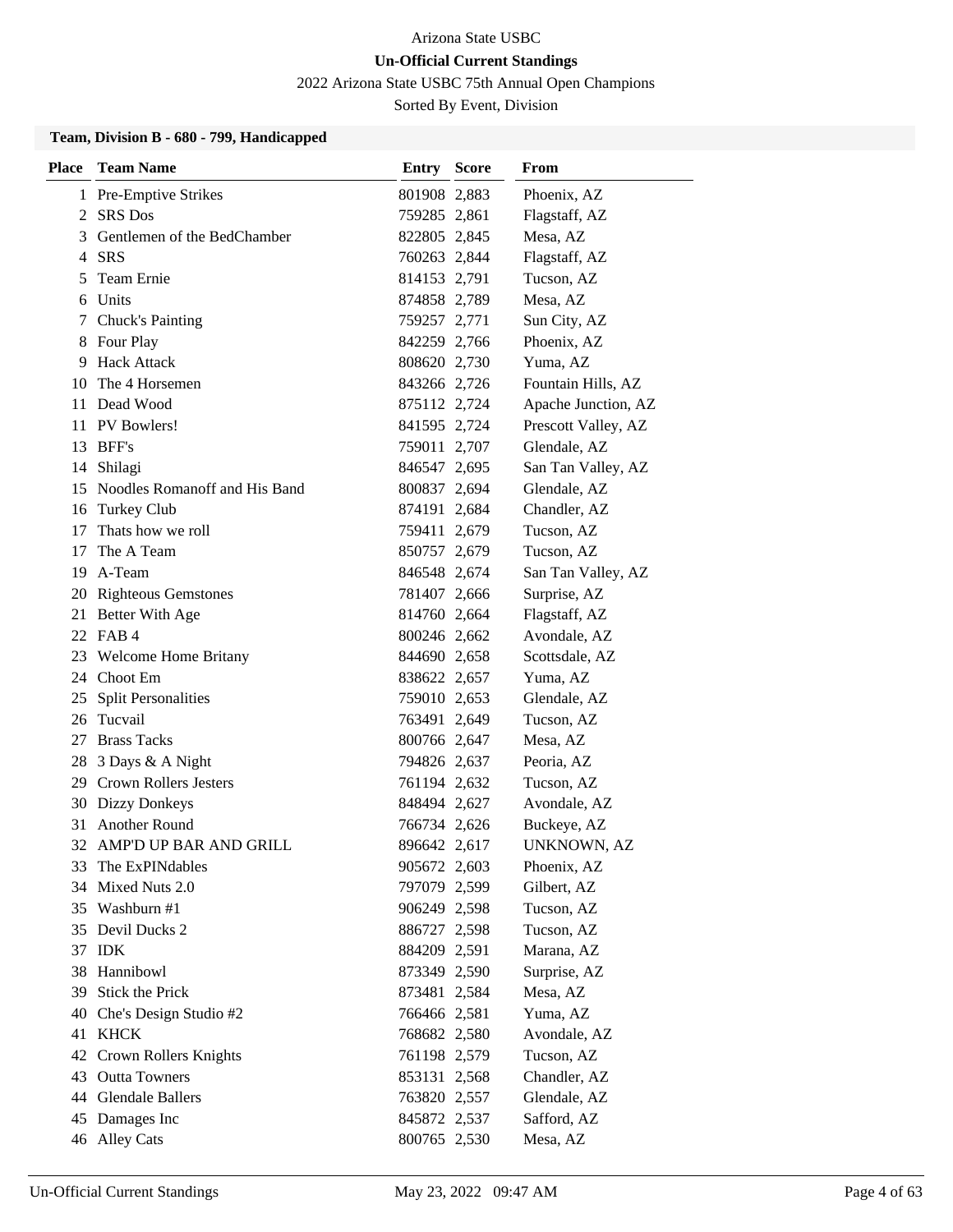2022 Arizona State USBC 75th Annual Open Champions

Sorted By Event, Division

### **Team, Division B - 680 - 799, Handicapped**

| <b>Place</b> | <b>Team Name</b>                  | Entry        | <b>Score</b> | From                 |
|--------------|-----------------------------------|--------------|--------------|----------------------|
|              | 47 Havasu Avg Joes                | 761822 2,524 |              | Lake Havasu City, AZ |
|              | 48 Another Round Again            | 766732 2,513 |              | Buckeye, AZ          |
| 49           | Justin Singleton #1               | 906250 2,508 |              | Gilbert, AZ          |
|              | 50 Rodman's Project               | 768245 2,502 |              | Casa Grande, AZ      |
|              | 51 Another Round 4 All            | 766731 2,492 |              | Buckeye, AZ          |
|              | 52 Tucson Mojo                    | 818673 2,490 |              | Tucson, AZ           |
|              | 53 Motiv8                         | 845873 2,476 |              | Safford, AZ          |
|              | 54 Beat the Heat                  | 818671 2,475 |              | Tucson, AZ           |
|              | 55 B3 Performance                 | 818670 2,474 |              | Tucson, AZ           |
|              | 56 Mark's Office Equipment INC. # | 820014 2,468 |              | Yuma, AZ             |
| 57           | Andy Clark Pro Shop               | 865951 2,464 |              | Tucson, AZ           |
|              | 58 BallZ Deep                     | 769238 2,458 |              | Phoenix, AZ          |
| 59.          | Devil Ducks 1                     | 886728 2,429 |              | Tucson, AZ           |
|              | 60 Brewski's 2                    | 803729 2,419 |              | Tucson, AZ           |
|              | 61 3rd Game Wasted                | 880992 2,383 |              | milwaukee, WI        |
|              | 62 BINGO                          | 802428 2,357 |              | Phoenix, AZ          |
| 63           | Brewski's 1                       | 803730 2,343 |              | Tucson, AZ           |

### **Team, Division B - 680 - 799, Scratch**

| <b>Place</b> | <b>Team Name</b>              | <b>Entry</b> | <b>Score</b> |     | From                  |
|--------------|-------------------------------|--------------|--------------|-----|-----------------------|
| 1            | <b>SRS</b> Dos                | 759285 2,524 |              |     | Flagstaff, AZ         |
|              | 2 Pre-Emptive Strikes         | 801908 2,523 |              |     | Phoenix, AZ           |
| 3            | Four Play                     | 842259 2,410 |              | ∗   | Phoenix, AZ           |
| 4            | Units                         | 874858 2,402 |              |     | Mesa, AZ              |
| 5            | The 4 Horsemen                | 843266 2,399 |              |     | * Fountain Hills, AZ  |
| 6            | Chuck's Painting              | 759257 2,386 |              |     | Sun City, AZ          |
| 7            | <b>SRS</b>                    | 760263 2,378 |              |     | * Flagstaff, AZ       |
| 8            | <b>Brass Tacks</b>            | 800766 2,319 |              |     | Mesa, AZ              |
| 9            | A-Team                        | 846548 2,317 |              | $*$ | San Tan Valley, AZ    |
| 10           | Better With Age               | 814760 2,315 |              | $*$ | Flagstaff, AZ         |
| 11           | <b>Team Ernie</b>             | 814153 2,298 |              | *   | Tucson, AZ            |
| 12           | PV Bowlers!                   | 841595 2,277 |              |     | * Prescott Valley, AZ |
| 13           | Gentlemen of the BedChamber   | 822805 2,275 |              | ∗   | Mesa, AZ              |
| 14           | The A Team                    | 850757 2,274 |              | ∗   | Tucson, AZ            |
| 15           | Noodles Romanoff and His Band | 800837 2,269 |              |     | Glendale, AZ          |
| 16           | Turkey Club                   | 874191 2,268 |              | ∗   | Chandler, AZ          |
| 17           | Dead Wood                     | 875112 2,260 |              | *   | Apache Junction, AZ   |
| 18           | <b>IDK</b>                    | 884209 2,258 |              |     | * Marana, AZ          |
| 19           | <b>Hack Attack</b>            | 808620 2,227 |              |     | Yuma, AZ              |
| 19           | <b>Righteous Gemstones</b>    | 781407 2,227 |              |     | Surprise, AZ          |
| 21           | Washburn #1                   | 906249 2,221 |              |     | Tucson, AZ            |
| 22           | Stick the Prick               | 873481 2,216 |              |     | * Mesa, AZ            |
| 23           | BFF's                         | 759011 2,204 |              | $*$ | Glendale, AZ          |
| 24           | <b>Outta Towners</b>          | 853131 2,186 |              | ∗   | Chandler, AZ          |
| 25           | Justin Singleton #1           | 906250 2,183 |              | $*$ | Gilbert, AZ           |
| 26           | Thats how we roll             | 759411 2,182 |              | ∗   | Tucson, AZ            |
| 27           | 3 Days & A Night              | 794826 2,181 |              |     | * Peoria, AZ          |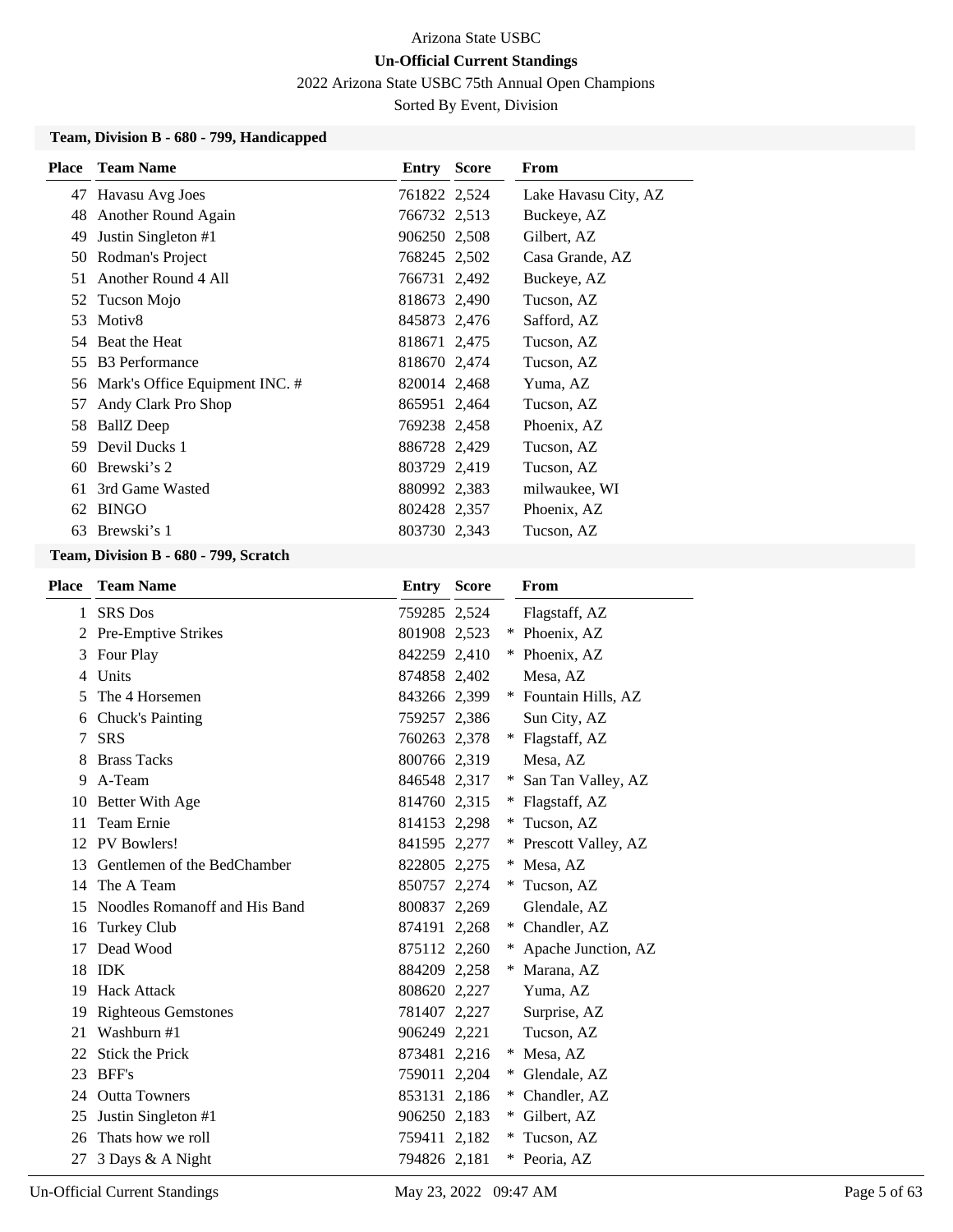2022 Arizona State USBC 75th Annual Open Champions

Sorted By Event, Division

### **Team, Division B - 680 - 799, Scratch**

| <b>Place</b> | <b>Team Name</b>                  | <b>Entry Score</b> |     | From                   |
|--------------|-----------------------------------|--------------------|-----|------------------------|
|              | 28 Shilagi                        | 846547 2,177       | $*$ | San Tan Valley, AZ     |
|              | 29 Choot Em                       | 838622 2,176       |     | * Yuma, AZ             |
|              | 30 Crown Rollers Jesters          | 761194 2,174       |     | * Tucson, AZ           |
|              | 31 Havasu Avg Joes                | 761822 2,161       |     | * Lake Havasu City, AZ |
|              | 32 The ExPINdables                | 905672 2,159       |     | * Phoenix, AZ          |
|              | 33 KHCK                           | 768682 2,149       |     | * Avondale, AZ         |
|              | 34 Hannibowl                      | 873349 2,146       |     | * Surprise, AZ         |
|              | 35 Another Round Again            | 766732 2,145       |     | Buckeye, AZ            |
|              | 36 B3 Performance                 | 818670 2,142       |     | * Tucson, AZ           |
|              | 37 Tucson Mojo                    | 818673 2,141       |     | * Tucson, AZ           |
|              | 38 Dizzy Donkeys                  | 848494 2,135       |     | * Avondale, AZ         |
|              | 39 FAB 4                          | 800246 2,134       |     | * Avondale, AZ         |
|              | 40 Andy Clark Pro Shop            | 865951 2,133       |     | * Tucson, AZ           |
|              | 41 AMP'D UP BAR AND GRILL         | 896642 2,128       |     | * UNKNOWN, AZ          |
|              | 42 Another Round 4 All            | 766731 2,125       |     | Buckeye, AZ            |
|              | 43 Mixed Nuts 2.0                 | 797079 2,122       |     | Gilbert, AZ            |
|              | 44 Motiv8                         | 845873 2,112       |     | * Safford, AZ          |
|              | 45 Crown Rollers Knights          | 761198 2,103       |     | * Tucson, AZ           |
|              | 46 Tucvail                        | 763491 2,101       |     | * Tucson, AZ           |
|              | 46 Another Round                  | 766734 2,101       |     | Buckeye, AZ            |
|              | 48 Welcome Home Britany           | 844690 2,082       |     | * Scottsdale, AZ       |
|              | 49 Glendale Ballers               | 763820 2,079       |     | * Glendale, AZ         |
|              | 50 Brewski's 2                    | 803729 2,065       |     | * Tucson, AZ           |
|              | 51 Rodman's Project               | 768245 2,058       |     | * Casa Grande, AZ      |
|              | 52 Split Personalities            | 759010 2,045       |     | * Glendale, AZ         |
|              | 53 Mark's Office Equipment INC. # | 820014 2,019       |     | * Yuma, AZ             |
|              | 54 Alley Cats                     | 800765 2,008       |     | Mesa, AZ               |
|              | 55 Devil Ducks 2                  | 886727 1,995       |     | * Tucson, AZ           |
|              | 56 BINGO                          | 802428 1,976       |     | * Phoenix, AZ          |
|              | 57 Damages Inc                    | 845872 1,966       |     | * Safford, AZ          |
| 58           | 3rd Game Wasted                   | 880992 1,942       |     | * milwaukee, WI        |
|              | 59 Che's Design Studio #2         | 766466 1,939       |     | * Yuma, AZ             |
|              | 60 Beat the Heat                  | 818671 1,929       |     | * Tucson, AZ           |
|              | 61 Brewski's 1                    | 803730 1,889       |     | * Tucson, AZ           |
|              | 62 Devil Ducks 1                  | 886728 1,885       |     | * Tucson, AZ           |
| 63           | <b>BallZ</b> Deep                 | 769238 1,874       |     | * Phoenix, AZ          |

# **Team, Division C - 679 & Under, Handicapped**

| <b>Place</b> Team Name | Entry        | Score | From         |
|------------------------|--------------|-------|--------------|
| WE GOT THIS            | 766219 2,851 |       | Yuma, AZ     |
| 2 Safford Crew         | 845874 2,814 |       | Safford, AZ  |
| 3 3 Guys and a Gal     | 845871 2,745 |       | Safford, AZ  |
| 4 Big Al's HVAC        | 788715 2,693 |       | Mesa, AZ     |
| 5 O'Murphys            | 839110 2,679 |       | Safford, AZ  |
| 6 10 Pin Alley         | 798663 2,672 |       | Tolleson, AZ |
| Miller Time            | 845869 2,661 |       | Safford, AZ  |
| FO SHO                 | 839123 2,654 |       | Safford, AZ  |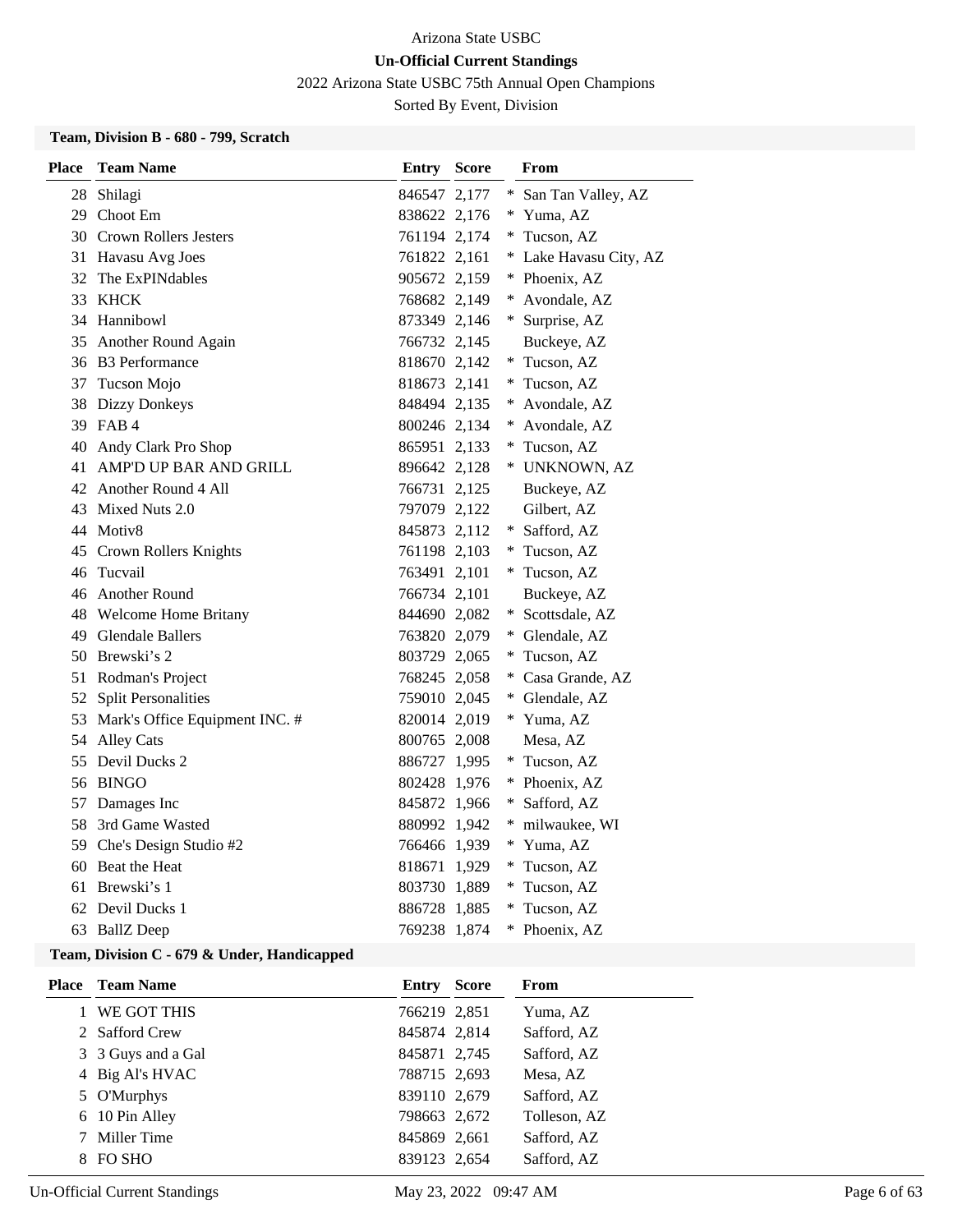2022 Arizona State USBC 75th Annual Open Champions

Sorted By Event, Division

# **Team, Division C - 679 & Under, Handicapped**

| Place | <b>Team Name</b>        | Entry        | <b>Score</b> | From          |
|-------|-------------------------|--------------|--------------|---------------|
| 9     | <b>APEX A/C</b>         | 819951 2,639 |              | Globe, AZ     |
|       | 10 3 Balls and a Split  | 845870 2,622 |              | Safford, AZ   |
|       | 11 Babbitt Ford         | 818276 2,597 |              | Flagstaff, AZ |
|       | 12 Crown Rollers Queens | 761195 2,591 |              | Tucson, AZ    |
|       | 13 KISS MY BASS         | 822644 2,584 |              | Tempe, AZ     |
|       | 14 The Lucky Strikers   | 799413 2,578 |              | Tucson, AZ    |
|       | 15 Dolls with Balls     | 867162 2,498 |              | Phoenix, AZ   |

### **Team, Division C - 679 & Under, Scratch**

| Place | <b>Team Name</b>       | Entry        | <b>Score</b> |        | From          |
|-------|------------------------|--------------|--------------|--------|---------------|
| 1     | WE GOT THIS            | 766219 2,055 |              | $*$    | Yuma, AZ      |
| 2     | <b>APEX A/C</b>        | 819951 1,933 |              | $\ast$ | Globe, AZ     |
| 3     | Miller Time            | 845869 1,931 |              | ∗      | Safford, AZ   |
| 4     | <b>Babbitt Ford</b>    | 818276 1,929 |              | $\ast$ | Flagstaff, AZ |
| 5     | 10 Pin Alley           | 798663 1,917 |              | $*$    | Tolleson, AZ  |
| 6     | Safford Crew           | 845874 1,903 |              | ∗      | Safford, AZ   |
| 7     | Crown Rollers Queens   | 761195 1,873 |              | *      | Tucson, AZ    |
| 8     | The Lucky Strikers     | 799413 1,859 |              | ∗      | Tucson, AZ    |
| 9     | Big Al's HVAC          | 788715 1,828 |              | ∗      | Mesa, AZ      |
| 10    | 3 Guys and a Gal       | 845871 1,810 |              | ∗      | Safford, AZ   |
| 11    | <b>KISS MY BASS</b>    | 822644 1,755 |              | ∗      | Tempe, AZ     |
| 12    | Dolls with Balls       | 867162 1,729 |              | ∗      | Phoenix, AZ   |
| 13    | FO SHO                 | 839123 1,648 |              |        | Safford, AZ   |
|       | 14 3 Balls and a Split | 845870 1,639 |              | ∗      | Safford, AZ   |
| 15    | O'Murphys              | 839110 1,617 |              | ∗      | Safford, AZ   |

# **Doubles, Division A - 400 & Over, Handicapped**

| Place | <b>Team Name</b>                                                 | <b>Entry Score</b> | From                |
|-------|------------------------------------------------------------------|--------------------|---------------------|
|       | 1 Jenkins Gary T. \ Hicks James E.                               | 788814 1,523       | Tempe, AZ           |
| 2     | Taylor Dylan P. \ Schloss Ronald J.                              | 812119 1,485       | Tucson, AZ          |
| 3     | Jacobs John S. \ Spitali Larry R.                                | 763715 1,467       | Sun City, AZ        |
| 4     | Silaghi Jason C. \ Costantino Robert (Warren) 846547 1,457<br>W. |                    | San Tan Valley, AZ  |
| 5     | Grobmeier Alan E. $\setminus$ Jones Mathew D.                    | 825307 1,454       | Phoenix, AZ         |
| 6     | Benitez Shawn T. \ Wade Michael W.                               | 819872 1,438       | Tucson, AZ          |
| 7     | Fulk Nick T. $\Delta$ Polanco Richard R. Jr                      | 759285 1,429       | Flagstaff, AZ       |
| 8     | Talley Billie J. \ Smith Jacob A.                                | 761197 1,426       | Tucson, AZ          |
| 9     | Ketcham Bruce M. $\{$ Hannon Josh M.                             | 758521 1,421       | Chandler, AZ        |
| 10    | Villagran Juan C. \ Morgan Scott                                 | 841595 1,409       | Prescott Valley, AZ |
| 11    | Knapp Brandon \ Stoutmeyer Brandon J.                            | 761200 1,407       | Tucson, AZ          |
| 12    | Brackett Jeff T. \ Benton Brian(Peanut) E.                       | 766733 1,403       | Buckeye, AZ         |
| 13    | McIlvanie Michael R. $\Gamma$ Forman Richard M.                  | 803674 1,400       | Mesa, AZ            |
|       | 14 Cooke Eric L. \ Deleonardo Nick                               | 766733 1,388       | Buckeye, AZ         |
| 15    | Cirigliano Mandy E. \ Labeau Jolene R.                           | 810189 1,386       | Cave Creek, AZ      |
| 16    | Bender Marty \ Villanueva Darrell D.                             | 762167 1,383       | Gilbert, AZ         |
| 17    | DeCarlo Michael \ Dabrowski Joseph A.                            | 811875 1,381       | Gilbert, AZ         |
|       | 18 Smith Robert T. \ Williams Gary E.                            | 813817 1,379       | Sierra Vista, AZ    |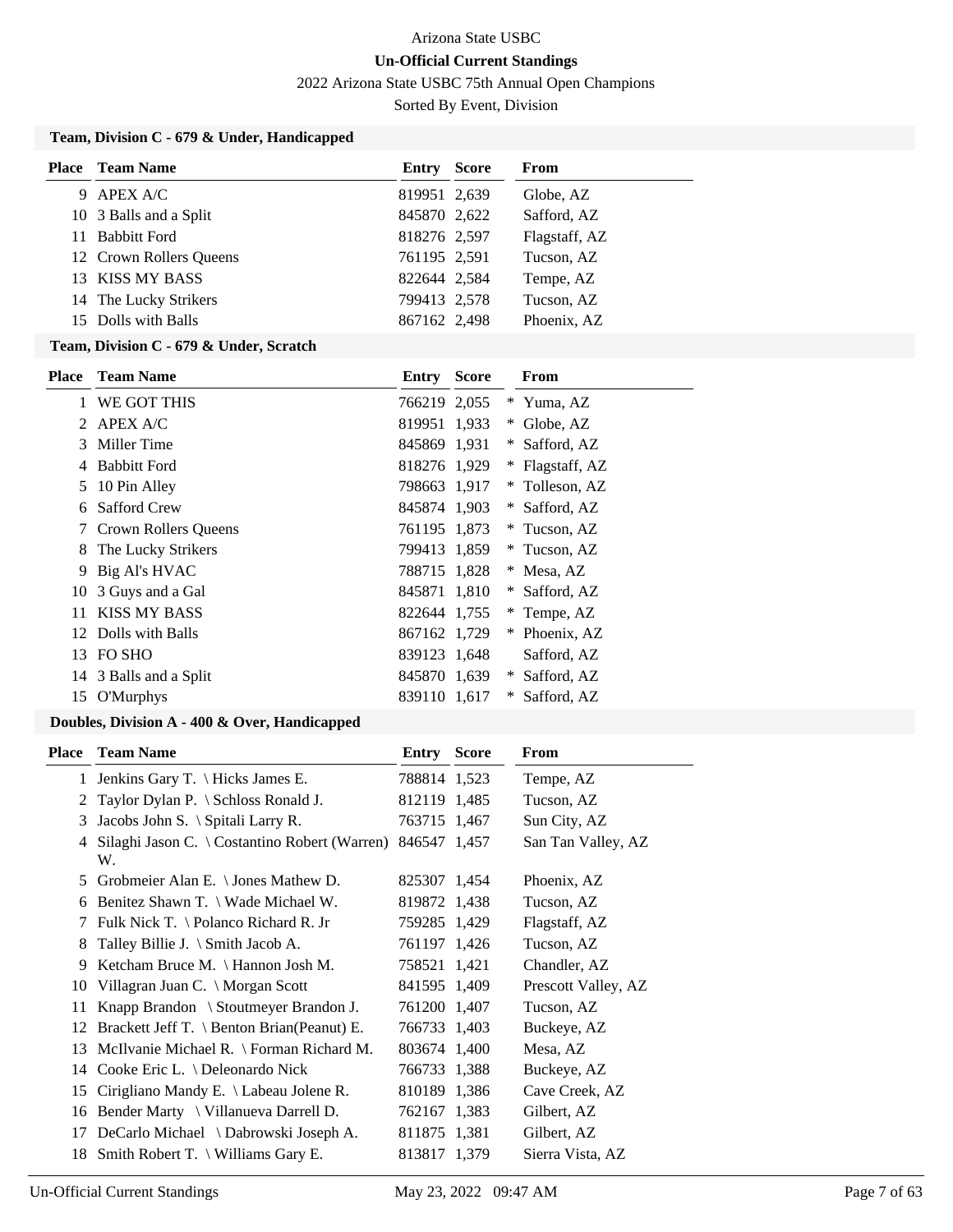2022 Arizona State USBC 75th Annual Open Champions

Sorted By Event, Division

### **Doubles, Division A - 400 & Over, Handicapped**

| <b>Place</b> | <b>Team Name</b>                                   | <b>Entry Score</b> | From                 |
|--------------|----------------------------------------------------|--------------------|----------------------|
|              | 19 Klein Scott A. \ Meyer Jacob A.                 | 811875 1,377       | Gilbert, AZ          |
|              | 20 McPherson Stephen L. \ Hampton Robert G.        | 818669 1,376       | Tucson, AZ           |
|              | 21 Cooper Kevin F. \ Migliaccio Joe A.             | 758521 1,372       | Chandler, AZ         |
| 22           | Amos Russell A. \Amos Gary M.                      | 761822 1,367       | Lake Havasu City, AZ |
| 23           | DeMary Dalen T. \ Ciccanti Jay C.                  | 822806 1,363       | Mesa, AZ             |
| 24           | Chapman Larry E. \ Perez Tony B.                   | 759685 1,361       | Tucson, AZ           |
| 25           | Ashley Joe W. \ Lucero Jason P.                    | 800836 1,360       | Glendale, AZ         |
|              | 26 Van Sickle Bryan N. \ McHenry Christopher<br>W. | 815255 1,355       | Marana, AZ           |
|              | 27 Kostolnik, Jr. John J. \Drew Thomas H.          | 759499 1,347       | Glendale, AZ         |
| 27           | Gerchak Christopher D. \ Smith Kevin M.            | 768682 1,347       | Avondale, AZ         |
|              | 29 Jenkins Kevin T. \ Smaglik Edward J.            | 769463 1,345       | Chandler, AZ         |
|              | 30 Fields Daniel D. \ Karns Scott P.               | 815315 1,343       | Glendale, AZ         |
|              | 31 Rosensteel John T. \ Scott Thomas R.            | 760321 1,341       | San Tan Valley, AZ   |
| 31           | Goldberg Jonathan E. \ Berrios Raymond             | 843970 1,341       | Phoenix, AZ          |
|              | 33 Camamo Cody J. \ Ebenger Eric S.                | 765382 1,339       | Mesa, AZ             |
|              | 34 Summers Chad V. \ Emerson Lance R.              | 794460 1,338       | Maricopa, AZ         |
|              | 35 Demarti David L. \Towns Drew A.                 | 848494 1,328       | Avondale, AZ         |
|              | 36 Gibbs Shawn G. \ Van Gordon Brian T.            | 759499 1,325       | Glendale, AZ         |
|              | 36 Stead Raymond T. II \ Dumas Darrell A. Jr       | 813985 1,325       | Flagstaff, AZ        |
|              | 38 Duncan Stuart B. \ Hetu Joseph R.               | 761199 1,324       | Tucson, AZ           |
| 39           | Knapp Kevin D. $\setminus$ Stoutmeyer James T.     | 761200 1,323       | Tucson, AZ           |
| 40           | Cooper Judy L. \ Lis Gerald T. Jr                  | 818672 1,321       | Tucson, AZ           |
| 41           | Dwyer Alan G. \ Norton Randy A.                    | 815314 1,319       | Glendale, AZ         |
| 42           | Majeske David L. \ Majeske Michael J.              | 763659 1,317       | Tucson, AZ           |
| 43           | Gladstone Mark T. \ Gardner Stephen C.             | 763659 1,316       | Tucson, AZ           |
| 43           | Rodman Daniel J. \ Rodman Jeffrey W.               | 764590 1,316       | Casa Grande, AZ      |
| 43           | Schock David A. \ Schock Richard D.                | 818670 1,316       | Tucson, AZ           |
|              | 46 Cornett George J. \ Brown Ken S.                | 760321 1,315       | San Tan Valley, AZ   |
| 47           | Klerk Chris T. \ Cain Andrew                       | 769463 1,306       | Chandler, AZ         |
| 48           | Marasigan Adrian L. \ Lenfest Jason D.             | 818805 1,304       | Gilbert, AZ          |
|              | 49 Detlaff Ryan M. \ Berg Rachael E.               | 800836 1,303       | Glendale, AZ         |
|              | 49 Winnie James R. \ Flick Eric J.                 | 808357 1,303       | Casa Grande, AZ      |
| 51           | Harris Steven C. \ Hartzell John W.                | 761199 1,302       | Tucson, AZ           |
| 52           | Wacks Todd F. Sr \ Wacks Benjamin H.               | 818672 1,298       | Tucson, AZ           |
| 53           | McDonald Ron D. \ Lowery Jason C.                  | 808358 1,297       | Casa Grande, AZ      |
| 54           | Shockley Rob S. $\langle$ Riggs William E.         | 810601 1,295       | Scottsdale, AZ       |
| 55           | Seabrook Michael E. Sr \ Wood Shawn R.             | 760263 1,294       | Flagstaff, AZ        |
| 56           | Clark Ben M. \ Bousselot John J.                   | 847044 1,293       | Chandler, AZ         |
| 57           | Rossetti Ryne \ Hanna Phillip D.                   | 788814 1,292       | Tempe, AZ            |
| 57           | Messman Edward \ Davis Preston P.                  | 819366 1,292       | Prescott Valley, AZ  |
| 57           | Mansfield Robert W. \ Reif Matt                    | 766652 1,292       | Chandler, AZ         |
| 60           | Schwarberg Larry R. Jr \ Dominik Michael J.        | 758520 1,288       | Chandler, AZ         |
|              | 60 Rathburn Steve \ Golden Justin L.               | 764527 1,288       | Phoenix, AZ          |
|              | 62 Fortin Mark B. \ Will Daniel G.                 | 790570 1,284       | Glendale, AZ         |
| 63           | Tosuner Benjamin \ Whitney Adam M.                 | 759257 1,283       | Sun City, AZ         |
| 63           | Grant Shawn D.   Kepler Timothy J.                 | 817365 1,283       | Gilbert, AZ          |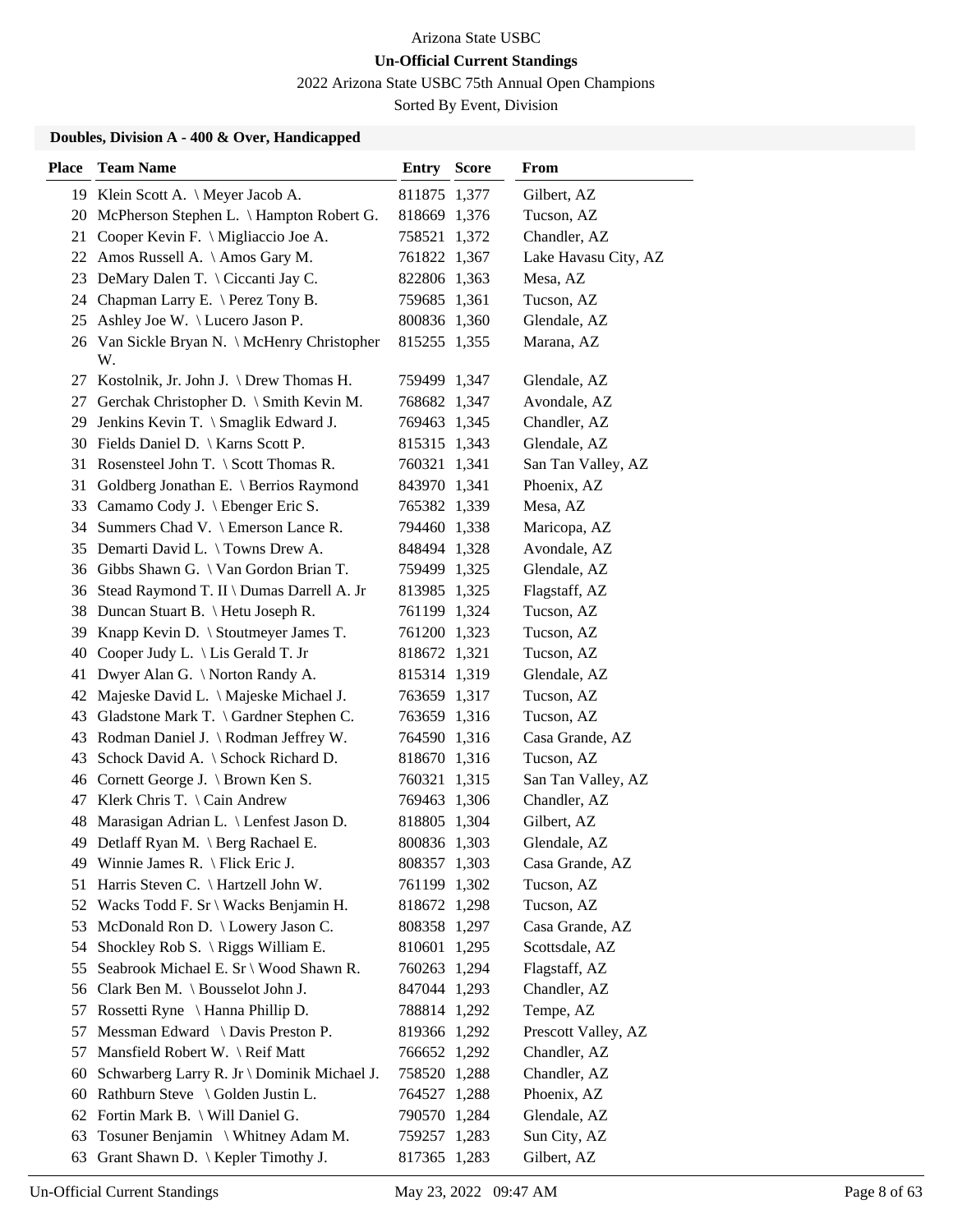2022 Arizona State USBC 75th Annual Open Champions

Sorted By Event, Division

### **Doubles, Division A - 400 & Over, Handicapped**

| <b>Place</b> | <b>Team Name</b>                                   | <b>Entry Score</b> | From                |
|--------------|----------------------------------------------------|--------------------|---------------------|
|              | 63 Munson Karl W. \ Wilson Steven M.               | 808358 1,283       | Casa Grande, AZ     |
|              | 66 Foster Tom \ Espriu Felipe Jr                   | 865763 1,282       | Marana, AZ          |
| 67           | Heinle Kent W. \Calhoun Craig J.                   | 803674 1,281       | Mesa, AZ            |
|              | 68 Knebelsberger Andrew W. \Mason Corey R.         | 758520 1,274       | Chandler, AZ        |
|              | 68 Loss Ronald J. \ Wilson Kevin J.                | 819366 1,274       | Prescott Valley, AZ |
|              | 68 Hamilton Mark W. \Hamilton Myles C.             | 797661 1,274       | Tucson, AZ          |
|              | 68 Pemberton Lonnie T. \ White Myke R.             | 766732 1,274       | Buckeye, AZ         |
|              | 72 Espinosa Justin L. \ Heichel Matthew W.         | 815255 1,273       | Marana, AZ          |
| 72           | Murrietta Donald B. \ Woods Wallace L.             | 820015 1,273       | Yuma, AZ            |
| 72           | Aspin Carlton H. II \ Abbas Kyle                   | 825307 1,273       | Phoenix, AZ         |
| 75           | Johnsonkroman Brandon M. \Tucker<br>Christopher L. | 800767 1,269       | Mesa, AZ            |
|              | 75 Whitelaw Shawn \ Moret Josh K.                  | 865763 1,269       | Marana, AZ          |
|              | 75 Fisher Shane A. \ McIntyre Travis B.            | 766652 1,269       | Chandler, AZ        |
|              | 78 Strause Howard F. \ Strause Shawna M.           | 810189 1,267       | Cave Creek, AZ      |
|              | 79 Bandel Terry \ Novak Julian M.                  | 847044 1,266       | Chandler, AZ        |
|              | 80 Potter Joseph L. \ Guidinger Jeremy M.          | 788813 1,260       | Tempe, AZ           |
|              | 81 Hamilton Teri D. \ Nedry William A.             | 797661 1,257       | Tucson, AZ          |
|              | 82 Nosbusch Jessica C. \ Nosbusch Shan V.          | 813816 1,255       | Sierra Vista, AZ    |
|              | 82 Neish James R. \ Neish Kurt A.                  | 818805 1,255       | Gilbert, AZ         |
|              | 82 Randall Anton D. Sr \ Grosse Bradley J.         | 838622 1,255       | Yuma, AZ            |
|              | 85 LaRue Krysta K. \ LaRue Taylor A.               | 802428 1,252       | Phoenix, AZ         |
|              | 85 Fritz Clay \ Czajkowski Randy M.                | 822806 1,252       | Mesa, AZ            |
| 87           | Friedline Daniel E. \ Flolo Michael G.             | 817365 1,251       | Gilbert, AZ         |
|              | 88 Kohler David B. \ Williams Joshua               | 801908 1,248       | Phoenix, AZ         |
| 88           | McBride Bill A. \ Garcia Michael A.                | 818673 1,248       | Tucson, AZ          |
|              | 90 Goble Harold G. \Treola Vincent J. Jr           | 767992 1,247       | Mesa, AZ            |
| 91           | Kelley Kyle $\setminus$ Bobbitt Bryton R.          | 800766 1,245       | Mesa, AZ            |
|              | 92 Markley Ray \ Kennedy Alvin Jr                  | 794826 1,243       | Peoria, AZ          |
| 93           | Stewart Glenn A. \ Shepherd Melanie A.             | 820014 1,240       | Yuma, AZ            |
| 94           | Bandes Jeffrey A. \Campbell David R.               | 764527 1,239       | Phoenix, AZ         |
|              | 95 McElliott Jeremy L. \ Quilt Dan W.              | 822190 1,228       | Maricopa, AZ        |
|              | 95 Casey Jeremy M. \Casey Justin M.                | 853245 1,228       | Marana, AZ          |
| 97           | Stidvent James D. \ Chapman Greg                   | 759685 1,226       | Tucson, AZ          |
| 98           | Griffiths Austin F. $\Lambda$ llred Joe R.         | 803729 1,217       | Tucson, AZ          |
| 99.          | Bledsoe Shawn \ Lekan John J. III                  | 766465 1,214       | Yuma, AZ            |
|              | 100 Williams Martin D. \ Wendt Colin F.            | 803730 1,213       | Tucson, AZ          |
| 101          | Garcia Rene C. \ Medina Jesus D.                   | 845873 1,206       | Safford, AZ         |
| 101          | Hampton Robin R. \ Yingst Benjamin S.              | 818669 1,206       | Tucson, AZ          |
| 103          | Bernier Leo G. \ Sienicki John V.                  | 765882 1,200       | Chandler, AZ        |
|              | 104 Gustavson Carl B. Jr \ Prades Pete M.          | 813816 1,189       | Sierra Vista, AZ    |
|              | 105 Cendejas Antonio R. \ Roberts Randall D.       | 766467 1,187       | Yuma, AZ            |
|              | 106 Coyle Glenn H. \ Wagner Alan T.                | 763715 1,182       | Sun City, AZ        |
|              | 107 Hammons Tony T. \ Lopez Ralph J. III           | 820015 1,175       | Yuma, AZ            |
|              | 108 Carrier Lee \ Wong Che W.                      | 766466 1,169       | Yuma, AZ            |
|              | 109 Grzybowski Michael A. \ Hemmen Chris J.        | 815315 1,162       | Glendale, AZ        |
|              | 110 Chausse Stephen L. \ Meagor William (Billy)    | 765382 1,161       | Mesa, AZ            |

P.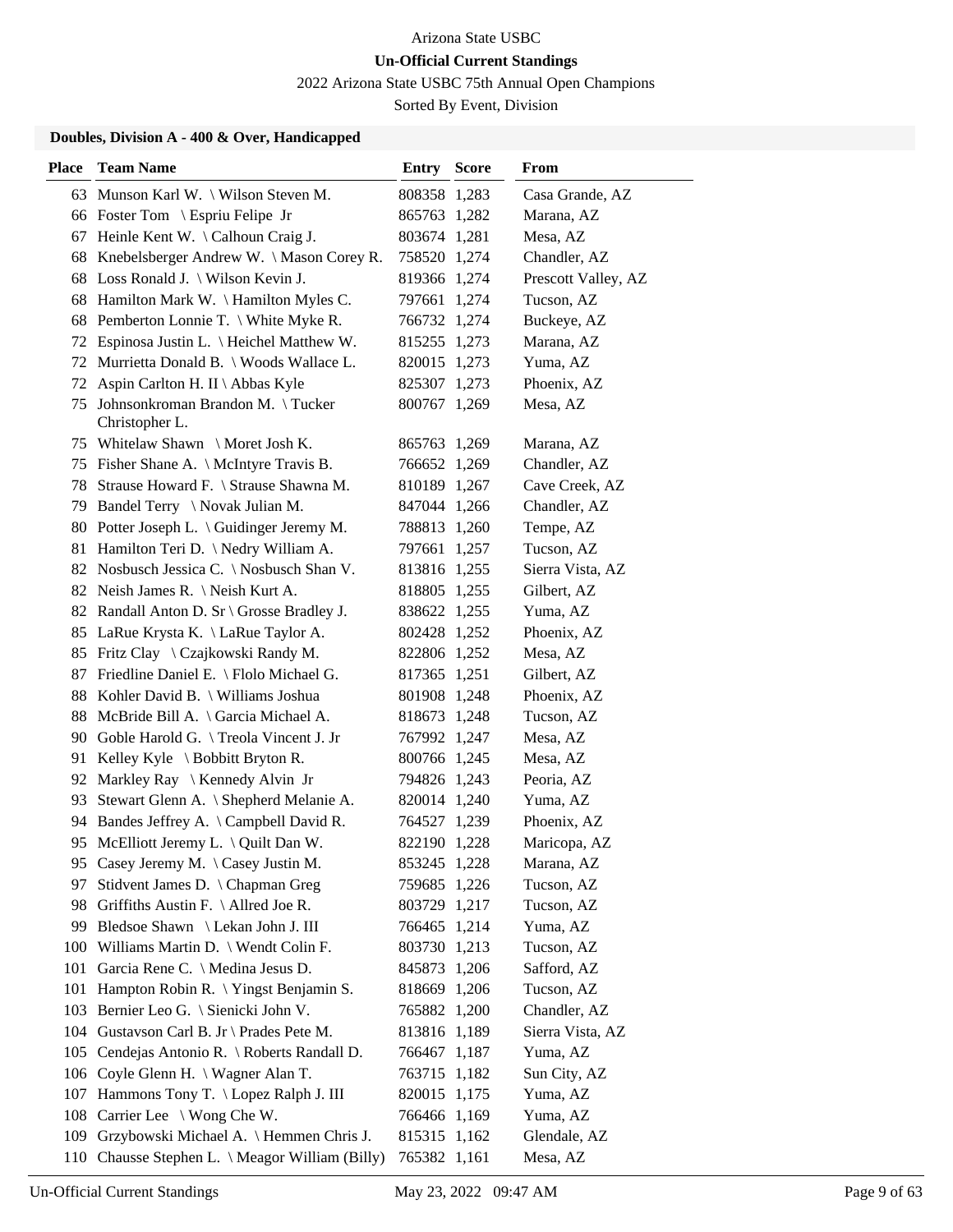2022 Arizona State USBC 75th Annual Open Champions

Sorted By Event, Division

|               | Doubles, Division A - 400 & Over, Handicapped       |              |  |                     |
|---------------|-----------------------------------------------------|--------------|--|---------------------|
|               | <b>Place</b> Team Name                              | Entry Score  |  | <b>From</b>         |
|               | P.                                                  |              |  |                     |
|               | 111 Crooks Charles J. \ Ruiz Mario G.               | 819872 1,153 |  | Tucson, AZ          |
|               | 112 Reyes Ronald L. Sr \ Strom Jeffrey M.           | 810601 1,129 |  | Scottsdale, AZ      |
|               | Doubles, Division A - 400 & Over, Scratch           |              |  |                     |
| <b>Place</b>  | <b>Team Name</b>                                    | Entry Score  |  | From                |
| $\mathbf{1}$  | Taylor Dylan P. \ Schloss Ronald J.                 | 812119 1,485 |  | Tucson, AZ          |
| 2             | Grobmeier Alan E. \ Jones Mathew D.                 | 825307 1,411 |  | * Phoenix, AZ       |
| 3             | Jenkins Gary T. \ Hicks James E.                    | 788814 1,389 |  | Tempe, AZ           |
| 4             | Talley Billie J. \ Smith Jacob A.                   | 761197 1,370 |  | * Tucson, AZ        |
| 5             | Van Sickle Bryan N. \ McHenry Christopher<br>W.     | 815255 1,355 |  | Marana, AZ          |
| 6             | Jenkins Kevin T. \ Smaglik Edward J.                | 769463 1,345 |  | Chandler, AZ        |
| $\mathcal{L}$ | Benitez Shawn T. \ Wade Michael W.                  | 819872 1,339 |  | Tucson, AZ          |
| 8             | Summers Chad V. \ Emerson Lance R.                  | 794460 1,338 |  | Maricopa, AZ        |
| 9             | Bender Marty \ Villanueva Darrell D.                | 762167 1,316 |  | * Gilbert, AZ       |
| 10            | Villagran Juan C. \ Morgan Scott                    | 841595 1,315 |  | Prescott Valley, AZ |
| 11            | Jacobs John S. \ Spitali Larry R.                   | 763715 1,309 |  | Sun City, AZ        |
| 12            | DeCarlo Michael \ Dabrowski Joseph A.               | 811875 1,303 |  | Gilbert, AZ         |
| 13            | Silaghi Jason C. \ Costantino Robert (Warren)<br>W. | 846547 1,302 |  | San Tan Valley, AZ  |
| 13            | DeMary Dalen T. \ Ciccanti Jay C.                   | 822806 1,302 |  | Mesa, AZ            |
|               | 15 Klerk Chris T. \ Cain Andrew                     | 769463 1,290 |  | Chandler, AZ        |
| 16            | Smith Robert T. \ Williams Gary E.                  | 813817 1,280 |  | Sierra Vista, AZ    |
|               | 16 Ashley Joe W. \Lucero Jason P.                   | 800836 1,280 |  | Glendale, AZ        |
| 18            | Brackett Jeff T. \ Benton Brian(Peanut) E.          | 766733 1,277 |  | Buckeye, AZ         |
| 19            | McIlvanie Michael R. \ Forman Richard M.            | 803674 1,274 |  | * Mesa, AZ          |
| 20            | Ketcham Bruce M. \ Hannon Josh M.                   | 758521 1,273 |  | * Chandler, AZ      |
| 21            | Whitelaw Shawn \ Moret Josh K.                      | 865763 1,269 |  | Marana, AZ          |
| 22            | Cooper Kevin F. \ Migliaccio Joe A.                 | 758521 1,268 |  | Chandler, AZ        |
|               | 23 Fulk Nick T. \ Polanco Richard R. Jr             | 759285 1,267 |  | Flagstaff, AZ       |
| 23            | Cooke Eric L. \ Deleonardo Nick                     | 766733 1,267 |  | Buckeye, AZ         |
| 25            | Knapp Brandon \ Stoutmeyer Brandon J.               | 761200 1,259 |  | * Tucson, AZ        |
| 26            | Cirigliano Mandy E. \ Labeau Jolene R.              | 810189 1,257 |  | * Cave Creek, AZ    |
| 27            | Klein Scott A. \ Meyer Jacob A.                     | 811875 1,256 |  | Gilbert, AZ         |
| 27            | McPherson Stephen L. \ Hampton Robert G.            | 818669 1,256 |  | Tucson, AZ          |
| 29            | Munson Karl W. \ Wilson Steven M.                   | 808358 1,251 |  | Casa Grande, AZ     |
| 30            | Stead Raymond T. II \ Dumas Darrell A. Jr           | 813985 1,248 |  | Flagstaff, AZ       |
| 31            | Espinosa Justin L. \ Heichel Matthew W.             | 815255 1,244 |  | Marana, AZ          |
| 32            | Majeske David L. \ Majeske Michael J.               | 763659 1,243 |  | Tucson, AZ          |
| 33            | Fields Daniel D. \ Karns Scott P.                   | 815315 1,230 |  | Glendale, AZ        |
| 34            | McDonald Ron D. \ Lowery Jason C.                   | 808358 1,228 |  | Casa Grande, AZ     |
| 34            | Aspin Carlton H. II \ Abbas Kyle                    | 825307 1,228 |  | * Phoenix, AZ       |
| 36            | McElliott Jeremy L. \ Quilt Dan W.                  | 822190 1,226 |  | Maricopa, AZ        |
| 36            | Marasigan Adrian L. \ Lenfest Jason D.              | 818805 1,226 |  | Gilbert, AZ         |
| 38            | Johnsonkroman Brandon M. \Tucker<br>Christopher L.  | 800767 1,224 |  | Mesa, AZ            |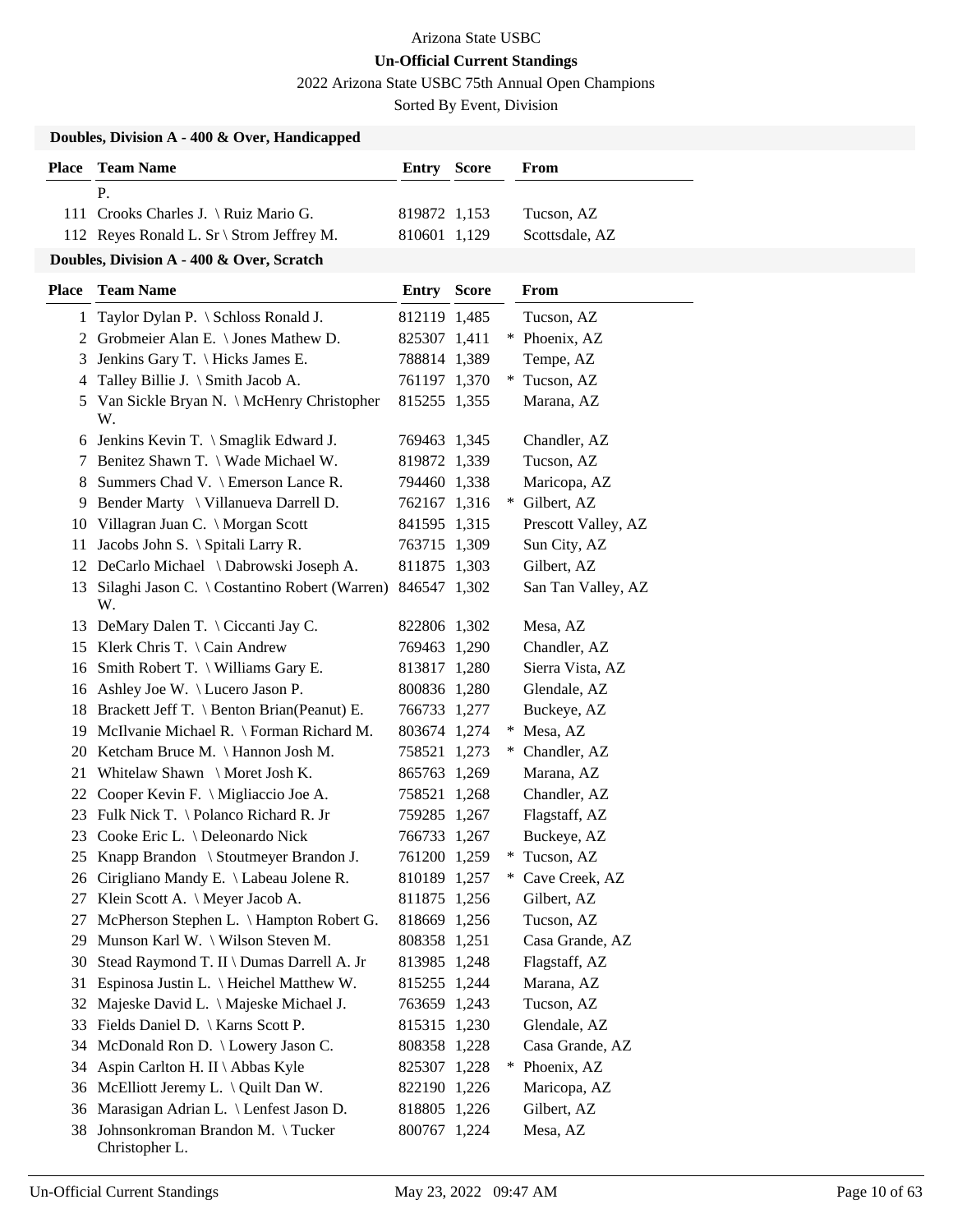2022 Arizona State USBC 75th Annual Open Champions

Sorted By Event, Division

### **Doubles, Division A - 400 & Over, Scratch**

| <b>Place</b> | <b>Team Name</b>                               | <b>Entry Score</b> |     | From                 |
|--------------|------------------------------------------------|--------------------|-----|----------------------|
|              | 38 Fisher Shane A. \ McIntyre Travis B.        | 766652 1,224       |     | Chandler, AZ         |
|              | 40 Rosensteel John T. \ Scott Thomas R.        | 760321 1,223       |     | San Tan Valley, AZ   |
| 41           | Harris Steven C. \ Hartzell John W.            | 761199 1,222       | *   | Tucson, AZ           |
|              | 42 Dwyer Alan G. \ Norton Randy A.             | 815314 1,220       |     | Glendale, AZ         |
| 43           | Schwarberg Larry R. Jr \ Dominik Michael J.    | 758520 1,216       |     | Chandler, AZ         |
| 44           | Amos Russell A. \Amos Gary M.                  | 761822 1,214       | ∗   | Lake Havasu City, AZ |
| 45           | Chapman Larry E. \ Perez Tony B.               | 759685 1,213       |     | * Tucson, AZ         |
| 46           | Knebelsberger Andrew W. \ Mason Corey R.       | 758520 1,212       |     | Chandler, AZ         |
| 47           | Clark Ben M. \ Bousselot John J.               | 847044 1,208       |     | Chandler, AZ         |
| 48           | Nosbusch Jessica C. \ Nosbusch Shan V.         | 813816 1,207       |     | Sierra Vista, AZ     |
| 49           | Duncan Stuart B. \ Hetu Joseph R.              | 761199 1,204       |     | * Tucson, AZ         |
|              | 50 Foster Tom \ Espriu Felipe Jr               | 865763 1,202       |     | Marana, AZ           |
| 51           | Bandel Terry \ Novak Julian M.                 | 847044 1,199       |     | Chandler, AZ         |
| 52           | Fritz Clay \ Czajkowski Randy M.               | 822806 1,196       | ∗   | Mesa, AZ             |
| 53           | Knapp Kevin D. \ Stoutmeyer James T.           | 761200 1,195       | *.  | Tucson, AZ           |
| 53           | Rodman Daniel J. \ Rodman Jeffrey W.           | 764590 1,195       | $*$ | Casa Grande, AZ      |
| 55           | Kostolnik, Jr. John J. \ Drew Thomas H.        | 759499 1,194       | *   | Glendale, AZ         |
| 56           | Goldberg Jonathan E. \ Berrios Raymond         | 843970 1,190       | ∗   | Phoenix, AZ          |
| 57           | Gibbs Shawn G. \ Van Gordon Brian T.           | 759499 1,188       | $*$ | Glendale, AZ         |
| 57           | Demarti David L. \ Towns Drew A.               | 848494 1,188       | $*$ | Avondale, AZ         |
| 59           | Cornett George J. \ Brown Ken S.               | 760321 1,186       |     | San Tan Valley, AZ   |
| 59           | Camamo Cody J. \ Ebenger Eric S.               | 765382 1,186       |     | Mesa, AZ             |
|              | 59 Gerchak Christopher D. \ Smith Kevin M.     | 768682 1,186       |     | * Avondale, AZ       |
| 62           | Schock David A. \ Schock Richard D.            | 818670 1,185       | $*$ | Tucson, AZ           |
| 63           | Fortin Mark B. \ Will Daniel G.                | 790570 1,183       | $*$ | Glendale, AZ         |
| 64           | Strause Howard F. \ Strause Shawna M.          | 810189 1,181       | ∗   | Cave Creek, AZ       |
| 65           | Shockley Rob S. $\langle$ Riggs William E.     | 810601 1,180       | $*$ | Scottsdale, AZ       |
| 65           | Potter Joseph L. \ Guidinger Jeremy M.         | 788813 1,180       |     | Tempe, AZ            |
| 65           | Winnie James R. $\left\{\right.$ Flick Eric J. | 808357 1,180       |     | Casa Grande, AZ      |
| 68           | Rossetti Ryne \ Hanna Phillip D.               | 788814 1,179       |     | Tempe, AZ            |
| 69           | Wacks Todd F. Sr \ Wacks Benjamin H.           | 818672 1,175       |     | Tucson, AZ           |
|              | 70 Gladstone Mark T. \ Gardner Stephen C.      | 763659 1,174       |     | Tucson, AZ           |
|              | 70 Murrietta Donald B. \ Woods Wallace L.      | 820015 1,174       |     | Yuma, AZ             |
| 72           | Cooper Judy L. \ Lis Gerald T. Jr              | 818672 1,173       |     | Tucson, AZ           |
| 73           | Loss Ronald J. \ Wilson Kevin J.               | 819366 1,170       | $*$ | Prescott Valley, AZ  |
| 73           | Hamilton Mark W. \Hamilton Myles C.            | 797661 1,170       |     | Tucson, AZ           |
| 73           | Pemberton Lonnie T. \ White Myke R.            | 766732 1,170       |     | Buckeye, AZ          |
| 76           | Cendejas Antonio R. \ Roberts Randall D.       | 766467 1,169       | $*$ | Yuma, AZ             |
| 76           | Detlaff Ryan M. \ Berg Rachael E.              | 800836 1,169       |     | Glendale, AZ         |
| 78           | Stidvent James D. \ Chapman Greg               | 759685 1,157       | $*$ | Tucson, AZ           |
| 79           | Rathburn Steve \ Golden Justin L.              | 764527 1,156       |     | Phoenix, AZ          |
| 80           | Messman Edward \ Davis Preston P.              | 819366 1,155       | ∗   | Prescott Valley, AZ  |
| 80           | Hamilton Teri D. \ Nedry William A.            | 797661 1,155       |     | Tucson, AZ           |
| 82           | Tosuner Benjamin \ Whitney Adam M.             | 759257 1,151       |     | Sun City, AZ         |
| 82           | Bandes Jeffrey A. \ Campbell David R.          | 764527 1,151       |     | Phoenix, AZ          |
| 84           | Seabrook Michael E. Sr \ Wood Shawn R.         | 760263 1,143       |     | Flagstaff, AZ        |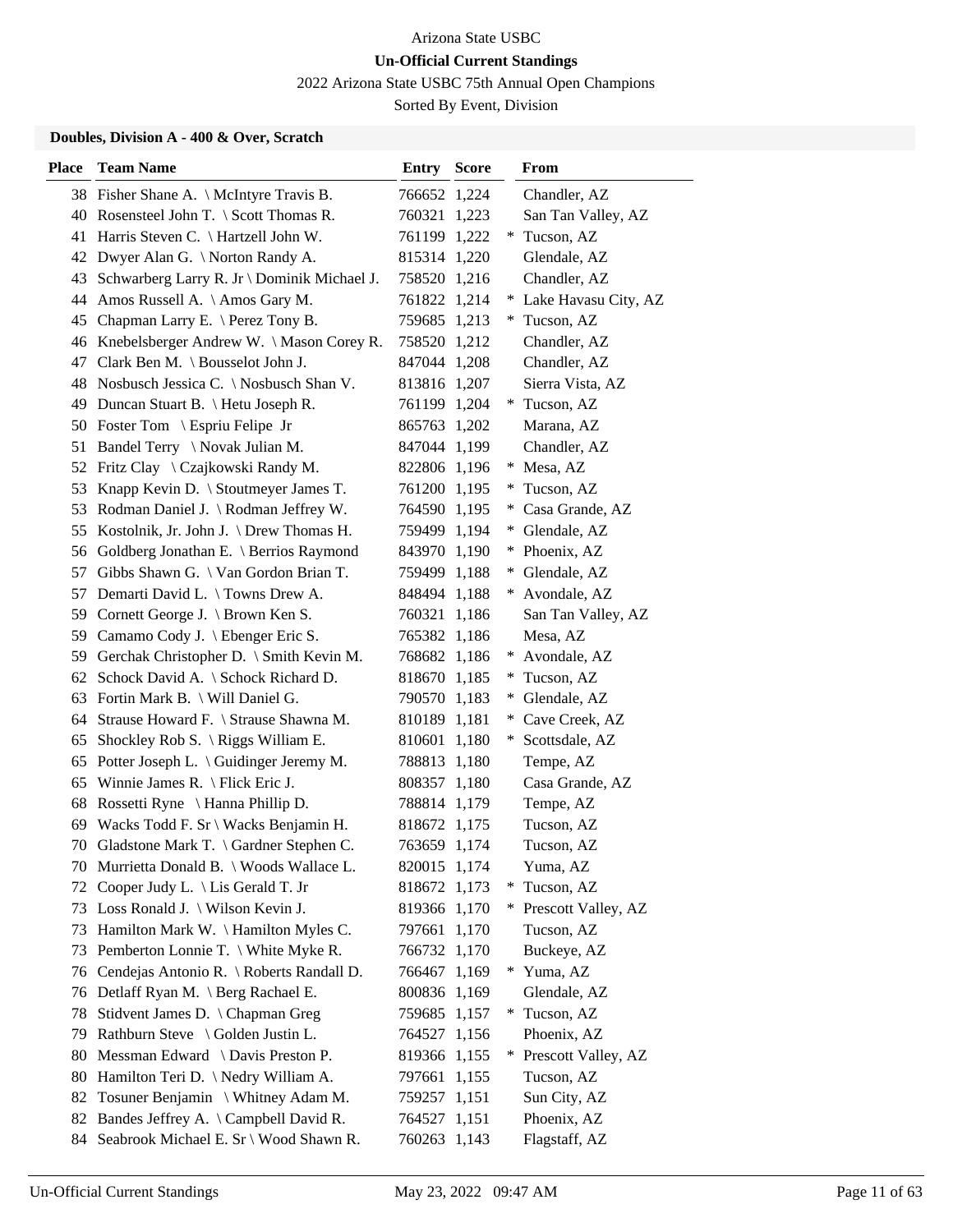2022 Arizona State USBC 75th Annual Open Champions

Sorted By Event, Division

### **Doubles, Division A - 400 & Over, Scratch**

| <b>Place</b> | <b>Team Name</b>                                      | Entry        | <b>Score</b> |   | From             |
|--------------|-------------------------------------------------------|--------------|--------------|---|------------------|
| 85           | Neish James R. \ Neish Kurt A.                        | 818805 1,137 |              |   | Gilbert, AZ      |
| 86           | Mansfield Robert W. \ Reif Matt                       | 766652 1,133 |              |   | Chandler, AZ     |
| 87           | Heinle Kent W. \ Calhoun Craig J.                     | 803674 1,131 |              | ∗ | Mesa, AZ         |
| 87           | Goble Harold G. \Treola Vincent J. Jr                 | 767992 1,131 |              | * | Mesa, AZ         |
| 89           | Casey Jeremy M. $\setminus$ Casey Justin M.           | 853245 1,129 |              |   | Marana, AZ       |
| 90           | Grant Shawn D.   Kepler Timothy J.                    | 817365 1,125 |              |   | Gilbert, AZ      |
| 91           | Hammons Tony T. \ Lopez Ralph J. III                  | 820015 1,124 |              |   | Yuma, AZ         |
|              | 92 Kohler David B. \ Williams Joshua                  | 801908 1,122 |              | * | Phoenix, AZ      |
| 93           | Crooks Charles J. \ Ruiz Mario G.                     | 819872 1,118 |              |   | Tucson, AZ       |
| 94           | Garcia Rene C. \ Medina Jesus D.                      | 845873 1,113 |              |   | Safford, AZ      |
| 94           | LaRue Krysta K. \ LaRue Taylor A.                     | 802428 1,113 |              |   | Phoenix, AZ      |
|              | 94 Randall Anton D. Sr \ Grosse Bradley J.            | 838622 1,113 |              | * | Yuma, AZ         |
| 97           | Gustavson Carl B. Jr \ Prades Pete M.                 | 813816 1,109 |              |   | Sierra Vista, AZ |
| 98           | Kelley Kyle $\setminus$ Bobbitt Bryton R.             | 800766 1,105 |              |   | Mesa, AZ         |
| 99           | Friedline Daniel E. \ Flolo Michael G.                | 817365 1,103 |              |   | Gilbert, AZ      |
| 100          | McBride Bill A. \ Garcia Michael A.                   | 818673 1,098 |              | ∗ | Tucson, AZ       |
| 101          | Markley Ray \ Kennedy Alvin Jr                        | 794826 1,092 |              | ∗ | Peoria, AZ       |
| 102          | Grzybowski Michael A. \ Hemmen Chris J.               | 815315 1,090 |              |   | Glendale, AZ     |
| 103          | Carrier Lee \ Wong Che W.                             | 766466 1,080 |              | ∗ | Yuma, AZ         |
| 104          | Stewart Glenn A. \ Shepherd Melanie A.                | 820014 1,079 |              |   | Yuma, AZ         |
| 105          | Reyes Ronald L. Sr \ Strom Jeffrey M.                 | 810601 1,078 |              | ∗ | Scottsdale, AZ   |
| 105          | Griffiths Austin F. \ Allred Joe R.                   | 803729 1,078 |              | ∗ | Tucson, AZ       |
| 107          | Bernier Leo G. \ Sienicki John V.                     | 765882 1,069 |              | ∗ | Chandler, AZ     |
| 107          | Bledsoe Shawn \ Lekan John J. III                     | 766465 1,069 |              | ∗ | Yuma, AZ         |
| 109          | Williams Martin D. \ Wendt Colin F.                   | 803730 1,066 |              | ∗ | Tucson, AZ       |
| 110          | Hampton Robin R. \ Yingst Benjamin S.                 | 818669 1,055 |              |   | Tucson, AZ       |
| 111          | Coyle Glenn H. \ Wagner Alan T.                       | 763715 1,045 |              |   | Sun City, AZ     |
|              | 112 Chausse Stephen L. \ Meagor William (Billy)<br>Ρ. | 765382 1,014 |              |   | Mesa, AZ         |

# **Doubles, Division B - 340 - 399, Handicapped**

| Place | <b>Team Name</b>                                          | Entry        | <b>Score</b> | From               |
|-------|-----------------------------------------------------------|--------------|--------------|--------------------|
|       | 1 Clark Andrew T. \ Mashburn-Powers Robyn L. 865951 1,459 |              |              | Tucson, AZ         |
|       | 2 Adler Robert (Bud) A. $\setminus$ Altosino Philip E.    | 846548 1,442 |              | San Tan Valley, AZ |
| 3     | Roper Ben A. $\setminus$ Elliott Larry D.                 | 800246 1,425 |              | Avondale, AZ       |
|       | 4 Leichter Chris \ Leichter Morris                        | 759411 1,422 |              | Tucson, AZ         |
| 5     | Hackmann Jayleen M. \ Hackmann Ryan D.                    | 808620 1,419 |              | Yuma, AZ           |
|       | 6 Durazo Emmanuel F. $\Im$ Sykes Jeffrey J.               | 842259 1,399 |              | Phoenix, AZ        |
|       | 7 Moore Mimi \ Thurman Dwight D.                          | 759011 1.397 |              | Glendale, AZ       |
|       | 8 Lewis Kenneth W. Sr \ Robertson Colin D.                | 761194 1.391 |              | Tucson, AZ         |
| 9.    | Exley Donald L. $\{$ Phillips Timothy M.                  | 822805 1,382 |              | Mesa, AZ           |
|       | 10 Lesho William L. III \ Lesho Leigh A.                  | 845873 1,380 |              | Safford, AZ        |
|       | 10 McDonald Tawna \ Dragon Michael C.                     | 808357 1,380 |              | Casa Grande, AZ    |
|       | 12 Fiore Thomas J. \ Lippert Darrel M.                    | 761198 1,375 |              | Tucson, AZ         |
| 13    | Knight Scott T. $\leq$ Bellows Steve E.                   | 848494 1,368 |              | Avondale, AZ       |
|       | 14 Hill Steve $\setminus$ Tubbs Marla K.                  | 760263 1,365 |              | Flagstaff, AZ      |
|       | 15 Moffatt Justin A. \Thomas Phillip J. JR                | 763820 1.358 |              | Glendale, AZ       |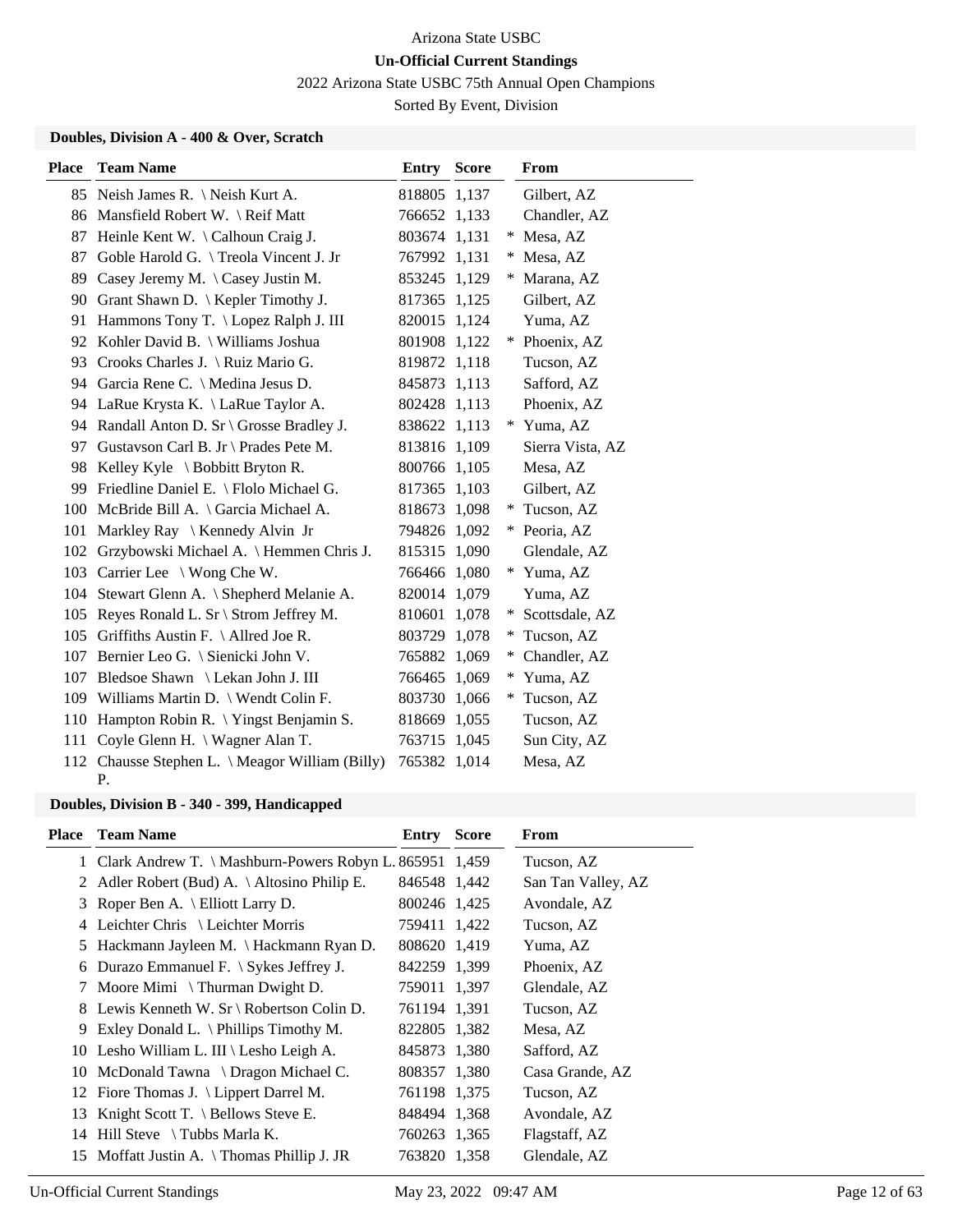2022 Arizona State USBC 75th Annual Open Champions

Sorted By Event, Division

### **Doubles, Division B - 340 - 399, Handicapped**

| <b>Place</b> | <b>Team Name</b>                             | <b>Entry Score</b> | From                 |
|--------------|----------------------------------------------|--------------------|----------------------|
|              | 15 West Robert L. Sr \ Young Billy H.        | 799413 1,358       | Tucson, AZ           |
| 17           | Durazo Efren F. Jr \ Kahler Clinton          | 842259 1,355       | Phoenix, AZ          |
| 18           | Snyder Terrance L. Sr \ Snyder Kari N.       | 761194 1,352       | Tucson, AZ           |
|              | 19 Casey Cory \ Robideau Tyler P.            | 853245 1,351       | Marana, AZ           |
| 20           | Thompson Rosemary L. \ Redlin Marie          | 797079 1,348       | Gilbert, AZ          |
| 21           | Law Derrick \ O'Neill Brandon A.             | 853131 1,346       | Chandler, AZ         |
| 22           | Thompson Dennis D. \ Horvath Charles Jr      | 790570 1,344       | Glendale, AZ         |
|              | 23 Wheeler Chrissy D. \ McWhorter Mike B.    | 766731 1,340       | Buckeye, AZ          |
|              | 24 Nelson Michael D. \ Van Sickle Richard A. | 761198 1,339       | Tucson, AZ           |
| 25           | Boyle Jayla L. $\setminus$ Tubbs Jay         | 759285 1,332       | Flagstaff, AZ        |
|              | 26 Noel Robert S. \Parmley Bric L.           | 813985 1,324       | Flagstaff, AZ        |
| 27           | Hayden Jason M. \ Lucero Marissa C.          | 800837 1,320       | Glendale, AZ         |
|              | 28 Montoya Richard S. \ Wall Kyle J.         | 818276 1,319       | Flagstaff, AZ        |
|              | 29 Calvert Glenn \ Skwarek James M.          | 843266 1,314       | Fountain Hills, AZ   |
|              | 30 Amos Kimberly L. \ Vestal Scott S.        | 761822 1,310       | Lake Havasu City, AZ |
|              | 30 Lee Victor B. \Truman Thomas C.           | 818670 1,310       | Tucson, AZ           |
| 32           | Tunay Jason M. \ Hamm Derek                  | 800837 1,307       | Glendale, AZ         |
| 33           | Harney Michael J. \ Mcmullen Matthew C.      | 813818 1,304       | Sierra Vista, AZ     |
|              | 33 Won Kenny \ Lee Huirok                    | 797079 1,304       | Gilbert, AZ          |
|              | 35 Law Eric J. \Payne Allen Jr               | 853131 1,301       | Chandler, AZ         |
|              | 36 Levy Stuart H. \ Cox Nicholas P.          | 762167 1,295       | Gilbert, AZ          |
|              | 37 Darbonne Brian A. \Johnson John T.        | 814760 1,293       | Flagstaff, AZ        |
|              | 38 Hiller Charles D. \ Stephens Larry L.     | 766734 1,292       | Buckeye, AZ          |
|              | 39 Fields Thomas E. \ Mancini Nick A.        | 815314 1,288       | Glendale, AZ         |
| 40           | Quihuis Danny X. \ Nava Lino Sr              | 814153 1,286       | Tucson, AZ           |
|              | 40 Kort Krystal \ Toon Deborah J.            | 802428 1,286       | Phoenix, AZ          |
|              | 42 Rodman Nicoletta S. \ Franko James L.     | 768245 1,284       | Casa Grande, AZ      |
|              | 43 Tallabas Ruben R. \ Carbajal Tony         | 800246 1,277       | Avondale, AZ         |
|              | 44 Brackett Bill A. \ Brackett Sean X.       | 766734 1,273       | Buckeye, AZ          |
|              | 45 Fletcher Alex \ Harrison Jesse            | 788715 1,270       | Mesa, AZ             |
|              | 46 Bennett Mark A. \Clark Kolundo C.         | 761196 1,267       | Tucson, AZ           |
|              | 47 Hampton Jeffrey L. \ Salgado Joseph E.    | 803730 1,266       | Tucson, AZ           |
|              | 48 LaChance Nicole A. \LaChance Tim B.       | 781407 1,264       | Surprise, AZ         |
|              | 49 Elliott Elaine B. \ Markley Carla         | 794826 1,262       | Peoria, AZ           |
|              | 50 Walther Curtis L. \ Sanders Robert W.     | 763820 1,260       | Glendale, AZ         |
| 51           | Garcia Robbie A. \ Goodman Troy A.           | 845872 1,259       | Safford, AZ          |
| 52           | Paige Summer D. \ Paige Christopher M.       | 761197 1,258       | Tucson, AZ           |
| 53           | Hauser Richard A. \ Hauser Aaron M.          | 818671 1,256       | Tucson, AZ           |
| 54           | Hatfield Jeanette J. \ Marker Max W.         | 818673 1,246       | Tucson, AZ           |
| 55           | Johnson Linda L. \ Johnson Randy E. Jr       | 759011 1,245       | Glendale, AZ         |
|              | 56 Hackmann Sevanna C. \ Graham Jimiatres N. | 808620 1,241       | Yuma, AZ             |
| 57           | Schenk Lisa \ Burrell Marve' D. II           | 766731 1,240       | Buckeye, AZ          |
| 58           | Nava Lisa M. \Nava Lino Jr                   | 761195 1,238       | Tucson, AZ           |
| 58           | Schultz Bryan L. \ Bishop Kristopher R.      | 764590 1,238       | Casa Grande, AZ      |
| 60           | Alvarez N. Rueben \ Schnell Dale S.          | 765882 1,235       | Chandler, AZ         |
| 61           | Peterson Michael S. \ Weatherly Milton L.    | 813815 1,231       | Sierra Vista, AZ     |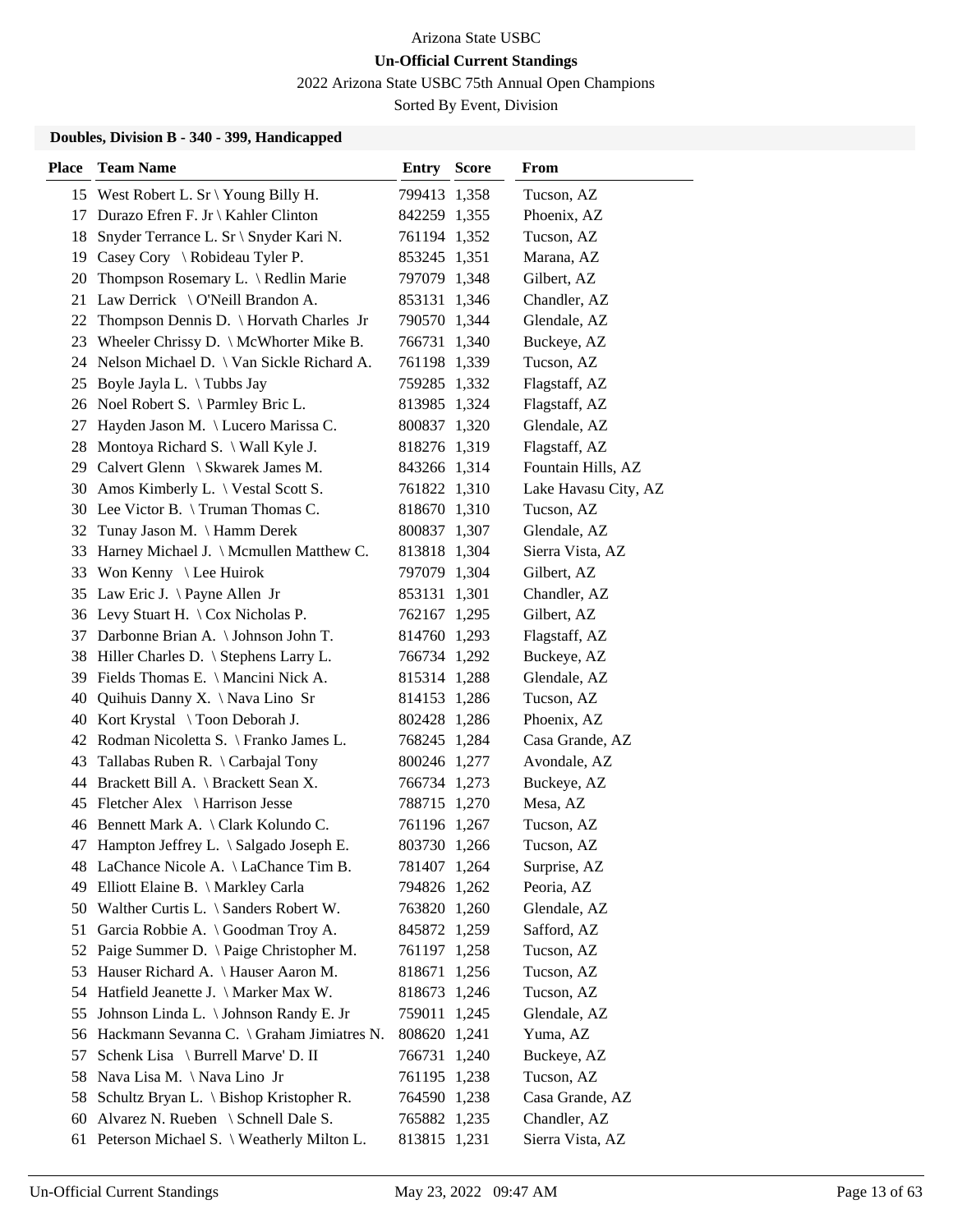2022 Arizona State USBC 75th Annual Open Champions

Sorted By Event, Division

### **Doubles, Division B - 340 - 399, Handicapped**

| <b>Place</b> | <b>Team Name</b>                                          | <b>Entry Score</b> | From            |
|--------------|-----------------------------------------------------------|--------------------|-----------------|
|              | 61 Brooks Harold A. \ Crandall Kathleen                   | 768682 1,231       | Avondale, AZ    |
|              | 63 Lee Janet T. \ Spranger Theodore A.                    | 818671 1,230       | Tucson, AZ      |
| 64           | Tanner Spencer \ Douthat Mary J.                          | 814760 1,225       | Flagstaff, AZ   |
| 65           | Canter Nancy \ Canter Conrad D.                           | 759010 1,223       | Glendale, AZ    |
| 66           | Herrmann Bryan S. \ Spivey Jimmie                         | 820122 1,217       | Maricopa, AZ    |
|              | 67 Croxton Jessie Jr \ Hovis Ronald L.                    | 788813 1,212       | Tempe, AZ       |
| 68           | Mason Jerry J. $\Terry\ Jimmy\ K.$                        | 801908 1,207       | Phoenix, AZ     |
| 68           | Frost Stephanie L. \ Frost Jeromie A.                     | 766732 1,207       | Buckeye, AZ     |
| 70           | Murillo Roman \ Mitton Tom G.                             | 768245 1,202       | Casa Grande, AZ |
| 71           | Gould Kelly \ Reed Frank V.                               | 766467 1,199       | Yuma, AZ        |
| 72           | Ravicchio Steven R. \ Helmuth Malcolm E.                  | 761198 1,191       | Tucson, AZ      |
| 73           | Cassavant Joe A. Jr \ Garner John J.                      | 769238 1,190       | Phoenix, AZ     |
| 74           | Gudknecht Greg \ Gebler Jeremy J.                         | 759257 1,186       | Sun City, AZ    |
|              | 74 Leichter Joanne \ Chapman Gary R.                      | 759411 1,186       | Tucson, AZ      |
| 76           | Evans Clara R. \ Smith Kendra L.                          | 763491 1,183       | Tucson, AZ      |
| 77           | McKeever Richard D. \ Postiglione Charles A. 767992 1,182 |                    | Mesa, AZ        |
| 78           | Montana Monty P. $\{$ Remsburg Justin C.                  | 814153 1,171       | Tucson, AZ      |
| 79           | Kennedy Crystal F. $\{$ Kennedy Hugh (Butch)<br>G. IV     | 803729 1,168       | Tucson, AZ      |
|              | 80 Wilson Brody S. \ Levario Edward                       | 844690 1,158       | Scottsdale, AZ  |
| 81           | Ruby Garrett W. \Ruby Jeffery T.                          | 766465 1,136       | Yuma, AZ        |
|              | 82 Lee Terry J. \ Lopez Michael C.                        | 820014 1,080       | Yuma, AZ        |
|              |                                                           |                    |                 |

### **Doubles, Division B - 340 - 399, Scratch**

| Place | <b>Team Name</b>                                        | Entry        | <b>Score</b> |        | From               |
|-------|---------------------------------------------------------|--------------|--------------|--------|--------------------|
| 1     | Adler Robert (Bud) A. \ Altosino Philip E.              | 846548 1,240 |              | $*$    | San Tan Valley, AZ |
| 2     | Durazo Emmanuel F. $\setminus$ Sykes Jeffrey J.         | 842259 1,217 |              | ∗      | Phoenix, AZ        |
| 3     | Clark Andrew T. \ Mashburn-Powers Robyn L. 865951 1,208 |              |              |        | Tucson, AZ         |
| 4     | Roper Ben A. $\setminus$ Elliott Larry D.               | 800246 1,207 |              | *      | Avondale, AZ       |
| 5     | McDonald Tawna \ Dragon Michael C.                      | 808357 1,194 |              |        | Casa Grande, AZ    |
| 6     | Exley Donald L. $\Phi$ Phillips Timothy M.              | 822805 1,189 |              | *      | Mesa, AZ           |
| 7     | Durazo Efren F. Jr \ Kahler Clinton                     | 842259 1,181 |              | ∗      | Phoenix, AZ        |
| 8     | Hackmann Jayleen M. \ Hackmann Ryan D.                  | 808620 1,174 |              |        | Yuma, AZ           |
| 9     | Lewis Kenneth W. Sr \ Robertson Colin D.                | 761194 1,173 |              | *      | Tucson, AZ         |
| 10    | Wheeler Chrissy D. $\setminus$ McWhorter Mike B.        | 766731 1,166 |              |        | Buckeye, AZ        |
| 11    | Leichter Chris \ Leichter Morris                        | 759411 1,164 |              | $\ast$ | Tucson, AZ         |
| 12    | Boyle Jayla L. \ Tubbs Jay                              | 759285 1,157 |              |        | Flagstaff, AZ      |
| 13    | Casey Cory \ Robideau Tyler P.                          | 853245 1,152 |              | ∗      | Marana, AZ         |
| 14    | Law Derrick \ O'Neill Brandon A.                        | 853131 1,139 |              | $*$    | Chandler, AZ       |
| 15    | Harney Michael J. \ Mcmullen Matthew C.                 | 813818 1,135 |              |        | Sierra Vista, AZ   |
| 16    | Thompson Dennis D. \ Horvath Charles Jr                 | 790570 1,134 |              | ∗      | Glendale, AZ       |
| 17    | Fiore Thomas J. \ Lippert Darrel M.                     | 761198 1,130 |              | ∗      | Tucson, AZ         |
| 17    | Moffatt Justin A. $\{\text{Thomas Philip J. JR}\}$      | 763820 1,130 |              | *      | Glendale, AZ       |
| 19    | Levy Stuart H. $\setminus$ Cox Nicholas P.              | 762167 1,129 |              | $*$    | Gilbert, AZ        |
| 20    | Moore Mimi \ Thurman Dwight D.                          | 759011 1,128 |              | $*$    | Glendale, AZ       |
| 20    | Snyder Terrance L. Sr \ Snyder Kari N.                  | 761194 1,128 |              | $\ast$ | Tucson, AZ         |
| 20    | Noel Robert S. \ Parmley Bric L.                        | 813985 1,128 |              |        | Flagstaff, AZ      |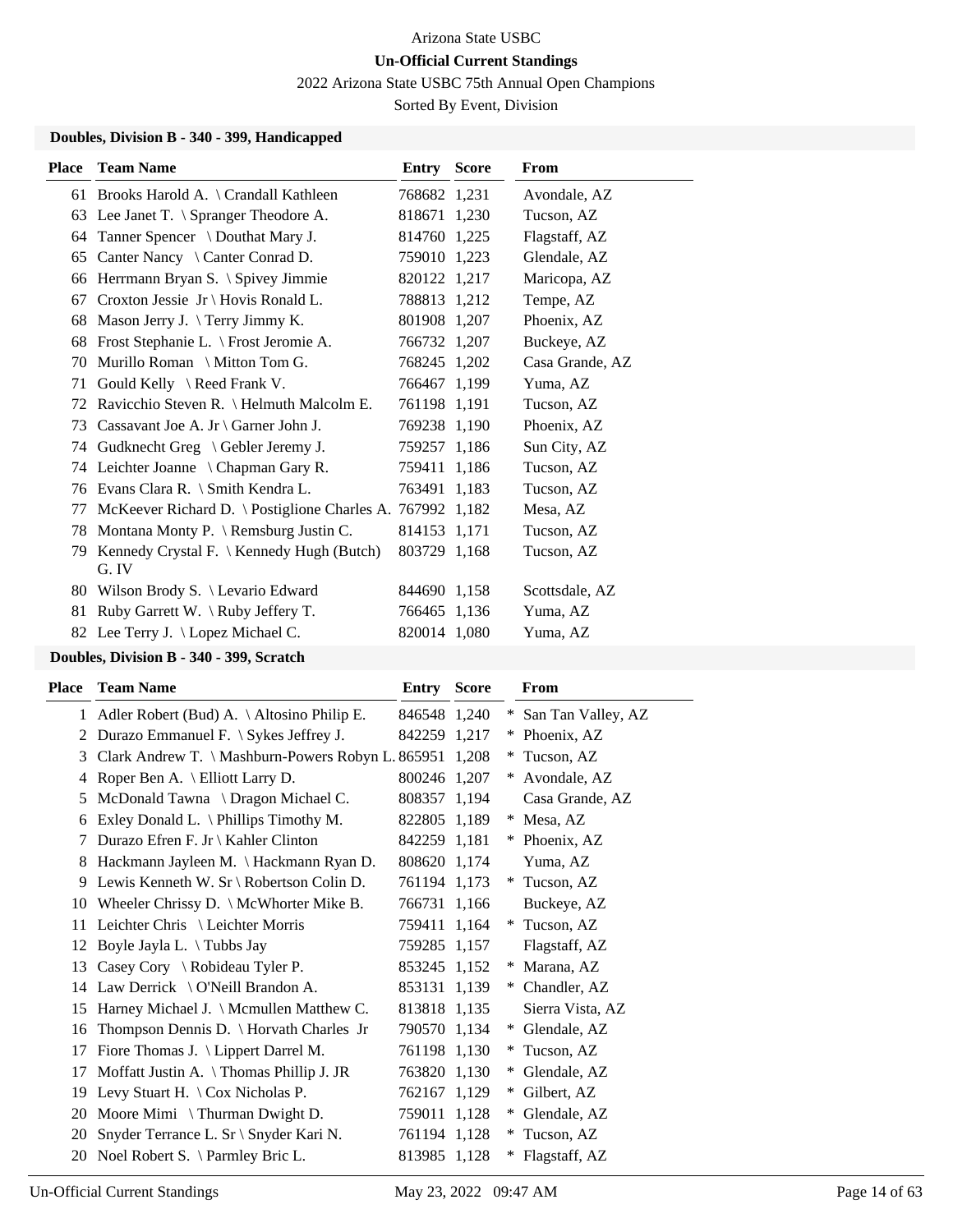2022 Arizona State USBC 75th Annual Open Champions

Sorted By Event, Division

### **Doubles, Division B - 340 - 399, Scratch**

| <b>Place</b> | <b>Team Name</b>                                  | Entry        | <b>Score</b> |        | From                   |
|--------------|---------------------------------------------------|--------------|--------------|--------|------------------------|
|              | 23 Law Eric J. \Payne Allen Jr                    | 853131 1,126 |              |        | * Chandler, AZ         |
| 24           | Tunay Jason M. \ Hamm Derek                       | 800837 1,124 |              |        | Glendale, AZ           |
| 25           | Calvert Glenn \ Skwarek James M.                  | 843266 1,121 |              |        | * Fountain Hills, AZ   |
|              | 26 Nelson Michael D. \ Van Sickle Richard A.      | 761198 1,113 |              |        | * Tucson, AZ           |
|              | 26 Darbonne Brian A. \Johnson John T.             | 814760 1,113 |              | *      | Flagstaff, AZ          |
|              | 28 Lesho William L. III \ Lesho Leigh A.          | 845873 1,109 |              | ∗      | Safford, AZ            |
|              | 28 Lee Victor B. \Truman Thomas C.                | 818670 1,109 |              | $*$    | Tucson, AZ             |
|              | 30 Knight Scott T. \ Bellows Steve E.             | 848494 1,105 |              | *      | Avondale, AZ           |
| 31           | Amos Kimberly L. \ Vestal Scott S.                | 761822 1,100 |              |        | * Lake Havasu City, AZ |
| 32           | Thompson Rosemary L. \ Redlin Marie               | 797079 1,097 |              |        | Gilbert, AZ            |
| 33           | Fields Thomas E. \ Mancini Nick A.                | 815314 1,095 |              |        | Glendale, AZ           |
| 34           | Rodman Nicoletta S. \ Franko James L.             | 768245 1,093 |              |        | * Casa Grande, AZ      |
| 35           | LaChance Nicole A. \LaChance Tim B.               | 781407 1,084 |              |        | Surprise, AZ           |
|              | 36 West Robert L. Sr \ Young Billy H.             | 799413 1,081 |              | ∗      | Tucson, AZ             |
| 37           | Hayden Jason M. \ Lucero Marissa C.               | 800837 1,078 |              |        | Glendale, AZ           |
| 37           | Won Kenny \ Lee Huirok                            | 797079 1,078 |              |        | Gilbert, AZ            |
| 39           | Garcia Robbie A. \Goodman Troy A.                 | 845872 1,057 |              | $*$    | Safford, AZ            |
| 40           | Tanner Spencer \ Douthat Mary J.                  | 814760 1,056 |              | ¥      | Flagstaff, AZ          |
| 41           | Alvarez N. Rueben \ Schnell Dale S.               | 765882 1,055 |              | ¥      | Chandler, AZ           |
| 42           | Hill Steve $\setminus$ Tubbs Marla K.             | 760263 1,050 |              |        | * Flagstaff, AZ        |
| 43           | Hatfield Jeanette J. \ Marker Max W.              | 818673 1,047 |              |        | * Tucson, AZ           |
| 43           | Schenk Lisa \ Burrell Marve' D. II                | 766731 1,047 |              |        | Buckeye, AZ            |
| 45           | Kort Krystal \ Toon Deborah J.                    | 802428 1,044 |              |        | * Phoenix, AZ          |
|              | 46 Bennett Mark A. \Clark Kolundo C.              | 761196 1,039 |              |        | * Tucson, AZ           |
| 46           | Schultz Bryan L. $\setminus$ Bishop Kristopher R. | 764590 1,039 |              |        | * Casa Grande, AZ      |
| 46           | Brackett Bill A. \ Brackett Sean X.               | 766734 1,039 |              |        | Buckeye, AZ            |
| 49           | Paige Summer D. \ Paige Christopher M.            | 761197 1,035 |              |        | * Tucson, AZ           |
|              | 50 Peterson Michael S. \ Weatherly Milton L.      | 813815 1,021 |              |        | Sierra Vista, AZ       |
| 51           | Fletcher Alex \ Harrison Jesse                    | 788715 1,020 |              | $*$    | Mesa, AZ               |
| 51           | Hauser Richard A. \ Hauser Aaron M.               | 818671       | 1,020        | $\ast$ | Tucson, AZ             |
| 53           | Nava Lisa M. \Nava Lino Jr                        | 761195       | 1,017        |        | Tucson, AZ             |
|              | 54 Croxton Jessie Jr \ Hovis Ronald L.            | 788813 1,016 |              |        | Tempe, AZ              |
| 55           | Quihuis Danny X. \Nava Lino Sr                    | 814153 1,014 |              | $*$    | Tucson, AZ             |
| 56           | Johnson Linda L. \ Johnson Randy E. Jr            | 759011 1,011 |              | $*$    | Glendale, AZ           |
| 57           | Walther Curtis L. \ Sanders Robert W.             | 763820 1,010 |              | ∗      | Glendale, AZ           |
| 58           | Evans Clara R. \ Smith Kendra L.                  | 763491 1,009 |              | *.     | Tucson, AZ             |
| 58           | Montoya Richard S. \ Wall Kyle J.                 | 818276 1,009 |              |        | * Flagstaff, AZ        |
| 60           | Hiller Charles D. \ Stephens Larry L.             | 766734 1,001 |              |        | Buckeye, AZ            |
| 61           | Gould Kelly \ Reed Frank V.                       | 766467 984   |              | $*$    | Yuma, AZ               |
| 62           | Hackmann Sevanna C. \ Graham Jimiatres N.         | 808620 983   |              |        | Yuma, AZ               |
| 62           | McKeever Richard D. \ Postiglione Charles A.      | 767992 983   |              | $*$    | Mesa, AZ               |
| 64           | Ravicchio Steven R. \ Helmuth Malcolm E.          | 761198 976   |              | $\ast$ | Tucson, AZ             |
| 65           | Mason Jerry J. $\T$ erry Jimmy K.                 | 801908 973   |              | $*$    | Phoenix, AZ            |
| 66           | Cassavant Joe A. Jr \ Garner John J.              | 769238 972   |              | ¥      | Phoenix, AZ            |
| 67           | Ruby Garrett W. \Ruby Jeffery T.                  | 766465 969   |              | $*$    | Yuma, AZ               |
| 68           | Tallabas Ruben R. \ Carbajal Tony                 | 800246 967   |              | ¥      | Avondale, AZ           |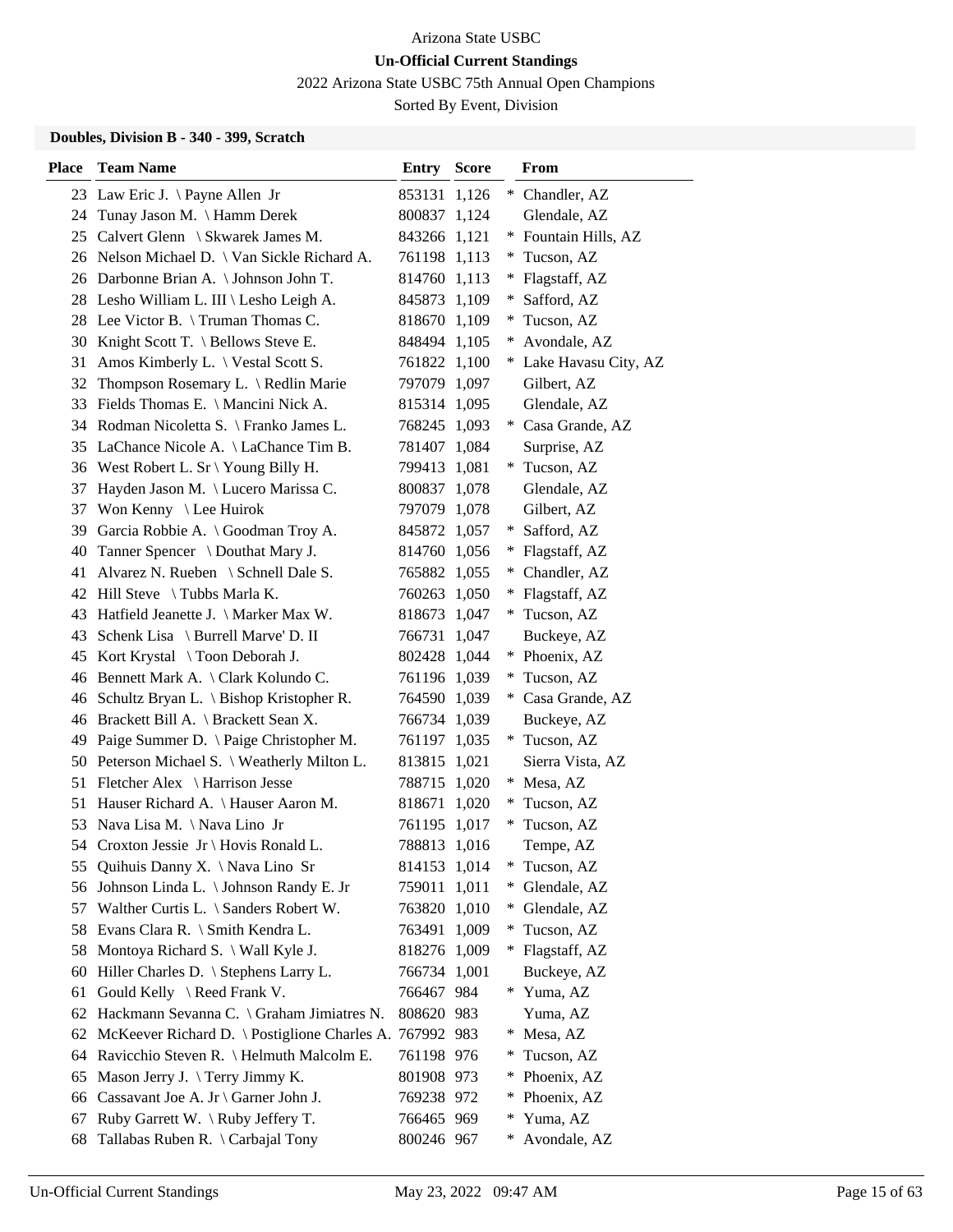2022 Arizona State USBC 75th Annual Open Champions

Sorted By Event, Division

### **Doubles, Division B - 340 - 399, Scratch**

|    | <b>Place</b> Team Name                                       | <b>Entry Score</b> |     | From              |
|----|--------------------------------------------------------------|--------------------|-----|-------------------|
|    | 69 Herrmann Bryan S. \ Spivey Jimmie                         | 820122 964         |     | * Maricopa, AZ    |
|    | 70 Brooks Harold A. \ Crandall Kathleen                      | 768682 961         | $*$ | Avondale, AZ      |
| 71 | Hampton Jeffrey L. $\setminus$ Salgado Joseph E.             | 803730 959         |     | * Tucson, AZ      |
|    | 72 Elliott Elaine B. \ Markley Carla                         | 794826 957         |     | * Peoria, AZ      |
| 73 | Kennedy Crystal F. $\setminus$ Kennedy Hugh (Butch)<br>G. IV | 803729 953         |     | * Tucson, AZ      |
|    | 74 Montana Monty P. \ Remsburg Justin C.                     | 814153 950         | *   | Tucson, AZ        |
|    | 75 Murillo Roman \ Mitton Tom G.                             | 768245 949         |     | * Casa Grande, AZ |
|    | 76 Leichter Joanne \ Chapman Gary R.                         | 759411 947         |     | * Tucson, AZ      |
|    | 77 Frost Stephanie L. \ Frost Jeromie A.                     | 766732 943         |     | Buckeye, AZ       |
|    | 78 Canter Nancy \ Canter Conrad D.                           | 759010 941         | $*$ | Glendale, AZ      |
| 79 | Gudknecht Greg $\setminus$ Gebler Jeremy J.                  | 759257 933         |     | Sun City, AZ      |
| 80 | Lee Janet T. $\S$ pranger Theodore A.                        | 818671 920         | $*$ | Tucson, AZ        |
| 81 | Wilson Brody S. \ Levario Edward                             | 844690 892         |     | * Scottsdale, AZ  |
|    | 82 Lee Terry J. \ Lopez Michael C.                           | 820014 792         |     | Yuma, AZ          |

### **Doubles, Division C - 339 & Under, Handicapped**

| <b>Place</b> | <b>Team Name</b>                                      | <b>Entry Score</b> | From                |
|--------------|-------------------------------------------------------|--------------------|---------------------|
|              | 1 McGregor Robert J. \ McGregor April D.              | 845871 1,457       | Safford, AZ         |
|              | 2 Goodman Loren J. \Donham Wes T.                     | 839123 1,432       | Safford, AZ         |
| 3            | Garcia Cipy D. \ Garcia Jacob A.                      | 845872 1,430       | Safford, AZ         |
| 4            | Robertson Terrold D. \ Corona Jon E.                  | 839110 1,420       | Safford, AZ         |
| 5            | Clonts Colton \ Ortega Gabriel M.                     | 839110 1,414       | Safford, AZ         |
|              | 6 Castaneda (Bishop) Brandi L. \ Castaneda<br>Michael | 819951 1,363       | Globe, AZ           |
| 7            | Nitta Tammy A. \ Nitta Ross M.                        | 759010 1,362       | Glendale, AZ        |
| 8            | Mora Andrew \ Miller Cory J.                          | 845869 1,361       | Safford, AZ         |
| 9            | Ehle Scott E. \ Ehle David W.                         | 822805 1,358       | Mesa, AZ            |
|              | 10 Mattice Brian R. \ Mattice Valerie D.              | 845870 1,357       | Safford, AZ         |
| 11           | Hughes Ben R. \ Burkett Kristopher K.                 | 839123 1,354       | Safford, AZ         |
|              | 12 Yarbrough Matthew L. \ Ruiz Gilbert M.             | 845874 1,349       | Safford, AZ         |
|              | 12 Barcelo Kristopher \ Lorentz Thomas G.             | 799413 1,349       | Tucson, AZ          |
| 14           | Solberg Terry G. \ Castaneda Michael P. Sr            | 819951 1,347       | Globe, AZ           |
|              | 15 Pudelek James W. \Tanner Edward L. Jr              | 845871 1,342       | Safford, AZ         |
|              | 16 Cassavant Joseph A. III \ Schaeffer Steve A.       | 769238 1,341       | Phoenix, AZ         |
| 17           | Miller Tim M. \ Miller Frankie L.                     | 845869 1,333       | Safford, AZ         |
| 18           | Wright Jim $\ \ \$ Tall Neil L.                       | 838622 1,331       | Yuma, AZ            |
| 19           | Ringler Gary V. $\langle$ Ghan Bob J.                 | 822644 1,330       | Tempe, AZ           |
| 20           | Smith Diana H. \ Smith Frank E. III                   | 763491 1,319       | Tucson, AZ          |
| 21           | Mitman John E. \ Mitchell Hoyte C. Jr                 | 822644 1,318       | Tempe, AZ           |
| 22           | Goodwin John \ Charbagi Sam                           | 788715 1,316       | Mesa, AZ            |
| 23           | Quinones Marisol \ O'Donnell Justin J.                | 813520 1,314       | Marana, AZ          |
| 23           | Silaghi Marilyn A. \ Costantino Joseph N.             | 846547 1,314       | San Tan Valley, AZ  |
| 25           | Roberts Sandy J. \ Villagran Donna J.                 | 841595 1,303       | Prescott Valley, AZ |
| 26           | Busse Brenda L. \ Busse Billy E.                      | 798663 1,285       | Tolleson, AZ        |
| 27           | Ball Jennifer M. \ Wilson April                       | 844690 1,255       | Scottsdale, AZ      |
| 28           | Drury Diana L. \ Labor Nelly H.                       | 766219 1,248       | Yuma, AZ            |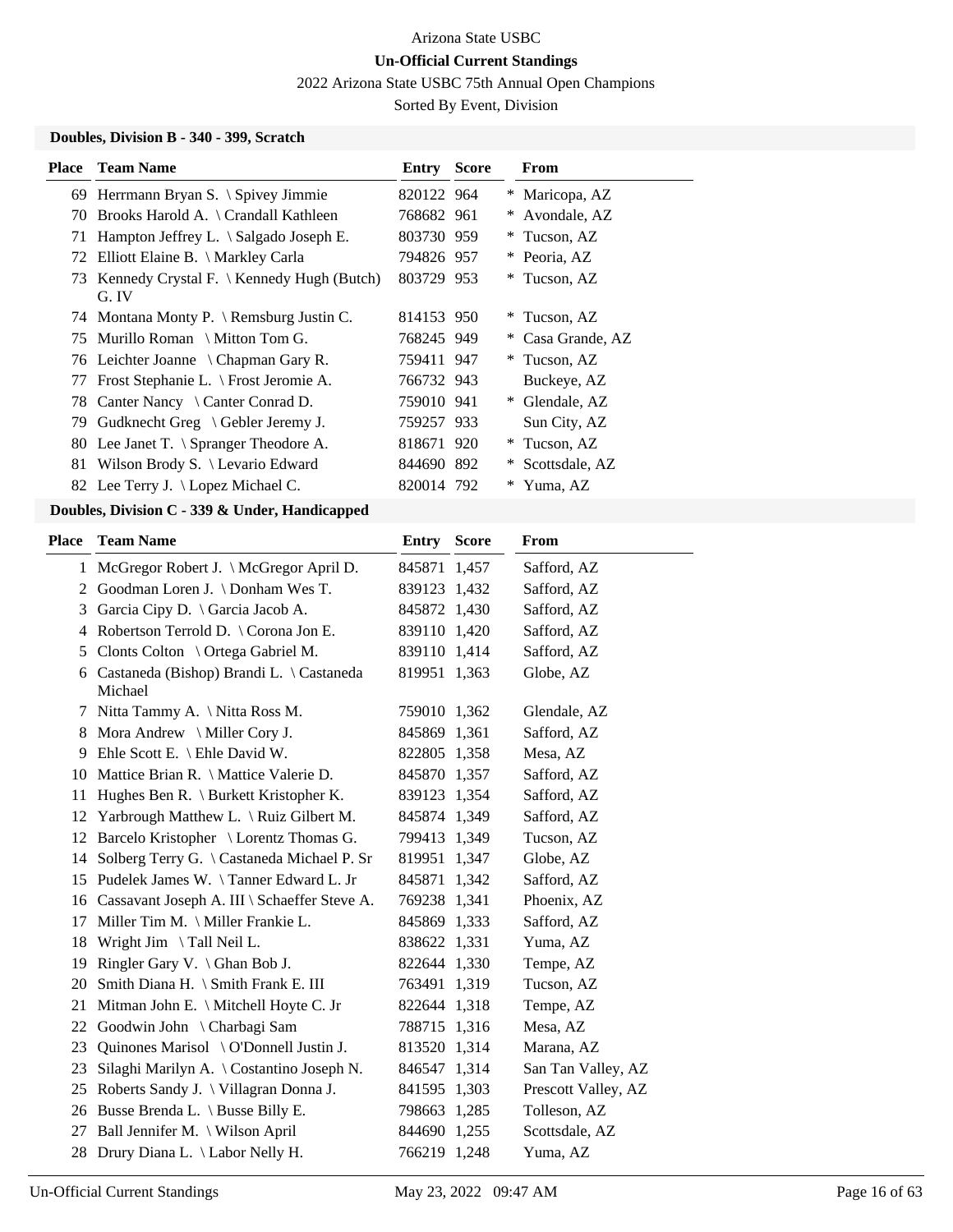2022 Arizona State USBC 75th Annual Open Champions

Sorted By Event, Division

|  |  | Doubles, Division C - 339 & Under, Handicapped |
|--|--|------------------------------------------------|
|  |  |                                                |

| <b>Place</b> Team Name<br><b>Entry Score</b><br>From<br>29 Rego Cynthia (Cyndie) D. \Youngblood Rose 798663 1,242<br>Tolleson, AZ<br>М.<br>30 Gonzalez Victor M. \ Baca Alfred<br>Flagstaff, AZ<br>818276 1,232<br>31 Weaver Aaron M. \Jarvis Joshua A.<br>Safford, AZ<br>845870 1,229<br>Wong Mei H. \ Reed Kristine A.<br>Yuma, AZ<br>766466 1,227<br>32<br>Fujan Kathy \ Fujan Steven J.<br>766219 1,197<br>Yuma, AZ<br>33<br>Van Sickle Carolyn G. \ Harris Gloria K.<br>Tucson, AZ<br>761195 1,178<br>34<br>Doubles, Division C - 339 & Under, Scratch<br><b>Team Name</b><br><b>Entry Score</b><br><b>Place</b><br><b>From</b><br>1 Garcia Cipy D. \ Garcia Jacob A.<br>845872 1,061<br>* Safford, AZ<br>2 Nitta Tammy A. \ Nitta Ross M.<br>759010 1,036<br>* Glendale, AZ<br>Mora Andrew \ Miller Cory J.<br>* Safford, AZ<br>845869 1,025<br>3<br>Solberg Terry G. \ Castaneda Michael P. Sr<br>* Globe, AZ<br>819951 1,019<br>4<br>Wright Jim \ Tall Neil L.<br>838622 992<br>* Yuma, AZ<br>5<br>6 McGregor Robert J. \ McGregor April D.<br>* Safford, AZ<br>845871 988<br>* Globe, AZ<br>7 Castaneda (Bishop) Brandi L. \ Castaneda<br>819951 985<br>Michael<br>8 Ehle Scott E. \ Ehle David W.<br>822805 981<br>* Mesa, AZ<br>Cassavant Joseph A. III \ Schaeffer Steve A.<br>769238 975<br>* Phoenix, AZ<br>9.<br>10 Goodman Loren J. \Donham Wes T.<br>839123 963<br>Safford, AZ<br>Clonts Colton \ Ortega Gabriel M.<br>839110 961<br>* Safford, AZ<br>11<br>12 Roberts Sandy J. \ Villagran Donna J.<br>* Prescott Valley, AZ<br>841595 950<br>Smith Diana H. \ Smith Frank E. III<br>* Tucson, AZ<br>763491 945<br>13<br>Quinones Marisol \ O'Donnell Justin J.<br>* Marana, AZ<br>813520 945<br>13<br>Silaghi Marilyn A. \ Costantino Joseph N.<br>846547 943<br>* San Tan Valley, AZ<br>15<br>16 Miller Tim M. \ Miller Frankie L.<br>* Safford, AZ<br>845869 939 |
|---------------------------------------------------------------------------------------------------------------------------------------------------------------------------------------------------------------------------------------------------------------------------------------------------------------------------------------------------------------------------------------------------------------------------------------------------------------------------------------------------------------------------------------------------------------------------------------------------------------------------------------------------------------------------------------------------------------------------------------------------------------------------------------------------------------------------------------------------------------------------------------------------------------------------------------------------------------------------------------------------------------------------------------------------------------------------------------------------------------------------------------------------------------------------------------------------------------------------------------------------------------------------------------------------------------------------------------------------------------------------------------------------------------------------------------------------------------------------------------------------------------------------------------------------------------------------------------------------------------------------------------------------------------------------------------------------------------------------------------------------------------------------------------------------------------------------------------------------------------------------------------|
|                                                                                                                                                                                                                                                                                                                                                                                                                                                                                                                                                                                                                                                                                                                                                                                                                                                                                                                                                                                                                                                                                                                                                                                                                                                                                                                                                                                                                                                                                                                                                                                                                                                                                                                                                                                                                                                                                       |
|                                                                                                                                                                                                                                                                                                                                                                                                                                                                                                                                                                                                                                                                                                                                                                                                                                                                                                                                                                                                                                                                                                                                                                                                                                                                                                                                                                                                                                                                                                                                                                                                                                                                                                                                                                                                                                                                                       |
|                                                                                                                                                                                                                                                                                                                                                                                                                                                                                                                                                                                                                                                                                                                                                                                                                                                                                                                                                                                                                                                                                                                                                                                                                                                                                                                                                                                                                                                                                                                                                                                                                                                                                                                                                                                                                                                                                       |
|                                                                                                                                                                                                                                                                                                                                                                                                                                                                                                                                                                                                                                                                                                                                                                                                                                                                                                                                                                                                                                                                                                                                                                                                                                                                                                                                                                                                                                                                                                                                                                                                                                                                                                                                                                                                                                                                                       |
|                                                                                                                                                                                                                                                                                                                                                                                                                                                                                                                                                                                                                                                                                                                                                                                                                                                                                                                                                                                                                                                                                                                                                                                                                                                                                                                                                                                                                                                                                                                                                                                                                                                                                                                                                                                                                                                                                       |
|                                                                                                                                                                                                                                                                                                                                                                                                                                                                                                                                                                                                                                                                                                                                                                                                                                                                                                                                                                                                                                                                                                                                                                                                                                                                                                                                                                                                                                                                                                                                                                                                                                                                                                                                                                                                                                                                                       |
|                                                                                                                                                                                                                                                                                                                                                                                                                                                                                                                                                                                                                                                                                                                                                                                                                                                                                                                                                                                                                                                                                                                                                                                                                                                                                                                                                                                                                                                                                                                                                                                                                                                                                                                                                                                                                                                                                       |
|                                                                                                                                                                                                                                                                                                                                                                                                                                                                                                                                                                                                                                                                                                                                                                                                                                                                                                                                                                                                                                                                                                                                                                                                                                                                                                                                                                                                                                                                                                                                                                                                                                                                                                                                                                                                                                                                                       |
|                                                                                                                                                                                                                                                                                                                                                                                                                                                                                                                                                                                                                                                                                                                                                                                                                                                                                                                                                                                                                                                                                                                                                                                                                                                                                                                                                                                                                                                                                                                                                                                                                                                                                                                                                                                                                                                                                       |
|                                                                                                                                                                                                                                                                                                                                                                                                                                                                                                                                                                                                                                                                                                                                                                                                                                                                                                                                                                                                                                                                                                                                                                                                                                                                                                                                                                                                                                                                                                                                                                                                                                                                                                                                                                                                                                                                                       |
|                                                                                                                                                                                                                                                                                                                                                                                                                                                                                                                                                                                                                                                                                                                                                                                                                                                                                                                                                                                                                                                                                                                                                                                                                                                                                                                                                                                                                                                                                                                                                                                                                                                                                                                                                                                                                                                                                       |
|                                                                                                                                                                                                                                                                                                                                                                                                                                                                                                                                                                                                                                                                                                                                                                                                                                                                                                                                                                                                                                                                                                                                                                                                                                                                                                                                                                                                                                                                                                                                                                                                                                                                                                                                                                                                                                                                                       |
|                                                                                                                                                                                                                                                                                                                                                                                                                                                                                                                                                                                                                                                                                                                                                                                                                                                                                                                                                                                                                                                                                                                                                                                                                                                                                                                                                                                                                                                                                                                                                                                                                                                                                                                                                                                                                                                                                       |
|                                                                                                                                                                                                                                                                                                                                                                                                                                                                                                                                                                                                                                                                                                                                                                                                                                                                                                                                                                                                                                                                                                                                                                                                                                                                                                                                                                                                                                                                                                                                                                                                                                                                                                                                                                                                                                                                                       |
|                                                                                                                                                                                                                                                                                                                                                                                                                                                                                                                                                                                                                                                                                                                                                                                                                                                                                                                                                                                                                                                                                                                                                                                                                                                                                                                                                                                                                                                                                                                                                                                                                                                                                                                                                                                                                                                                                       |
|                                                                                                                                                                                                                                                                                                                                                                                                                                                                                                                                                                                                                                                                                                                                                                                                                                                                                                                                                                                                                                                                                                                                                                                                                                                                                                                                                                                                                                                                                                                                                                                                                                                                                                                                                                                                                                                                                       |
|                                                                                                                                                                                                                                                                                                                                                                                                                                                                                                                                                                                                                                                                                                                                                                                                                                                                                                                                                                                                                                                                                                                                                                                                                                                                                                                                                                                                                                                                                                                                                                                                                                                                                                                                                                                                                                                                                       |
|                                                                                                                                                                                                                                                                                                                                                                                                                                                                                                                                                                                                                                                                                                                                                                                                                                                                                                                                                                                                                                                                                                                                                                                                                                                                                                                                                                                                                                                                                                                                                                                                                                                                                                                                                                                                                                                                                       |
|                                                                                                                                                                                                                                                                                                                                                                                                                                                                                                                                                                                                                                                                                                                                                                                                                                                                                                                                                                                                                                                                                                                                                                                                                                                                                                                                                                                                                                                                                                                                                                                                                                                                                                                                                                                                                                                                                       |
|                                                                                                                                                                                                                                                                                                                                                                                                                                                                                                                                                                                                                                                                                                                                                                                                                                                                                                                                                                                                                                                                                                                                                                                                                                                                                                                                                                                                                                                                                                                                                                                                                                                                                                                                                                                                                                                                                       |
|                                                                                                                                                                                                                                                                                                                                                                                                                                                                                                                                                                                                                                                                                                                                                                                                                                                                                                                                                                                                                                                                                                                                                                                                                                                                                                                                                                                                                                                                                                                                                                                                                                                                                                                                                                                                                                                                                       |
|                                                                                                                                                                                                                                                                                                                                                                                                                                                                                                                                                                                                                                                                                                                                                                                                                                                                                                                                                                                                                                                                                                                                                                                                                                                                                                                                                                                                                                                                                                                                                                                                                                                                                                                                                                                                                                                                                       |
|                                                                                                                                                                                                                                                                                                                                                                                                                                                                                                                                                                                                                                                                                                                                                                                                                                                                                                                                                                                                                                                                                                                                                                                                                                                                                                                                                                                                                                                                                                                                                                                                                                                                                                                                                                                                                                                                                       |
|                                                                                                                                                                                                                                                                                                                                                                                                                                                                                                                                                                                                                                                                                                                                                                                                                                                                                                                                                                                                                                                                                                                                                                                                                                                                                                                                                                                                                                                                                                                                                                                                                                                                                                                                                                                                                                                                                       |
|                                                                                                                                                                                                                                                                                                                                                                                                                                                                                                                                                                                                                                                                                                                                                                                                                                                                                                                                                                                                                                                                                                                                                                                                                                                                                                                                                                                                                                                                                                                                                                                                                                                                                                                                                                                                                                                                                       |
| Ringler Gary V. $\langle$ Ghan Bob J.<br>* Tempe, AZ<br>822644 932<br>17                                                                                                                                                                                                                                                                                                                                                                                                                                                                                                                                                                                                                                                                                                                                                                                                                                                                                                                                                                                                                                                                                                                                                                                                                                                                                                                                                                                                                                                                                                                                                                                                                                                                                                                                                                                                              |
| 18 Busse Brenda L. \ Busse Billy E.<br>* Tolleson, AZ<br>798663 921                                                                                                                                                                                                                                                                                                                                                                                                                                                                                                                                                                                                                                                                                                                                                                                                                                                                                                                                                                                                                                                                                                                                                                                                                                                                                                                                                                                                                                                                                                                                                                                                                                                                                                                                                                                                                   |
| Yarbrough Matthew L. \ Ruiz Gilbert M.<br>845874 920<br>* Safford, AZ<br>19                                                                                                                                                                                                                                                                                                                                                                                                                                                                                                                                                                                                                                                                                                                                                                                                                                                                                                                                                                                                                                                                                                                                                                                                                                                                                                                                                                                                                                                                                                                                                                                                                                                                                                                                                                                                           |
| 20 Barcelo Kristopher \ Lorentz Thomas G.<br>* Tucson, AZ<br>799413 907                                                                                                                                                                                                                                                                                                                                                                                                                                                                                                                                                                                                                                                                                                                                                                                                                                                                                                                                                                                                                                                                                                                                                                                                                                                                                                                                                                                                                                                                                                                                                                                                                                                                                                                                                                                                               |
| 21 Mitman John E. \ Mitchell Hoyte C. Jr<br>822644 887<br>* Tempe, AZ                                                                                                                                                                                                                                                                                                                                                                                                                                                                                                                                                                                                                                                                                                                                                                                                                                                                                                                                                                                                                                                                                                                                                                                                                                                                                                                                                                                                                                                                                                                                                                                                                                                                                                                                                                                                                 |
| 22 Pudelek James W. \Tanner Edward L. Jr<br>* Safford, AZ<br>845871 876                                                                                                                                                                                                                                                                                                                                                                                                                                                                                                                                                                                                                                                                                                                                                                                                                                                                                                                                                                                                                                                                                                                                                                                                                                                                                                                                                                                                                                                                                                                                                                                                                                                                                                                                                                                                               |
| Gonzalez Victor M. \ Baca Alfred<br>818276 874<br>* Flagstaff, AZ<br>23                                                                                                                                                                                                                                                                                                                                                                                                                                                                                                                                                                                                                                                                                                                                                                                                                                                                                                                                                                                                                                                                                                                                                                                                                                                                                                                                                                                                                                                                                                                                                                                                                                                                                                                                                                                                               |
| Goodwin John \ Charbagi Sam<br>788715 868<br>* Mesa, AZ<br>24                                                                                                                                                                                                                                                                                                                                                                                                                                                                                                                                                                                                                                                                                                                                                                                                                                                                                                                                                                                                                                                                                                                                                                                                                                                                                                                                                                                                                                                                                                                                                                                                                                                                                                                                                                                                                         |
| Van Sickle Carolyn G. \ Harris Gloria K.<br>761195 853<br>* Tucson, AZ<br>25                                                                                                                                                                                                                                                                                                                                                                                                                                                                                                                                                                                                                                                                                                                                                                                                                                                                                                                                                                                                                                                                                                                                                                                                                                                                                                                                                                                                                                                                                                                                                                                                                                                                                                                                                                                                          |
| 26 Rego Cynthia (Cyndie) D. \Youngblood Rose 798663 851<br>* Tolleson, AZ<br>M.                                                                                                                                                                                                                                                                                                                                                                                                                                                                                                                                                                                                                                                                                                                                                                                                                                                                                                                                                                                                                                                                                                                                                                                                                                                                                                                                                                                                                                                                                                                                                                                                                                                                                                                                                                                                       |
| Weaver Aaron M. \ Jarvis Joshua A.<br>* Safford, AZ<br>845870 850<br>27                                                                                                                                                                                                                                                                                                                                                                                                                                                                                                                                                                                                                                                                                                                                                                                                                                                                                                                                                                                                                                                                                                                                                                                                                                                                                                                                                                                                                                                                                                                                                                                                                                                                                                                                                                                                               |
| * Yuma, AZ<br>Drury Diana L. \ Labor Nelly H.<br>766219 831<br>28                                                                                                                                                                                                                                                                                                                                                                                                                                                                                                                                                                                                                                                                                                                                                                                                                                                                                                                                                                                                                                                                                                                                                                                                                                                                                                                                                                                                                                                                                                                                                                                                                                                                                                                                                                                                                     |
| Fujan Kathy \ Fujan Steven J.<br>766219 818<br>* Yuma, AZ<br>29                                                                                                                                                                                                                                                                                                                                                                                                                                                                                                                                                                                                                                                                                                                                                                                                                                                                                                                                                                                                                                                                                                                                                                                                                                                                                                                                                                                                                                                                                                                                                                                                                                                                                                                                                                                                                       |
| Hughes Ben R. \ Burkett Kristopher K.<br>Safford, AZ<br>839123 817<br>30                                                                                                                                                                                                                                                                                                                                                                                                                                                                                                                                                                                                                                                                                                                                                                                                                                                                                                                                                                                                                                                                                                                                                                                                                                                                                                                                                                                                                                                                                                                                                                                                                                                                                                                                                                                                              |
| Robertson Terrold D. \ Corona Jon E.<br>* Safford, AZ<br>839110 811<br>31                                                                                                                                                                                                                                                                                                                                                                                                                                                                                                                                                                                                                                                                                                                                                                                                                                                                                                                                                                                                                                                                                                                                                                                                                                                                                                                                                                                                                                                                                                                                                                                                                                                                                                                                                                                                             |
| Ball Jennifer M. \ Wilson April<br>844690 810<br>Scottsdale, AZ<br>32<br>$*$                                                                                                                                                                                                                                                                                                                                                                                                                                                                                                                                                                                                                                                                                                                                                                                                                                                                                                                                                                                                                                                                                                                                                                                                                                                                                                                                                                                                                                                                                                                                                                                                                                                                                                                                                                                                          |
| Wong Mei H. \ Reed Kristine A.<br>* Yuma, AZ<br>766466 763<br>33                                                                                                                                                                                                                                                                                                                                                                                                                                                                                                                                                                                                                                                                                                                                                                                                                                                                                                                                                                                                                                                                                                                                                                                                                                                                                                                                                                                                                                                                                                                                                                                                                                                                                                                                                                                                                      |
| Mattice Brian R. \ Mattice Valerie D.<br>845870 753<br>* Safford, AZ<br>34                                                                                                                                                                                                                                                                                                                                                                                                                                                                                                                                                                                                                                                                                                                                                                                                                                                                                                                                                                                                                                                                                                                                                                                                                                                                                                                                                                                                                                                                                                                                                                                                                                                                                                                                                                                                            |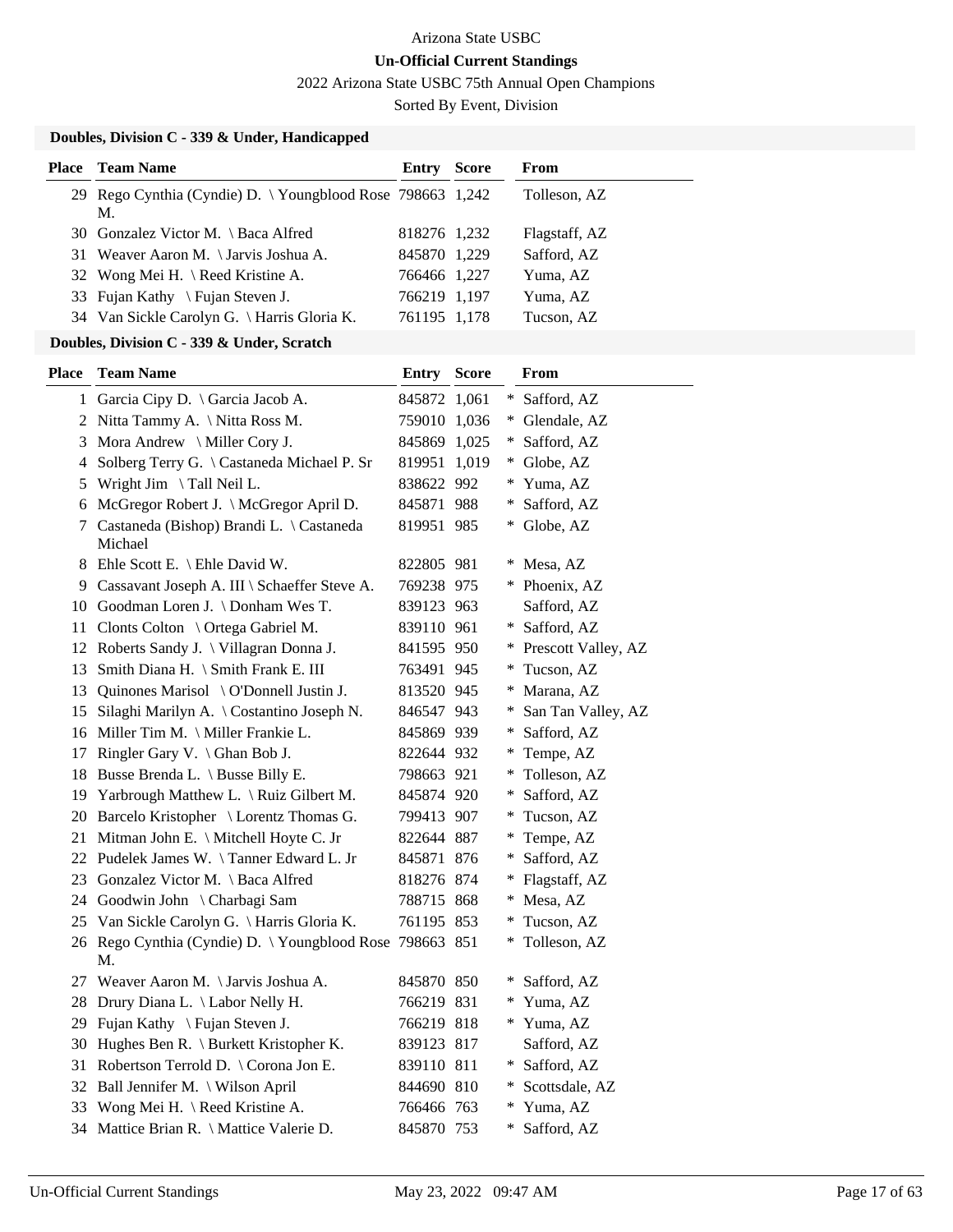2022 Arizona State USBC 75th Annual Open Champions

Sorted By Event, Division

| <b>Place</b> | <b>Team Name</b>                 | <b>Entry Score</b> | From                |
|--------------|----------------------------------|--------------------|---------------------|
| 1            | Jacobs John S.                   | 763715 813         | Sun City, AZ        |
| 2            | Tucker Christopher L.            | 800767 803         | Mesa, AZ            |
| 3            | Kostolnik, Jr. John J.           | 759499 799         | Glendale, AZ        |
| 4            | Payne Allen Jr                   | 853131 775         | Chandler, AZ        |
| 5            | Grobmeier Alan E.                | 825307 774         | Phoenix, AZ         |
| 6            | Norton Randy A.                  | 815314 769         | Glendale, AZ        |
| 7            | <b>Reif Matt</b>                 | 766652 768         | Chandler, AZ        |
| 8            | Whitney Adam M.                  | 759257 756         | Sun City, AZ        |
| 8            | Hammons Tony T.                  | 820015 756         | Yuma, AZ            |
| 10           | Harney Michael J.                | 813818 753         | Sierra Vista, AZ    |
| 10           | Dragon Michael C.                | 808357 753         | Casa Grande, AZ     |
| 12           | Kennedy Alvin Jr                 | 794826 750         | Peoria, AZ          |
| 13           | Dwyer Alan G.                    | 815314 748         | Glendale, AZ        |
| 14           | Van Sickle Bryan N.              | 815255 745         | Marana, AZ          |
| 14           | Wilson Kevin J.                  | 819366 745         | Prescott Valley, AZ |
| 16           | Wood Shawn R.                    | 760263 741         | Flagstaff, AZ       |
| 17           | Graham Jimiatres N.              | 808620 740         | Yuma, AZ            |
|              | 18 Costantino Robert (Warren) W. | 846547 739         | San Tan Valley, AZ  |
|              | 19 O'Neill Brandon A.            | 853131 738         | Chandler, AZ        |
| 20           | Williams Joshua                  | 801908 736         | Phoenix, AZ         |
| 21           | Sienicki John V.                 | 765882 734         | Chandler, AZ        |
|              | 22 Strause Howard F.             | 810189 732         | Cave Creek, AZ      |
|              | 22 Rossetti Ryne                 | 788814 732         | Tempe, AZ           |
| 22           | Schloss Ronald J.                | 812119 732         | Tucson, AZ          |
| 22           | Klerk Chris T.                   | 769463 732         | Chandler, AZ        |
|              | 26 Stidvent James D.             | 759685 731         | Tucson, AZ          |
| 27           | Talley Billie J.                 | 761197 723         | Tucson, AZ          |
| 27           | Emerson Lance R.                 | 794460 723         | Maricopa, AZ        |
| 27           | DeCarlo Michael                  | 811875 723         | Gilbert, AZ         |
| 27           | Jones Mathew D.                  | 825307 723         | Phoenix, AZ         |
| 31           | Benton Brian(Peanut) E.          | 766733 722         | Buckeye, AZ         |
| 32           | Stead Raymond T. II              | 813985 721         | Flagstaff, AZ       |
|              | 33 Hamm Derek                    | 800837 720         | Glendale, AZ        |
| 34           | Majeske David L.                 | 763659 719         | Tucson, AZ          |
|              | 34 Hanna Phillip D.              | 788814 719         | Tempe, AZ           |
| 36           | White Myke R.                    | 766732 718         | Buckeye, AZ         |
| 37           | Summers Chad V.                  | 794460 717         | Maricopa, AZ        |
| 38           | Chausse Stephen L.               | 765382 716         | Mesa, AZ            |
|              | 39 Golden Justin L.              | 764527 713         | Phoenix, AZ         |
| 40           | Nava Lino Jr                     | 761195 710         | Tucson, AZ          |
| 40           | Knapp Kevin D.                   | 761200 710         | Tucson, AZ          |
| 40           | Guidinger Jeremy M.              | 788813 710         | Tempe, AZ           |
| 43           | Chapman Greg                     | 759685 708         | Tucson, AZ          |
| 43           | Wilson Steven M.                 | 808358 708         | Casa Grande, AZ     |
| 45           | Labeau Jolene R.                 | 810189 707         | Cave Creek, AZ      |
|              | 45 Murrietta Donald B.           | 820015 707         | Yuma, AZ            |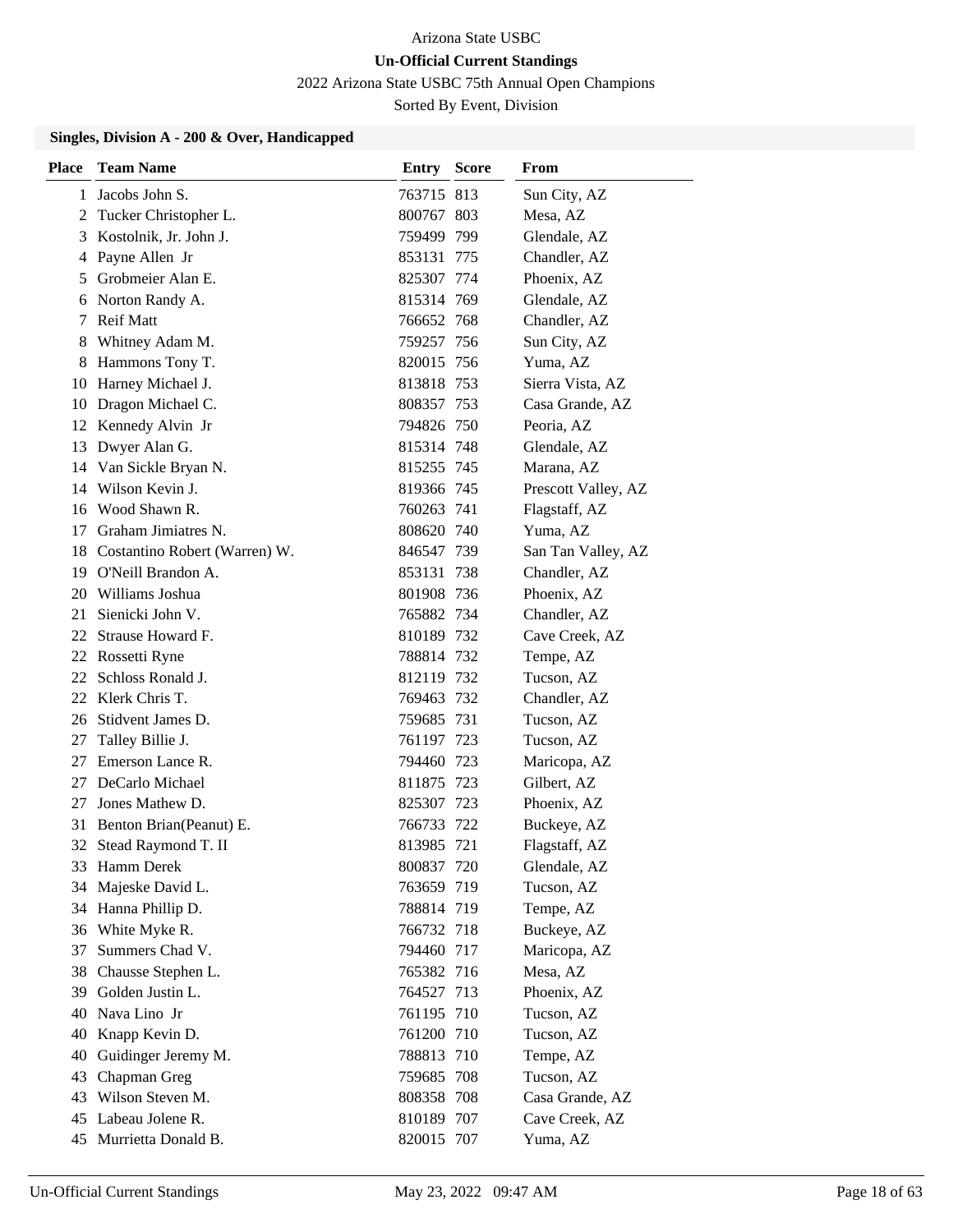2022 Arizona State USBC 75th Annual Open Champions

Sorted By Event, Division

| <b>Place</b> | <b>Team Name</b>         | <b>Entry Score</b> | From               |
|--------------|--------------------------|--------------------|--------------------|
|              | 45 Foster Tom            | 865763 707         | Marana, AZ         |
| 48           | Strause Shawna M.        | 810189 706         | Cave Creek, AZ     |
| 48           | Franko James L.          | 768245 706         | Casa Grande, AZ    |
| 50.          | Jenkins Kevin T.         | 769463 705         | Chandler, AZ       |
| 51           | Clark Kolundo C.         | 761196 704         | Tucson, AZ         |
| 51           | Harris Steven C.         | 761199 704         | Tucson, AZ         |
| 53           | Schwarberg Larry R. Jr   | 758520 702         | Chandler, AZ       |
| 53           | Brown Ken S.             | 760321 702         | San Tan Valley, AZ |
| 53           | Smith Kevin M.           | 768682 702         | Avondale, AZ       |
| 56           | Hannon Josh M.           | 758521 701         | Chandler, AZ       |
|              | 56 Potter Joseph L.      | 788813 701         | Tempe, AZ          |
|              | 56 Flolo Michael G.      | 817365 701         | Gilbert, AZ        |
|              | 56 McPherson Stephen L.  | 818669 701         | Tucson, AZ         |
| 60           | Goldberg Jonathan E.     | 843970 698         | Phoenix, AZ        |
| 60           | Karns Scott P.           | 815315 698         | Glendale, AZ       |
|              | 62 Villanueva Darrell D. | 762167 697         | Gilbert, AZ        |
| 62           | Casey Jeremy M.          | 853245 697         | Marana, AZ         |
|              | 64 Fortin Mark B.        | 790570 696         | Glendale, AZ       |
| 65           | Fulk Nick T.             | 759285 695         | Flagstaff, AZ      |
|              | 65 Lenfest Jason D.      | 818805 695         | Gilbert, AZ        |
| 65           | Treola Vincent J. Jr     | 767992 695         | Mesa, AZ           |
| 68           | Wendt Colin F.           | 803730 693         | Tucson, AZ         |
| 69           | Hicks James E.           | 788814 692         | Tempe, AZ          |
| 69           | <b>Rathburn Steve</b>    | 764527 692         | Phoenix, AZ        |
| 69           | Bobbitt Bryton R.        | 800766 692         | Mesa, AZ           |
| 69           | Deleonardo Nick          | 766733 692         | Buckeye, AZ        |
| 73           | Rosensteel John T.       | 760321 691         | San Tan Valley, AZ |
| 73           | Flick Eric J.            | 808357 691         | Casa Grande, AZ    |
| 75           | Ruiz Mario G.            | 819872 690         | Tucson, AZ         |
| 76           | Will Daniel G.           | 790570 689         | Glendale, AZ       |
| 76           | Schock David A.          | 818670 689         | Tucson, AZ         |
| 78           | Aspin Carlton H. II      | 825307 688         | Phoenix, AZ        |
| 79           | Duncan Stuart B.         | 761199 687         | Tucson, AZ         |
| 79           | Taylor Dylan P.          | 812119 687         | Tucson, AZ         |
| 79           | Benitez Shawn T.         | 819872 687         | Tucson, AZ         |
| 79           | Hemmen Chris J.          | 815315 687         | Glendale, AZ       |
| 79           | Cain Andrew              | 769463 687         | Chandler, AZ       |
| 84           | <b>Bender Marty</b>      | 762167 685         | Gilbert, AZ        |
| 85           | Rodman Jeffrey W.        | 764590 684         | Casa Grande, AZ    |
| 86           | Shockley Rob S.          | 810601 682         | Scottsdale, AZ     |
| 86           | Grant Shawn D.           | 817365 682         | Gilbert, AZ        |
| 86           | Ciccanti Jay C.          | 822806 682         | Mesa, AZ           |
| 89           | Bernier Leo G.           | 765882 680         | Chandler, AZ       |
| 90           | Dumas Darrell A. Jr      | 813985 679         | Flagstaff, AZ      |
| 90           | Marasigan Adrian L.      | 818805 679         | Gilbert, AZ        |
|              | 92 Munson Karl W.        | 808358 677         | Casa Grande, AZ    |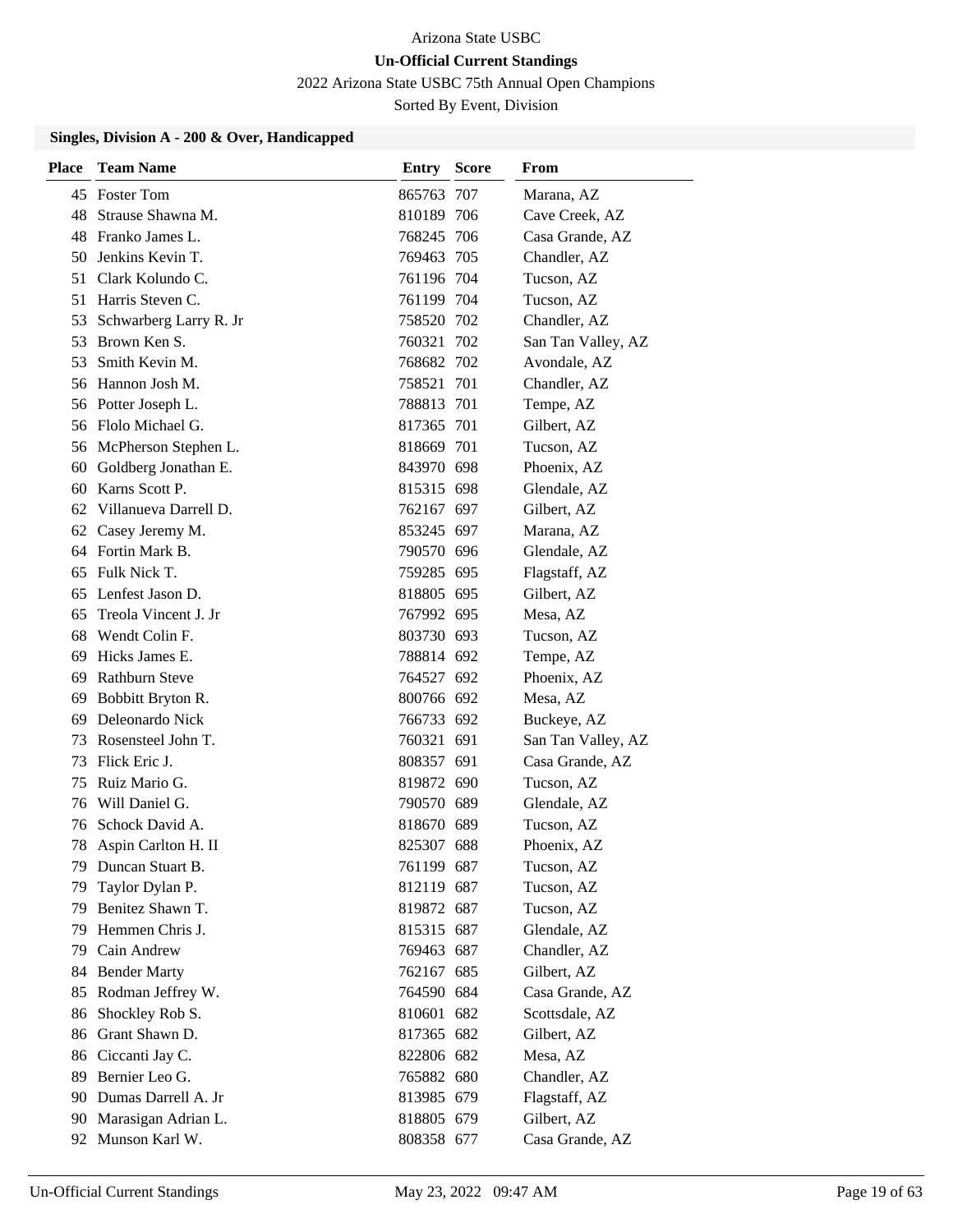2022 Arizona State USBC 75th Annual Open Champions

Sorted By Event, Division

| Place | <b>Team Name</b>         | <b>Entry Score</b> | <b>From</b>         |
|-------|--------------------------|--------------------|---------------------|
|       | 92 Messman Edward        | 819366 677         | Prescott Valley, AZ |
|       | 94 Scott Thomas R.       | 760321 676         | San Tan Valley, AZ  |
|       | 94 Whitelaw Shawn        | 865763 676         | Marana, AZ          |
|       | 94 Hamilton Myles C.     | 797661 676         | Tucson, AZ          |
| 97    | Stoutmeyer Brandon J.    | 761200 675         | Tucson, AZ          |
|       | 97 Ashley Joe W.         | 800836 675         | Glendale, AZ        |
|       | 97 McWhorter Mike B.     | 766731 675         | Buckeye, AZ         |
|       | 100 Jenkins Gary T.      | 788814 674         | Tempe, AZ           |
|       | 101 Dabrowski Joseph A.  | 811875 672         | Gilbert, AZ         |
|       | 101 Durazo Emmanuel F.   | 842259 672         | Phoenix, AZ         |
|       | 103 Espriu Felipe Jr     | 865763 670         | Marana, AZ          |
|       | 104 Mason Corey R.       | 758520 669         | Chandler, AZ        |
|       | 105 Reyes Ronald L. Sr   | 810601 668         | Scottsdale, AZ      |
|       | 106 Ebenger Eric S.      | 765382 667         | Mesa, AZ            |
|       | 106 Smaglik Edward J.    | 769463 667         | Chandler, AZ        |
|       | 108 Strom Jeffrey M.     | 810601 666         | Scottsdale, AZ      |
|       | 108 Schock Richard D.    | 818670 666         | Tucson, AZ          |
|       | 110 Cirigliano Mandy E.  | 810189 665         | Cave Creek, AZ      |
|       | 110 Friedline Daniel E.  | 817365 665         | Gilbert, AZ         |
|       | 110 Elliott Larry D.     | 800246 665         | Avondale, AZ        |
|       | 113 Van Gordon Brian T.  | 759499 664         | Glendale, AZ        |
|       | 114 Lowery Jason C.      | 808358 662         | Casa Grande, AZ     |
|       | 115 Garner John J.       | 769238 661         | Phoenix, AZ         |
|       | 116 Davis Preston P.     | 819366 657         | Prescott Valley, AZ |
|       | 117 Heichel Matthew W.   | 815255 656         | Marana, AZ          |
|       | 118 Nedry William A.     | 797661 655         | Tucson, AZ          |
|       | 119 Tanner Spencer       | 814760 654         | Flagstaff, AZ       |
| 120   | Medina Jesus D.          | 845873 653         | Safford, AZ         |
|       | 120 Hartzell John W.     | 761199 653         | Tucson, AZ          |
|       | 122 Hetu Joseph R.       | 761199 652         | Tucson, AZ          |
|       | 123 Moret Josh K.        | 865763 651         | Marana, AZ          |
|       | 124 Hackmann Ryan D.     | 808620 650         | Yuma, AZ            |
|       | 124 Williams Gary E.     | 813817 650         | Sierra Vista, AZ    |
|       | 126 Majeske Michael J.   | 763659 649         | Tucson, AZ          |
|       | 126 Lis Gerald T. Jr     | 818672 649         | Tucson, AZ          |
|       | 126 Brackett Jeff T.     | 766733 649         | Buckeye, AZ         |
|       | 126 McIntyre Travis B.   | 766652 649         | Chandler, AZ        |
|       | 130 Perez Tony B.        | 759685 648         | Tucson, AZ          |
|       | 130 Crooks Charles J.    | 819872 648         | Tucson, AZ          |
|       | 130 Neish Kurt A.        | 818805 648         | Gilbert, AZ         |
|       | 133 Hampton Robert G.    | 818669 647         | Tucson, AZ          |
| 134   | Smith Kendra L.          | 763491 645         | Tucson, AZ          |
|       | 134 Lopez Ralph J. III   | 820015 645         | Yuma, AZ            |
|       | 136 Lekan John J. III    | 766465 644         | Yuma, AZ            |
|       | 136 Czajkowski Randy M.  | 822806 644         | Mesa, AZ            |
|       | 138 Gustavson Carl B. Jr | 813816 642         | Sierra Vista, AZ    |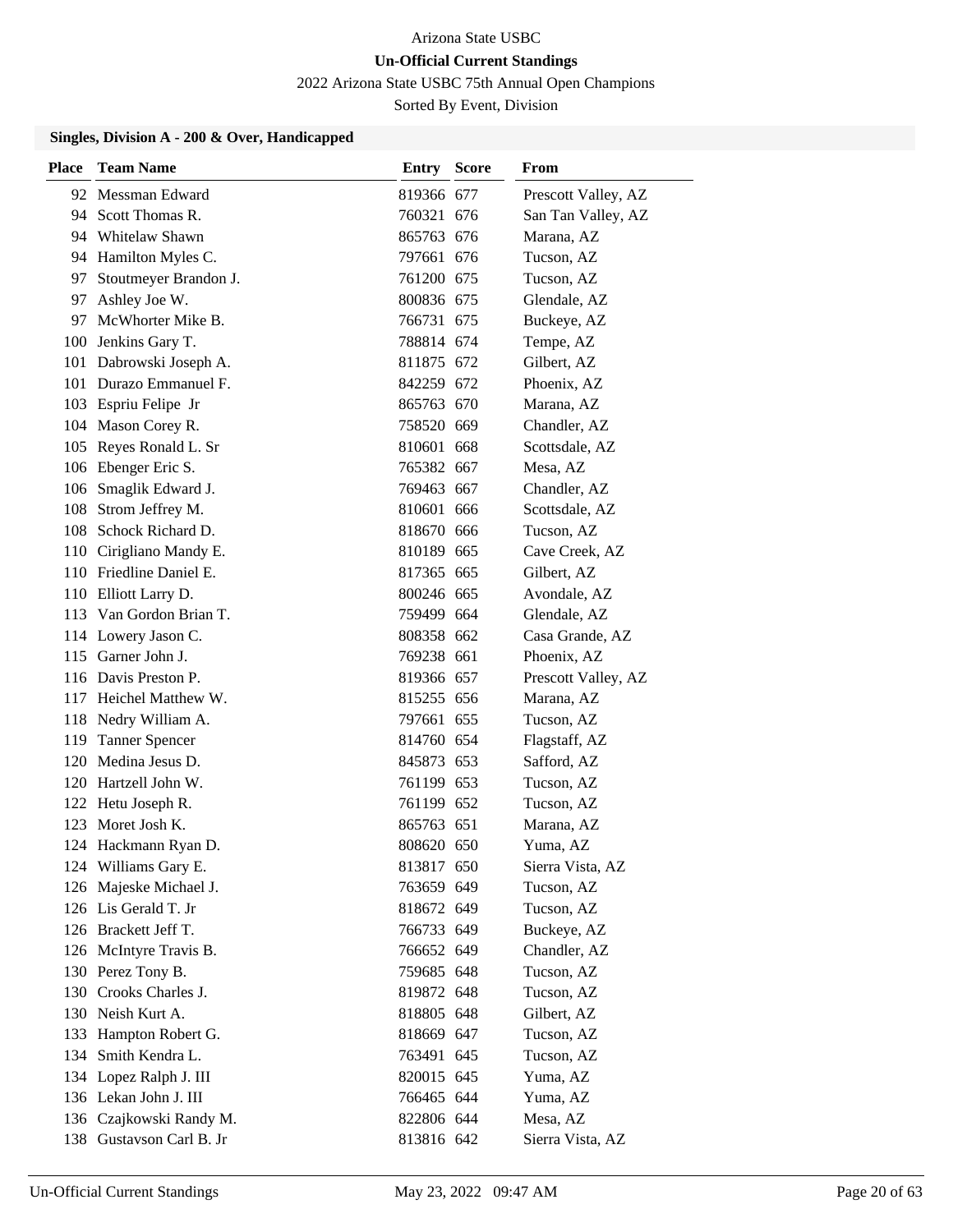2022 Arizona State USBC 75th Annual Open Champions

Sorted By Event, Division

| Place | <b>Team Name</b>             | <b>Entry Score</b> | From                 |
|-------|------------------------------|--------------------|----------------------|
|       | 138 Wacks Benjamin H.        | 818672 642         | Tucson, AZ           |
|       | 138 Mansfield Robert W.      | 766652 642         | Chandler, AZ         |
|       | 141 Schnell Dale S.          | 765882 641         | Chandler, AZ         |
|       | 142 Amos Gary M.             | 761822 636         | Lake Havasu City, AZ |
|       | 143 McHenry Christopher W.   | 815255 635         | Marana, AZ           |
|       | 144 Campbell David R.        | 764527 632         | Phoenix, AZ          |
|       | 145 Cox Nicholas P.          | 762167 631         | Gilbert, AZ          |
|       | 145 Casey Justin M.          | 853245 631         | Marana, AZ           |
|       | 145 Fritz Clay               | 822806 631         | Mesa, AZ             |
|       | 148 Wagner Alan T.           | 763715 630         | Sun City, AZ         |
|       | 148 Ruby Jeffery T.          | 766465 630         | Yuma, AZ             |
|       | 148 Nosbusch Shan V.         | 813816 630         | Sierra Vista, AZ     |
|       | 148 Loss Ronald J.           | 819366 630         | Prescott Valley, AZ  |
|       | 152 Rodman Daniel J.         | 764590 627         | Casa Grande, AZ      |
|       | 153 Meyer Jacob A.           | 811875 625         | Gilbert, AZ          |
|       | 154 Bandel Terry             | 847044 624         | Chandler, AZ         |
|       | 155 Stoutmeyer James T.      | 761200 623         | Tucson, AZ           |
|       | 156 Bandes Jeffrey A.        | 764527 622         | Phoenix, AZ          |
|       | 156 Wade Michael W.          | 819872 622         | Tucson, AZ           |
|       | 158 Demarti David L.         | 848494 621         | Avondale, AZ         |
|       | 159 Garcia Rene C.           | 845873 619         | Safford, AZ          |
|       | 160 Johnsonkroman Brandon M. | 800767 618         | Mesa, AZ             |
|       | 160 LaRue Taylor A.          | 802428 618         | Phoenix, AZ          |
|       | 162 Hauser Aaron M.          | 818671 617         | Tucson, AZ           |
|       | 163 Smith Jacob A.           | 761197 615         | Tucson, AZ           |
|       | 163 Espinosa Justin L.       | 815255 615         | Marana, AZ           |
|       | 163 Garcia Michael A.        | 818673 615         | Tucson, AZ           |
|       | 163 Clark Ben M.             | 847044 615         | Chandler, AZ         |
|       | 167 Cendejas Antonio R.      | 766467 612         | Yuma, AZ             |
|       | 168 Tosuner Benjamin         | 759257 609         | Sun City, AZ         |
|       | 169 Novak Julian M.          | 847044 607         | Chandler, AZ         |
| 170   | Tubbs Jay                    | 759285 606         | Flagstaff, AZ        |
|       | 170 Bishop Kristopher R.     | 764590 606         | Casa Grande, AZ      |
|       | 172 Fields Daniel D.         | 815315 605         | Glendale, AZ         |
|       | 173 LaChance Tim B.          | 781407 604         | Surprise, AZ         |
|       | 174 Grosse Bradley J.        | 838622 602         | Yuma, AZ             |
|       | 175 Coyle Glenn H.           | 763715 601         | Sun City, AZ         |
|       | 175 Calhoun Craig J.         | 803674 601         | Mesa, AZ             |
|       | 177 Cooke Eric L.            | 766733 600         | Buckeye, AZ          |
|       | 178 Berg Rachael E.          | 800836 599         | Glendale, AZ         |
|       | 178 DeMary Dalen T.          | 822806 599         | Mesa, AZ             |
|       | 180 Polanco Richard R. Jr    | 759285 597         | Flagstaff, AZ        |
|       | 181 Migliaccio Joe A.        | 758521 595         | Chandler, AZ         |
|       | 182 Knapp Brandon            | 761200 594         | Tucson, AZ           |
|       | 183 McElliott Jeremy L.      | 822190 592         | Maricopa, AZ         |
|       | 183 Allred Joe R.            | 803729 592         | Tucson, AZ           |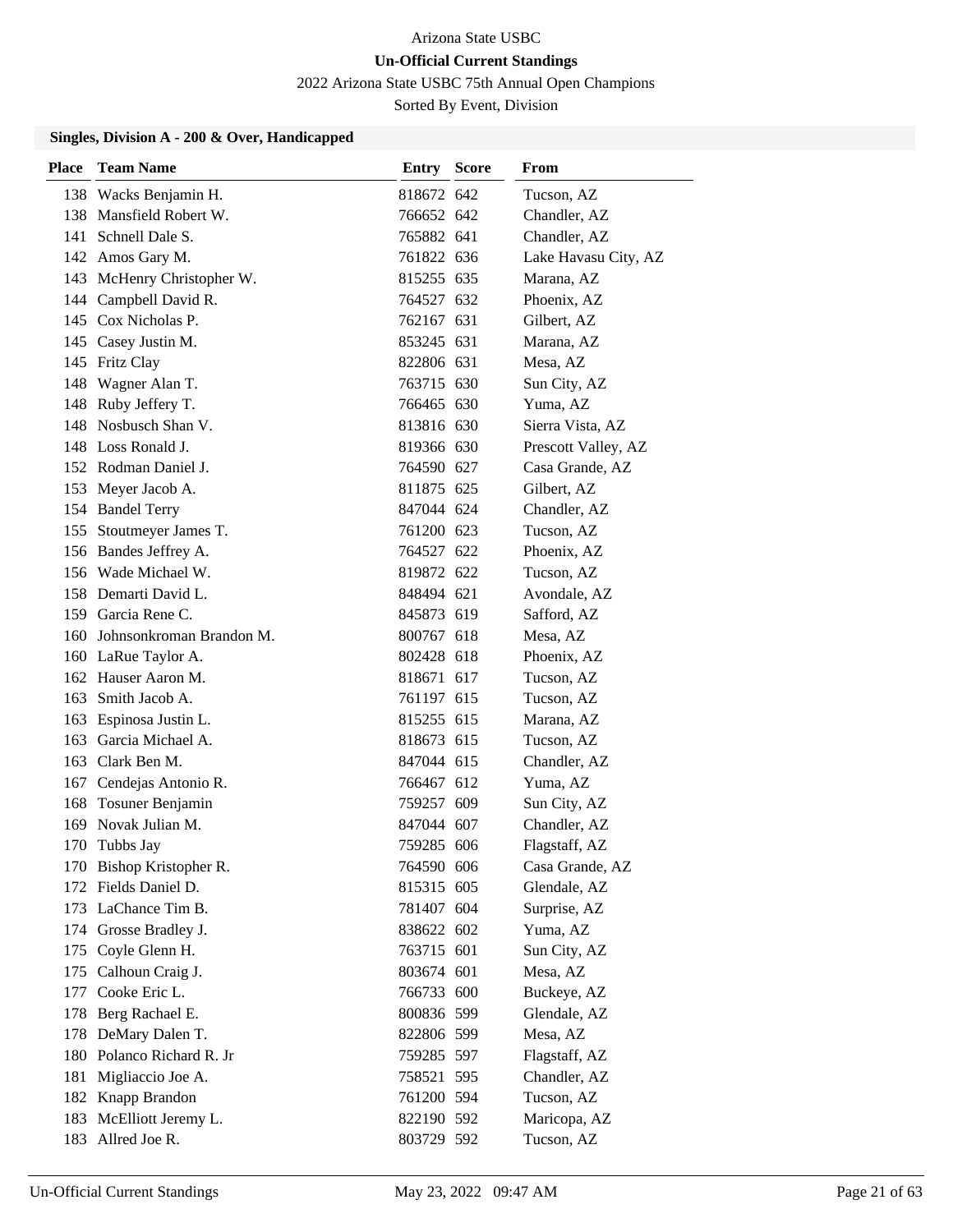2022 Arizona State USBC 75th Annual Open Champions

Sorted By Event, Division

### **Singles, Division A - 200 & Over, Handicapped**

| <b>Place</b> | <b>Team Name</b>               | <b>Entry Score</b> | From                 |
|--------------|--------------------------------|--------------------|----------------------|
|              | 183 Morgan Scott               | 841595 592         | Prescott Valley, AZ  |
|              | 186 Chapman Larry E.           | 759685 591         | Tucson, AZ           |
|              | 186 Lucero Jason P.            | 800836 591         | Glendale, AZ         |
|              | 186 Robideau Tyler P.          | 853245 591         | Marana, AZ           |
|              | 189 Cooper Kevin F.            | 758521 590         | Chandler, AZ         |
|              | 190 Clark Andrew T.            | 865951 589         | Tucson, AZ           |
|              | 191 Smith Robert T.            | 813817 588         | Sierra Vista, AZ     |
|              | 192 McDonald Ron D.            | 808358 586         | Casa Grande, AZ      |
|              | 193 Frost Jeromie A.           | 766732 585         | Buckeye, AZ          |
|              | 194 Marker Max W.              | 818673 584         | Tucson, AZ           |
|              | 195 Dominik Michael J.         | 758520 581         | Chandler, AZ         |
|              | 196 Riggs William E.           | 810601 580         | Scottsdale, AZ       |
|              | 197 Gladstone Mark T.          | 763659 579         | Tucson, AZ           |
|              | 197 Vestal Scott S.            | 761822 579         | Lake Havasu City, AZ |
|              | 199 Quilt Dan W.               | 822190 577         | Maricopa, AZ         |
|              | 200 Carrier Lee                | 766466 575         | Yuma, AZ             |
|              | 201 Paige Christopher M.       | 761197 571         | Tucson, AZ           |
|              | 202 O'Donnell Justin J.        | 813520 570         | Marana, AZ           |
|              | 203 Spranger Theodore A.       | 818671 568         | Tucson, AZ           |
|              | 204 Nosbusch Jessica C.        | 813816 567         | Sierra Vista, AZ     |
|              | 204 Prades Pete M.             | 813816 567         | Sierra Vista, AZ     |
|              | 204 Villagran Juan C.          | 841595 567         | Prescott Valley, AZ  |
|              | 204 Abbas Kyle                 | 825307 567         | Phoenix, AZ          |
|              | 208 Yingst Benjamin S.         | 818669 565         | Tucson, AZ           |
|              | 209 Forman Richard M.          | 803674 563         | Mesa, AZ             |
|              | 210 Wong Che W.                | 766466 561         | Yuma, AZ             |
|              | 210 Pemberton Lonnie T.        | 766732 561         | Buckeye, AZ          |
|              | 212 Stewart Glenn A.           | 820014 557         | Yuma, AZ             |
|              | 213 Grzybowski Michael A.      | 815315 554         | Glendale, AZ         |
|              | 214 Knebelsberger Andrew W.    | 758520 548         | Chandler, AZ         |
|              | 215 Bousselot John J.          | 847044 544         | Chandler, AZ         |
|              | 216 Johnson John T.            | 814760 531         | Flagstaff, AZ        |
|              | 217 Kennedy Hugh (Butch) G. IV | 803729 523         | Tucson, AZ           |
|              | 218 Roberts Randall D.         | 766467 519         | Yuma, AZ             |
|              | 219 Meagor William (Billy) P.  | 765382 493         | Mesa, AZ             |
|              | 220 Skwarek James M.           | 843266 415         | Fountain Hills, AZ   |

| <b>Place</b> Team Name | Entry      | <b>Score</b> | From               |
|------------------------|------------|--------------|--------------------|
| Levy Stuart H.         | 762167 850 |              | Gilbert, AZ        |
| 2 Costantino Joseph N. | 846547 795 |              | San Tan Valley, AZ |
| 3 Ravicchio Steven R.  | 761198 786 |              | Tucson, AZ         |
| 3 Calvert Glenn        | 843266 786 |              | Fountain Hills, AZ |
| 5 Fields Thomas E.     | 815314 773 |              | Glendale, AZ       |
| 6 Garcia Robbie A.     | 845872 771 |              | Safford, AZ        |
| 7 Johnson Randy E. Jr  | 759011 765 |              | Glendale, AZ       |
| 8 Sanders Robert W.    | 763820 764 |              | Glendale, AZ       |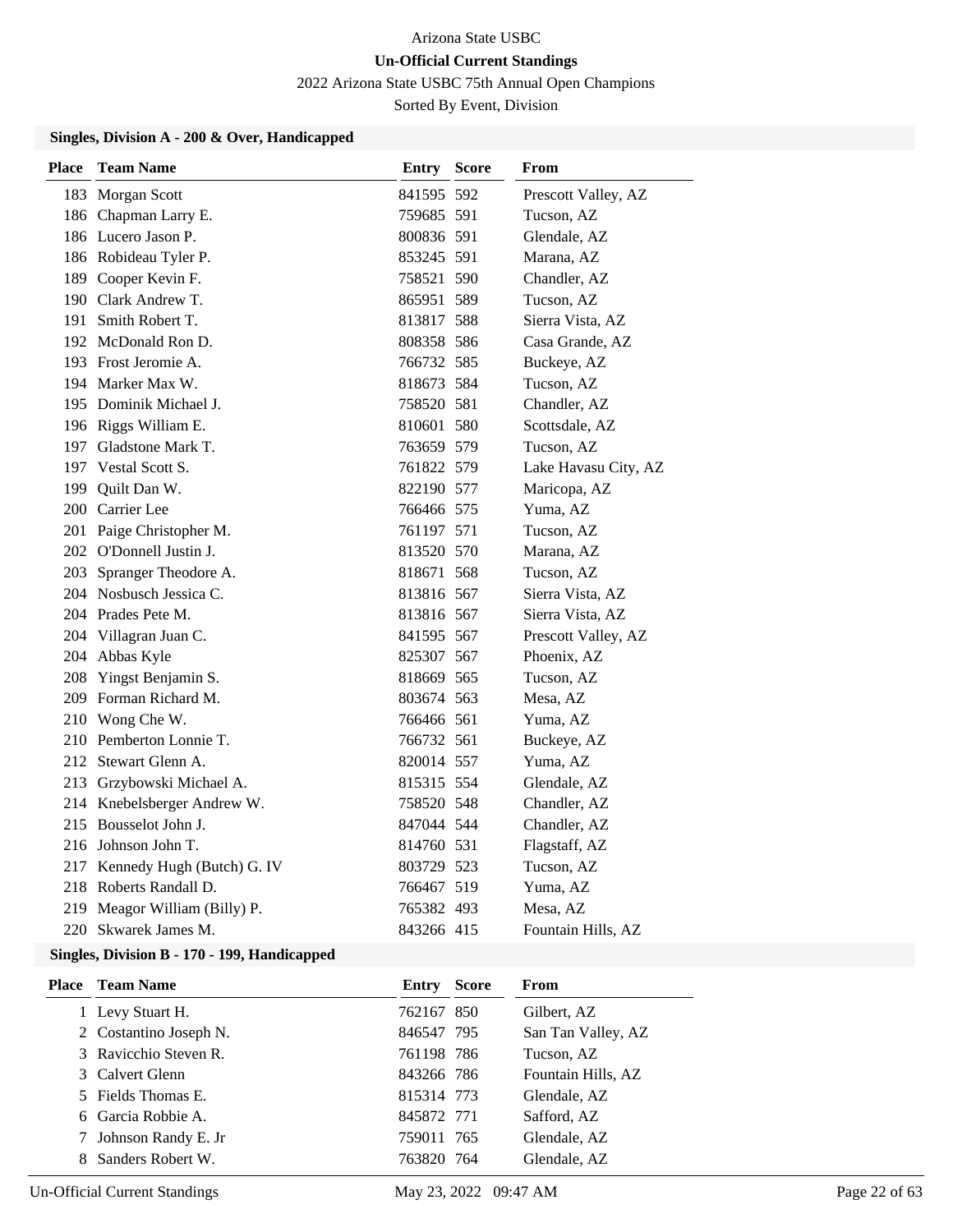2022 Arizona State USBC 75th Annual Open Champions

Sorted By Event, Division

| <b>Place</b> | <b>Team Name</b>           | <b>Entry Score</b> |      | From                 |
|--------------|----------------------------|--------------------|------|----------------------|
| 9            | Van Sickle Carolyn G.      | 761195 752         |      | Tucson, AZ           |
| 10           | Alvarez N. Rueben          | 765882 750         |      | Chandler, AZ         |
|              | 10 Nava Lino Sr            | 814153 750         |      | Tucson, AZ           |
|              | 12 Gardner Stephen C.      | 763659 746         |      | Tucson, AZ           |
| 13           | Durazo Efren F. Jr         | 842259 745         |      | Phoenix, AZ          |
| 14           | Snyder Terrance L. Sr      | 761194 740         |      | Tucson, AZ           |
| 15           | Exley Donald L.            | 822805 739         |      | Mesa, AZ             |
| 16           | Towns Drew A.              | 848494 735         |      | Avondale, AZ         |
| 17           | Kahler Clinton             | 842259 734         |      | Phoenix, AZ          |
| 18           | Knight Scott T.            | 848494 729         |      | Avondale, AZ         |
| 19           | Leichter Morris            | 759411 728         |      | Tucson, AZ           |
| 19           | Noel Robert S.             | 813985 728         |      | Flagstaff, AZ        |
| 21           | Klein Scott A.             | 811875 727         |      | Gilbert, AZ          |
|              | 22 Hamilton Teri D.        | 797661 726         |      | Tucson, AZ           |
| 23           | Leichter Chris             | 759411 725         |      | Tucson, AZ           |
| 23           | Ruby Garrett W.            | 766465 725         |      | Yuma, AZ             |
| 25           | Parmley Bric L.            | 813985 722         |      | Flagstaff, AZ        |
| 26           | Brackett Sean X.           | 766734 721         |      | Buckeye, AZ          |
| 27           | Kepler Timothy J.          | 817365 720         |      | Gilbert, AZ          |
| 27           | Wacks Todd F. Sr           | 818672 720         |      | Tucson, AZ           |
| 29           | Ehle Scott E.              | 822805 719         |      | Mesa, AZ             |
| 30           | Amos Russell A.            | 761822 715         |      | Lake Havasu City, AZ |
| 30           | Smith Frank E. III         | 763491 715         |      | Tucson, AZ           |
| 30           | Hayden Jason M.            | 800837 715         |      | Glendale, AZ         |
| 33           | Weatherly Milton L.        | 813815 714         |      | Sierra Vista, AZ     |
|              | 34 Harrison Jesse          | 788715 713         |      | Mesa, AZ             |
| 34           | Schultz Bryan L.           | 764590 713         |      | Casa Grande, AZ      |
|              | 36 Castaneda Michael P. Jr | 819951 712         |      | Globe, AZ            |
| 37           | Gibbs Shawn G.             | 759499 710         |      | Glendale, AZ         |
| 38           | Adler Robert (Bud) A.      | 846548 709         |      | San Tan Valley, AZ   |
| 38           | Truman Thomas C.           | 818670 709         |      | Tucson, AZ           |
|              | 40 Johnson Linda L.        | 759011             | -708 | Glendale, AZ         |
| 40           | Cassavant Joe A. Jr        | 769238 708         |      | Phoenix, AZ          |
| 42           | Gerchak Christopher D.     | 768682 707         |      | Avondale, AZ         |
| 43           | Tallabas Ruben R.          | 800246 706         |      | Avondale, AZ         |
| 43           | LaChance Nicole A.         | 781407 706         |      | Surprise, AZ         |
| 45           | Shepherd Melanie A.        | 820014 703         |      | Yuma, AZ             |
| 45           | McKeever Richard D.        | 767992 703         |      | Mesa, AZ             |
| 47           | LaRue Krysta K.            | 802428 702         |      | Phoenix, AZ          |
| 48           | Gonzalez Victor M.         | 818276 701         |      | Flagstaff, AZ        |
| 48           | Altosino Philip E.         | 846548 701         |      | San Tan Valley, AZ   |
| 50           | Garcia Jacob A.            | 845872 700         |      | Safford, AZ          |
| 51           | Murillo Roman              | 768245 696         |      | Casa Grande, AZ      |
|              | 52 Kohler David B.         | 801908 695         |      | Phoenix, AZ          |
| 53           | Camamo Cody J.             | 765382 694         |      | Mesa, AZ             |
| 54           | Griffiths Austin F.        | 803729 692         |      | Tucson, AZ           |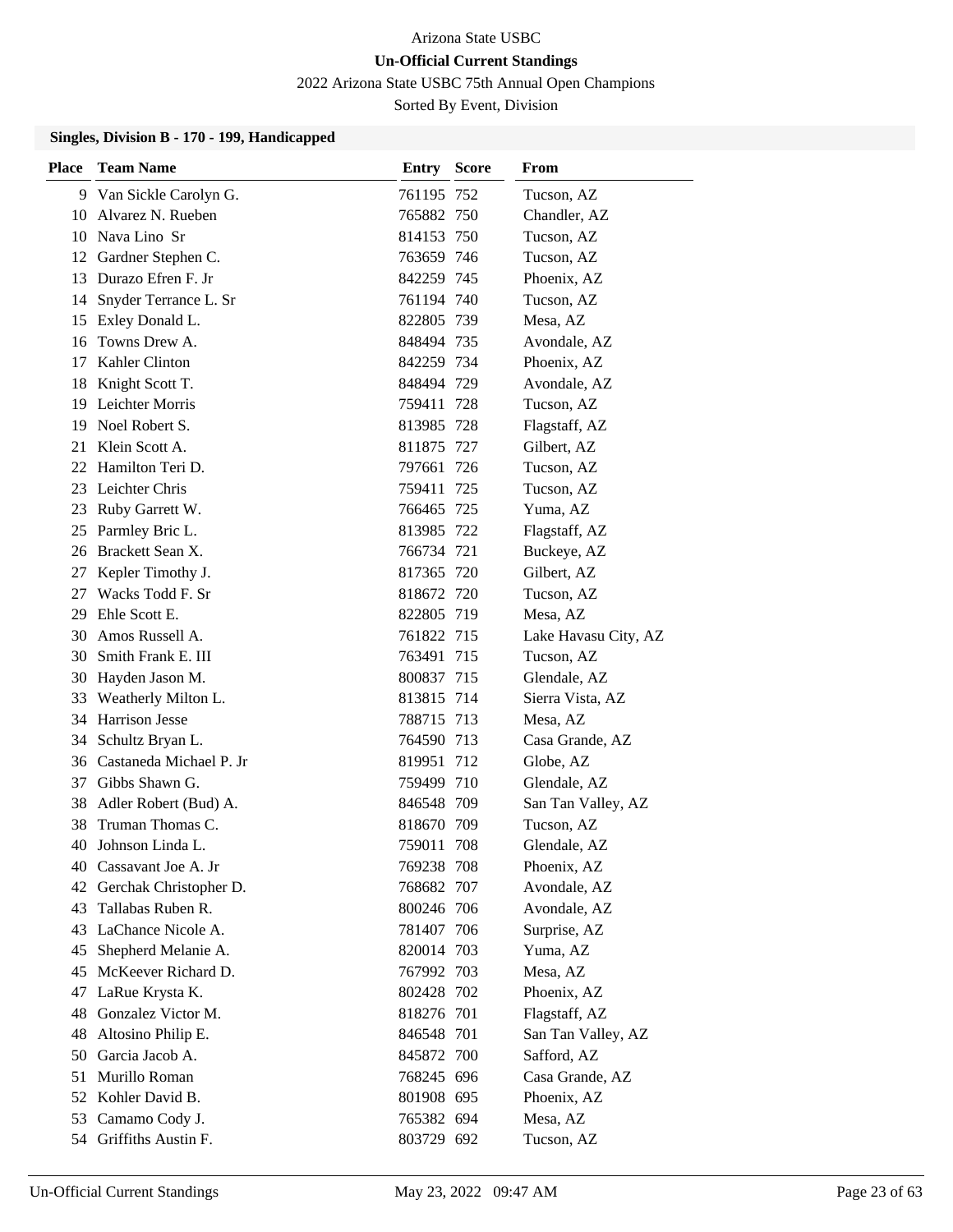2022 Arizona State USBC 75th Annual Open Champions

Sorted By Event, Division

| Place | <b>Team Name</b>       | <b>Entry Score</b> | From             |
|-------|------------------------|--------------------|------------------|
|       | 55 Evans Clara R.      | 763491 689         | Tucson, AZ       |
|       | 56 Mcmullen Matthew C. | 813818 688         | Sierra Vista, AZ |
| 57    | Hampton Jeffrey L.     | 803730 687         | Tucson, AZ       |
| 58    | Goodman Troy A.        | 845872 686         | Safford, AZ      |
| 58    | Thurman Dwight D.      | 759011 686         | Glendale, AZ     |
| 58    | Peterson Michael S.    | 813815 686         | Sierra Vista, AZ |
| 58    | Brooks Harold A.       | 768682 686         | Avondale, AZ     |
| 62    | Wilson Brody S.        | 844690 684         | Scottsdale, AZ   |
| 62    | Roper Ben A.           | 800246 684         | Avondale, AZ     |
| 64    | Helmuth Malcolm E.     | 761198 683         | Tucson, AZ       |
|       | 64 Nelson Michael D.   | 761198 683         | Tucson, AZ       |
| 64    | Spitali Larry R.       | 763715 683         | Sun City, AZ     |
| 64    | Redlin Marie           | 797079 683         | Gilbert, AZ      |
| 64    | Kennedy Crystal F.     | 803729 683         | Tucson, AZ       |
| 69    | Horvath Charles Jr     | 790570 678         | Glendale, AZ     |
| 69    | Heinle Kent W.         | 803674 678         | Mesa, AZ         |
| 69    | Sykes Jeffrey J.       | 842259 678         | Phoenix, AZ      |
| 69    | Spivey Jimmie          | 820122 678         | Maricopa, AZ     |
| 73    | Gebler Jeremy J.       | 759257 677         | Sun City, AZ     |
| 73    | Leichter Joanne        | 759411 677         | Tucson, AZ       |
| 75    | <b>Clonts Colton</b>   | 839110 673         | Safford, AZ      |
| 75    | Nitta Ross M.          | 759010 673         | Glendale, AZ     |
| 75    | Lewis Kenneth W. Sr    | 761194 673         | Tucson, AZ       |
| 78    | Elliott Elaine B.      | 794826 672         | Peoria, AZ       |
| 79    | Lesho William L. III   | 845873 669         | Safford, AZ      |
| 80    | Goble Harold G.        | 767992 668         | Mesa, AZ         |
| 81    | Herrmann Bryan S.      | 820122 665         | Maricopa, AZ     |
|       | 82 Randall Anton D. Sr | 838622 664         | Yuma, AZ         |
| 83    | Quihuis Danny X.       | 814153 662         | Tucson, AZ       |
| 83    | Douthat Mary J.        | 814760 662         | Flagstaff, AZ    |
| 85    | Hovis Ronald L.        | 788813 661         | Tempe, AZ        |
|       | 86 Robertson Colin D.  | 761194 660         | Tucson, AZ       |
| 87    | Toon Deborah J.        | 802428 659         | Phoenix, AZ      |
| 88    | Tunay Jason M.         | 800837 657         | Glendale, AZ     |
| 89    | Cooper Judy L.         | 818672 655         | Tucson, AZ       |
| 90    | Burrell Marve' D. II   | 766731 654         | Buckeye, AZ      |
| 91    | Brackett Bill A.       | 766734 653         | Buckeye, AZ      |
| 92    | Wall Kyle J.           | 818276 652         | Flagstaff, AZ    |
| 93    | Hatfield Jeanette J.   | 818673 650         | Tucson, AZ       |
| 94    | Kelley Kyle            | 800766 649         | Mesa, AZ         |
| 95    | Darbonne Brian A.      | 814760 648         | Flagstaff, AZ    |
| 95    | Young Billy H.         | 799413 648         | Tucson, AZ       |
| 97    | Winnie James R.        | 808357 646         | Casa Grande, AZ  |
| 97    | McDonald Tawna         | 808357 646         | Casa Grande, AZ  |
| 99    | Chapman Gary R.        | 759411 645         | Tucson, AZ       |
| 100   | Markley Ray            | 794826 643         | Peoria, AZ       |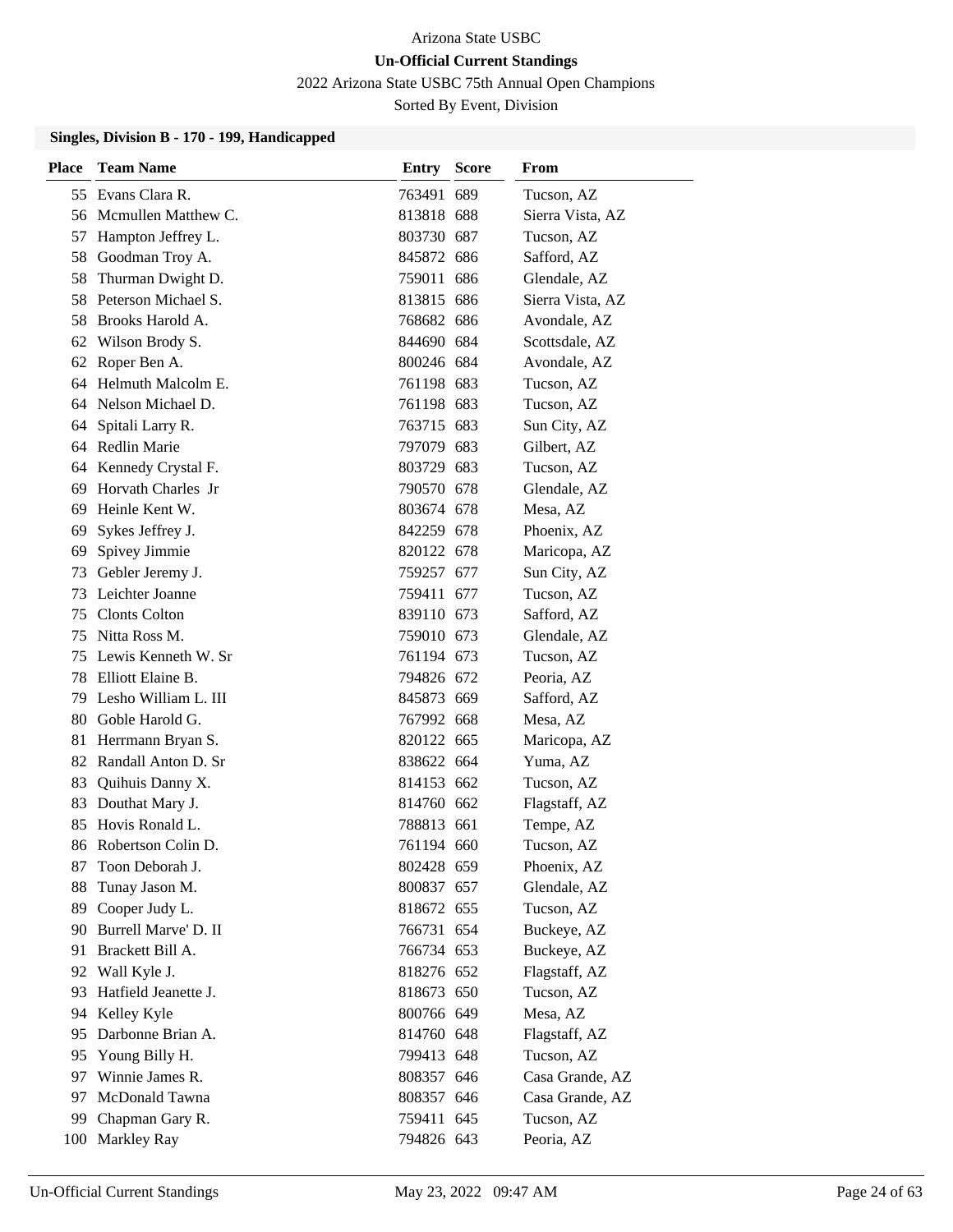2022 Arizona State USBC 75th Annual Open Champions

Sorted By Event, Division

| Place | <b>Team Name</b>           | <b>Entry Score</b> | <b>From</b>          |
|-------|----------------------------|--------------------|----------------------|
|       | 100 Kort Krystal           | 802428 643         | Phoenix, AZ          |
|       | 100 Schaeffer Steve A.     | 769238 643         | Phoenix, AZ          |
|       | 103 Lucero Marissa C.      | 800837 642         | Glendale, AZ         |
|       | 104 Miller Cory J.         | 845869 641         | Safford, AZ          |
|       | 104 Seabrook Michael E. Sr | 760263 641         | Flagstaff, AZ        |
|       | 106 Markley Carla          | 794826 640         | Peoria, AZ           |
|       | 106 Lorentz Thomas G.      | 799413 640         | Tucson, AZ           |
|       | 108 Van Sickle Richard A.  | 761198 639         | Tucson, AZ           |
|       | 108 Gudknecht Greg         | 759257 639         | Sun City, AZ         |
|       | 110 Terry Jimmy K.         | 801908 638         | Phoenix, AZ          |
|       | 111 Wheeler Chrissy D.     | 766731 637         | Buckeye, AZ          |
|       | 112 Law Eric J.            | 853131 636         | Chandler, AZ         |
|       | 113 Drew Thomas H.         | 759499 634         | Glendale, AZ         |
|       | 114 Canter Nancy           | 759010 633         | Glendale, AZ         |
|       | 114 Lee Huirok             | 797079 633         | Gilbert, AZ          |
|       | 114 Busse Billy E.         | 798663 633         | Tolleson, AZ         |
|       | 117 Phillips Timothy M.    | 822805 632         | Mesa, AZ             |
|       | 117 Youngblood Rose M.     | 798663 632         | Tolleson, AZ         |
|       | 119 Canter Conrad D.       | 759010 631         | Glendale, AZ         |
|       | 119 Hampton Robin R.       | 818669 631         | Tucson, AZ           |
|       | 121 Berrios Raymond        | 843970 630         | Phoenix, AZ          |
|       | 122 Wright Jim             | 838622 628         | Yuma, AZ             |
|       | 123 Bellows Steve E.       | 848494 627         | Avondale, AZ         |
|       | 124 Villagran Donna J.     | 841595 626         | Prescott Valley, AZ  |
| 125   | Snyder Kari N.             | 761194 625         | Tucson, AZ           |
|       | 126 Mason Jerry J.         | 801908 624         | Phoenix, AZ          |
|       | 127 Moffatt Justin A.      | 763820 621         | Glendale, AZ         |
|       | 127 Thomas Phillip J. JR   | 763820 621         | Glendale, AZ         |
|       | 127 Mitton Tom G.          | 768245 621         | Casa Grande, AZ      |
|       | 130 Law Derrick            | 853131 620         | Chandler, AZ         |
|       | 131 Lippert Darrel M.      | 761198 617         | Tucson, AZ           |
| 131   | Thompson Dennis D.         | 790570 617         | Glendale, AZ         |
|       | 133 McIlvanie Michael R.   | 803674 616         | Mesa, AZ             |
|       | 133 Won Kenny              | 797079 616         | Gilbert, AZ          |
|       | 133 Williams Martin D.     | 803730 616         | Tucson, AZ           |
|       | 136 Ketcham Bruce M.       | 758521 615         | Chandler, AZ         |
|       | 136 Detlaff Ryan M.        | 800836 615         | Glendale, AZ         |
|       | 138 Amos Kimberly L.       | 761822 614         | Lake Havasu City, AZ |
|       | 138 Schenk Lisa            | 766731 614         | Buckeye, AZ          |
|       | 140 Cornett George J.      | 760321 613         | San Tan Valley, AZ   |
|       | 141 Rodman Nicoletta S.    | 768245 612         | Casa Grande, AZ      |
|       | 142 McBride Bill A.        | 818673 611         | Tucson, AZ           |
|       | 143 Hamilton Mark W.       | 797661 610         | Tucson, AZ           |
|       | 144 Hill Steve             | 760263 609         | Flagstaff, AZ        |
|       | 145 Neish James R.         | 818805 606         | Gilbert, AZ          |
| 145   | Salgado Joseph E.          | 803730 606         | Tucson, AZ           |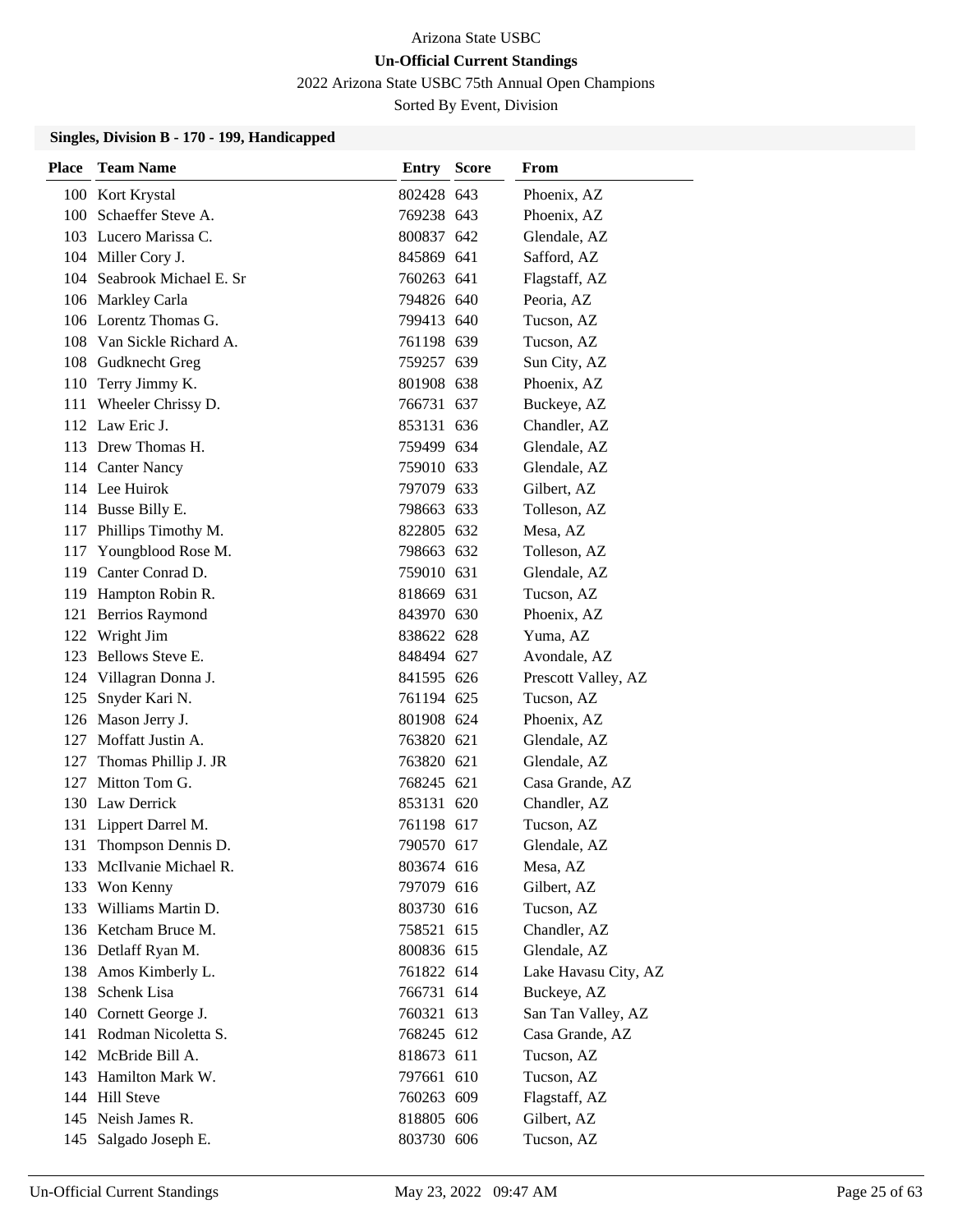2022 Arizona State USBC 75th Annual Open Champions

Sorted By Event, Division

### **Singles, Division B - 170 - 199, Handicapped**

| <b>Team Name</b>       |                                                                                                                                                                                                                         | From                                                                                                                                                                                                                                                                                                                     |
|------------------------|-------------------------------------------------------------------------------------------------------------------------------------------------------------------------------------------------------------------------|--------------------------------------------------------------------------------------------------------------------------------------------------------------------------------------------------------------------------------------------------------------------------------------------------------------------------|
|                        |                                                                                                                                                                                                                         | Tucson, AZ                                                                                                                                                                                                                                                                                                               |
|                        |                                                                                                                                                                                                                         | Yuma, AZ                                                                                                                                                                                                                                                                                                                 |
| <b>Fletcher Alex</b>   |                                                                                                                                                                                                                         | Mesa, AZ                                                                                                                                                                                                                                                                                                                 |
| Silaghi Jason C.       |                                                                                                                                                                                                                         | San Tan Valley, AZ                                                                                                                                                                                                                                                                                                       |
| Thompson Rosemary L.   |                                                                                                                                                                                                                         | Gilbert, AZ                                                                                                                                                                                                                                                                                                              |
|                        |                                                                                                                                                                                                                         | Flagstaff, AZ                                                                                                                                                                                                                                                                                                            |
|                        |                                                                                                                                                                                                                         | Tucson, AZ                                                                                                                                                                                                                                                                                                               |
|                        |                                                                                                                                                                                                                         | Yuma, AZ                                                                                                                                                                                                                                                                                                                 |
| Croxton Jessie Jr      |                                                                                                                                                                                                                         | Tempe, AZ                                                                                                                                                                                                                                                                                                                |
|                        |                                                                                                                                                                                                                         | Tucson, AZ                                                                                                                                                                                                                                                                                                               |
| Postiglione Charles A. |                                                                                                                                                                                                                         | Mesa, AZ                                                                                                                                                                                                                                                                                                                 |
| Carbajal Tony          |                                                                                                                                                                                                                         | Avondale, AZ                                                                                                                                                                                                                                                                                                             |
| Remsburg Justin C.     |                                                                                                                                                                                                                         | Tucson, AZ                                                                                                                                                                                                                                                                                                               |
| Stephens Larry L.      |                                                                                                                                                                                                                         | Buckeye, AZ                                                                                                                                                                                                                                                                                                              |
| Mancini Nick A.        |                                                                                                                                                                                                                         | Glendale, AZ                                                                                                                                                                                                                                                                                                             |
|                        |                                                                                                                                                                                                                         | Yuma, AZ                                                                                                                                                                                                                                                                                                                 |
| Jarvis Joshua A.       |                                                                                                                                                                                                                         | Safford, AZ                                                                                                                                                                                                                                                                                                              |
|                        |                                                                                                                                                                                                                         | Yuma, AZ                                                                                                                                                                                                                                                                                                                 |
| Crandall Kathleen      |                                                                                                                                                                                                                         | Avondale, AZ                                                                                                                                                                                                                                                                                                             |
| Fiore Thomas J.        |                                                                                                                                                                                                                         | Tucson, AZ                                                                                                                                                                                                                                                                                                               |
| Walther Curtis L.      |                                                                                                                                                                                                                         | Glendale, AZ                                                                                                                                                                                                                                                                                                             |
|                        | 147 West Robert L. Sr<br>148 Lopez Michael C.<br>150<br>152 Boyle Jayla L.<br>153 Lee Victor B.<br>154 Bledsoe Shawn<br>156 Montana Monty P.<br>157<br>158<br>160<br>162 Gould Kelly<br>164 Reed Frank V.<br>165<br>166 | <b>Entry Score</b><br>799413 605<br>820014 604<br>788715 602<br>846547 596<br>797079 595<br>759285 594<br>818670 593<br>766465 590<br>788813 589<br>814153 588<br>767992 587<br>800246 583<br>814153 577<br>766734 575<br>815314 561<br>766467 560<br>845870 559<br>766467 550<br>768682 546<br>761198 545<br>763820 523 |

### **Singles, Division C - 169 & Under, Handicapped**

| <b>Place</b> | <b>Team Name</b>          | Entry      | <b>Score</b> | From                |
|--------------|---------------------------|------------|--------------|---------------------|
| 1            | Corona Jon E.             | 839110 832 |              | Safford, AZ         |
| 2            | Weaver Aaron M.           | 845870 830 |              | Safford, AZ         |
| 3            | Ghan Bob J.               | 822644 766 |              | Tempe, AZ           |
| 4            | Miller Frankie L.         | 845869 749 |              | Safford, AZ         |
| 5            | Moore Mimi                | 759011 721 |              | Glendale, AZ        |
| 6            | Mattice Valerie D.        | 845870 719 |              | Safford, AZ         |
| 7            | Bennett Mark A.           | 761196 717 |              | Tucson, AZ          |
| 7            | Tubbs Marla K.            | 760263 717 |              | Flagstaff, AZ       |
| 9            | Ortega Gabriel M.         | 839110 707 |              | Safford, AZ         |
| 10           | Mitman John E.            | 822644 706 |              | Tempe, AZ           |
| 11           | McGregor Robert J.        | 845871 704 |              | Safford, AZ         |
| 11           | Goodman Loren J.          | 839123 704 |              | Safford, AZ         |
| 11           | Paige Summer D.           | 761197 704 |              | Tucson, AZ          |
| 14           | Goodwin John              | 788715 697 |              | Mesa, AZ            |
| 15           | McGregor April D.         | 845871 696 |              | Safford, AZ         |
| 15           | Robertson Terrold D.      | 839110 696 |              | Safford, AZ         |
| 17           | Roberts Sandy J.          | 841595 694 |              | Prescott Valley, AZ |
| 18           | Nava Lisa M.              | 761195 693 |              | Tucson, AZ          |
| 18           | <b>Barcelo Kristopher</b> | 799413 693 |              | Tucson, AZ          |
| 20           | Ehle David W.             | 822805 692 |              | Mesa, AZ            |
| 21           | Lee Janet T.              | 818671 687 |              | Tucson, AZ          |
| 22           | Wong Mei H.               | 766466 679 |              | Yuma, AZ            |
| 23           | Hughes Ben R.             | 839123 678 |              | Safford, AZ         |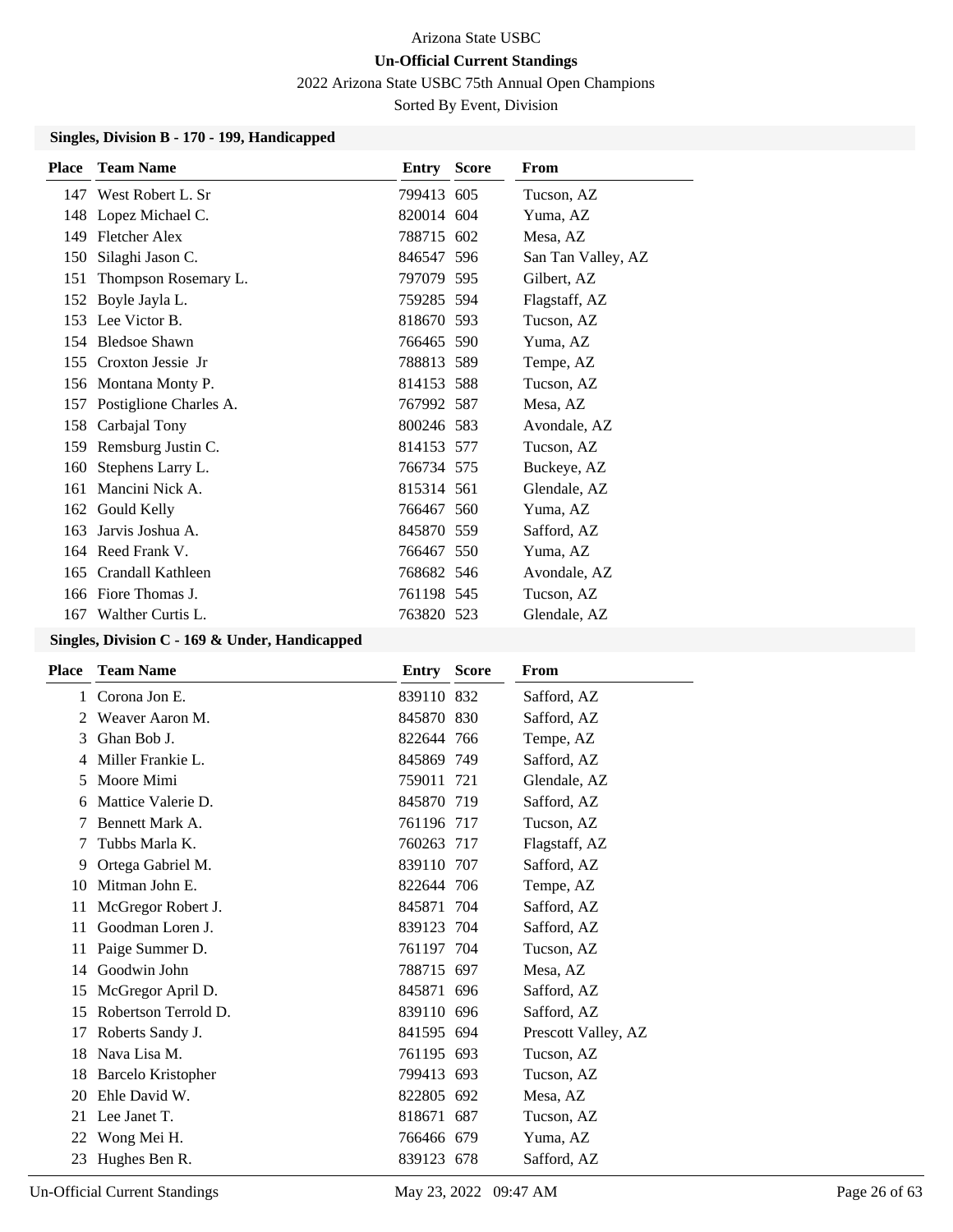2022 Arizona State USBC 75th Annual Open Champions

Sorted By Event, Division

### **Singles, Division C - 169 & Under, Handicapped**

| <b>Place</b> | <b>Team Name</b>             | <b>Entry Score</b> | From               |
|--------------|------------------------------|--------------------|--------------------|
|              | 23 Donham Wes T.             | 839123 678         | Safford, AZ        |
|              | 23 Fujan Steven J.           | 766219 678         | Yuma, AZ           |
|              | 26 Mashburn-Powers Robyn L.  | 865951 675         | Tucson, AZ         |
|              | 27 Hackmann Jayleen M.       | 808620 674         | Yuma, AZ           |
| 28           | Solberg Terry G.             | 819951 673         | Globe, AZ          |
|              | 29 Fujan Kathy               | 766219 672         | Yuma, AZ           |
|              | 30 Garcia Cipy D.            | 845872 671         | Safford, AZ        |
| 31           | Quinones Marisol             | 813520 669         | Marana, AZ         |
|              | 32 Yarbrough Matthew L.      | 845874 668         | Safford, AZ        |
| 33           | Tall Neil L.                 | 838622 666         | Yuma, AZ           |
|              | 33 Hiller Charles D.         | 766734 666         | Buckeye, AZ        |
|              | 35 Wilson April              | 844690 663         | Scottsdale, AZ     |
|              | 36 Nitta Tammy A.            | 759010 660         | Glendale, AZ       |
|              | 37 Smith Diana H.            | 763491 658         | Tucson, AZ         |
| 37           | Cassavant Joseph A. III      | 769238 658         | Phoenix, AZ        |
|              | 39 Harris Gloria K.          | 761195 657         | Tucson, AZ         |
|              | 40 Mora Andrew               | 845869 655         | Safford, AZ        |
|              | 41 Montoya Richard S.        | 818276 650         | Flagstaff, AZ      |
|              | 42 Lesho Leigh A.            | 845873 646         | Safford, AZ        |
|              | 43 Tanner Edward L. Jr       | 845871 645         | Safford, AZ        |
|              | 43 Labor Nelly H.            | 766219 645         | Yuma, AZ           |
|              | 45 Mitchell Hoyte C. Jr      | 822644 643         | Tempe, AZ          |
|              | 46 Hauser Richard A.         | 818671 642         | Tucson, AZ         |
| 47           | Burkett Kristopher K.        | 839123 641         | Safford, AZ        |
| 48           | Silaghi Marilyn A.           | 846547 634         | San Tan Valley, AZ |
| 48           | Rego Cynthia (Cyndie) D.     | 798663 634         | Tolleson, AZ       |
|              | 50 Mattice Brian R.          | 845870 631         | Safford, AZ        |
| 51           | Casey Cory                   | 853245 628         | Marana, AZ         |
|              | 52 Pudelek James W.          | 845871 627         | Safford, AZ        |
|              | 52 Charbagi Sam              | 788715 627         | Mesa, AZ           |
|              | 52 Baca Alfred               | 818276 627         | Flagstaff, AZ      |
|              | 52 Busse Brenda L.           | 798663 627         | Tolleson, AZ       |
|              | 56 Ringler Gary V.           | 822644 625         | Tempe, AZ          |
|              | 57 Ruiz Gilbert M.           | 845874 623         | Safford, AZ        |
| 58           | Ball Jennifer M.             | 844690 614         | Scottsdale, AZ     |
|              | 59 Lee Terry J.              | 820014 610         | Yuma, AZ           |
| 60           | Castaneda (Bishop) Brandi L. | 819951 608         | Globe, AZ          |
| 61           | Hackmann Sevanna C.          | 808620 604         | Yuma, AZ           |
| 62           | Castaneda Michael P. Sr      | 819951 599         | Globe, AZ          |
| 63           | Reed Kristine A.             | 766466 593         | Yuma, AZ           |
| 64           | Drury Diana L.               | 766219 591         | Yuma, AZ           |
| 65           | Frost Stephanie L.           | 766732 589         | Buckeye, AZ        |
| 66           | Levario Edward               | 844690 570         | Scottsdale, AZ     |
| 67           | Miller Tim M.                | 845869 567         | Safford, AZ        |

# **All Events - Handicap, Division A - 200 & Over, Handicapped**

**Place Team Name Entry Score From**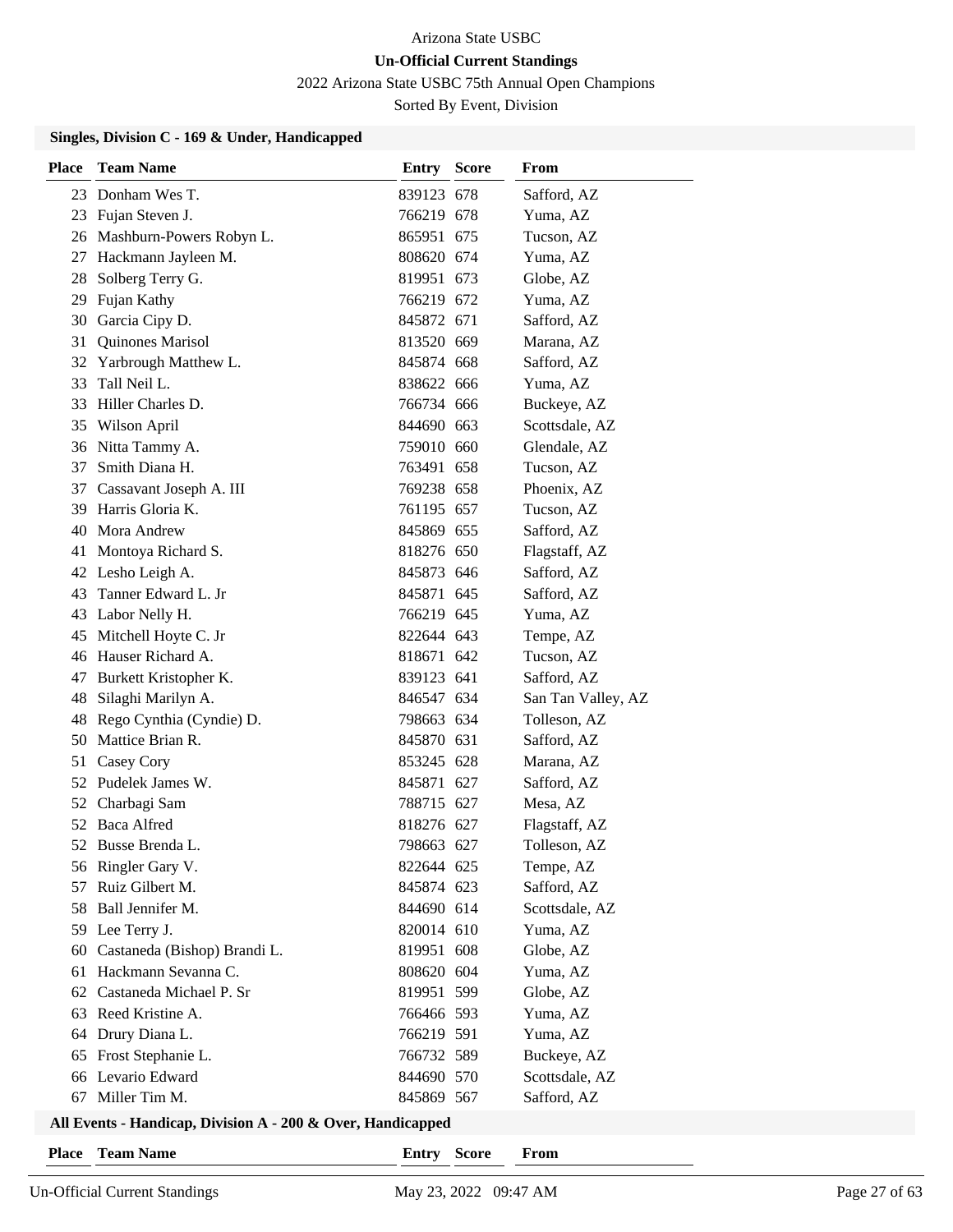# **Un-Official Current Standings**

2022 Arizona State USBC 75th Annual Open Champions

Sorted By Event, Division

| <b>Place</b> | <b>Team Name</b>                      | <b>Entry Score</b>           |     | From                      |
|--------------|---------------------------------------|------------------------------|-----|---------------------------|
| 1            | Jacobs John S.                        | 763715 2,286                 |     | Sun City, AZ              |
|              | 2 DeCarlo Michael                     | 811875 2,218                 |     | Gilbert, AZ               |
|              | 3 Levy Stuart H.                      | 762167 2,200                 | $*$ | Gilbert, AZ               |
| 4            | Fulk Nick T.                          | 759285 2,198                 |     | Flagstaff, AZ             |
| 5            | Wood Shawn R.                         | 760263 2,191                 |     | Flagstaff, AZ             |
|              | 6 Benton Brian(Peanut) E.             | 766733 2,185                 |     | Buckeye, AZ               |
|              | 7 Reif Matt                           | 766652 2,174                 |     | Chandler, AZ              |
| 8            | Dwyer Alan G.                         | 815314 2,173                 |     | Glendale, AZ              |
| 9            | Grobmeier Alan E.                     | 825307 2,169                 |     | Phoenix, AZ               |
| 10           | Williams Joshua                       | 801908 2,159                 |     | Phoenix, AZ               |
| 11           | Dragon Michael C.                     | 808357 2,152                 |     | Casa Grande, AZ           |
| 12           | Jenkins Gary T.                       | 788814 2,143                 |     | Tempe, AZ                 |
| 13           | Talley Billie J.                      | 761197 2,140                 |     | Tucson, AZ                |
| 14           | Whitney Adam M.                       | 759257 2,138                 |     | Sun City, AZ              |
| 15           | Ashley Joe W.                         | 800836 2,131                 |     | Glendale, AZ              |
| 16           | Knapp Kevin D.                        | 761200 2,129                 |     | Tucson, AZ                |
| 17           | Van Sickle Bryan N.                   | 815255 2,122                 |     | Marana, AZ                |
| 17           | Ciccanti Jay C.                       | 822806 2,122                 |     | Mesa, AZ                  |
|              | 19 Emerson Lance R.                   | 794460 2,110                 |     | Maricopa, AZ              |
|              | 20 Klerk Chris T.                     | 769463 2,100                 |     | Chandler, AZ              |
|              | 20 Jones Mathew D.                    | 825307 2,100                 |     | Phoenix, AZ               |
|              | 22 Labeau Jolene R.                   | 810189 2,097                 |     | Cave Creek, AZ            |
| 23           | Guidinger Jeremy M.                   | 788813 2,096                 |     | Tempe, AZ                 |
| 23           | Stead Raymond T. II                   | 813985 2,096                 |     | Flagstaff, AZ             |
| 25           | Dumas Darrell A. Jr                   | 813985 2,095                 |     | Flagstaff, AZ             |
|              | 26 Flick Eric J.                      | 808357 2,094                 |     | Casa Grande, AZ           |
| 27           | Summers Chad V.                       | 794460 2,093                 |     | Maricopa, AZ              |
| 27           | McPherson Stephen L.                  | 818669 2,093                 |     | Tucson, AZ                |
| 29           | Karns Scott P.                        | 815315 2,090                 |     | Glendale, AZ              |
| 30           | Schloss Ronald J.                     | 873262 2,085                 |     | Mesa, AZ                  |
|              | 30 Durazo Emmanuel F.                 | 842259 2,085                 |     | Phoenix, AZ               |
|              | 30 Payne Allen Jr                     | 853131 2,085                 |     | Chandler, AZ              |
|              | 33 Williams Gary E.                   | 813815 2,083                 |     | Sierra Vista, AZ          |
|              | 34 Kostolnik, Jr. John J.             | 759499 2,081                 |     | Glendale, AZ              |
| 35           | Taylor Dylan P.                       | 873262 2,076                 |     | Mesa, AZ                  |
| 36           | Smaglik Edward J.<br>Flolo Michael G. | 769463 2,070                 |     | Chandler, AZ              |
| 37<br>38     | Kennedy Alvin Jr                      | 817365 2,066<br>794826 2,063 |     | Gilbert, AZ<br>Peoria, AZ |
| 39           | Rodman Jeffrey W.                     | 764590 2,061                 |     | Casa Grande, AZ           |
| 40           | Rosensteel John T.                    | 760321 2,059                 |     | San Tan Valley, AZ        |
| 40           | <b>Rathburn Steve</b>                 |                              |     | Phoenix, AZ               |
| 42           | Majeske David L.                      | 764527 2,059                 |     | Tucson, AZ                |
| 43           | Hanna Phillip D.                      | 763659 2,057<br>788814 2,055 |     | Tempe, AZ                 |
| 44           | McIntyre Travis B.                    | 766652 2,052                 |     | Chandler, AZ              |
| 45           | Jenkins Kevin T.                      | 769463 2,048                 |     | Chandler, AZ              |
|              | 46 Benitez Shawn T.                   | 819872 2,047                 |     | Tucson, AZ                |
|              |                                       |                              |     |                           |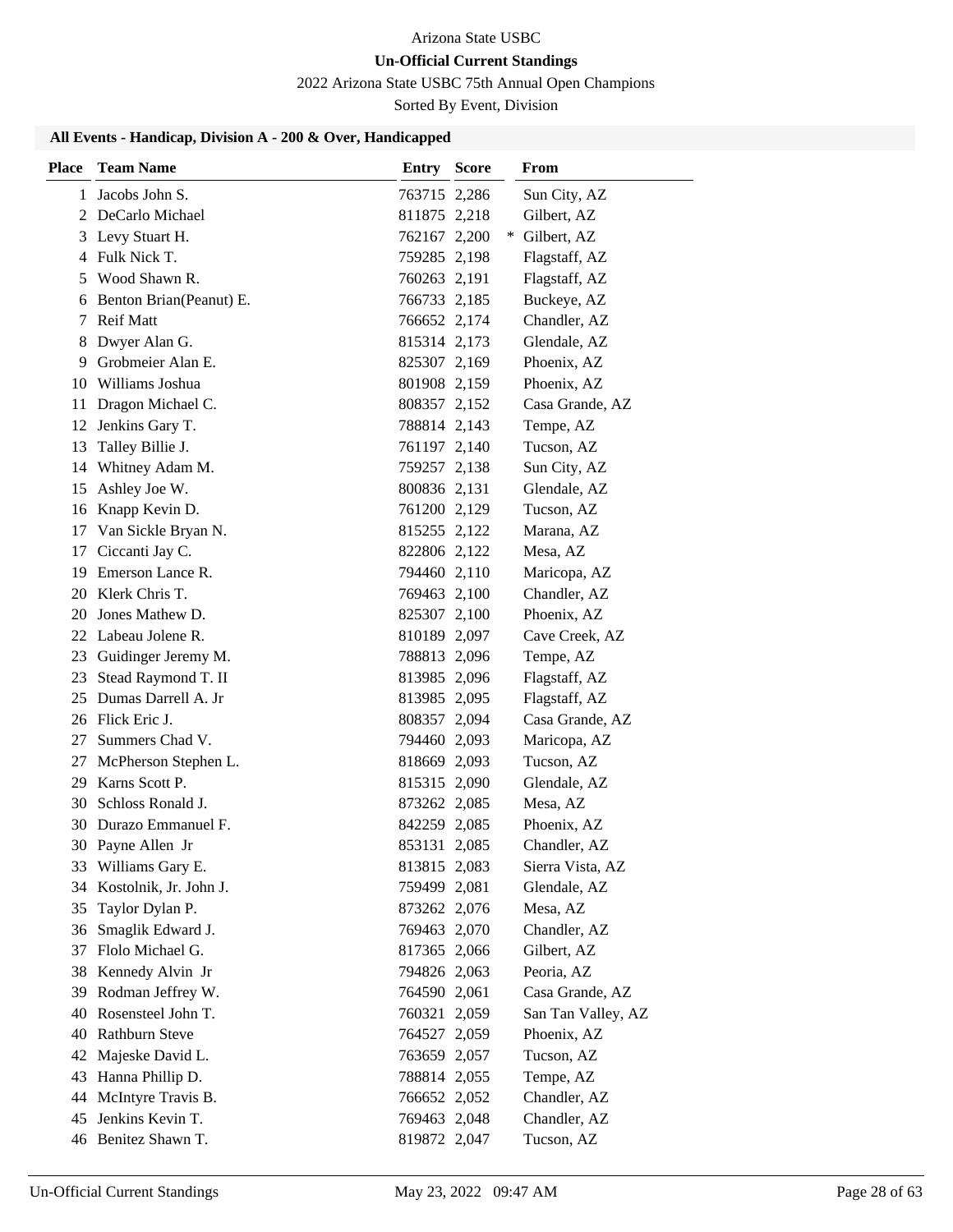# **Un-Official Current Standings**

2022 Arizona State USBC 75th Annual Open Champions

Sorted By Event, Division

| <b>Place</b> | <b>Team Name</b>                         | <b>Entry Score</b>           |     | From                               |
|--------------|------------------------------------------|------------------------------|-----|------------------------------------|
| 47           | Cain Andrew                              | 769463 2,036                 |     | Chandler, AZ                       |
| 48           | Stoutmeyer Brandon J.                    | 761200 2,034                 |     | Tucson, AZ                         |
| 48           | Villanueva Darrell D.                    | 762167 2,034                 | *   | Gilbert, AZ                        |
| 50           | Spitali Larry R.                         | 905456 2,030                 |     | <b>UNKNOWN, AZ</b>                 |
|              | 50 Shockley Rob S.                       | 810601 2,030                 |     | Scottsdale, AZ                     |
|              | 50 Costantino Robert (Warren) W.         | 846548 2,030                 |     | San Tan Valley, AZ                 |
|              | 53 Hackmann Ryan D.                      | 808620 2,028                 |     | Yuma, AZ                           |
| 53           | Smith Kevin M.                           | 768682 2,028                 |     | Avondale, AZ                       |
| 55           | Cirigliano Mandy E.                      | 810189 2,027                 |     | Cave Creek, AZ                     |
|              | 56 Will Daniel G.                        | 790570 2,026                 |     | Glendale, AZ                       |
|              | 56 Graham Jimiatres N.                   | 808620 2,026                 |     | Yuma, AZ                           |
|              | 56 Murrietta Donald B.                   | 820015 2,026                 |     | Yuma, AZ                           |
|              | 56 Deleonardo Nick                       | 766733 2,026                 |     | Buckeye, AZ                        |
|              | 60 Polanco Richard R. Jr                 | 759285 2,025                 |     | Flagstaff, AZ                      |
| 60           | Messman Edward                           | 819366 2,025                 | $*$ | Prescott Valley, AZ                |
|              | 62 Golden Justin L.                      | 764527 2,024                 |     | Phoenix, AZ                        |
| 63           | Marasigan Adrian L.                      | 818805 2,023                 |     | Gilbert, AZ                        |
| 63           | Goldberg Jonathan E.                     | 843970 2,023                 |     | * Phoenix, AZ                      |
| 65           | McWhorter Mike B.                        | 766731 2,012                 |     | Buckeye, AZ                        |
|              | 66 Strause Shawna M.                     | 810189 2,011                 |     | Cave Creek, AZ                     |
| 67           | Mansfield Robert W.                      | 766652 2,010                 |     | Chandler, AZ                       |
| 67           | Treola Vincent J. Jr                     | 767992 2,010                 |     | Mesa, AZ                           |
| 67           | Loss Ronald J.                           | 819366 2,010                 | $*$ | Prescott Valley, AZ                |
|              | 70 Perez Tony B.                         | 759685 2,007                 |     | Tucson, AZ                         |
| 71           | Lowery Jason C.                          | 808358 2,005                 |     | Casa Grande, AZ                    |
|              | 72 Hannon Josh M.                        | 758521 2,003                 |     | Chandler, AZ                       |
| 73           | Whitelaw Shawn                           | 865763 2,002                 |     | Marana, AZ                         |
| 74           | O'Neill Brandon A.                       | 853131 2,001                 |     | Chandler, AZ                       |
| 75           | Aspin Carlton H. II                      | 825307 1,997                 |     | * Phoenix, AZ                      |
|              | 76 Harris Steven C.                      | 761199 1,995<br>820015 1,995 |     | Tucson, AZ                         |
|              | 76 Hammons Tony T.                       |                              | $*$ | Yuma, AZ                           |
|              | 78 Scott Thomas R.                       | 760321 1,994                 |     | San Tan Valley, AZ<br>Glendale, AZ |
|              | 78 Berg Rachael E.<br>80 Wilson Kevin J. | 800836 1,994<br>819366 1,993 |     | Prescott Valley, AZ                |
|              | 81 Foster Tom                            | 865763 1,990                 |     | Marana, AZ                         |
|              | 82 Hartzell John W.                      | 761197 1,988                 |     | Tucson, AZ                         |
|              | 83 Hamm Derek                            | 800837 1,987                 |     | Glendale, AZ                       |
|              | 84 Grant Shawn D.                        | 884207 1,985                 |     | Mesa, AZ                           |
| 85           | Tubbs Jay                                | 759285 1,984                 |     | Flagstaff, AZ                      |
| 85           | Sienicki John V.                         | 765882 1,984                 |     | Chandler, AZ                       |
| 85           | Ebenger Eric S.                          | 765382 1,984                 |     | Mesa, AZ                           |
| 88           | Davis Preston P.                         | 819366 1,983                 | $*$ | Prescott Valley, AZ                |
| 89           | McHenry Christopher W.                   | 815255 1,980                 |     | Marana, AZ                         |
| 90           | Tucker Christopher L.                    | 800767 1,978                 |     | Mesa, AZ                           |
| 91           | Elliott Larry D.                         | 800246 1,976                 |     | Avondale, AZ                       |
|              | 92 Hampton Robert G.                     | 818669 1,975                 |     | Tucson, AZ                         |
|              |                                          |                              |     |                                    |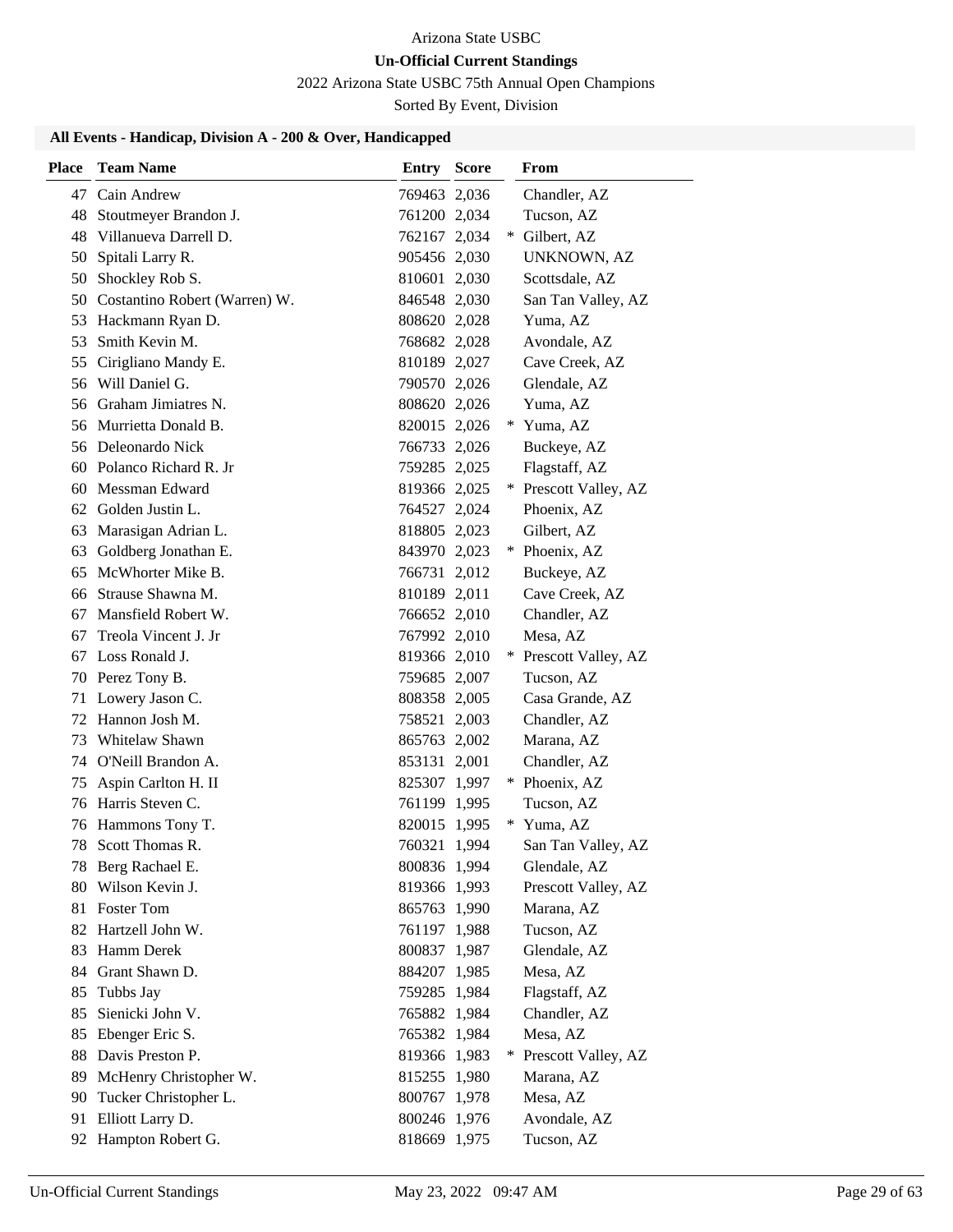# 2022 Arizona State USBC 75th Annual Open Champions

Sorted By Event, Division

| <b>Place</b> | <b>Team Name</b>                             | Entry                        | <b>Score</b> | From                       |
|--------------|----------------------------------------------|------------------------------|--------------|----------------------------|
|              | 93 Hetu Joseph R.                            | 761199 1,974                 |              | Tucson, AZ                 |
|              | 93 Lucero Jason P.                           | 800836 1,974                 |              | Glendale, AZ               |
|              | 95 Harney Michael J.                         | 813818 1,972                 |              | Sierra Vista, AZ           |
|              | 96 Cooper Kevin F.                           | 758521 1,969                 |              | Chandler, AZ               |
| 96           | Stidvent James D.                            | 759685 1,969                 |              | Tucson, AZ                 |
|              | 98 Munson Karl W.                            | 808358 1,967                 |              | Casa Grande, AZ            |
|              | 98 Norton Randy A.                           | 815314 1,967                 |              | Glendale, AZ               |
| 98           | Moret Josh K.                                | 865763 1,967                 |              | Marana, AZ                 |
| 101          | Potter Joseph L.                             | 788813 1,966                 |              | Tempe, AZ                  |
| 101          | Morgan Scott                                 | 841595 1,966                 |              | * Prescott Valley, AZ      |
| 103          | Riggs William E.                             | 810601 1,965                 |              | Scottsdale, AZ             |
|              | 104 Heichel Matthew W.                       | 815255 1,963                 |              | Marana, AZ                 |
|              | 105 Van Gordon Brian T.                      | 759499 1,960                 |              | Glendale, AZ               |
| 105          | Bobbitt Bryton R.                            | 800766 1,960                 |              | Mesa, AZ                   |
|              | 107 Franko James L.                          | 768245 1,959                 |              | Casa Grande, AZ            |
| 107          | Friedline Daniel E.                          | 817365 1,959                 |              | Gilbert, AZ                |
| 109          | Rossetti Ryne                                | 788814 1,958                 |              | Tempe, AZ                  |
| 109          | Espriu Felipe Jr                             | 865763 1,958                 |              | Marana, AZ                 |
| 111          | Nosbusch Shan V.                             | 813816 1,957                 |              | Sierra Vista, AZ           |
| 111          | Bousselot John J.                            | 847044 1,957                 |              | Chandler, AZ               |
| 113          | Schock David A.                              | 818670 1,956                 |              | Tucson, AZ                 |
|              | 114 Schwarberg Larry R. Jr                   | 758520 1,955                 |              | Chandler, AZ               |
|              | 115 Mason Corey R.                           | 758520 1,954                 |              | Chandler, AZ               |
| 116          | Migliaccio Joe A.                            | 758521 1,953                 |              | Chandler, AZ               |
|              | 117 Lenfest Jason D.                         | 818805 1,950                 |              | Gilbert, AZ                |
|              | 118 Bandes Jeffrey A.<br>118 Novak Julian M. | 764527 1,949                 |              | Phoenix, AZ                |
|              | 120 LaChance Tim B.                          | 847044 1,949                 |              | Chandler, AZ               |
| 121          | Knapp Brandon                                | 781407 1,947<br>761200 1,944 |              | Surprise, AZ<br>Tucson, AZ |
|              | 122 Wacks Benjamin H.                        | 818672 1,943                 |              | Tucson, AZ                 |
|              | 122 Brackett Jeff T.                         | 766733 1,943                 |              | Buckeye, AZ                |
|              | 124 Duncan Stuart B.                         | 761199 1,942                 |              | Tucson, AZ                 |
|              | 125 Rodman Daniel J.                         | 764590 1,940                 |              | Casa Grande, AZ            |
| 125          | Hamilton Myles C.                            | 797661 1,940                 |              | Tucson, AZ                 |
| 127          | Wagner Alan T.                               | 763715 1,939                 |              | Sun City, AZ               |
| 128          | Stoutmeyer James T.                          | 761200 1,938                 |              | Tucson, AZ                 |
| 129          | Garner John J.                               | 769238 1,936                 |              | Phoenix, AZ                |
| 130          | Strause Howard F.                            | 810189 1,933                 |              | Cave Creek, AZ             |
| 131          | Lis Gerald T. Jr                             | 818672 1,932                 |              | Tucson, AZ                 |
| 132          | Smith Robert T.                              | 813816 1,931                 |              | Sierra Vista, AZ           |
| 132          | <b>Tanner Spencer</b>                        | 814760 1,931                 |              | Flagstaff, AZ              |
|              | 134 Wilson Steven M.                         | 859717 1,930                 |              | Gilbert, AZ                |
|              | 135 Wade Michael W.                          | 819872 1,929                 |              | Tucson, AZ                 |
| 135          | White Myke R.                                | 766732 1,929                 |              | Buckeye, AZ                |
| 137          | Garcia Rene C.                               | 845873 1,922                 |              | Safford, AZ                |
| 138          | Schock Richard D.                            | 818670 1,921                 |              | Tucson, AZ                 |
|              |                                              |                              |              |                            |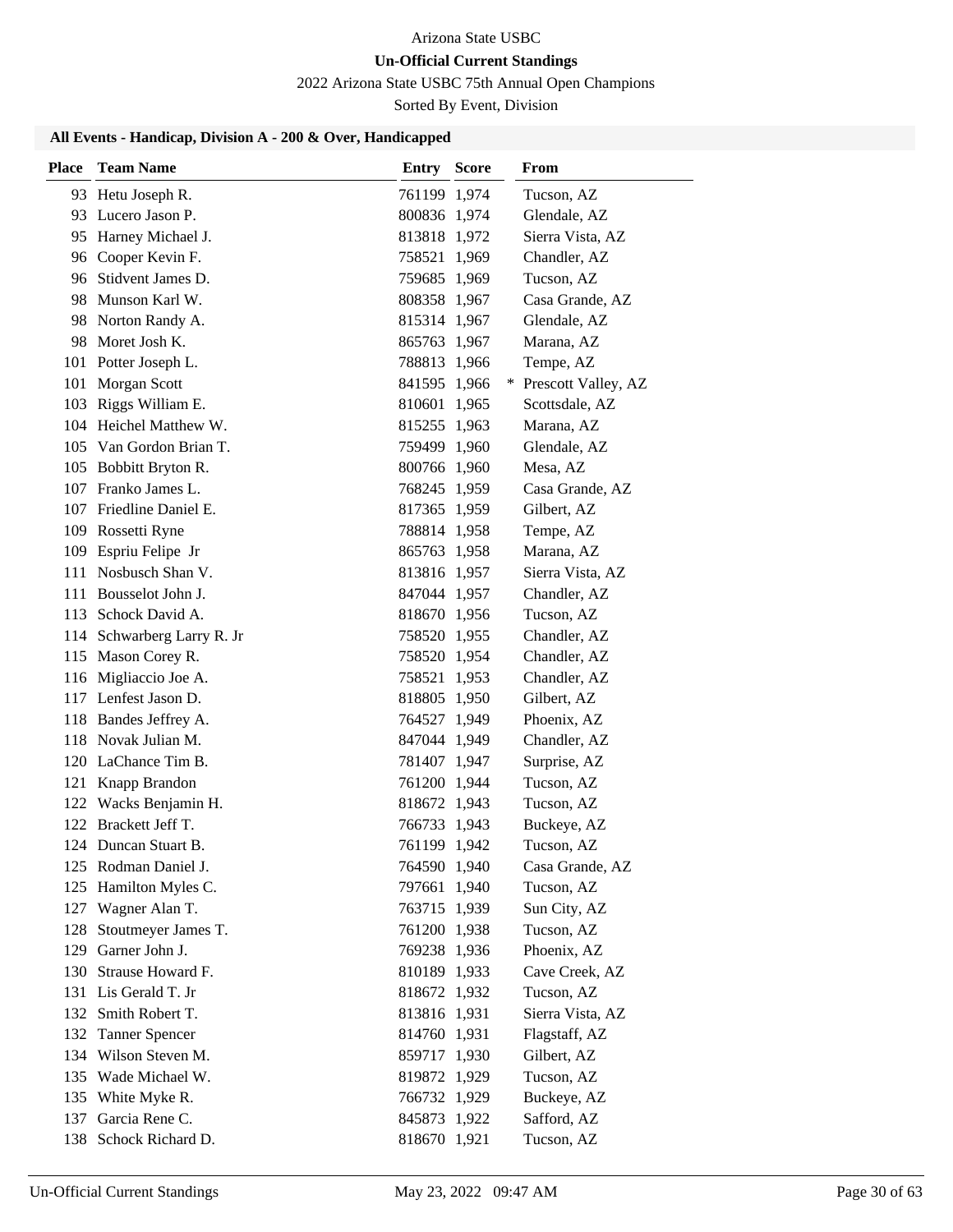# 2022 Arizona State USBC 75th Annual Open Champions

Sorted By Event, Division

| Place | <b>Team Name</b>         | <b>Entry Score</b> | From                  |
|-------|--------------------------|--------------------|-----------------------|
|       | 139 Villagran Juan C.    | 841595 1,916       | * Prescott Valley, AZ |
|       | 140 Nava Lino Jr         | 761196 1,915       | Tucson, AZ            |
|       | 141 Clark Ben M.         | 847044 1,912       | Chandler, AZ          |
|       | 142 Brown Ken S.         | 760321 1,911       | San Tan Valley, AZ    |
|       | 142 Casey Jeremy M.      | 853245 1,911       | Marana, AZ            |
|       | 144 Wendt Colin F.       | 803730 1,909       | Tucson, AZ            |
|       | 144 Tosuner Benjamin     | 759257 1,909       | Sun City, AZ          |
|       | 146 Bernier Leo G.       | 765882 1,908       | Chandler, AZ          |
|       | 147 Schnell Dale S.      | 765882 1,901       | Chandler, AZ          |
| 147   | Grzybowski Michael A.    | 815315 1,901       | Glendale, AZ          |
|       | 149 Neish Kurt A.        | 818805 1,900       | Gilbert, AZ           |
|       | 150 Casey Justin M.      | 853245 1,899       | Marana, AZ            |
|       | 151 Chapman Greg         | 759685 1,898       | Tucson, AZ            |
|       | 152 McElliott Jeremy L.  | 794460 1,896       | Maricopa, AZ          |
|       | 152 Hemmen Chris J.      | 815315 1,896       | Glendale, AZ          |
|       | 152 DeMary Dalen T.      | 822806 1,896       | Mesa, AZ              |
|       | 155 Prades Pete M.       | 813815 1,892       | Sierra Vista, AZ      |
|       | 156 Clark Andrew T.      | 865951 1,891       | Tucson, AZ            |
|       | 157 Fortin Mark B.       | 790570 1,890       | Glendale, AZ          |
|       | 157 Meyer Jacob A.       | 811875 1,890       | Gilbert, AZ           |
|       | 159 Calhoun Craig J.     | 803674 1,887       | Mesa, AZ              |
|       | 160 Czajkowski Randy M.  | 822806 1,886       | Mesa, AZ              |
|       | 160 Bender Marty         | 762167 1,886       | Gilbert, AZ<br>$*$    |
|       | 162 Robideau Tyler P.    | 853245 1,884       | Marana, AZ            |
|       | 163 Fields Daniel D.     | 815315 1,878       | Glendale, AZ          |
|       | 164 Crooks Charles J.    | 819872 1,876       | Tucson, AZ            |
|       | 164 Chausse Stephen L.   | 765382 1,876       | Mesa, AZ              |
|       | 166 Cooke Eric L.        | 766733 1,874       | Buckeye, AZ           |
|       | 167 Hauser Aaron M.      | 818671 1,873       | Tucson, AZ            |
|       | 167 Fritz Clay           | 822806 1,873       | Mesa, AZ              |
|       | 169 Clark Kolundo C.     | 761196 1,869       | Tucson, AZ            |
|       | 170 Marker Max W.        | 818673 1,865       | Tucson, AZ            |
|       | 171 Medina Jesus D.      | 845873 1,859       | Safford, AZ           |
|       | 172 Grosse Bradley J.    | 838622 1,857       | Yuma, AZ              |
|       | 172 Lopez Ralph J. III   | 820015 1,857       | * Yuma, AZ            |
|       | 174 Nedry William A.     | 797661 1,856       | Tucson, AZ            |
| 175   | Smith Kendra L.          | 763491 1,854       | Tucson, AZ            |
|       | 176 Wong Che W.          | 766467 1,851       | Yuma, AZ              |
| 177   | Nosbusch Jessica C.      | 813816 1,850       | Sierra Vista, AZ      |
|       | 177 Cox Nicholas P.      | 762167 1,850       | Gilbert, AZ<br>$*$    |
|       | 179 Gustavson Carl B. Jr | 813816 1,843       | Sierra Vista, AZ      |
| 179   | Johnsonkroman Brandon M. | 800767 1,843       | Mesa, AZ              |
|       | 181 Gladstone Mark T.    | 763659 1,831       | Tucson, AZ            |
|       | 181 Campbell David R.    | 764527 1,831       | Phoenix, AZ           |
| 183   | Dabrowski Joseph A.      | 811875 1,827       | Gilbert, AZ           |
|       | 184 Chapman Larry E.     | 759685 1,821       | Tucson, AZ            |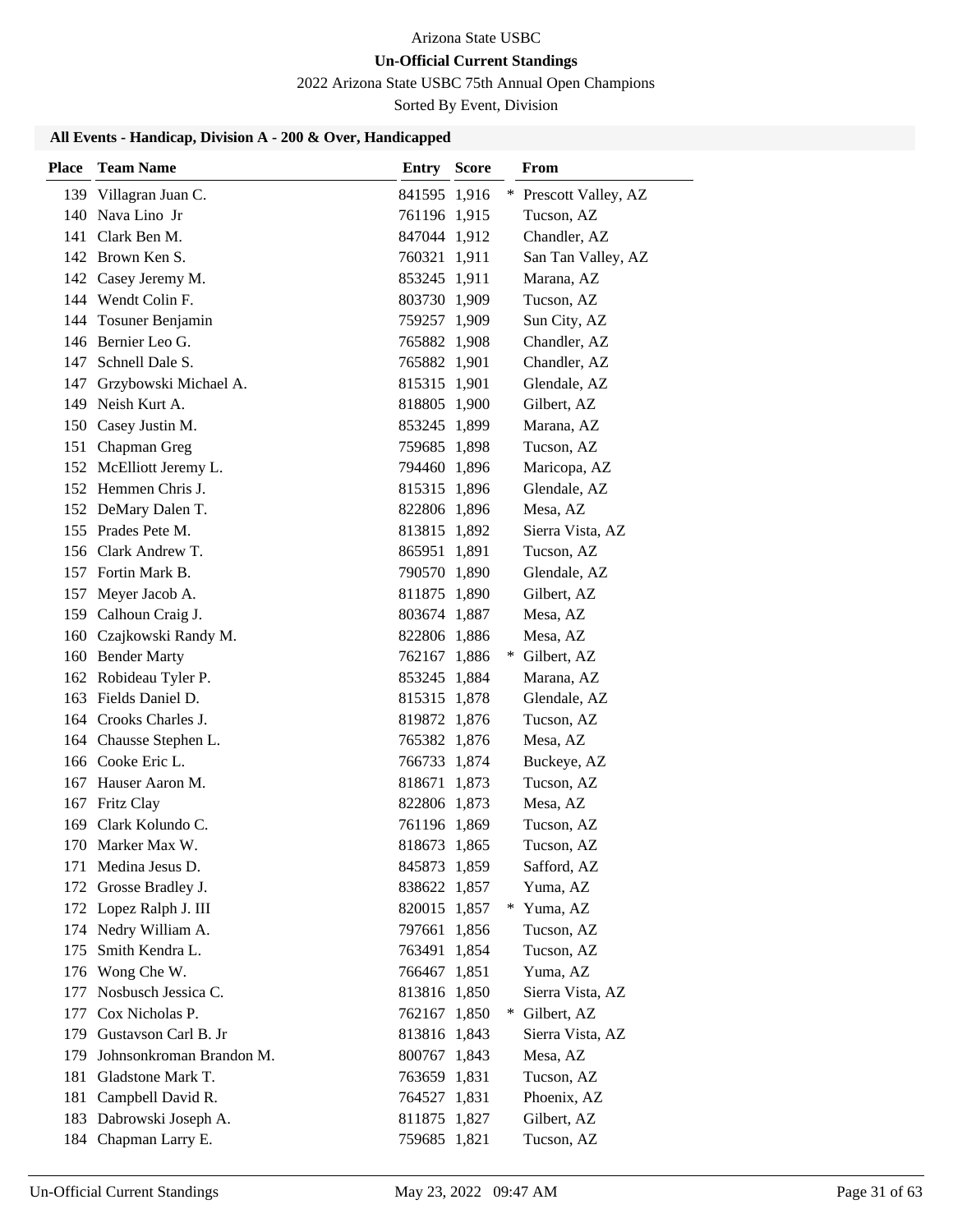# **Un-Official Current Standings**

2022 Arizona State USBC 75th Annual Open Champions

Sorted By Event, Division

| <b>Place</b> | <b>Team Name</b>               | Entry        | <b>Score</b> |     | <b>From</b>            |
|--------------|--------------------------------|--------------|--------------|-----|------------------------|
|              | 184 Espinosa Justin L.         | 815255 1,821 |              |     | Marana, AZ             |
|              | 186 Reyes Ronald L. Sr         | 810601 1,820 |              |     | Scottsdale, AZ         |
|              | 186 Johnson John T.            | 814760 1,820 |              |     | Flagstaff, AZ          |
|              | 188 Lekan John J. III          | 766465 1,817 |              |     | Yuma, AZ               |
|              | 189 Carrier Lee                | 766466 1,814 |              |     | Yuma, AZ               |
|              | 190 Amos Gary M.               | 761822 1,811 |              |     | * Lake Havasu City, AZ |
|              | 191 Pemberton Lonnie T.        | 766732 1,810 |              |     | Buckeye, AZ            |
|              | 192 Garcia Michael A.          | 818673 1,806 |              |     | Tucson, AZ             |
|              | 193 Dominik Michael J.         | 758520 1,804 |              |     | Chandler, AZ           |
|              | 194 Bandel Terry               | 847044 1,803 |              |     | Chandler, AZ           |
|              | 195 Smith Jacob A.             | 761196 1,801 |              |     | Tucson, AZ             |
|              | 196 Strom Jeffrey M.           | 810601 1,800 |              |     | Scottsdale, AZ         |
|              | 197 Knebelsberger Andrew W.    | 758520 1,795 |              |     | Chandler, AZ           |
|              | 198 Allred Joe R.              | 803729 1,794 |              |     | Tucson, AZ             |
|              | 198 Meagor William (Billy) P.  | 765382 1,794 |              |     | Mesa, AZ               |
|              | 200 Vestal Scott S.            | 761822 1,788 |              |     | * Lake Havasu City, AZ |
|              | 201 Paige Christopher M.       | 761197 1,787 |              |     | Tucson, AZ             |
|              | 202 Abbas Kyle                 | 825307 1,781 |              |     | Phoenix, AZ            |
|              | 203 Frost Jeromie A.           | 766732 1,771 |              |     | Buckeye, AZ            |
|              | 204 LaRue Taylor A.            | 802428 1,770 |              |     | Phoenix, AZ            |
|              | 205 Skwarek James M.           | 843266 1,768 |              |     | Fountain Hills, AZ     |
|              | 206 McDonald Ron D.            | 808358 1,761 |              |     | Casa Grande, AZ        |
|              | 207 Cendejas Antonio R.        | 766467 1,757 |              |     | Yuma, AZ               |
|              | 208 Ruiz Mario G.              | 819872 1,752 |              |     | Tucson, AZ             |
| 209          | Quilt Dan W.                   | 794460 1,748 |              |     | Maricopa, AZ           |
|              | 210 Bishop Kristopher R.       | 764590 1,744 |              |     | Casa Grande, AZ        |
|              | 210 Forman Richard M.          | 803674 1,744 |              |     | * Mesa, AZ             |
| 212          | Stewart Glenn A.               | 820014 1,743 |              |     | Yuma, AZ               |
| 213          | Coyle Glenn H.                 | 763715 1,737 |              |     | Sun City, AZ           |
|              | 214 Ruby Jeffery T.            | 766465 1,732 |              |     | Yuma, AZ               |
| 215          | Yingst Benjamin S.             | 818669 1,730 |              |     | Tucson, AZ             |
|              | 216 Roberts Randall D.         | 766467 1,699 |              |     | Yuma, AZ               |
|              | 217 Spranger Theodore A.       | 818671 1,696 |              |     | Tucson, AZ             |
|              | 218 Kennedy Hugh (Butch) G. IV | 803729 1,685 |              |     | Tucson, AZ             |
|              | 219 Hicks James E.             | 788814 1,418 |              |     | * Tempe, AZ            |
|              | 220 Majeske Michael J.         | 763659 1,292 |              |     | Tucson, AZ             |
|              | 221 Fisher Shane A.            | 766652 1,253 |              |     | Chandler, AZ           |
|              | 222 Demarti David L.           | 848494 1,246 |              |     | * Avondale, AZ         |
|              | 223 O'Donnell Justin J.        | 813520 1,204 |              | $*$ | Marana, AZ             |
|              | 224 Woods Wallace L.           | 820015 1,140 |              | $*$ | Yuma, AZ               |
|              | 225 Downey Logan S.            | 874858 770   |              |     | Mesa, AZ               |
|              | 226 Cooper Robert F.           | 888591 763   |              |     | Tucson, AZ             |
|              | 227 Garrett Matthew R.         | 884209 762   |              | $*$ | Marana, AZ             |
|              | 228 Fetty Steven J.            | 875828 733   |              | ∗   | Gilbert, AZ            |
| 229          | Seay James (Mike) M.           | 875112 722   |              |     | Apache Junction, AZ    |
|              | 229 Plummer William A.         | 888591 722   |              |     | Tucson, AZ             |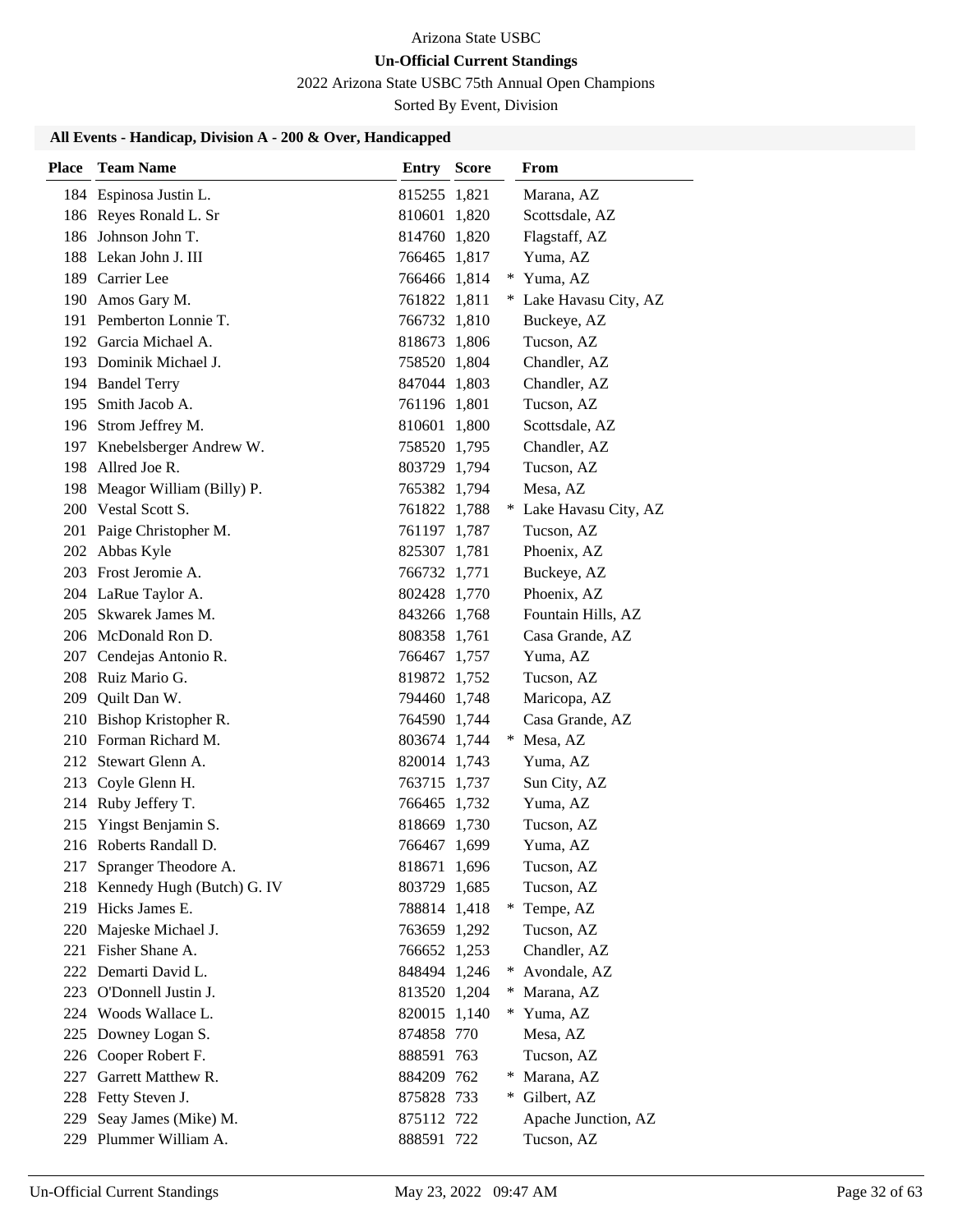# **Un-Official Current Standings**

2022 Arizona State USBC 75th Annual Open Champions

Sorted By Event, Division

| Place | <b>Team Name</b>              | <b>Entry Score</b> |   | From               |
|-------|-------------------------------|--------------------|---|--------------------|
|       | 231 Kraus David V.            | 866180 712         |   | Phoenix, AZ        |
|       | 232 Garrett Tim A.            | 842993 710         |   | Scottsdale, AZ     |
|       | 233 Wilcox Eddie L. IV        | 876186 709         |   | Coolidge, AZ       |
|       | 234 Graham William N.         | 892286 707         | ¥ | Surprise, AZ       |
| 235   | Smarik Michael J.             | 875828 698         | ∗ | Gilbert, AZ        |
|       | 236 Waugh Brian               | 874191 697         |   | Chandler, AZ       |
|       | 237 Roberts Steven J.         | 879605 695         |   | Phoenix, AZ        |
|       | 238 Stewart Tylor H.          | 906250 693         | ∗ | Gilbert, AZ        |
|       | 239 Peralta Anthony M.        | 896642 692         |   | UNKNOWN, AZ        |
|       | 240 Brunick Chris T.          | 822190 690         |   | Maricopa, AZ       |
|       | 240 Lee Nicholas A.           | 763659 690         | ∗ | Tucson, AZ         |
|       | 242 Vegas Eduardo             | 862385 688         |   | Tucson, AZ         |
|       | 243 Holtorf Adam L.           | 873349 683         |   | Surprise, AZ       |
|       | 243 Dommer Keith A.           | 812119 683         |   | * Tucson, AZ       |
|       | 245 Ramirez Zach C.           | 888591 679         |   | Tucson, AZ         |
|       | 245 Bobbitt John R.           | 875828 679         | ∗ | Gilbert, AZ        |
|       | 247 Burruel Joey M.           | 906246 678         |   | Phoenix, AZ        |
| 248   | James Anthony J.              | 884207 674         |   | Mesa, AZ           |
| 249   | Moll Jason A.                 | 822190 673         |   | Maricopa, AZ       |
| 249   | Marema Wes A.                 | 844690 673         |   | Scottsdale, AZ     |
| 251   | <b>Arthurs Kalyn</b>          | 906248 672         |   | Tucson, AZ         |
|       | 252 Myers Richard E.          | 862658 669         |   | Peoria, AZ         |
| 253   | Migliore Mike A. Sr           | 873481 665         |   | Mesa, AZ           |
|       | 254 Perry Benjamin K.         | 903403 662         |   | Peoria, AZ         |
|       | 255 Robertson Kevin P.        | 874858 656         |   | Mesa, AZ           |
| 255   | Burns Dwight E.               | 812119 656         | ∗ | Tucson, AZ         |
|       | 257 Barcus Michael            | 906246 648         |   | Phoenix, AZ        |
| 258   | Silaghi- Costantino Stacey L. | 846547 647         |   | San Tan Valley, AZ |
| 259   | Sherrod Nicholas M.           | 903403 646         |   | Peoria, AZ         |
| 260   | Wiggins Bryan C.              | 874191 635         |   | Chandler, AZ       |
| 260   | Sanders Elvin N.              | 888591 635         |   | Tucson, AZ         |
| 262   | Garrow Geoff W.               | 884207 634         |   | Mesa, AZ           |
|       | 263 Oswald Richard M.         | 873262 631         |   | Mesa, AZ           |
| 263   | Busakowski Brad P.            | 842993 631         |   | Scottsdale, AZ     |
|       | 265 Webb Jeffery B.           | 876186 627         |   | Coolidge, AZ       |
|       | 266 Abbate Angelo R.          | 866180 618         |   | Phoenix, AZ        |
| 267   | Grapevine Joshua K.           | 880992 617         | ∗ | milwaukee, WI      |
| 268   | Hauff Joel S.                 | 850757 616         |   | Tucson, AZ         |
|       | 268 LaPointe Greg             | 906246 616         |   | Phoenix, AZ        |
| 270   | Bell Cedrick D.               | 876186 613         |   | Coolidge, AZ       |
| 271   | Martinez Jorge L.             | 865951 598         |   | Tucson, AZ         |
| 272   | Alton David S.                | 866180 595         |   | Phoenix, AZ        |
|       | 272 Duncan Chet               | 886728 595         |   | Tucson, AZ         |
|       | 272 Perry Bill M. Jr          | 903403 595         |   | Peoria, AZ         |
|       | 275 Foust Charles D. Jr       | 865951 589         |   | Tucson, AZ         |
|       | 276 Case Christopher J.       | 880992 586         |   | milwaukee, WI      |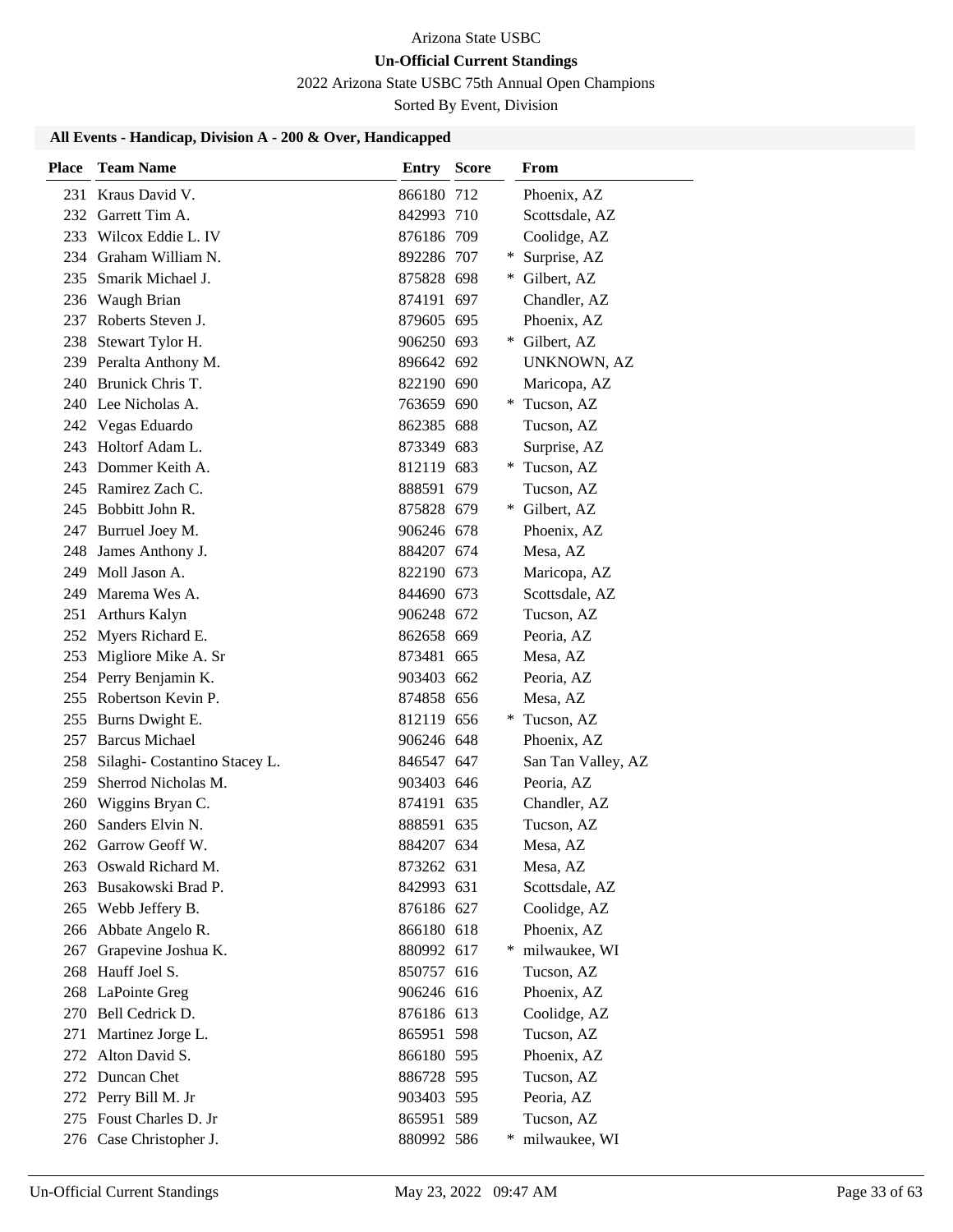# **Un-Official Current Standings**

2022 Arizona State USBC 75th Annual Open Champions

Sorted By Event, Division

# **All Events - Handicap, Division A - 200 & Over, Handicapped**

| <b>Place</b> Team Name   | Entry      | <b>Score</b> |   | From          |
|--------------------------|------------|--------------|---|---------------|
| 277 Cochran Jeff C.      | 876186 583 |              |   | Coolidge, AZ  |
| 278 Lee Edward           | 800767 580 |              |   | Mesa, AZ      |
| 279 Barton Larry         | 875828 576 |              |   | * Gilbert, AZ |
| 280 Newell James E. Jr   | 884207 567 |              |   | Mesa, AZ      |
| 281 Busalacchi Steven A. | 862658 564 |              |   | Peoria, AZ    |
| 282 Vancleeve Alan M.    | 884209 529 |              |   | * Marana, AZ  |
| 283 Singleton Justin D.  | 906250 514 |              | ∗ | Gilbert, AZ   |

| <b>Place</b> | <b>Team Name</b>           | Entry        | <b>Score</b> | From                   |
|--------------|----------------------------|--------------|--------------|------------------------|
|              | 1 Costantino Joseph N.     | 846547 2,221 |              | San Tan Valley, AZ     |
|              | 2 Noel Robert S.           | 813985 2,220 |              | Flagstaff, AZ          |
| 3            | Durazo Efren F. Jr         | 842259 2,204 |              | Phoenix, AZ            |
| 4            | Calvert Glenn              | 843266 2,199 |              | Fountain Hills, AZ     |
| 5            | Snyder Terrance L. Sr      | 761194 2,194 |              | Tucson, AZ             |
| 6            | Roper Ben A.               | 800246 2,179 |              | Avondale, AZ           |
| 7            | Leichter Chris             | 759411 2,167 |              | Tucson, AZ             |
| 8            | Amos Russell A.            | 761822 2,166 |              | * Lake Havasu City, AZ |
| 9            | Altosino Philip E.         | 846548 2,153 |              | San Tan Valley, AZ     |
| 10           | Thurman Dwight D.          | 759011 2,139 |              | Glendale, AZ           |
| 11           | Towns Drew A.              | 848494 2,137 |              | Avondale, AZ           |
| 12           | Exley Donald L.            | 822805 2,130 |              | Mesa, AZ               |
| 13           | Fields Thomas E.           | 815314 2,126 |              | Glendale, AZ           |
| 14           | Klein Scott A.             | 811875 2,123 |              | Gilbert, AZ            |
| 15           | Ehle Scott E.              | 822805 2,102 |              | Mesa, AZ               |
|              | 16 Adler Robert (Bud) A.   | 846548 2,099 |              | San Tan Valley, AZ     |
| 17           | Tunay Jason M.             | 800837 2,090 |              | Glendale, AZ           |
|              | 18 Knight Scott T.         | 848494 2,089 |              | Avondale, AZ           |
|              | 19 Sanders Robert W.       | 763820 2,088 |              | Glendale, AZ           |
|              | 20 Parmley Bric L.         | 813985 2,086 |              | Flagstaff, AZ          |
|              | 21 Kahler Clinton          | 842259 2,083 |              | Phoenix, AZ            |
|              | 22 Leichter Morris         | 759411 2,078 |              | Tucson, AZ             |
|              | 23 Phillips Timothy M.     | 822805 2,076 |              | Mesa, AZ               |
|              | 24 Hamilton Teri D.        | 797661 2,075 |              | Tucson, AZ             |
|              | 25 Ruby Garrett W.         | 766465 2,074 |              | Yuma, AZ               |
|              | 26 Gibbs Shawn G.          | 759499 2,071 |              | Glendale, AZ           |
| 27           | Heinle Kent W.             | 803674 2,068 |              | Mesa, AZ               |
|              | 28 Mcmullen Matthew C.     | 813817 2,064 |              | Sierra Vista, AZ       |
|              | 29 McIlvanie Michael R.    | 803674 2,059 |              | Mesa, AZ               |
|              | 30 Lewis Kenneth W. Sr     | 761194 2,057 |              | Tucson, AZ             |
| 31           | Goodman Troy A.            | 845872 2,056 |              | Safford, AZ            |
| 32           | Silaghi Jason C.           | 846547 2,053 |              | San Tan Valley, AZ     |
|              | 33 McKeever Richard D.     | 767992 2,052 |              | Mesa, AZ               |
|              | 34 Castaneda Michael P. Jr | 819951 2,051 |              | Globe, AZ              |
| 35           | Gebler Jeremy J.           | 759257 2,049 |              | Sun City, AZ           |
| 36           | Gardner Stephen C.         | 763659 2,047 |              | Tucson, AZ             |
|              | 37 Wall Kyle J.            | 818276 2,039 |              | Flagstaff, AZ          |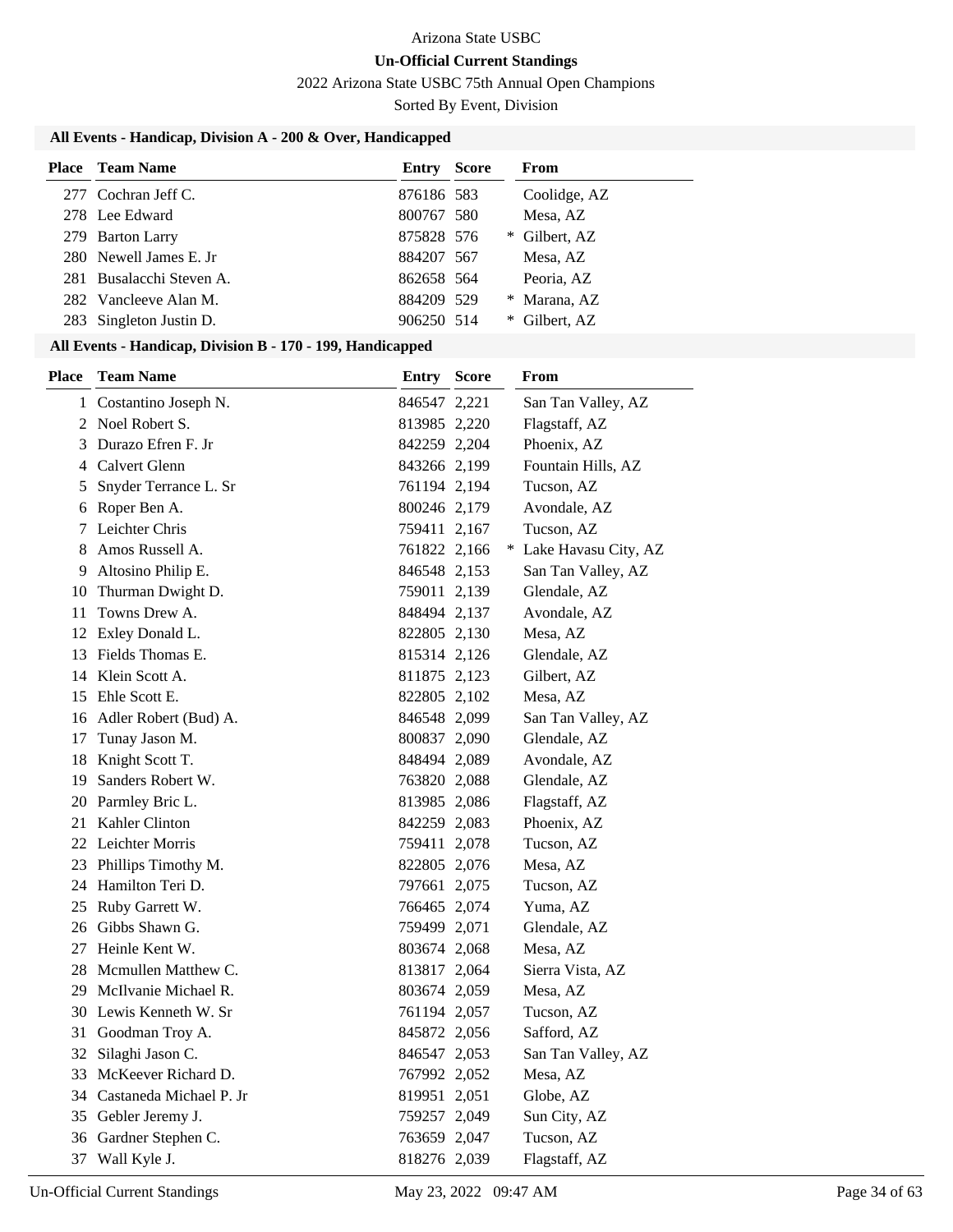# 2022 Arizona State USBC 75th Annual Open Champions

Sorted By Event, Division

| <b>Place</b> | <b>Team Name</b>       | <b>Entry Score</b> |     | From                   |
|--------------|------------------------|--------------------|-----|------------------------|
| 38           | Schultz Bryan L.       | 764590 2,037       |     | Casa Grande, AZ        |
|              | 39 Kelley Kyle         | 800766 2,035       |     | Mesa, AZ               |
| 40           | Nava Lino Sr           | 814153 2,033       | $*$ | Tucson, AZ             |
| 41           | Spitali Larry R.       | 763715 2,030       | ∗   | Sun City, AZ           |
| 42           | Ketcham Bruce M.       | 758521 2,028       |     | Chandler, AZ           |
| 43           | Hayden Jason M.        | 800837 2,027       | $*$ | Glendale, AZ           |
| 44           | Kohler David B.        | 801908 2,026       |     | Phoenix, AZ            |
| 45           | Johnson Randy E. Jr    | 759011 2,025       |     | Glendale, AZ           |
| 46           | Shepherd Melanie A.    | 820014 2,024       |     | Yuma, AZ               |
| 47           | Horvath Charles Jr     | 790570 2,023       |     | Glendale, AZ           |
| 48           | Wacks Todd F. Sr       | 818672 2,019       |     | Tucson, AZ             |
| 49           | Darbonne Brian A.      | 814760 2,017       |     | Flagstaff, AZ          |
| 50           | Young Billy H.         | 799413 2,011       |     | Tucson, AZ             |
| 51           | Alvarez N. Rueben      | 765882 2,008       |     | Chandler, AZ           |
|              | 52 Brooks Harold A.    | 768682 2,007       |     | Avondale, AZ           |
| 53           | Law Derrick            | 853131 2,004       |     | Chandler, AZ           |
| 54           | Terry Jimmy K.         | 801908 2,003       |     | Phoenix, AZ            |
| 55           | Camamo Cody J.         | 765382 2,002       |     | Mesa, AZ               |
| 55           | Wright Jim             | 838622 2,002       |     | * Yuma, AZ             |
| 57           | Garcia Jacob A.        | 845872 2,001       |     | Safford, AZ            |
| 57           | Spivey Jimmie          | 788813 2,001       | ∗   | Tempe, AZ              |
| 57           | Quihuis Danny X.       | 814153 2,001       | ∗   | Tucson, AZ             |
| 60           | Smith Frank E. III     | 763491 1,996       |     | Tucson, AZ             |
| 61           | West Robert L. Sr      | 799413 1,993       |     | Tucson, AZ             |
|              | 62 Robertson Colin D.  | 761198 1,984       |     | Tucson, AZ             |
| 62           | Seabrook Michael E. Sr | 760263 1,984       |     | Flagstaff, AZ          |
|              | 64 Randall Anton D. Sr | 838622 1,983       |     | Yuma, AZ               |
| 65           | <b>Hill Steve</b>      | 760263 1,982       |     | Flagstaff, AZ          |
| 66           | Nitta Ross M.          | 759010 1,981       |     | Glendale, AZ           |
| 67           | Amos Kimberly L.       | 761822 1,980       |     | * Lake Havasu City, AZ |
| 68           | Truman Thomas C.       | 818670 1,978       |     | Tucson, AZ             |
| 68           | Brackett Sean X.       | 766734 1,978       |     | Buckeye, AZ            |
|              | 70 Sykes Jeffrey J.    | 842259 1,977       |     | Phoenix, AZ            |
| 71           | Ravicchio Steven R.    | 761197 1,976       |     | Tucson, AZ             |
|              | 72 LaRue Krysta K.     | 802428 1,974       |     | Phoenix, AZ            |
| 73           | Detlaff Ryan M.        | 800836 1,973       |     | Glendale, AZ           |
| 73           | Brackett Bill A.       | 766734 1,973       |     | Buckeye, AZ            |
| 75           | Gerchak Christopher D. | 768682 1,971       |     | Avondale, AZ           |
|              | 76 Redlin Marie        | 797079 1,970       |     | Gilbert, AZ            |
| 77           | LaChance Nicole A.     | 781407 1,967       |     | Surprise, AZ           |
| 78           | Hampton Jeffrey L.     | 803730 1,966       |     | Tucson, AZ             |
| 79           | Lee Huirok             | 797079 1,965       |     | Gilbert, AZ            |
| 80           | <b>Canter Nancy</b>    | 759010 1,964       |     | Glendale, AZ           |
| 80           | <b>Fletcher Alex</b>   | 788715 1,964       |     | Mesa, AZ               |
| 82           | Kepler Timothy J.      | 817365 1,963       |     | Gilbert, AZ            |
| 83           | Tallabas Ruben R.      | 800246 1,961       |     | Avondale, AZ           |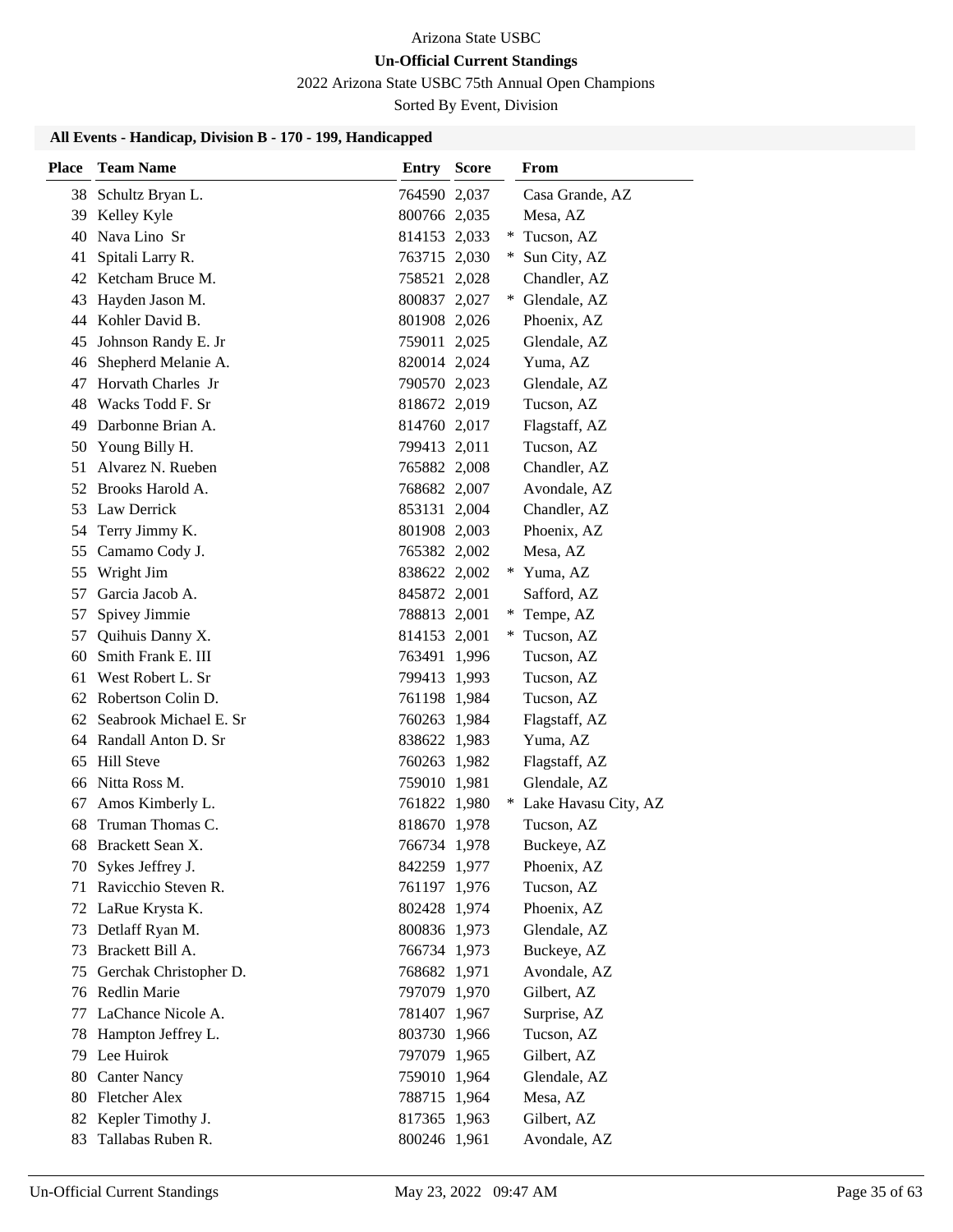2022 Arizona State USBC 75th Annual Open Champions

Sorted By Event, Division

| <b>Place</b> | <b>Team Name</b>         | Entry        | <b>Score</b> | From                |
|--------------|--------------------------|--------------|--------------|---------------------|
|              | 84 Weatherly Milton L.   | 813815 1,957 |              | Sierra Vista, AZ    |
|              | 84 Bellows Steve E.      | 848494 1,957 |              | Avondale, AZ        |
|              | 86 Evans Clara R.        | 763491 1,955 |              | Tucson, AZ          |
|              | 87 Peterson Michael S.   | 813815 1,952 |              | Sierra Vista, AZ    |
|              | 88 Lucero Marissa C.     | 800837 1,951 |              | Glendale, AZ        |
| 89           | Johnson Linda L.         | 759011 1,949 |              | Glendale, AZ        |
|              | 89 Lippert Darrel M.     | 761198 1,949 |              | Tucson, AZ          |
|              | 89 Van Sickle Richard A. | 761199 1,949 |              | Tucson, AZ          |
|              | 89 Remsburg Justin C.    | 814153 1,949 |              | Tucson, AZ          |
| 93           | Markley Ray              | 794826 1,946 |              | Peoria, AZ          |
| 94           | Thompson Rosemary L.     | 797079 1,945 |              | Gilbert, AZ         |
|              | 95 Cornett George J.     | 760321 1,944 |              | San Tan Valley, AZ  |
|              | 96 McDonald Tawna        | 808357 1,942 |              | Casa Grande, AZ     |
|              | 96 Cooper Judy L.        | 818672 1,942 |              | Tucson, AZ          |
|              | 98 Bledsoe Shawn         | 766465 1,941 |              | Yuma, AZ            |
|              | 99 Garcia Robbie A.      | 845872 1,938 |              | Safford, AZ         |
| 99.          | Elliott Elaine B.        | 794826 1,938 |              | Peoria, AZ          |
|              | 101 Nelson Michael D.    | 761198 1,936 |              | Tucson, AZ          |
|              | 102 Burrell Marve' D. II | 766731 1,934 |              | Buckeye, AZ         |
|              | 103 Wilson Brody S.      | 844690 1,930 | *            | Scottsdale, AZ      |
|              | 104 Goble Harold G.      | 767992 1,928 |              | Mesa, AZ            |
|              | 105 Miller Cory J.       | 845869 1,926 |              | Safford, AZ         |
|              | 106 Rodman Nicoletta S.  | 768245 1,925 |              | Casa Grande, AZ     |
|              | 107 Chapman Gary R.      | 759411 1,920 |              | Tucson, AZ          |
|              | 107 Wheeler Chrissy D.   | 766731 1,920 |              | Buckeye, AZ         |
| 109          | Murillo Roman            | 768245 1,919 |              | Casa Grande, AZ     |
|              | 110 Hovis Ronald L.      | 788814 1,918 |              | Tempe, AZ           |
|              | 110 Busse Billy E.       | 798663 1,918 |              | Tolleson, AZ        |
|              | 112 Villagran Donna J.   | 841595 1,916 |              | Prescott Valley, AZ |
|              | 113 Helmuth Malcolm E.   | 761198 1,915 |              | Tucson, AZ          |
|              | 114 Schaeffer Steve A.   | 769238 1,913 |              | Phoenix, AZ         |
|              | 115 Gonzalez Victor M.   | 818276 1,912 |              | Flagstaff, AZ       |
|              | 116 Hamilton Mark W.     | 797661 1,911 |              | Tucson, AZ          |
|              | 117 Kennedy Crystal F.   | 803729 1,910 |              | Tucson, AZ          |
|              | 118 Douthat Mary J.      | 814760 1,909 |              | Flagstaff, AZ       |
|              | 119 Boyle Jayla L.       | 759285 1,907 |              | Flagstaff, AZ       |
|              | 120 Moffatt Justin A.    | 763820 1,906 |              | Glendale, AZ        |
| 121          | Griffiths Austin F.      | 803729 1,905 |              | Tucson, AZ          |
|              | 122 Lee Victor B.        | 818670 1,902 |              | Tucson, AZ          |
|              | 123 Kort Krystal         | 802428 1,901 |              | Phoenix, AZ         |
| 124          | Markley Carla            | 794826 1,900 |              | Peoria, AZ          |
| 125          | Hampton Robin R.         | 818669 1,899 |              | Tucson, AZ          |
|              | 126 Won Kenny            | 797079 1,898 |              | Gilbert, AZ         |
|              | 127 Leichter Joanne      | 759411 1,897 |              | Tucson, AZ          |
| 127          | Thompson Dennis D.       | 790570 1,897 |              | Glendale, AZ        |
| 129          | McBride Bill A.          | 818673 1,896 |              | Tucson, AZ          |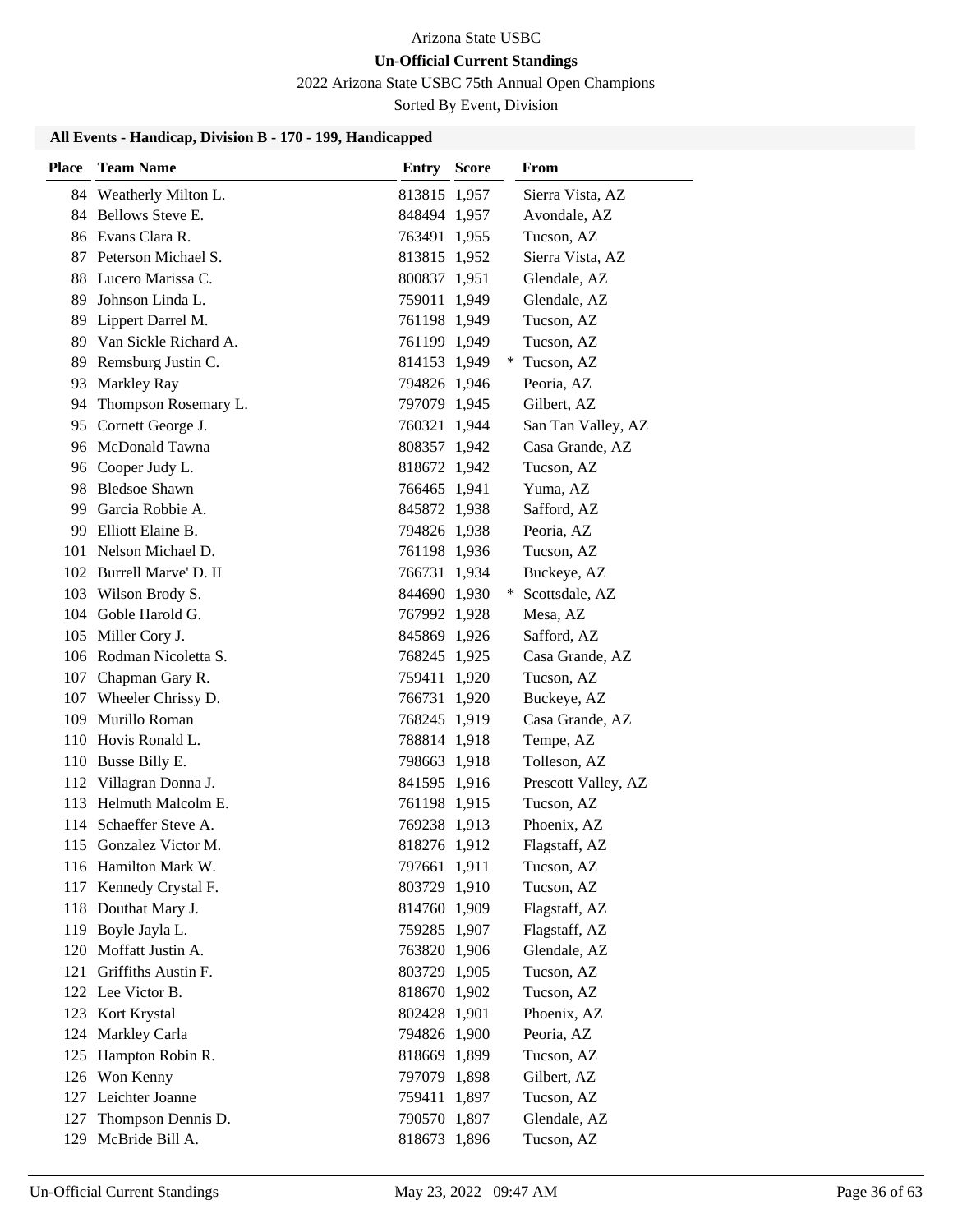2022 Arizona State USBC 75th Annual Open Champions

Sorted By Event, Division

| <b>Place</b> | <b>Team Name</b>           | <b>Entry Score</b> |     | From                |
|--------------|----------------------------|--------------------|-----|---------------------|
|              | 130 Berrios Raymond        | 843970 1,895       |     | Phoenix, AZ         |
|              | 131 Winnie James R.        | 808357 1,894       |     | Casa Grande, AZ     |
|              | 131 Law Eric J.            | 853131 1,894       |     | Chandler, AZ        |
|              | 133 Van Sickle Carolyn G.  | 761195 1,893       |     | Tucson, AZ          |
|              | 134 Thomas Phillip J. JR   | 763820 1,891       |     | Glendale, AZ        |
|              | 134 Mancini Nick A.        | 815314 1,891       |     | Glendale, AZ        |
|              | 136 Carbajal Tony          | 800246 1,886       |     | Avondale, AZ        |
|              | 137 Fiore Thomas J.        | 761194 1,885       |     | Tucson, AZ          |
|              | 138 Lorentz Thomas G.      | 799413 1,882       |     | Tucson, AZ          |
|              | 139 Hatfield Jeanette J.   | 818673 1,877       |     | Tucson, AZ          |
|              | 140 Clonts Colton          | 839110 1,875       |     | Safford, AZ         |
| 141          | Toon Deborah J.            | 802428 1,872       |     | Phoenix, AZ         |
| 142          | Snyder Kari N.             | 761194 1,869       |     | Tucson, AZ          |
|              | 143 Lesho William L. III   | 845873 1,863       |     | Safford, AZ         |
|              | 144 Canter Conrad D.       | 759010 1,862       |     | Glendale, AZ        |
|              | 145 Neish James R.         | 818805 1,855       |     | Gilbert, AZ         |
|              | 146 Youngblood Rose M.     | 798663 1,849       |     | Tolleson, AZ        |
| 147          | Mason Jerry J.             | 801908 1,843       |     | Phoenix, AZ         |
|              | 148 Montana Monty P.       | 814153 1,842       |     | * Tucson, AZ        |
|              | 149 Cassavant Joe A. Jr    | 769238 1,836       |     | Phoenix, AZ         |
|              | 150 Drew Thomas H.         | 759499 1,832       |     | Glendale, AZ        |
|              | 151 Gudknecht Greg         | 759257 1,825       |     | Sun City, AZ        |
|              | 152 Mitton Tom G.          | 768245 1,820       |     | Casa Grande, AZ     |
| 153          | Walther Curtis L.          | 763820 1,819       |     | Glendale, AZ        |
| 154          | Stephens Larry L.          | 766734 1,800       |     | Buckeye, AZ         |
|              | 155 Crandall Kathleen      | 768682 1,793       |     | Avondale, AZ        |
|              | 156 Schenk Lisa            | 766731 1,786       |     | Buckeye, AZ         |
| 157          | Williams Martin D.         | 803730 1,780       |     | Tucson, AZ          |
|              | 158 Reed Frank V.          | 766467 1,776       |     | Yuma, AZ            |
|              | 159 Croxton Jessie Jr      | 788813 1,775       |     | Tempe, AZ           |
|              | 160 Salgado Joseph E.      | 803730 1,769       |     | Tucson, AZ          |
|              | 161 Postiglione Charles A. | 767992 1,743       |     | Mesa, AZ            |
|              | 162 Gould Kelly            | 766466 1,741       |     | Yuma, AZ            |
|              | 163 Lopez Michael C.       | 820014 1,712       |     | Yuma, AZ            |
|              | 164 Jarvis Joshua A.       | 845870 1,623       |     | Safford, AZ         |
|              | 165 Harrison Jesse         | 788715 1,369       | ∗   | Mesa, AZ            |
|              | 166 Herrmann Bryan S.      | 820122 1,298       | $*$ | Maricopa, AZ        |
| 167          | Segneri Jeffrey W.         | 862385 757         |     | Tucson, AZ          |
|              | 168 Hammond Lisa N.        | 781407 730         | $*$ | Surprise, AZ        |
|              | 169 Blount Leesa J.        | 875112 726         |     | Apache Junction, AZ |
|              | 170 Busalacchi Kelly E.    | 862658 720         |     | Peoria, AZ          |
| 171          | James Brandon R.           | 874858 718         |     | Mesa, AZ            |
|              | 172 Kueny Mic J.           | 845874 714         |     | Safford, AZ         |
| 173          | Hicks Lonnie W.            | 850757 709         |     | Tucson, AZ          |
|              | 174 Washburn Alex          | 906249 708         |     | Tucson, AZ          |
|              | 175 Peralta Raymond A.     | 896642 702         |     | UNKNOWN, AZ         |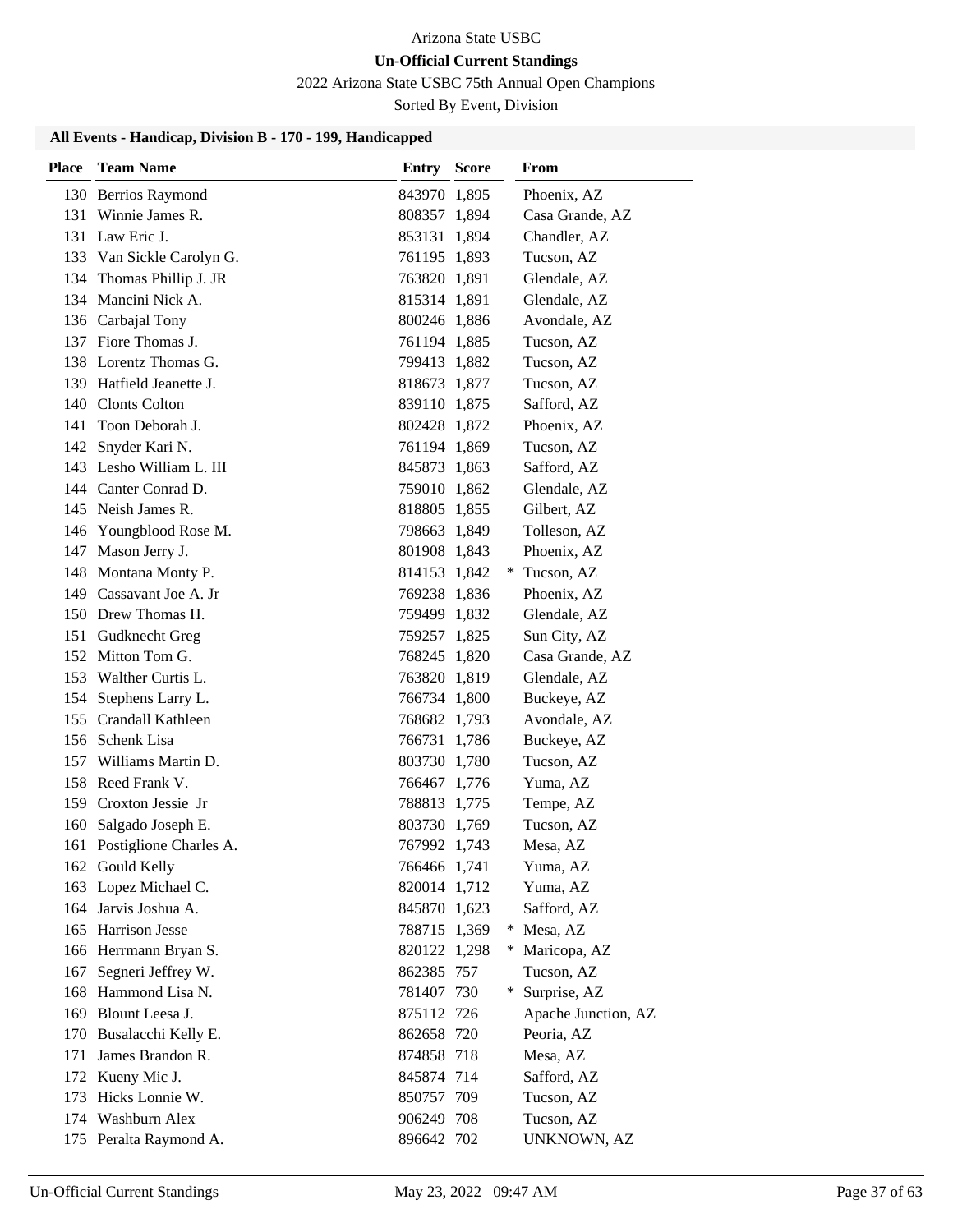2022 Arizona State USBC 75th Annual Open Champions

Sorted By Event, Division

### **All Events - Handicap, Division B - 170 - 199, Handicapped**

| <b>Place</b> | <b>Team Name</b>           | <b>Entry Score</b> |     | From                |
|--------------|----------------------------|--------------------|-----|---------------------|
|              | 176 Sturm Mary             | 800765 701         |     | Mesa, AZ            |
|              | 177 Huntington Edward F.   | 886727 679         |     | Tucson, AZ          |
| 177          | Thompson Terence N.        | 850757 679         |     | Tucson, AZ          |
|              | 179 Levengood Jon E.       | 850757 675         |     | Tucson, AZ          |
|              | 179 Anderson Antoine A. Sr | 874191 675         |     | * Chandler, AZ      |
|              | 181 Henkel Larry J. Jr     | 873349 673         |     | Surprise, AZ        |
|              | 182 Bustos CJ              | 905672 672         |     | * Phoenix, AZ       |
|              | 183 Allenby Jonathan M.    | 903403 664         |     | Peoria, AZ          |
|              | 184 Nielson Jonathan S.    | 873481 663         |     | Mesa, AZ            |
|              | 184 Green Trinette L.      | 906250 663         |     | * Gilbert, AZ       |
|              | 184 De La Cruz James M.    | 905672 663         |     | Phoenix, AZ         |
|              | 187 Nelson Kenneth H.      | 873349 662         |     | Surprise, AZ        |
|              | 187 Thompson Eddie         | 800766 662         |     | Mesa, AZ            |
|              | 189 Valler Glen R.         | 886727 653         |     | Tucson, AZ          |
|              | 190 Treat Shawna M.        | 846548 651         |     | San Tan Valley, AZ  |
|              | 190 Daly Britnee R.        | 884209 651         |     | Marana, AZ          |
|              | 192 Engle Bobbi L.         | 873481 649         |     | Mesa, AZ            |
|              | 192 Heichel Anna M.        | 884209 649         | *.  | Marana, AZ          |
|              | 194 Leonard Darrell        | 905672 647         |     | * Phoenix, AZ       |
|              | 195 Tallman Mary Ann       | 875112 645         | $*$ | Apache Junction, AZ |
|              | 195 DuPrie Joshua R.       | 874858 645         | *   | Mesa, AZ            |
|              | 197 Duncan Regina          | 886728 633         |     | Tucson, AZ          |
|              | 198 Harnish Joan T.        | 875112 631         |     | Apache Junction, AZ |
|              | 199 Bansky Catherine       | 865660 629         |     | Gilbert, AZ         |
| 200          | Sanchez Eddie A.           | 886727 628         |     | Tucson, AZ          |
|              | 201 Nicolay Don E.         | 886728 625         |     | Tucson, AZ          |
|              | 202 Arthurs Nathan A.      | 906249 622         |     | * Tucson, AZ        |
|              | 203 Peralta Enedine T.     | 896642 621         |     | UNKNOWN, AZ         |
|              | 203 Stuewe Jason D.        | 905672 621         |     | * Phoenix, AZ       |
|              | 205 Cawley Shari L.        | 800765 615         | *.  | Mesa, AZ            |
|              | 206 De Luca Joe M. Jr      | 866180 613         |     | Phoenix, AZ         |
|              | 207 Vasquez Miguel A.      | 873481 607         |     | Mesa, AZ            |
|              | 208 Towns Tanya M.         | 848494 606         |     | Avondale, AZ        |
|              | 209 Ernst Denise E.        | 896642 602         |     | UNKNOWN, AZ         |
|              | 210 Washburn Melinda K.    | 906249 596         |     | Tucson, AZ          |
|              | 210 Hammond Travis D.      | 781407 596         |     | Surprise, AZ        |
|              | 212 Swearengin Josh        | 862658 590         |     | Peoria, AZ          |
|              | 213 Webster Kathie         | 800765 585         |     | Mesa, AZ            |
|              | 214 Hughes Rayland         | 759794 576         |     | UNKNOWN, AZ         |
|              | 214 Hainline Brian D.      | 880992 576         | ∗   | milwaukee, WI       |
|              | 216 Lewis Justin S.        | 873349 572         |     | Surprise, AZ        |

### **All Events - Handicap, Division C - 169 & Under, Handicapped**

| <b>Place</b> Team Name | Entry Score  | From        |
|------------------------|--------------|-------------|
| 1 Weaver Aaron M.      | 845870 2.314 | Safford, AZ |
| 2 Corona Jon E.        | 839110 2.284 | Safford, AZ |
| 3 McGregor Robert J.   | 845871 2,186 | Safford, AZ |

Un-Official Current Standings May 23, 2022 09:47 AM Page 38 of 63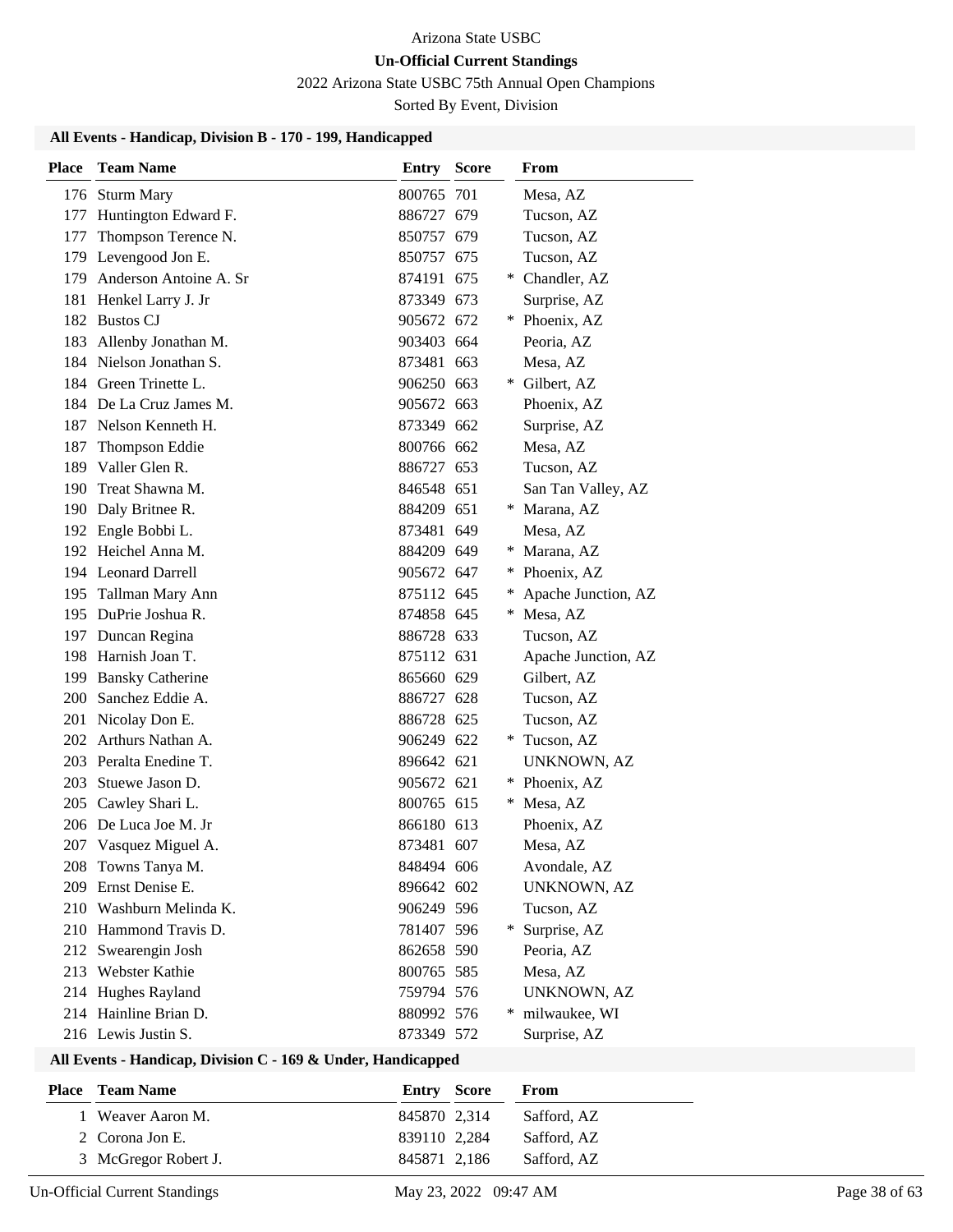# 2022 Arizona State USBC 75th Annual Open Champions

Sorted By Event, Division

### **All Events - Handicap, Division C - 169 & Under, Handicapped**

| <b>Place</b> | <b>Team Name</b>             | <b>Entry Score</b> |   | From                |
|--------------|------------------------------|--------------------|---|---------------------|
|              | 4 Ortega Gabriel M.          | 839110 2,161       |   | Safford, AZ         |
|              | 5 Miller Frankie L.          | 845869 2,135       |   | Safford, AZ         |
|              | 6 McGregor April D.          | 845871 2,123       |   | Safford, AZ         |
| 7            | Roberts Sandy J.             | 841595 2,117       |   | Prescott Valley, AZ |
| 8.           | Moore Mimi                   | 759011 2,116       |   | Glendale, AZ        |
|              | 9 Mashburn-Powers Robyn L.   | 865951 2,109       |   | Tucson, AZ          |
|              | 10 Hackmann Jayleen M.       | 808620 2,107       |   | Yuma, AZ            |
|              | 11 Robertson Terrold D.      | 839110 2,101       |   | Safford, AZ         |
|              | 12 Ghan Bob J.               | 822644 2,099       |   | Tempe, AZ           |
|              | 13 Goodman Loren J.          | 839123 2,095       |   | Safford, AZ         |
|              | 14 Lee Janet T.              | 818671 2,092       |   | Tucson, AZ          |
|              | 15 Mattice Valerie D.        | 845870 2,090       |   | Safford, AZ         |
|              | 16 Burkett Kristopher K.     | 839123 2,083       |   | Safford, AZ         |
|              | 17 Yarbrough Matthew L.      | 845874 2,082       |   | Safford, AZ         |
|              | 18 Garcia Cipy D.            | 845872 2,059       |   | Safford, AZ         |
|              | 18 Ehle David W.             | 822805 2,059       |   | Mesa, AZ            |
|              | 20 Hiller Charles D.         | 766734 2,055       |   | Buckeye, AZ         |
| 21           | Tubbs Marla K.               | 760263 2,054       |   | Flagstaff, AZ       |
|              | 22 Smith Diana H.            | 763491 2,053       |   | Tucson, AZ          |
| 23           | Mitman John E.               | 822644 2,051       |   | Tempe, AZ           |
|              | 24 Mora Andrew               | 845869 2,045       |   | Safford, AZ         |
|              | 24 Paige Summer D.           | 761195 2,045       |   | Tucson, AZ          |
|              | 26 Bennett Mark A.           | 761196 2,043       |   | Tucson, AZ          |
| 27           | Nitta Tammy A.               | 759010 2,028       |   | Glendale, AZ        |
| 28           | Hayden Jason M.              | 865660 2,027       |   | Gilbert, AZ         |
| 29           | Solberg Terry G.             | 819951 2,019       |   | Globe, AZ           |
| 30           | Rego Cynthia (Cyndie) D.     | 798663 2,012       |   | Tolleson, AZ        |
| 31           | Labor Nelly H.               | 766219 2,006       |   | Yuma, AZ            |
|              | 32 Lesho Leigh A.            | 845873 2,005       |   | Safford, AZ         |
| 33           | Fujan Steven J.              | 766219 2,001       |   | Yuma, AZ            |
|              | 34 Hughes Ben R.             | 839123 1,997       |   | Safford, AZ         |
|              | 34 Aspin Carlton H. II       | 865660 1,997       |   | Gilbert, AZ         |
|              | 36 Ball Jennifer M.          | 844690 1,987       |   | Scottsdale, AZ      |
|              | 37 Barcelo Kristopher        | 799413 1,985       |   | Tucson, AZ          |
|              | 38 Cassavant Joseph A. III   | 769238 1,974       |   | Phoenix, AZ         |
|              | 39 Casey Cory                | 853245 1,968       |   | Marana, AZ          |
| 40           | Donham Wes T.                | 839123 1,966       |   | Safford, AZ         |
| 41           | Fujan Kathy                  | 766219 1,964       |   | Yuma, AZ            |
| 42           | Harris Gloria K.             | 761195 1,963       |   | Tucson, AZ          |
| 43           | Tall Neil L.                 | 838622 1,961       | * | Yuma, AZ            |
| 44           | Castaneda (Bishop) Brandi L. | 819951 1,960       |   | Globe, AZ           |
| 45           | Tanner Edward L. Jr          | 845871 1,959       |   | Safford, AZ         |
|              | 46 Wong Mei H.               | 766466 1,958       |   | Yuma, AZ            |
| 47           | Goodwin John                 | 788715 1,951       |   | Mesa, AZ            |
| 48           | Pudelek James W.             | 845871 1,948       |   | Safford, AZ         |
|              | 49 Busse Brenda L.           | 798663 1,946       |   | Tolleson, AZ        |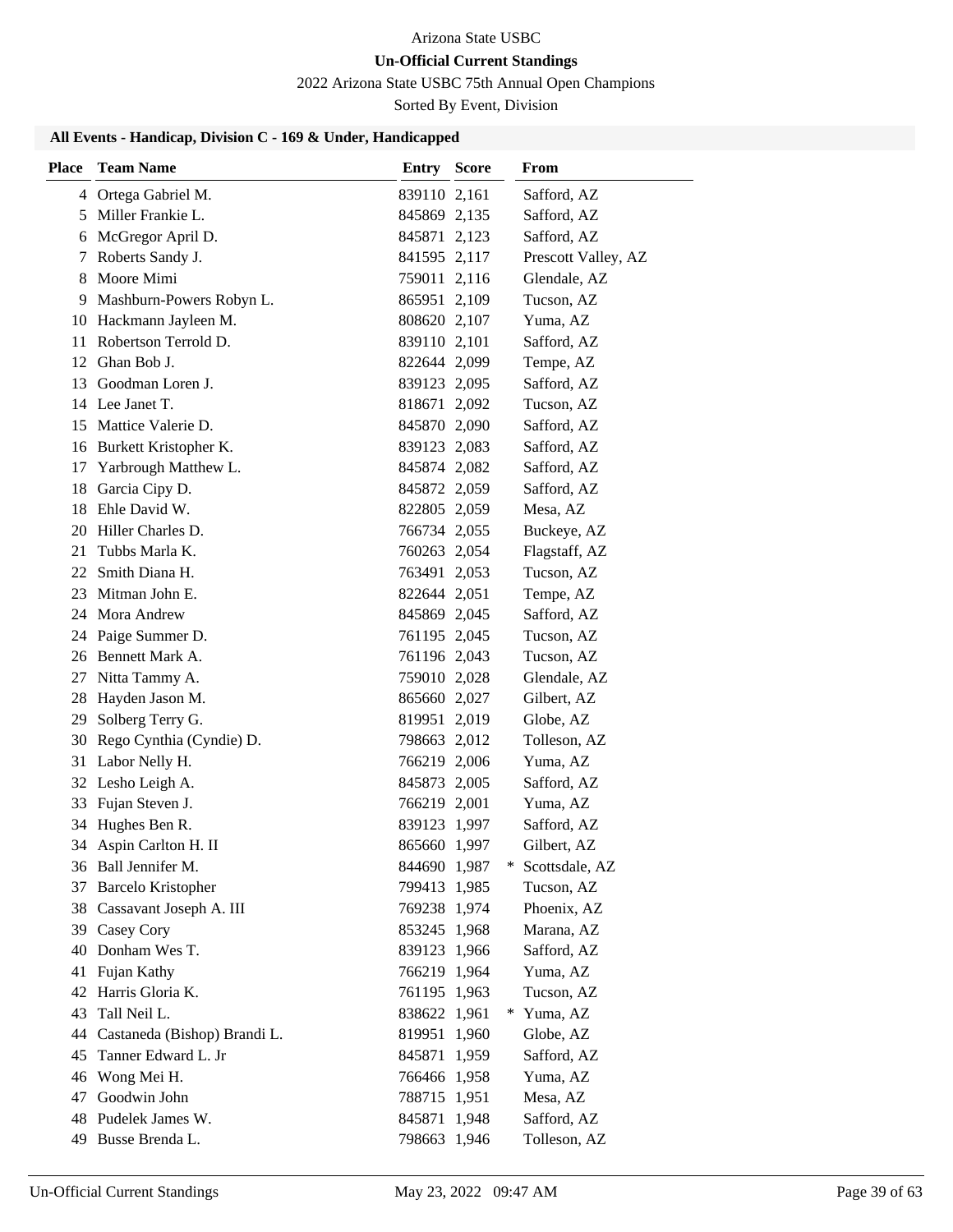# 2022 Arizona State USBC 75th Annual Open Champions

Sorted By Event, Division

### **All Events - Handicap, Division C - 169 & Under, Handicapped**

| <b>Place</b> | <b>Team Name</b>               | <b>Entry Score</b> |     | From               |
|--------------|--------------------------------|--------------------|-----|--------------------|
|              | 50 Ruiz Gilbert M.             | 845874 1,940       |     | Safford, AZ        |
|              | 51 Frost Stephanie L.          | 766732 1,937       |     | Buckeye, AZ        |
|              | 52 Mitchell Hoyte C. Jr        | 822644 1,926       |     | Tempe, AZ          |
|              | 53 Charbagi Sam                | 788715 1,923       |     | Mesa, AZ           |
|              | 54 Mattice Brian R.            | 845870 1,920       |     | Safford, AZ        |
| 55           | Montoya Richard S.             | 818276 1,916       |     | Flagstaff, AZ      |
| 56           | Drury Diana L.                 | 766219 1,911       |     | Yuma, AZ           |
|              | 56 Baca Alfred                 | 818276 1,911       |     | Flagstaff, AZ      |
|              | 56 Castaneda Michael P. Sr     | 819951 1,911       |     | Globe, AZ          |
| 59           | Silaghi Marilyn A.             | 846547 1,902       |     | San Tan Valley, AZ |
| 60           | Nava Lisa M.                   | 761195 1,898       |     | Tucson, AZ         |
| 61           | Hackmann Sevanna C.            | 808620 1,897       |     | Yuma, AZ           |
|              | 62 Ringler Gary V.             | 822644 1,896       |     | Tempe, AZ          |
| 63           | Wilson April                   | 844690 1,886       | *   | Scottsdale, AZ     |
|              | 64 Reed Kristine A.            | 766466 1,876       |     | Yuma, AZ           |
| 65           | Miller Tim M.                  | 845869 1,861       |     | Safford, AZ        |
| 66           | Hauser Richard A.              | 818671 1,814       |     | Tucson, AZ         |
| 67           | Lee Terry J.                   | 820014 1,783       |     | Yuma, AZ           |
| 68           | Quinones Marisol               | 813520 1,349       |     | * Marana, AZ       |
|              | 69 Levario Edward              | 844690 1,126       | $*$ | Scottsdale, AZ     |
|              | 70 Kueny Elizabeth S.          | 845874 718         |     | * Safford, AZ      |
| 71           | Charbagi Diana                 | 788715 711         |     | Mesa, AZ           |
| 72           | Nicholas Jason                 | 874191 677         | *   | Chandler, AZ       |
| 73           | Turner Dawn E.                 | 867162 661         |     | Phoenix, AZ        |
| 74           | Jubran Cheryl                  | 867162 657         |     | Phoenix, AZ        |
| 75           | Glover Soni                    | 906250 638         |     | * Gilbert, AZ      |
| 75           | Sanchez Patricia V.            | 886727 638         |     | Tucson, AZ         |
| 77           | Webb Jeffery B.                | 873483 627         |     | Tucson, AZ         |
| 78           | Muller Steven A.               | 880992 604         | ∗   | milwaukee, WI      |
| 79           | De Luca Jodi L.                | 867162 599         |     | Phoenix, AZ        |
| 80           | <b>Bernal-Harvey Guadalupe</b> | 867162 581         |     | Phoenix, AZ        |
| 81           | Garwood Toni J.                | 886728 576         |     | Tucson, AZ         |
| 82           | Vancleeve Alan M.              | 883321 529         | ∗   | Tucson, AZ         |

#### **All Events - Scratch, Division A - 200 & Over, Scratch**

|    | <b>Place</b> Team Name | <b>Entry Score</b> |        | From          |
|----|------------------------|--------------------|--------|---------------|
|    | 1 Van Sickle Bryan N.  | 815255 2,122       |        | Marana, AZ    |
|    | 2 DeCarlo Michael      | 811875 2,113       | $\ast$ | Gilbert, AZ   |
|    | 3 Emerson Lance R.     | 794460 2,110       |        | Maricopa, AZ  |
|    | 4 Jones Mathew D.      | 825307 2,100       |        | Phoenix, AZ   |
|    | 5 Summers Chad V.      | 794460 2,093       |        | Maricopa, AZ  |
|    | 6 Wood Shawn R.        | 760263 2,086       |        | Flagstaff, AZ |
| 7  | Schloss Ronald J.      | 873262 2,085       |        | Mesa, AZ      |
|    | Jacobs John S.         | 763715 2,085       |        | Sun City, AZ  |
| 9  | Dumas Darrell A. Jr.   | 813985 2,080       |        | Flagstaff, AZ |
| 10 | Talley Billie J.       | 761197 2,077       |        | Tucson, AZ    |
| 11 | Taylor Dylan P.        | 873262 2,076       |        | Mesa, AZ      |
|    |                        |                    |        |               |

a.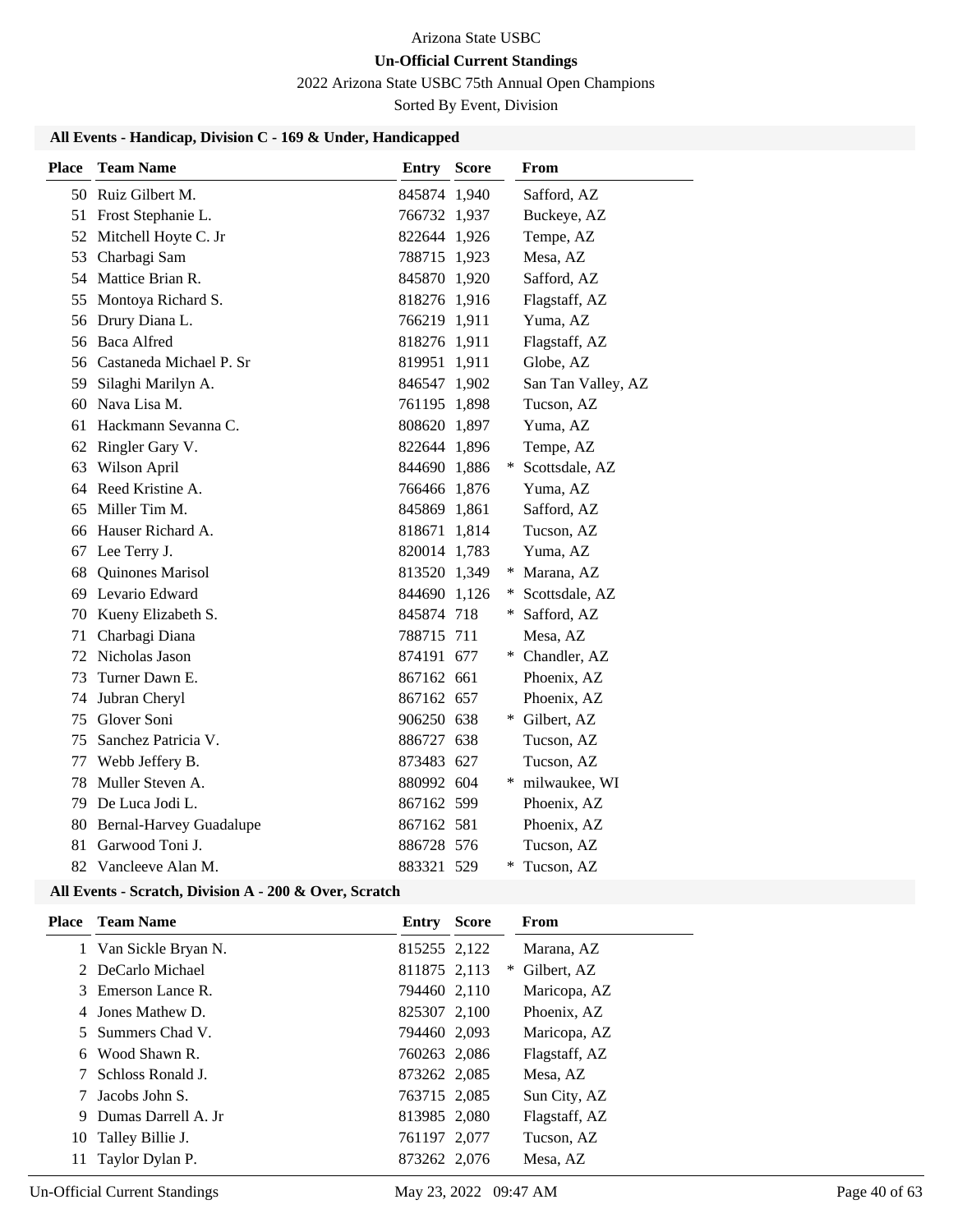2022 Arizona State USBC 75th Annual Open Champions

Sorted By Event, Division

| <b>Place</b> | <b>Team Name</b>           | Entry        | <b>Score</b> |   | From             |
|--------------|----------------------------|--------------|--------------|---|------------------|
| 12           | Smaglik Edward J.          | 769463 2,070 |              |   | Chandler, AZ     |
|              | 13 Klerk Chris T.          | 769463 2,052 |              |   | Chandler, AZ     |
|              | 14 Williams Joshua         | 801908 2,048 |              |   | * Phoenix, AZ    |
|              | 14 Jenkins Kevin T.        | 769463 2,048 |              |   | Chandler, AZ     |
|              | 16 Grobmeier Alan E.       | 825307 2,040 |              |   | Phoenix, AZ      |
| 17           | McIntyre Travis B.         | 766652 2,037 |              |   | Chandler, AZ     |
|              | 18 Cain Andrew             | 769463 2,036 |              |   | Chandler, AZ     |
| 19           | Dragon Michael C.          | 808357 2,023 |              |   | Casa Grande, AZ  |
| 20           | Dwyer Alan G.              | 815314 2,011 |              |   | Glendale, AZ     |
| 21           | Whitelaw Shawn             | 865763 2,002 |              |   | Marana, AZ       |
| 22           | Ashley Joe W.              | 800836 1,987 |              |   | Glendale, AZ     |
|              | 22 Ciccanti Jay C.         | 822806 1,987 |              |   | Mesa, AZ         |
|              | 24 Benton Brian(Peanut) E. | 766733 1,984 |              |   | Buckeye, AZ      |
| 25           | McHenry Christopher W.     | 815255 1,980 |              |   | Marana, AZ       |
|              | 26 Guidinger Jeremy M.     | 788813 1,976 |              |   | Tempe, AZ        |
|              | 27 Flick Eric J.           | 808357 1,974 |              |   | Casa Grande, AZ  |
| 28           | Moret Josh K.              | 865763 1,967 |              |   | Marana, AZ       |
| 29           | Jenkins Gary T.            | 788814 1,966 |              |   | Tempe, AZ        |
|              | 30 Heichel Matthew W.      | 815255 1,963 |              |   | Marana, AZ       |
|              | 31 Fulk Nick T.            | 759285 1,955 |              |   | Flagstaff, AZ    |
| 32           | Ebenger Eric S.            | 765382 1,954 |              |   | Mesa, AZ         |
|              | 33 Villanueva Darrell D.   | 762167 1,953 |              |   | Gilbert, AZ      |
|              | 34 Kostolnik, Jr. John J.  | 759499 1,952 |              |   | Glendale, AZ     |
|              | 35 Hanna Phillip D.        | 788814 1,950 |              |   | Tempe, AZ        |
|              | 35 Durazo Emmanuel F.      | 842259 1,950 |              |   | Phoenix, AZ      |
| 37           | Majeske David L.           | 763659 1,946 |              |   | Tucson, AZ       |
|              | 38 Benitez Shawn T.        | 819872 1,942 |              |   | Tucson, AZ       |
| 39           | Tucker Christopher L.      | 800767 1,939 |              |   | Mesa, AZ         |
| 40           | Goldberg Jonathan E.       | 843970 1,935 |              |   | Phoenix, AZ      |
| 41           | Payne Allen Jr             | 853131 1,932 |              |   | Chandler, AZ     |
|              | 42 Reif Matt               | 766652 1,931 |              |   | Chandler, AZ     |
| 43           | Wilson Steven M.           | 859717 1,930 |              |   | Gilbert, AZ      |
| 44           | Treola Vincent J. Jr       | 767992 1,929 |              |   | Mesa, AZ         |
| 45           | Whitney Adam M.            | 759257 1,928 |              |   | Sun City, AZ     |
|              | 46 Williams Gary E.        | 813815 1,921 |              |   | Sierra Vista, AZ |
|              | 47 Labeau Jolene R.        | 810189 1,920 |              | ∗ | Cave Creek, AZ   |
| 48           | Espriu Felipe Jr           | 865763 1,919 |              |   | Marana, AZ       |
| 49           | Lowery Jason C.            | 808358 1,918 |              |   | Casa Grande, AZ  |
| 50           | Strause Shawna M.          | 810189 1,915 |              |   | * Cave Creek, AZ |
| 51           | Hammons Tony T.            | 820015 1,914 |              |   | Yuma, AZ         |
| 52           | Knapp Kevin D.             | 761200 1,913 |              |   | Tucson, AZ       |
| 53           | Rodman Jeffrey W.          | 764590 1,908 |              |   | Casa Grande, AZ  |
|              | 54 Karns Scott P.          | 815315 1,904 |              |   | Glendale, AZ     |
| 55           | McPherson Stephen L.       | 818669 1,901 |              |   | Tucson, AZ       |
| 55           | McWhorter Mike B.          | 766731 1,901 |              |   | Buckeye, AZ      |
|              | 55 Kennedy Alvin Jr        | 794826 1,901 |              |   | Peoria, AZ       |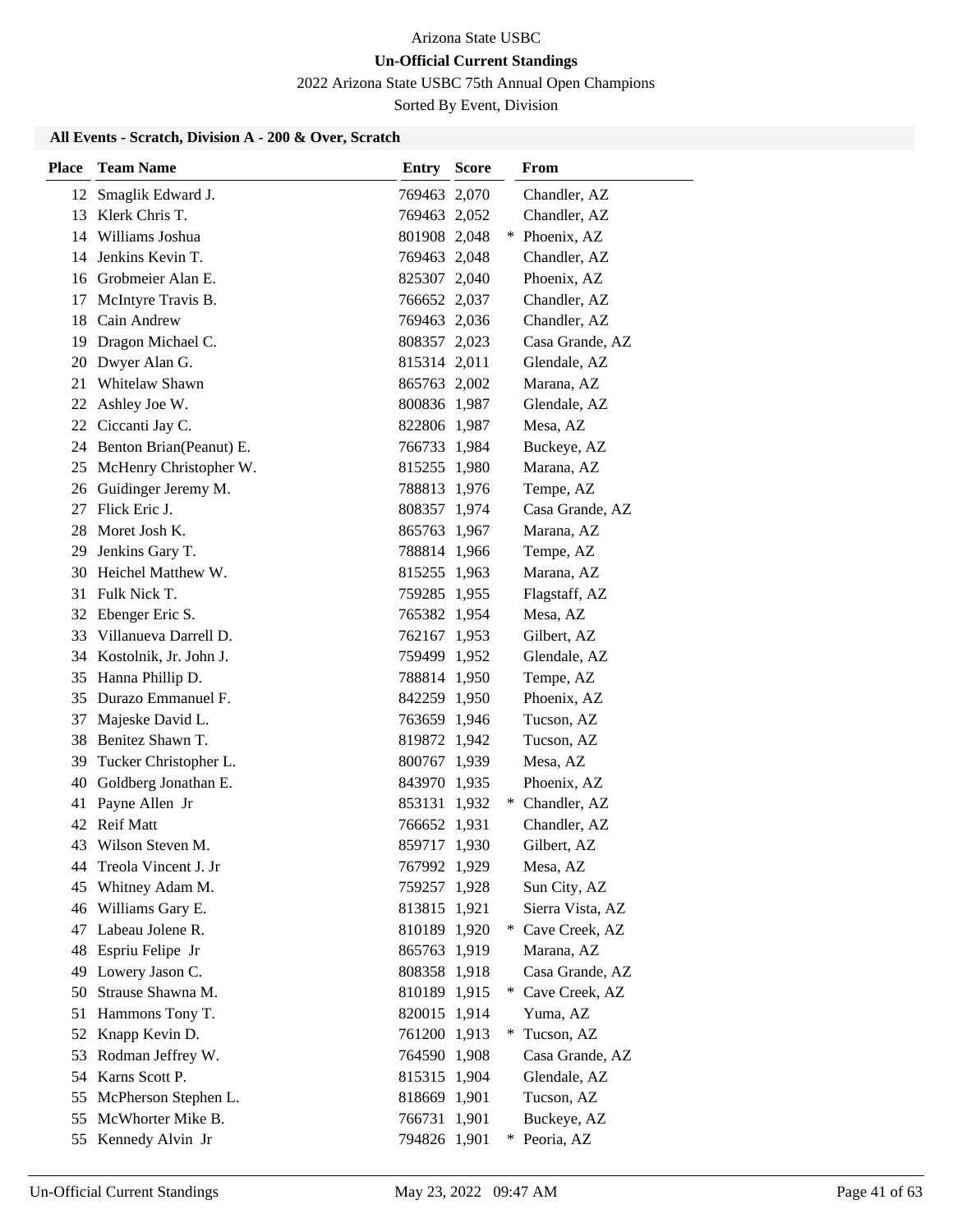2022 Arizona State USBC 75th Annual Open Champions

Sorted By Event, Division

| <b>Place</b> | <b>Team Name</b>              | <b>Entry Score</b> |     | From                |
|--------------|-------------------------------|--------------------|-----|---------------------|
|              | 58 McElliott Jeremy L.        | 794460 1,896       |     | Maricopa, AZ        |
|              | 59 Nosbusch Shan V.           | 813816 1,894       |     | Sierra Vista, AZ    |
|              | 60 Will Daniel G.             | 790570 1,891       |     | * Glendale, AZ      |
| 61           | Hamilton Myles C.             | 797661 1,886       |     | Tucson, AZ          |
| 62           | Harris Steven C.              | 761199 1,884       |     | Tucson, AZ          |
| 63           | Cooper Kevin F.               | 758521 1,882       |     | Chandler, AZ        |
|              | 64 Levy Stuart H.             | 762167 1,880       |     | Gilbert, AZ         |
| 64           | Stead Raymond T. II           | 813985 1,880       |     | Flagstaff, AZ       |
|              | 66 Lucero Jason P.            | 800836 1,878       |     | Glendale, AZ        |
| 67           | Rosensteel John T.            | 760321 1,873       |     | San Tan Valley, AZ  |
|              | 67 Rathburn Steve             | 764527 1,873       |     | Phoenix, AZ         |
| 67           | <b>Fritz Clay</b>             | 822806 1,873       |     | Mesa, AZ            |
| 70           | Munson Karl W.                | 808358 1,871       |     | Casa Grande, AZ     |
|              | 70 Wacks Benjamin H.          | 818672 1,871       |     | * Tucson, AZ        |
|              | 72 Marasigan Adrian L.        | 818805 1,870       |     | Gilbert, AZ         |
| 73           | Lenfest Jason D.              | 818805 1,869       |     | Gilbert, AZ         |
| 74           | Flolo Michael G.              | 817365 1,865       |     | Gilbert, AZ         |
| 75           | Costantino Robert (Warren) W. | 846548 1,862       |     | San Tan Valley, AZ  |
| 75           | Shockley Rob S.               | 810601 1,862       | $*$ | Scottsdale, AZ      |
| 75           | Aspin Carlton H. II           | 825307 1,862       |     | * Phoenix, AZ       |
| 78           | Hartzell John W.              | 761197 1,859       |     | Tucson, AZ          |
| 79           | Stidvent James D.             | 759685 1,858       |     | * Tucson, AZ        |
|              | 80 Nedry William A.           | 797661 1,856       |     | Tucson, AZ          |
| 81           | Bobbitt Bryton R.             | 800766 1,855       |     | Mesa, AZ            |
| 82           | Robideau Tyler P.             | 853245 1,854       |     | Marana, AZ          |
| 83           | Smith Kevin M.                | 768682 1,851       |     | Avondale, AZ        |
| 84           | Berg Rachael E.               | 800836 1,850       |     | Glendale, AZ        |
| 85           | Wilson Kevin J.               | 819366 1,849       |     | Prescott Valley, AZ |
|              | 86 DeMary Dalen T.            | 822806 1,848       |     | Mesa, AZ            |
| 87           | Potter Joseph L.              | 788813 1,846       |     | Tempe, AZ           |
| 87           | Morgan Scott                  | 841595 1,846       |     | Prescott Valley, AZ |
| 89           | Schwarberg Larry R. Jr        | 758520 1,844       |     | Chandler, AZ        |
|              | 89 Novak Julian M.            | 847044 1,844       |     | Chandler, AZ        |
| 91           | Hackmann Ryan D.              | 808620 1,842       |     | Yuma, AZ            |
|              | 91 Loss Ronald J.             | 819366 1,842       | $*$ | Prescott Valley, AZ |
| 93           | Hannon Josh M.                | 758521 1,841       |     | * Chandler, AZ      |
| 94           | Hamm Derek                    | 800837 1,834       |     | Glendale, AZ        |
| 95           | Norton Randy A.               | 815314 1,832       |     | Glendale, AZ        |
|              | 96 Scott Thomas R.            | 760321 1,826       |     | San Tan Valley, AZ  |
| 97           | Graham Jimiatres N.           | 808620 1,825       |     | Yuma, AZ            |
| 98           | Stoutmeyer Brandon J.         | 761200 1,824       |     | Tucson, AZ          |
| 99           | Bousselot John J.             | 847044 1,822       |     | Chandler, AZ        |
|              | 99 Wendt Colin F.             | 803730 1,822       |     | Tucson, AZ          |
| 101          | Bandes Jeffrey A.             | 764527 1,820       |     | Phoenix, AZ         |
|              | 102 Neish Kurt A.             | 818805 1,819       |     | Gilbert, AZ         |
|              | 103 LaChance Tim B.           | 781407 1,818       |     | Surprise, AZ        |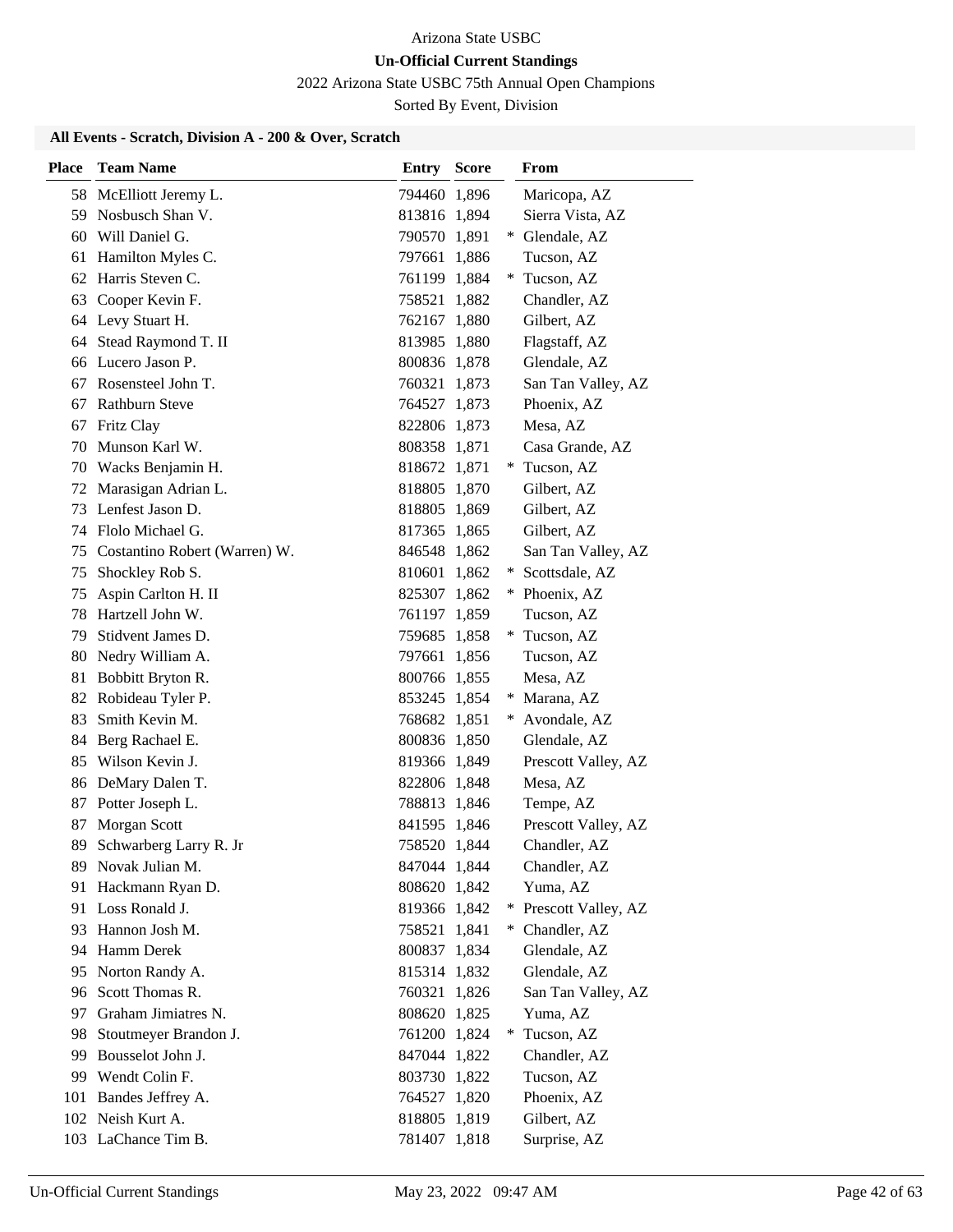2022 Arizona State USBC 75th Annual Open Champions

Sorted By Event, Division

| <b>Place</b> | <b>Team Name</b>                           | Entry                        | <b>Score</b> |     | From                   |
|--------------|--------------------------------------------|------------------------------|--------------|-----|------------------------|
|              | 103 White Myke R.                          | 766732 1,818                 |              |     | Buckeye, AZ            |
|              | 105 Cirigliano Mandy E.                    | 810189 1,817                 |              |     | * Cave Creek, AZ       |
|              | 106 Golden Justin L.                       | 764527 1,814                 |              |     | Phoenix, AZ            |
|              | 107 Nava Lino Jr                           | 761196 1,810                 |              |     | Tucson, AZ             |
|              | 108 Meyer Jacob A.                         | 811875 1,809                 |              |     | Gilbert, AZ            |
|              | 109 Hampton Robert G.                      | 818669 1,807                 |              |     | Tucson, AZ             |
|              | 110 Brown Ken S.                           | 760321 1,806                 |              |     | San Tan Valley, AZ     |
|              | 110 Franko James L.                        | 768245 1,806                 |              |     | Casa Grande, AZ        |
|              | 110 Hetu Joseph R.                         | 761199 1,806                 |              | $*$ | Tucson, AZ             |
|              | 113 Chapman Greg                           | 759685 1,802                 |              |     | * Tucson, AZ           |
|              | 114 Strom Jeffrey M.                       | 810601 1,800                 |              |     | Scottsdale, AZ         |
|              | 114 Messman Edward                         | 819366 1,800                 |              | $*$ | Prescott Valley, AZ    |
|              | 116 Van Gordon Brian T.                    | 759499 1,798                 |              |     | Glendale, AZ           |
|              | 117 Davis Preston P.                       | 819366 1,797                 |              |     | * Prescott Valley, AZ  |
|              | 118 Smith Robert T.                        | 813816 1,796                 |              |     | Sierra Vista, AZ       |
|              | 119 Knebelsberger Andrew W.                | 758520 1,795                 |              |     | Chandler, AZ           |
| 119          | Crooks Charles J.                          | 819872 1,795                 |              |     | Tucson, AZ             |
|              | 121 Grant Shawn D.                         | 884207 1,793                 |              |     | Mesa, AZ               |
|              | 122 Murrietta Donald B.                    | 820015 1,792                 |              |     | Yuma, AZ               |
|              | 122 Clark Ben M.                           | 847044 1,792                 |              |     | Chandler, AZ           |
|              | 122 Deleonardo Nick                        | 766733 1,792                 |              |     | Buckeye, AZ            |
|              | 125 Foster Tom                             | 865763 1,789                 |              |     | Marana, AZ             |
|              | 126 Riggs William E.                       | 810601 1,788                 |              |     | * Scottsdale, AZ       |
|              | 127 Lopez Ralph J. III                     | 820015 1,785                 |              |     | Yuma, AZ               |
|              | 127 O'Neill Brandon A.                     | 853131 1,785                 |              |     | * Chandler, AZ         |
|              | 129 Hemmen Chris J.                        | 815315 1,783                 |              |     | Glendale, AZ           |
|              | 130 Polanco Richard R. Jr                  | 759285 1,782                 |              |     | Flagstaff, AZ          |
|              | 130 Casey Jeremy M.                        | 853245 1,782                 |              | *   | Marana, AZ             |
|              | 132 Abbas Kyle                             | 825307 1,781                 |              |     | Phoenix, AZ            |
|              | 133 Mansfield Robert W.                    | 766652 1,776                 |              |     | Chandler, AZ           |
|              | 134 Tubbs Jay                              | 759285 1,774                 |              |     | Flagstaff, AZ          |
|              | 135 Medina Jesus D.                        | 845873 1,772                 |              |     | Safford, AZ            |
|              | 136 Wagner Alan T.                         | 763715 1,771                 |              |     | Sun City, AZ           |
|              | 136 Strause Howard F.                      | 810189 1,771                 |              |     | * Cave Creek, AZ       |
|              | 138 Stoutmeyer James T.<br>138 Wong Che W. | 761200 1,770<br>766467 1,770 |              |     | Tucson, AZ<br>Yuma, AZ |
|              | 140 Nosbusch Jessica C.                    | 813816 1,769                 |              |     | Sierra Vista, AZ       |
|              | 141 Mason Corey R.                         | 758520 1,768                 |              |     | Chandler, AZ           |
| 141          | Sienicki John V.                           | 765882 1,768                 |              |     | * Chandler, AZ         |
|              | 143 Bender Marty                           | 762167 1,766                 |              |     | Gilbert, AZ            |
| 143          | Grzybowski Michael A.                      | 815315 1,766                 |              |     | Glendale, AZ           |
|              | 143 Brackett Jeff T.                       | 766733 1,766                 |              |     | Buckeye, AZ            |
|              | 146 Perez Tony B.                          | 759685 1,764                 |              | $*$ | Tucson, AZ             |
|              | 147 Harney Michael J.                      | 813818 1,762                 |              |     | Sierra Vista, AZ       |
| 148          | Spitali Larry R.                           | 905456 1,757                 |              |     | UNKNOWN, AZ            |
|              | 148 Cendejas Antonio R.                    | 766467 1,757                 |              |     | Yuma, AZ               |
|              |                                            |                              |              |     |                        |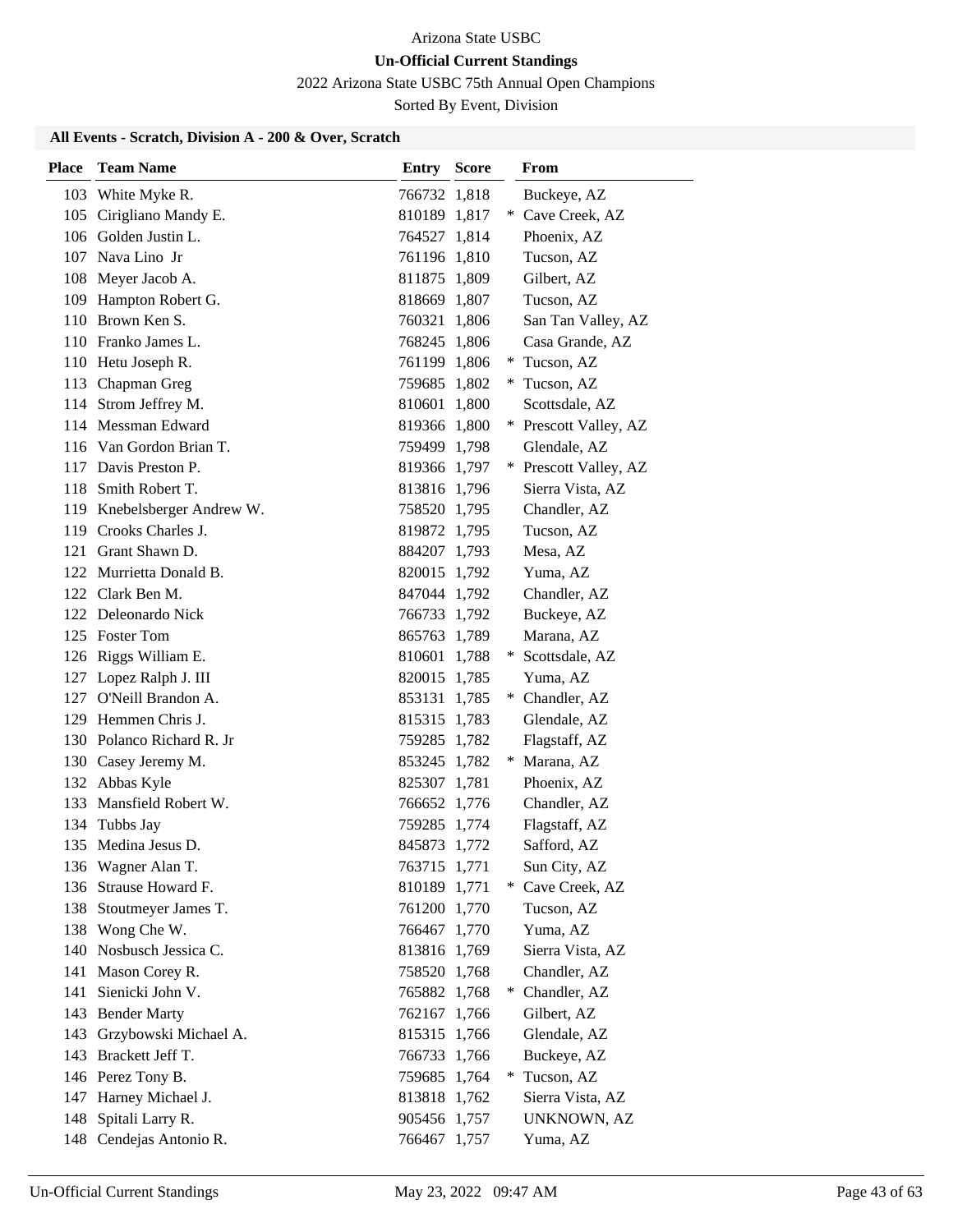2022 Arizona State USBC 75th Annual Open Champions

Sorted By Event, Division

| Place | <b>Team Name</b>         | Entry        | <b>Score</b> |        | From                |
|-------|--------------------------|--------------|--------------|--------|---------------------|
|       | 148 Prades Pete M.       | 813815 1,757 |              |        | Sierra Vista, AZ    |
|       | 151 Villagran Juan C.    | 841595 1,754 |              |        | Prescott Valley, AZ |
|       | 152 Duncan Stuart B.     | 761199 1,750 |              |        | * Tucson, AZ        |
| 153   | Johnsonkroman Brandon M. | 800767 1,747 |              |        | Mesa, AZ            |
|       | 154 Lis Gerald T. Jr     | 818672 1,746 |              |        | Tucson, AZ          |
|       | 155 Cooke Eric L.        | 766733 1,745 |              |        | Buckeye, AZ         |
|       | 156 Gladstone Mark T.    | 763659 1,744 |              |        | Tucson, AZ          |
|       | 156 Schock Richard D.    | 818670 1,744 |              |        | * Tucson, AZ        |
| 158   | Quilt Dan W.             | 794460 1,742 |              |        | Maricopa, AZ        |
|       | 158 Elliott Larry D.     | 800246 1,742 |              |        | Avondale, AZ        |
|       | 160 Schock David A.      | 818670 1,740 |              |        | * Tucson, AZ        |
|       | 161 Paige Christopher M. | 761197 1,739 |              |        | Tucson, AZ          |
|       | 161 Cox Nicholas P.      | 762167 1,739 |              |        | Gilbert, AZ         |
|       | 163 Gustavson Carl B. Jr | 813816 1,738 |              |        | Sierra Vista, AZ    |
|       | 164 Wade Michael W.      | 819872 1,737 |              |        | Tucson, AZ          |
|       | 165 Espinosa Justin L.   | 815255 1,734 |              |        | Marana, AZ          |
|       | 166 Schnell Dale S.      | 765882 1,733 |              |        | Chandler, AZ        |
|       | 167 Bernier Leo G.       | 765882 1,731 |              |        | Chandler, AZ        |
|       | 167 Casey Justin M.      | 853245 1,731 |              | $*$    | Marana, AZ          |
|       | 169 Garcia Rene C.       | 845873 1,730 |              |        | Safford, AZ         |
|       | 169 Rodman Daniel J.     | 764590 1,730 |              |        | Casa Grande, AZ     |
| 171   | Migliaccio Joe A.        | 758521 1,728 |              |        | Chandler, AZ        |
| 171   | Ruiz Mario G.            | 819872 1,728 |              |        | Tucson, AZ          |
| 173   | Fields Daniel D.         | 815315 1,725 |              |        | Glendale, AZ        |
|       | 174 Rossetti Ryne        | 788814 1,724 |              |        | Tempe, AZ           |
| 175   | Tosuner Benjamin         | 759257 1,723 |              |        | Sun City, AZ        |
|       | 176 Fortin Mark B.       | 790570 1,722 |              |        | * Glendale, AZ      |
|       | 176 Grosse Bradley J.    | 838622 1,722 |              |        | * Yuma, AZ          |
|       | 178 Lekan John J. III    | 766465 1,721 |              |        | Yuma, AZ            |
|       | 179 Forman Richard M.    | 803674 1,720 |              |        | Mesa, AZ            |
|       | 180 Czajkowski Randy M.  | 822806 1,718 |              |        | * Mesa, AZ          |
| 181   | Friedline Daniel E.      | 817365 1,716 |              |        | Gilbert, AZ         |
| 182   | Garner John J.           | 769238 1,711 |              | ∗      | Phoenix, AZ         |
| 183   | Knapp Brandon            | 761200 1,710 |              |        | Tucson, AZ          |
| 184   | <b>Bandel Terry</b>      | 847044 1,707 |              |        | Chandler, AZ        |
| 185   | Yingst Benjamin S.       | 818669 1,706 |              |        | Tucson, AZ          |
| 186   | Clark Andrew T.          | 865951       | 1,705        |        | Tucson, AZ          |
| 187   | Dominik Michael J.       | 758520       | 1,699        |        | Chandler, AZ        |
|       | 188 Dabrowski Joseph A.  | 811875 1,698 |              |        | Gilbert, AZ         |
| 189   | <b>Tanner Spencer</b>    | 814760 1,697 |              | ∗      | Flagstaff, AZ       |
| 190   | Smith Jacob A.           | 761196 1,696 |              |        | Tucson, AZ          |
| 190   | Campbell David R.        | 764527 1,696 |              |        | Phoenix, AZ         |
|       | 192 Calhoun Craig J.     | 803674 1,686 |              | $*$    | Mesa, AZ            |
| 193   | Hauser Aaron M.          | 818671 1,681 |              | $\ast$ | Tucson, AZ          |
|       | 194 Clark Kolundo C.     | 761196 1,677 |              | $\ast$ | Tucson, AZ          |
|       | 195 Reyes Ronald L. Sr   | 810601 1,667 |              | ∗      | Scottsdale, AZ      |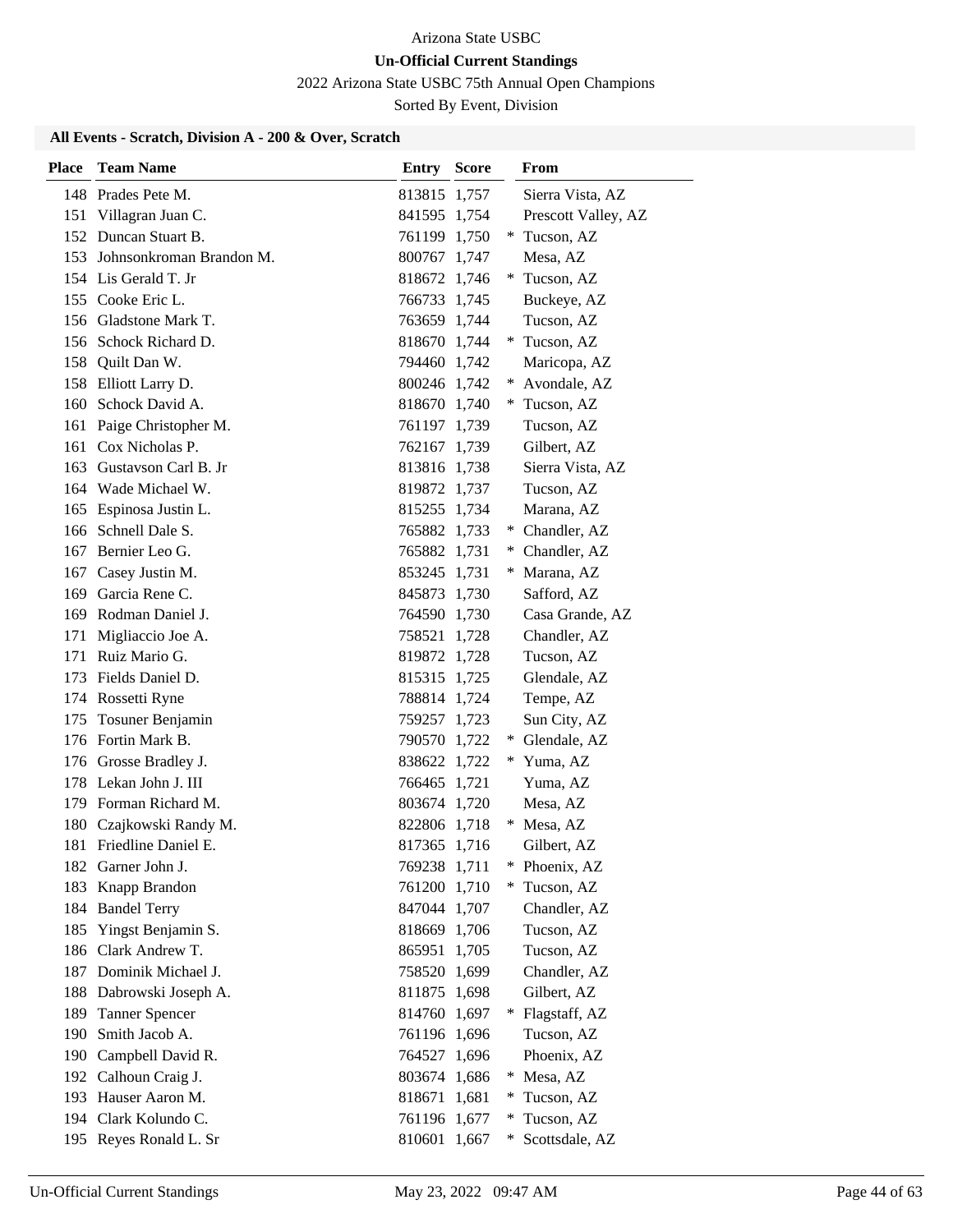2022 Arizona State USBC 75th Annual Open Champions

Sorted By Event, Division

| Place | <b>Team Name</b>               | <b>Entry Score</b> |        | <b>From</b>            |
|-------|--------------------------------|--------------------|--------|------------------------|
|       | 196 Chausse Stephen L.         | 765382 1,660       |        | Mesa, AZ               |
|       | 197 Allred Joe R.              | 803729 1,650       |        | * Tucson, AZ           |
|       | 198 Roberts Randall D.         | 766467 1,645       |        | Yuma, AZ               |
|       | 199 Amos Gary M.               | 761822 1,643       |        | * Lake Havasu City, AZ |
|       | 200 McDonald Ron D.            | 808358 1,641       |        | Casa Grande, AZ        |
| 201   | Smith Kendra L.                | 763491 1,638       |        | * Tucson, AZ           |
|       | 202 Marker Max W.              | 818673 1,631       |        | * Tucson, AZ           |
|       | 203 Carrier Lee                | 766466 1,628       |        | Yuma, AZ               |
|       | 203 Johnson John T.            | 814760 1,628       | $\ast$ | Flagstaff, AZ          |
|       | 205 Chapman Larry E.           | 759685 1,620       |        | Tucson, AZ             |
|       | 206 Garcia Michael A.          | 818673 1,614       |        | * Tucson, AZ           |
|       | 207 Pemberton Lonnie T.        | 766732 1,609       |        | Buckeye, AZ            |
|       | 208 LaRue Taylor A.            | 802428 1,602       |        | Phoenix, AZ            |
|       | 209 Vestal Scott S.            | 761822 1,587       |        | * Lake Havasu City, AZ |
|       | 210 Ruby Jeffery T.            | 766465 1,570       |        | Yuma, AZ               |
|       | 210 Frost Jeromie A.           | 766732 1,570       |        | Buckeye, AZ            |
|       | 212 Meagor William (Billy) P.  | 765382 1,569       |        | Mesa, AZ               |
|       | 213 Skwarek James M.           | 843266 1,568       |        | * Fountain Hills, AZ   |
|       | 214 Bishop Kristopher R.       | 764590 1,552       |        | Casa Grande, AZ        |
| 215   | Stewart Glenn A.               | 820014 1,542       |        | Yuma, AZ               |
|       | 216 Coyle Glenn H.             | 763715 1,494       |        | Sun City, AZ           |
| 217   | Spranger Theodore A.           | 818671 1,462       |        | * Tucson, AZ           |
|       | 218 Kennedy Hugh (Butch) G. IV | 803729 1,451       |        | * Tucson, AZ           |
|       | 219 Hicks James E.             | 788814 1,268       |        | * Tempe, AZ            |
| 220   | Majeske Michael J.             | 763659 1,218       |        | Tucson, AZ             |
|       | 221 Fisher Shane A.            | 766652 1,173       |        | Chandler, AZ           |
|       | 222 Demarti David L.           | 848494 1,138       |        | * Avondale, AZ         |
|       | 223 O'Donnell Justin J.        | 813520 1,134       |        | * Marana, AZ           |
|       | 224 Woods Wallace L.           | 820015 1,098       |        | Yuma, AZ               |
|       | 225 Downey Logan S.            | 874858 711         |        | Mesa, AZ               |
|       | 226 Garrett Tim A.             | 842993 710         |        | Scottsdale, AZ         |
| 227   | Graham William N.              | 892286 707         | ∗      | Surprise, AZ           |
|       | 228 Cooper Robert F.           | 888591 704         |        | Tucson, AZ             |
|       | 229 Plummer William A.         | 888591 701         |        | Tucson, AZ             |
|       | 230 Roberts Steven J.          | 879605 695         |        | Phoenix, AZ            |
|       | 231 Garrett Matthew R.         | 884209 687         | *      | Marana, AZ             |
|       | 232 Fetty Steven J.            | 875828 685         | $\ast$ | Gilbert, AZ            |
|       | 233 Dommer Keith A.            | 812119 683         |        | Tucson, AZ             |
|       | 234 Brunick Chris T.           | 822190 682         | ∗      | Maricopa, AZ           |
|       | 235 Lee Nicholas A.            | 763659 677         | *      | Tucson, AZ             |
|       | 236 Moll Jason A.              | 822190 671         |        | Maricopa, AZ           |
| 237   | Stewart Tylor H.               | 906250 669         |        | Gilbert, AZ            |
|       | 238 Seay James (Mike) M.       | 875112 666         | *      | Apache Junction, AZ    |
|       | 239 Burruel Joey M.            | 906246 660         |        | Phoenix, AZ            |
|       | 240 Vegas Eduardo              | 862385 659         |        | Tucson, AZ             |
|       | 241 Perry Benjamin K.          | 903403 652         |        | Peoria, AZ             |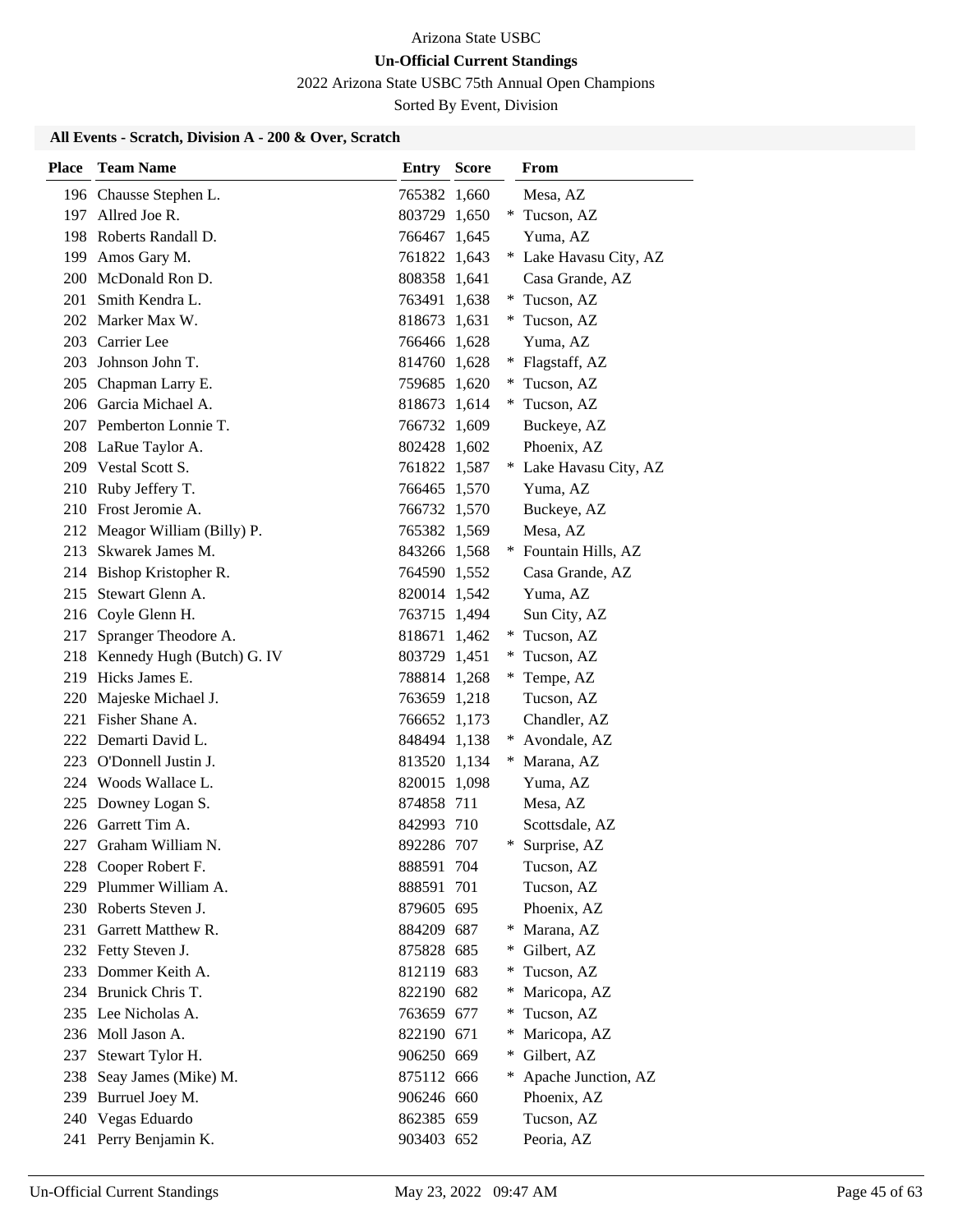2022 Arizona State USBC 75th Annual Open Champions

Sorted By Event, Division

# **All Events - Scratch, Division A - 200 & Over, Scratch**

| <b>Place</b> | <b>Team Name</b>                  | Entry      | <b>Score</b> |     | <b>From</b>        |
|--------------|-----------------------------------|------------|--------------|-----|--------------------|
| 241          | Waugh Brian                       | 874191 652 |              |     | * Chandler, AZ     |
|              | 243 Burns Dwight E.               | 812119 651 |              | ∗   | Tucson, AZ         |
|              | 244 Ramirez Zach C.               | 888591 650 |              |     | Tucson, AZ         |
| 244          | James Anthony J.                  | 884207 650 |              |     | Mesa, AZ           |
|              | 246 Kraus David V.                | 866180 648 |              |     | Phoenix, AZ        |
|              | 247 Peralta Anthony M.            | 896642 647 |              |     | <b>UNKNOWN, AZ</b> |
|              | 248 Marema Wes A.                 | 844690 636 |              |     | Scottsdale, AZ     |
|              | 249 Oswald Richard M.             | 873262 631 |              |     | Mesa, AZ           |
|              | 249 Wilcox Eddie L. IV            | 876186 631 |              |     | Coolidge, AZ       |
|              | 251 Arthurs Kalyn                 | 906248 629 |              |     | Tucson, AZ         |
| 251          | Myers Richard E.                  | 862658 629 |              |     | Peoria, AZ         |
|              | 253 Holtorf Adam L.               | 873349 627 |              |     | Surprise, AZ       |
|              | 254 Smarik Michael J.             | 875828 617 |              |     | * Gilbert, AZ      |
|              | 254 Bobbitt John R.               | 875828 617 |              | $*$ | Gilbert, AZ        |
|              | 256 Garrow Geoff W.               | 884207 607 |              |     | Mesa, AZ           |
|              | 257 Barcus Michael                | 906246 603 |              |     | Phoenix, AZ        |
|              | 258 LaPointe Greg                 | 906246 600 |              |     | Phoenix, AZ        |
|              | 259 Silaghi- Costantino Stacey L. | 846547 599 |              |     | San Tan Valley, AZ |
|              | 260 Bell Cedrick D.               | 876186 595 |              |     | Coolidge, AZ       |
|              | 260 Sanders Elvin N.              | 888591 595 |              |     | Tucson, AZ         |
|              | 262 Migliore Mike A. Sr           | 873481 593 |              | *   | Mesa, AZ           |
|              | 263 Busakowski Brad P.            | 842993 591 |              |     | Scottsdale, AZ     |
|              | 264 Robertson Kevin P.            | 874858 581 |              |     | Mesa, AZ           |
| 265          | Cochran Jeff C.                   | 876186 573 |              |     | Coolidge, AZ       |
|              | 266 Sherrod Nicholas M.           | 903403 571 |              |     | Peoria, AZ         |
| 267          | Wiggins Bryan C.                  | 874191 560 |              |     | * Chandler, AZ     |
| 268          | Webb Jeffery B.                   | 876186 557 |              |     | Coolidge, AZ       |
|              | 268 Foust Charles D. Jr           | 865951 557 |              |     | Tucson, AZ         |
| 270          | Abbate Angelo R.                  | 866180 556 |              |     | Phoenix, AZ        |
| 271          | Alton David S.                    | 866180 552 |              |     | Phoenix, AZ        |
|              | 272 Grapevine Joshua K.           | 880992 550 |              |     | milwaukee, WI      |
|              | 272 Martinez Jorge L.             | 865951 550 |              |     | Tucson, AZ         |
|              | 274 Hauff Joel S.                 | 850757 544 |              |     | Tucson, AZ         |
|              | 275 Case Christopher J.           | 880992 541 |              |     | milwaukee, WI      |
|              | 276 Newell James E. Jr            | 884207 535 |              |     | Mesa, AZ           |
|              | 276 Busalacchi Steven A.          | 862658 535 |              |     | Peoria, AZ         |
|              | 278 Lee Edward                    | 800767 524 |              |     | Mesa, AZ           |
|              | 279 Barton Larry                  | 875828 520 |              | $*$ | Gilbert, AZ        |
| 280          | Perry Bill M. Jr                  | 903403 517 |              | $*$ | Peoria, AZ         |
| 281          | Duncan Chet                       | 886728 514 |              | ∗   | Tucson, AZ         |
| 282          | Vancleeve Alan M.                 | 884209 513 |              |     | Marana, AZ         |
| 283          | Singleton Justin D.               | 906250 498 |              | $*$ | Gilbert, AZ        |

#### **All Events - Scratch, Division B - 170 - 199, Scratch**

| <b>Place – Team Name</b> | <b>Entry Score From</b> |                              |
|--------------------------|-------------------------|------------------------------|
| 1 Durazo Efren F. Jr     |                         | 842259 1.931 * Phoenix, AZ   |
| 2 Noel Robert S.         |                         | 813985 1,881 * Flagstaff, AZ |

Un-Official Current Standings May 23, 2022 09:47 AM Page 46 of 63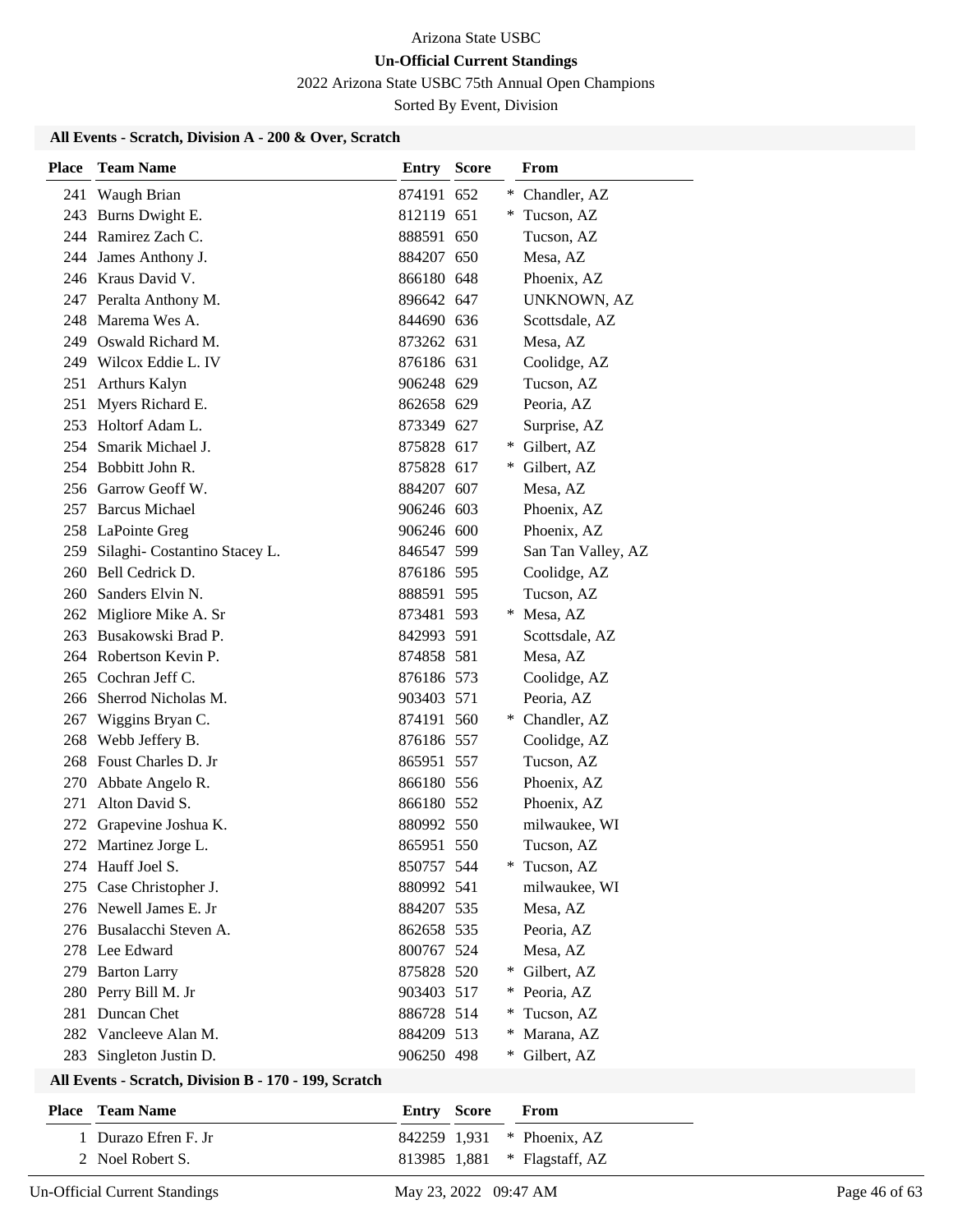2022 Arizona State USBC 75th Annual Open Champions

Sorted By Event, Division

| <b>Place</b> | <b>Team Name</b>                           | <b>Entry Score</b>           |        | From                       |
|--------------|--------------------------------------------|------------------------------|--------|----------------------------|
| 3            | Towns Drew A.                              | 848494 1,879                 | $*$    | Avondale, AZ               |
| 4            | Amos Russell A.                            | 761822 1,875                 | *.     | Lake Havasu City, AZ       |
| 5            | Snyder Terrance L. Sr                      | 761194 1,870                 | $*$    | Tucson, AZ                 |
| 6            | Thurman Dwight D.                          | 759011 1,857                 |        | * Glendale, AZ             |
| 7            | Calvert Glenn                              | 843266 1,845                 |        | Fountain Hills, AZ         |
| 8            | Klein Scott A.                             | 811875 1,841                 |        | Gilbert, AZ                |
| 9            | Altosino Philip E.                         | 846548 1,838                 |        | * San Tan Valley, AZ       |
| 10           | Parmley Bric L.                            | 813985 1,837                 |        | * Flagstaff, AZ            |
| 11           | Kahler Clinton                             | 842259 1,834                 | $*$    | Phoenix, AZ                |
| 12           | Exley Donald L.                            | 822805 1,824                 | ∗      | Mesa, AZ                   |
| 13           | Gibbs Shawn G.                             | 759499 1,822                 |        | * Glendale, AZ             |
|              | 14 Fields Thomas E.                        | 815314 1,820                 |        | Glendale, AZ               |
| 15           | Heinle Kent W.                             | 803674 1,819                 | $*$    | Mesa, AZ                   |
| 16           | Costantino Joseph N.                       | 846547 1,810                 | *      | San Tan Valley, AZ         |
| 17           | Adler Robert (Bud) A.                      | 846548 1,808                 | *      | San Tan Valley, AZ         |
| 18           | Phillips Timothy M.                        | 822805 1,803                 | $*$    | Mesa, AZ                   |
| 19           | Lewis Kenneth W. Sr                        | 761194 1,799                 |        | Tucson, AZ                 |
| 20           | Hamilton Teri D.                           | 797661 1,769                 |        | Tucson, AZ                 |
| 21           | Mcmullen Matthew C.                        | 813817 1,767                 |        | Sierra Vista, AZ           |
| 22           | Kohler David B.                            | 801908 1,759                 |        | * Phoenix, AZ              |
| 22           | Roper Ben A.                               | 800246 1,759                 | ∗      | Avondale, AZ               |
| 24           | Spitali Larry R.                           | 763715 1,757                 | ¥      | Sun City, AZ               |
| 25           | Silaghi Jason C.                           | 846547 1,756                 |        | San Tan Valley, AZ         |
| 26           | Leichter Chris                             | 759411 1,747                 |        | * Tucson, AZ               |
| 27           | Ketcham Bruce M.                           | 758521 1,746                 |        | Chandler, AZ               |
| 28           | Shepherd Melanie A.                        | 820014 1,742                 |        | Yuma, AZ                   |
| 29           | Ruby Garrett W.                            | 766465 1,735                 |        | Yuma, AZ                   |
| 30           | Goodman Troy A.                            | 845872 1,732                 |        | Safford, AZ                |
| 31           | McKeever Richard D.                        | 767992 1,728                 |        | Mesa, AZ                   |
| 32           | LaRue Krysta K.                            | 802428 1,725                 |        | Phoenix, AZ                |
|              | 33 Leichter Morris                         | 759411 1,724                 |        | * Tucson, AZ               |
|              | 34 Wacks Todd F. Sr                        | 818672 1,722                 | *      | Tucson, AZ                 |
| 35           | Kelley Kyle                                | 800766 1,720                 |        | Mesa, AZ                   |
| 36           | Sanders Robert W.                          | 763820 1,716                 | ∗      | Glendale, AZ               |
| 37           | Detlaff Ryan M.                            | 800836 1,715                 |        | Glendale, AZ               |
| 38           | Smith Frank E. III                         | 763491 1,714                 |        | * Tucson, AZ               |
| 39           | Brackett Sean X.                           | 766734 1,711                 |        | Buckeye, AZ                |
| 40           | Johnson Randy E. Jr                        | 759011 1,710                 | $*$    | Glendale, AZ               |
| 41           | Gardner Stephen C.<br>McIlvanie Michael R. | 763659 1,708                 |        | Tucson, AZ                 |
| 42           |                                            | 803674 1,705                 | $\ast$ | Mesa, AZ                   |
| 42           | Truman Thomas C.                           | 818670 1,705                 | ∗      | Tucson, AZ                 |
| 44           | Tunay Jason M.<br>Randall Anton D. Sr      | 800837 1,694                 |        | Glendale, AZ<br>* Yuma, AZ |
| 45<br>46     | Ravicchio Steven R.                        | 838622 1,692                 |        |                            |
| 47           | Cooper Judy L.                             | 761197 1,685<br>818672 1,684 | *<br>∗ | Tucson, AZ                 |
|              |                                            |                              |        | Tucson, AZ                 |
| 48           | Kepler Timothy J.                          | 817365 1,681                 |        | Gilbert, AZ                |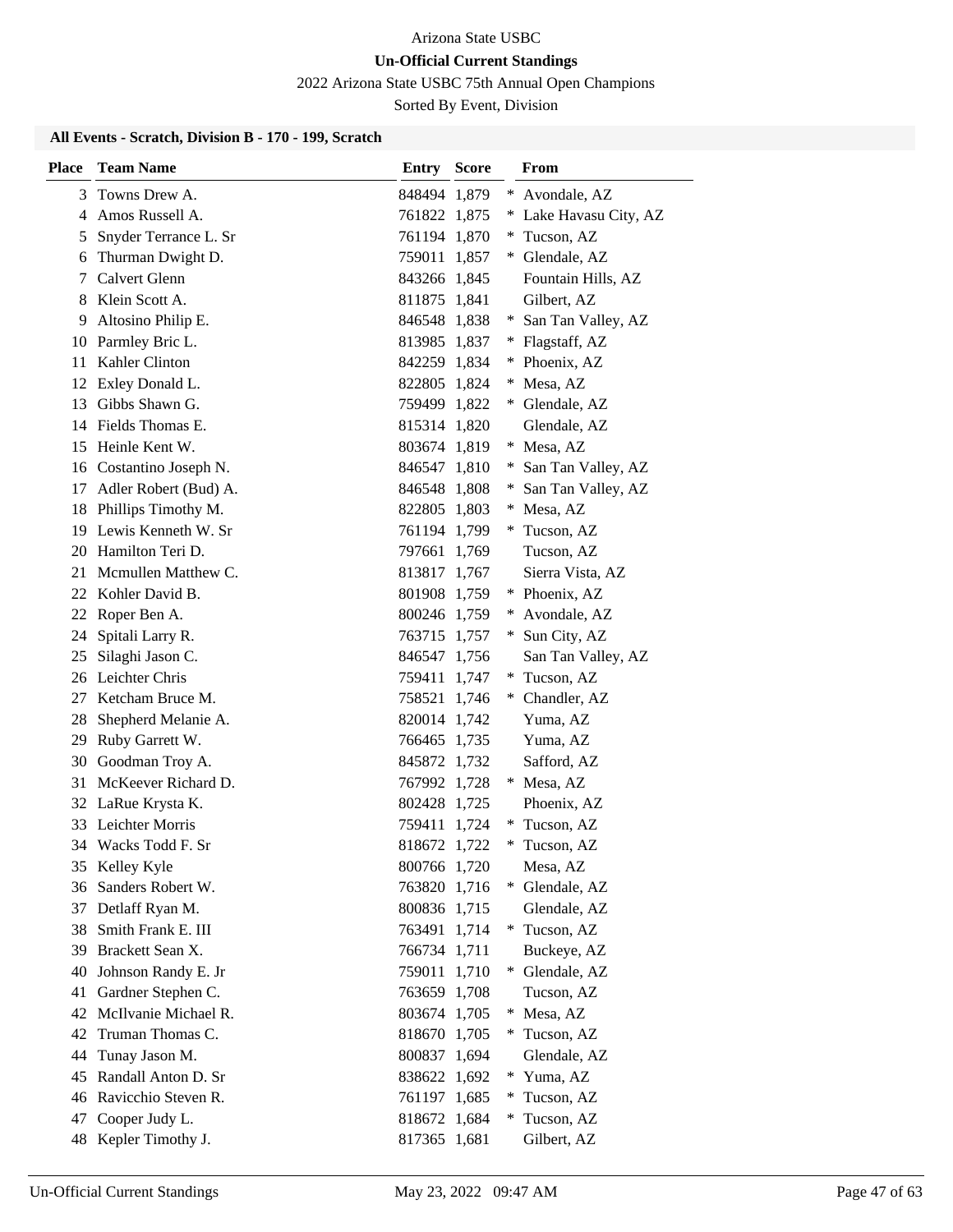2022 Arizona State USBC 75th Annual Open Champions

Sorted By Event, Division

| Place | <b>Team Name</b>          | Entry        | <b>Score</b> |        | From               |
|-------|---------------------------|--------------|--------------|--------|--------------------|
| 49    | Gebler Jeremy J.          | 759257 1,677 |              |        | Sun City, AZ       |
| 50    | Horvath Charles Jr        | 790570 1,675 |              | ∗      | Glendale, AZ       |
|       | 51 Darbonne Brian A.      | 814760 1,669 |              |        | * Flagstaff, AZ    |
|       | 52 Gerchak Christopher D. | 768682 1,665 |              | $*$    | Avondale, AZ       |
|       | 53 Cornett George J.      | 760321 1,662 |              |        | San Tan Valley, AZ |
|       | 54 Peterson Michael S.    | 813815 1,661 |              |        | Sierra Vista, AZ   |
|       | 54 Goble Harold G.        | 767992 1,661 |              |        | * Mesa, AZ         |
| 56    | Lippert Darrel M.         | 761198 1,658 |              | $*$    | Tucson, AZ         |
|       | 56 Van Sickle Richard A.  | 761198 1,658 |              |        | Tucson, AZ         |
|       | 58 Moffatt Justin A.      | 763820 1,657 |              | $*$    | Glendale, AZ       |
|       | 59 Garcia Robbie A.       | 845872 1,656 |              |        | Safford, AZ        |
| 60    | <b>Markley Ray</b>        | 794826 1,655 |              |        | * Peoria, AZ       |
| 60    | Hayden Jason M.           | 800837 1,655 |              |        | Glendale, AZ       |
| 62    | Knight Scott T.           | 848494 1,654 |              | $*$    | Avondale, AZ       |
| 63    | Hamilton Mark W.          | 797661 1.653 |              |        | Tucson, AZ         |
| 64    | Evans Clara R.            | 763491 1,649 |              | $*$    | Tucson, AZ         |
| 64    | Ehle Scott E.             | 822805 1,649 |              |        | Mesa, AZ           |
| 66    | Wilson Brody S.           | 844690 1,648 |              | $*$    | Scottsdale, AZ     |
| 67    | Redlin Marie              | 797079 1,646 |              |        | Gilbert, AZ        |
| 67    | Castaneda Michael P. Jr   | 819951 1,646 |              |        | * Globe, AZ        |
| 69    | Winnie James R.           | 808357 1,645 |              |        | Casa Grande, AZ    |
|       | 70 Lee Huirok             | 797079 1,641 |              |        | Gilbert, AZ        |
| 71    | Schaeffer Steve A.        | 769238 1,640 |              |        | * Phoenix, AZ      |
| 72    | Young Billy H.            | 799413 1,639 |              | $\ast$ | Tucson, AZ         |
| 73    | McBride Bill A.           | 818673 1,638 |              |        | Tucson, AZ         |
| 74    | Burrell Marve' D. II      | 766731 1,637 |              |        | Buckeye, AZ        |
| 75    | Seabrook Michael E. Sr    | 760263 1,636 |              |        | Flagstaff, AZ      |
| 75    | Alvarez N. Rueben         | 765882 1,636 |              |        | * Chandler, AZ     |
| 75    | Douthat Mary J.           | 814760 1,636 |              |        | Flagstaff, AZ      |
| 78    | Schultz Bryan L.          | 764590 1,632 |              |        | Casa Grande, AZ    |
| 78    | Griffiths Austin F.       | 803729 1,632 |              | $*$    | Tucson, AZ         |
| 80    | <b>Hill Steve</b>         | 760263 1,628 |              |        | Flagstaff, AZ      |
| 81    | Garcia Jacob A.           | 845872 1,623 |              |        | Safford, AZ        |
| 82    | Wall Kyle J.              | 818276 1,619 |              |        | Flagstaff, AZ      |
| 83    | Weatherly Milton L.       | 813815 1,618 |              |        | Sierra Vista, AZ   |
| 83    | Mancini Nick A.           | 815314 1,618 |              |        | Glendale, AZ       |
| 85    | Thompson Dennis D.        | 790570 1,615 |              |        | Glendale, AZ       |
| 86    | Quihuis Danny X.          | 814153 1,614 |              | $*$    | Tucson, AZ         |
| 87    | Hovis Ronald L.           | 788814 1,612 |              |        | Tempe, AZ          |
| 88    | Nava Lino Sr              | 814153 1,604 |              | ∗      | Tucson, AZ         |
| 89    | Bellows Steve E.          | 848494 1,603 |              |        | Avondale, AZ       |
| 90    | <b>Bledsoe Shawn</b>      | 766465 1,602 |              |        | Yuma, AZ           |
| 91    | Remsburg Justin C.        | 814153 1,601 |              |        | * Tucson, AZ       |
|       | 92 Law Derrick            | 853131 1,599 |              |        | * Chandler, AZ     |
| 93    | Lucero Marissa C.         | 800837 1,597 |              |        | Glendale, AZ       |
| 94    | Spivey Jimmie             | 788813 1,596 |              |        | Tempe, AZ          |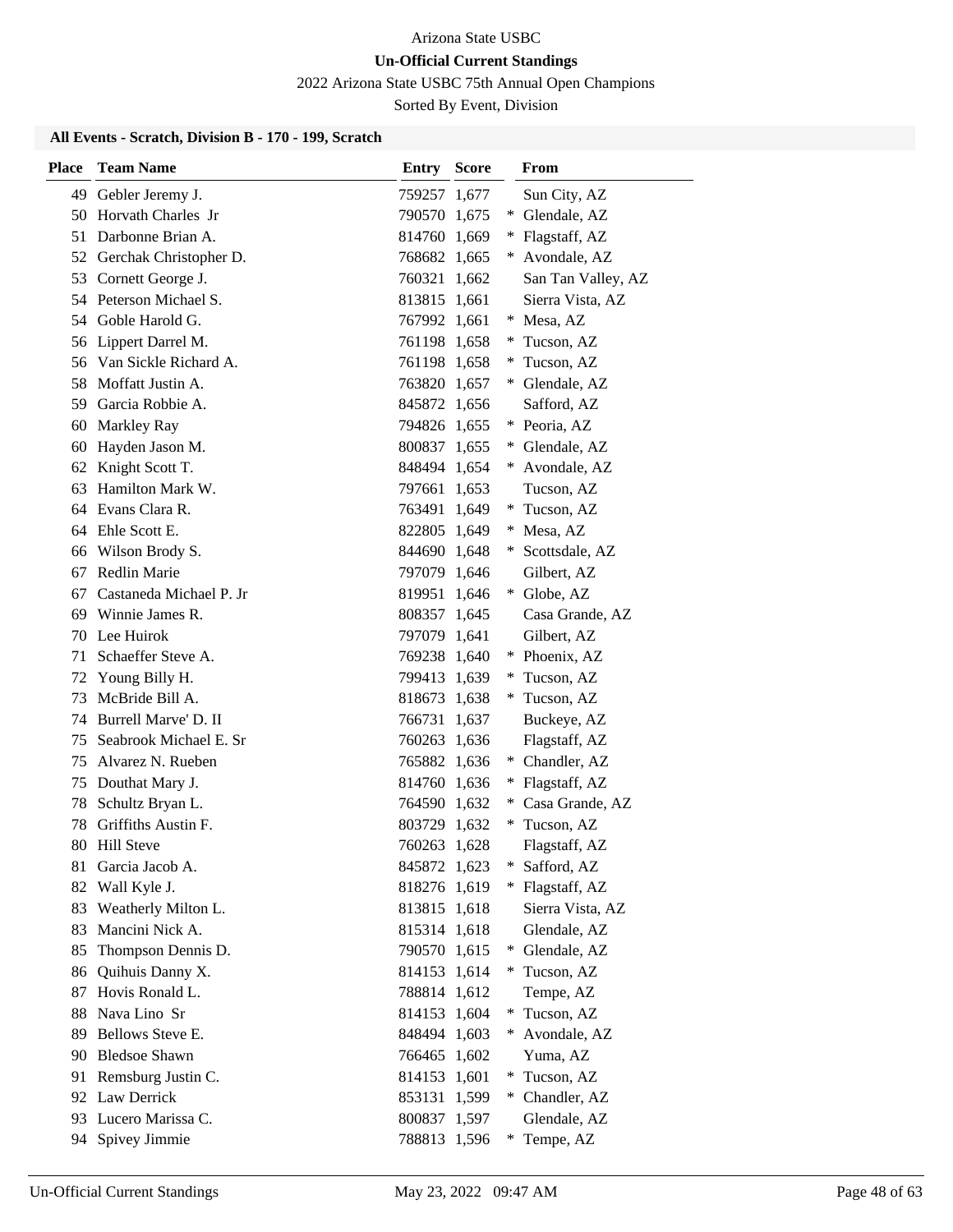2022 Arizona State USBC 75th Annual Open Champions

Sorted By Event, Division

| <b>Place</b> | <b>Team Name</b>         | <b>Entry Score</b> | From                     |
|--------------|--------------------------|--------------------|--------------------------|
|              | 95 Boyle Jayla L.        | 759285 1,592       | Flagstaff, AZ            |
|              | 96 Lesho William L. III  | 845873 1,590       | Safford, AZ<br>∗         |
|              | 97 Robertson Colin D.    | 761194 1,588       | * Tucson, AZ             |
|              | 98 Neish James R.        | 818805 1,582       | Gilbert, AZ              |
| 98           | Wright Jim               | 838622 1,582       | * Yuma, AZ               |
|              | 100 Mason Jerry J.       | 801908 1,576       | Phoenix, AZ<br>$*$       |
|              | 101 Camamo Cody J.       | 765382 1,573       | Mesa, AZ                 |
|              | 102 Lee Victor B.        | 818670 1,572       | * Tucson, AZ             |
|              | 103 Nitta Ross M.        | 759010 1,570       | Glendale, AZ<br>*.       |
| 104          | Terry Jimmy K.           | 801908 1,568       | Phoenix, AZ<br>∗         |
| 105          | Sykes Jeffrey J.         | 842259 1,566       | Phoenix, AZ              |
|              | 106 Johnson Linda L.     | 759011 1,562       | Glendale, AZ<br>$*$      |
|              | 107 Helmuth Malcolm E.   | 761198 1,561       | Tucson, AZ               |
|              | 108 Leichter Joanne      | 759411 1,558       | Tucson, AZ<br>*          |
|              | 109 LaChance Nicole A.   | 781407 1,556       | Surprise, AZ             |
|              | 110 Amos Kimberly L.     | 761822 1,551       | * Lake Havasu City, AZ   |
|              | 111 Nelson Michael D.    | 761198 1,549       | Tucson, AZ<br>$*$        |
|              | 112 Miller Cory J.       | 845869 1,548       | Safford, AZ              |
|              | 113 Berrios Raymond      | 843970 1,547       | * Phoenix, AZ            |
|              | 114 Won Kenny            | 797079 1,544       | Gilbert, AZ              |
| 115          | Chapman Gary R.          | 759411 1,542       | * Tucson, AZ             |
|              | 116 Brackett Bill A.     | 766734 1,538       | Buckeye, AZ              |
|              | 117 West Robert L. Sr    | 799413 1,534       | * Tucson, AZ             |
|              | 117 Lorentz Thomas G.    | 799413 1,534       | Tucson, AZ<br>∗          |
|              | 119 Montana Monty P.     | 814153 1,527       | *<br>Tucson, AZ          |
| 120          | Toon Deborah J.          | 802428 1,524       | Phoenix, AZ<br>∗         |
|              | 121 Murillo Roman        | 768245 1,523       | Casa Grande, AZ          |
| 121          | Kort Krystal             | 802428 1,523       | * Phoenix, AZ            |
| 123          | Law Eric J.              | 853131 1,522       | Chandler, AZ<br>*.       |
| 123          | Busse Billy E.           | 798663 1,522       | Tolleson, AZ<br>*.       |
| 125          | Snyder Kari N.           | 761194 1,521       | * Tucson, AZ             |
| 125          | Brooks Harold A.         | 768682 1,521       | *<br>Avondale, AZ        |
|              | 127 Thompson Rosemary L. | 797079 1,516       | Gilbert, AZ              |
| 128          | Hatfield Jeanette J.     | 818673 1,514       | Tucson, AZ<br>*          |
| 129          | McDonald Tawna           | 808357 1,513       | Casa Grande, AZ          |
|              | 129 Hampton Jeffrey L.   | 803730 1,513       | * Tucson, AZ             |
| 131          | Wheeler Chrissy D.       | 766731 1,509       | Buckeye, AZ              |
|              | 131 Elliott Elaine B.    | 794826 1,509       | Peoria, AZ<br>∗          |
| 133          | <b>Canter Nancy</b>      | 759010 1,505       | Glendale, AZ<br>*        |
|              | 133 Fletcher Alex        | 788715 1,505       | Mesa, AZ<br>∗            |
| 133          | Rodman Nicoletta S.      | 768245 1,505       | Casa Grande, AZ          |
|              | 136 Schenk Lisa          | 766731 1,504       | Buckeye, AZ              |
|              | 137 Clonts Colton        | 839110 1,503       | * Safford, AZ            |
|              | 138 Drew Thomas H.       | 759499 1,502       | Glendale, AZ<br>$*$      |
|              | 139 Kennedy Crystal F.   | 803729 1,499       | Tucson, AZ<br>*          |
|              | 140 Villagran Donna J.   | 841595 1,496       | Prescott Valley, AZ<br>∗ |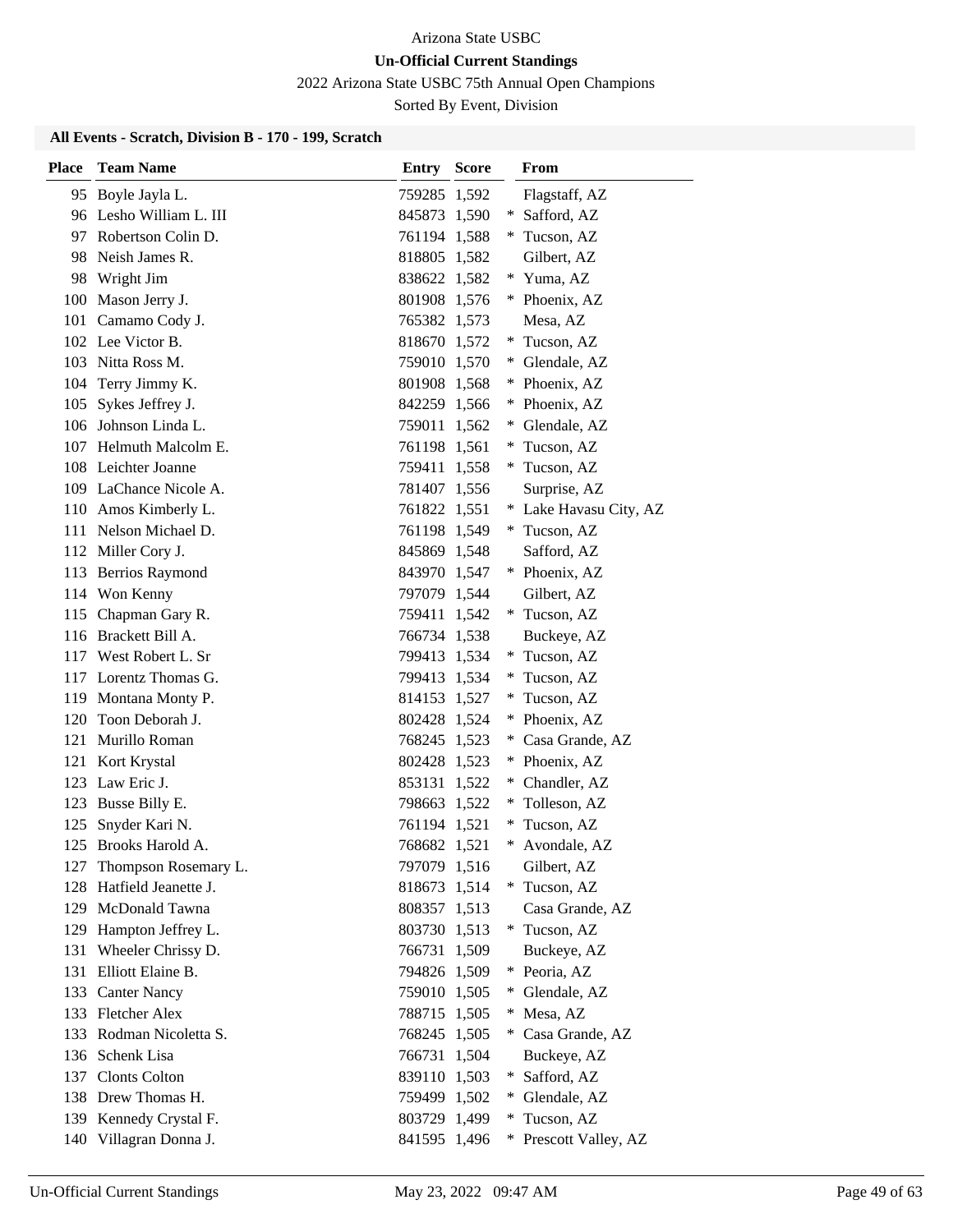2022 Arizona State USBC 75th Annual Open Champions

Sorted By Event, Division

| <b>Place</b> | <b>Team Name</b>           | <b>Entry Score</b> |     | From                |
|--------------|----------------------------|--------------------|-----|---------------------|
| 141          | Stephens Larry L.          | 766734 1,494       |     | Buckeye, AZ         |
|              | 142 Croxton Jessie Jr      | 788813 1,493       |     | Tempe, AZ           |
|              | 143 Tallabas Ruben R.      | 800246 1,484       | $*$ | Avondale, AZ        |
|              | 144 Reed Frank V.          | 766467 1,479       |     | Yuma, AZ            |
|              | 145 Canter Conrad D.       | 759010 1,475       |     | Glendale, AZ        |
|              | 146 Hampton Robin R.       | 818669 1,470       |     | Tucson, AZ          |
|              | 146 Postiglione Charles A. | 767992 1,470       |     | Mesa, AZ            |
|              | 148 Crandall Kathleen      | 768682 1,469       | $*$ | Avondale, AZ        |
| 149          | Mitton Tom G.              | 768245 1,457       |     | Casa Grande, AZ     |
| 150          | Thomas Phillip J. JR       | 763820 1,456       |     | Glendale, AZ        |
|              | 151 Lopez Michael C.       | 820014 1,445       |     | Yuma, AZ            |
|              | 152 Gonzalez Victor M.     | 818276 1,444       | *   | Flagstaff, AZ       |
|              | 153 Fiore Thomas J.        | 761194 1,441       | ¥   | Tucson, AZ          |
|              | 153 Walther Curtis L.      | 763820 1,441       |     | Glendale, AZ        |
|              | 155 Gudknecht Greg         | 759257 1,438       |     | Sun City, AZ        |
|              | 156 Van Sickle Carolyn G.  | 761195 1,434       |     | * Tucson, AZ        |
|              | 157 Carbajal Tony          | 800246 1,433       |     | Avondale, AZ        |
|              | 158 Williams Martin D.     | 803730 1,426       |     | Tucson, AZ          |
|              | 159 Markley Carla          | 794826 1,414       |     | Peoria, AZ          |
|              | 160 Cassavant Joe A. Jr    | 769238 1,407       |     | * Phoenix, AZ       |
|              | 161 Gould Kelly            | 766466 1,393       |     | Yuma, AZ            |
|              | 162 Youngblood Rose M.     | 798663 1,372       |     | Tolleson, AZ        |
|              | 163 Salgado Joseph E.      | 803730 1,301       |     | * Tucson, AZ        |
| 164          | Jarvis Joshua A.           | 845870 1,245       |     | Safford, AZ         |
| 165          | <b>Harrison Jesse</b>      | 788715 1,175       |     | Mesa, AZ            |
|              | 166 Herrmann Bryan S.      | 820122 1,062       | ∗   | Maricopa, AZ        |
| 167          | Segneri Jeffrey W.         | 862385 671         |     | Tucson, AZ          |
| 168          | Hicks Lonnie W.            | 850757 626         | ∗   | Tucson, AZ          |
| 169          | Busalacchi Kelly E.        | 862658 623         |     | Peoria, AZ          |
|              | 170 Washburn Alex          | 906249 592         |     | Tucson, AZ          |
| 171          | Hammond Lisa N.            | 781407 587         |     | Surprise, AZ        |
| 172          | Kueny Mic J.               | 845874 585         |     | Safford, AZ         |
|              | 173 Sturm Mary             | 800765 583         |     | Mesa, AZ            |
|              | 174 Blount Leesa J.        | 875112 581         |     | Apache Junction, AZ |
|              | 175 Nielson Jonathan S.    | 873481 574         | ∗   | Mesa, AZ            |
|              | 176 Thompson Eddie         | 800766 573         |     | Mesa, AZ            |
|              | 176 Peralta Raymond A.     | 896642 573         | $*$ | UNKNOWN, AZ         |
|              | 178 De La Cruz James M.    | 905672 569         |     | Phoenix, AZ         |
| 179          | Huntington Edward F.       | 886727 566         | ∗   | Tucson, AZ          |
| 180          | Anderson Antoine A. Sr     | 874191 562         | ∗   | Chandler, AZ        |
| 181          | Engle Bobbi L.             | 873481 558         | ∗   | Mesa, AZ            |
| 181          | Heichel Anna M.            | 884209 558         | ∗   | Marana, AZ          |
| 183          | James Brandon R.           | 874858 556         |     | Mesa, AZ            |
|              | 184 DuPrie Joshua R.       | 874858 554         | ∗   | Mesa, AZ            |
| 184          | Allenby Jonathan M.        | 903403 554         | ∗   | Peoria, AZ          |
|              | 184 Levengood Jon E.       | 850757 554         |     | Tucson, AZ          |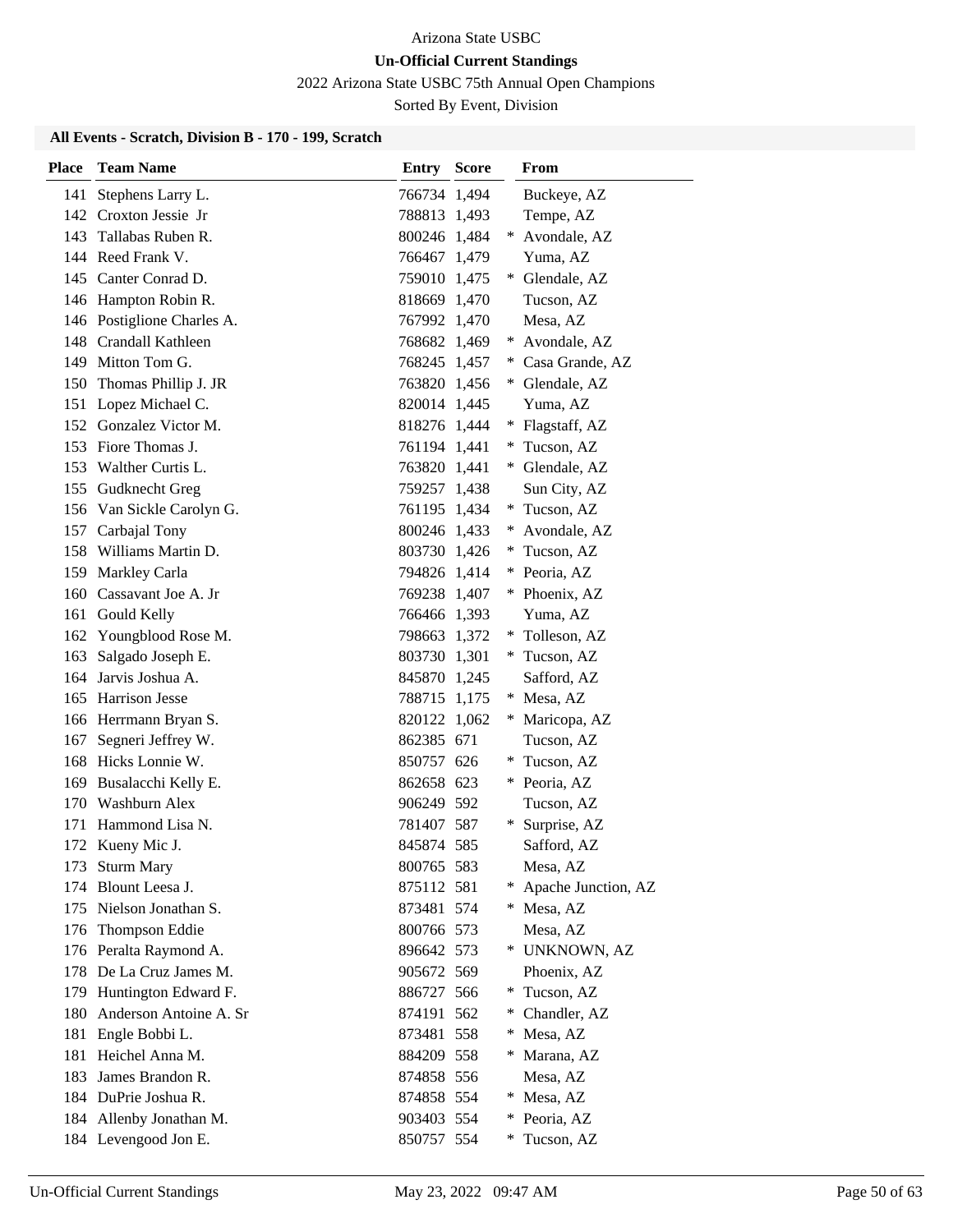2022 Arizona State USBC 75th Annual Open Champions

Sorted By Event, Division

# **All Events - Scratch, Division B - 170 - 199, Scratch**

| <b>Place</b> | <b>Team Name</b>       | <b>Entry Score</b> |   | From                |
|--------------|------------------------|--------------------|---|---------------------|
| 187          | Treat Shawna M.        | 846548 552         |   | San Tan Valley, AZ  |
| 188          | Green Trinette L.      | 906250 550         | ∗ | Gilbert, AZ         |
| 188          | Thompson Terence N.    | 850757 550         |   | Tucson, AZ          |
| 190          | Valler Glen R.         | 886727 543         | ∗ | Tucson, AZ          |
| 191          | Arthurs Nathan A.      | 906249 539         | * | Tucson, AZ          |
|              | 192 Nelson Kenneth H.  | 873349 538         |   | Surprise, AZ        |
| 193          | Stuewe Jason D.        | 905672 535         |   | Phoenix, AZ         |
|              | 194 Leonard Darrell    | 905672 534         |   | Phoenix, AZ         |
|              | 195 Cawley Shari L.    | 800765 526         |   | Mesa, AZ            |
|              | 196 Harnish Joan T.    | 875112 521         | ∗ | Apache Junction, AZ |
|              | 196 Bustos CJ          | 905672 521         | ∗ | Phoenix, AZ         |
|              | 198 Henkel Larry J. Jr | 873349 511         |   | Surprise, AZ        |
| 199          | Nicolay Don E.         | 886728 509         | ∗ | Tucson, AZ          |
|              | 200 Daly Britnee R.    | 884209 500         |   | Marana, AZ          |
| 201          | Tallman Mary Ann       | 875112 492         | ∗ | Apache Junction, AZ |
| 202          | Vasquez Miguel A.      | 873481 491         |   | Mesa, AZ            |
| 203          | Duncan Regina          | 886728 485         |   | Tucson, AZ          |
| 204          | Hammond Travis D.      | 781407 480         | ∗ | Surprise, AZ        |
|              | 205 Hughes Rayland     | 759794 477         |   | <b>UNKNOWN, AZ</b>  |
|              | 206 De Luca Joe M. Jr  | 866180 473         |   | Phoenix, AZ         |
|              | 206 Bansky Catherine   | 865660 473         | ∗ | Gilbert, AZ         |
|              | 208 Lewis Justin S.    | 873349 470         |   | Surprise, AZ        |
| 209          | Sanchez Eddie A.       | 886727 466         | ∗ | Tucson, AZ          |
| 210          | Towns Tanya M.         | 848494 463         | * | Avondale, AZ        |
| 211          | Washburn Melinda K.    | 906249 461         |   | Tucson, AZ          |
|              | 212 Peralta Enedine T. | 896642 459         | ∗ | <b>UNKNOWN, AZ</b>  |
| 213          | Swearengin Josh        | 862658 450         | ∗ | Peoria, AZ          |
|              | 214 Ernst Denise E.    | 896642 449         | * | UNKNOWN, AZ         |
|              | 215 Webster Kathie     | 800765 426         |   | Mesa, AZ            |
|              | 216 Hainline Brian D.  | 880992 417         | * | milwaukee, WI       |

#### **All Events - Scratch, Division C - 169 & Under, Scratch**

| <b>Place</b> | <b>Team Name</b>         | Entry        | <b>Score</b> |   | From                |
|--------------|--------------------------|--------------|--------------|---|---------------------|
|              | Aspin Carlton H. II      | 865660 1,862 |              |   | Gilbert, AZ         |
| 2            | Hayden Jason M.          | 865660 1,655 |              |   | Gilbert, AZ         |
| 3.           | Ghan Bob J.              | 822644 1,607 |              | * | Tempe, AZ           |
|              | Moore Mimi               | 759011 1,591 |              | ∗ | Glendale, AZ        |
|              | Hackmann Jayleen M.      | 808620 1.558 |              |   | Yuma, AZ            |
| 6            | Weaver Aaron M.          | 845870 1,555 |              | * | Safford, AZ         |
|              | Bennett Mark A.          | 761196 1.551 |              | * | Tucson, AZ          |
| 8            | Goodman Loren J.         | 839123 1,546 |              |   | Safford, AZ         |
| 9            | Mashburn-Powers Robyn L. | 865951 1,542 |              |   | Tucson, AZ          |
|              | 10 Corona Jon E.         | 839110 1,540 |              | * | Safford, AZ         |
| 11           | Solberg Terry G.         | 819951 1,527 |              | ∗ | Globe, AZ           |
| 12           | Hiller Charles D.        | 766734 1,488 |              |   | Buckeye, AZ         |
| 13           | Miller Frankie L.        | 845869 1,487 |              |   | Safford, AZ         |
| 14           | Roberts Sandy J.         | 841595 1,478 |              |   | Prescott Valley, AZ |
|              |                          |              |              |   |                     |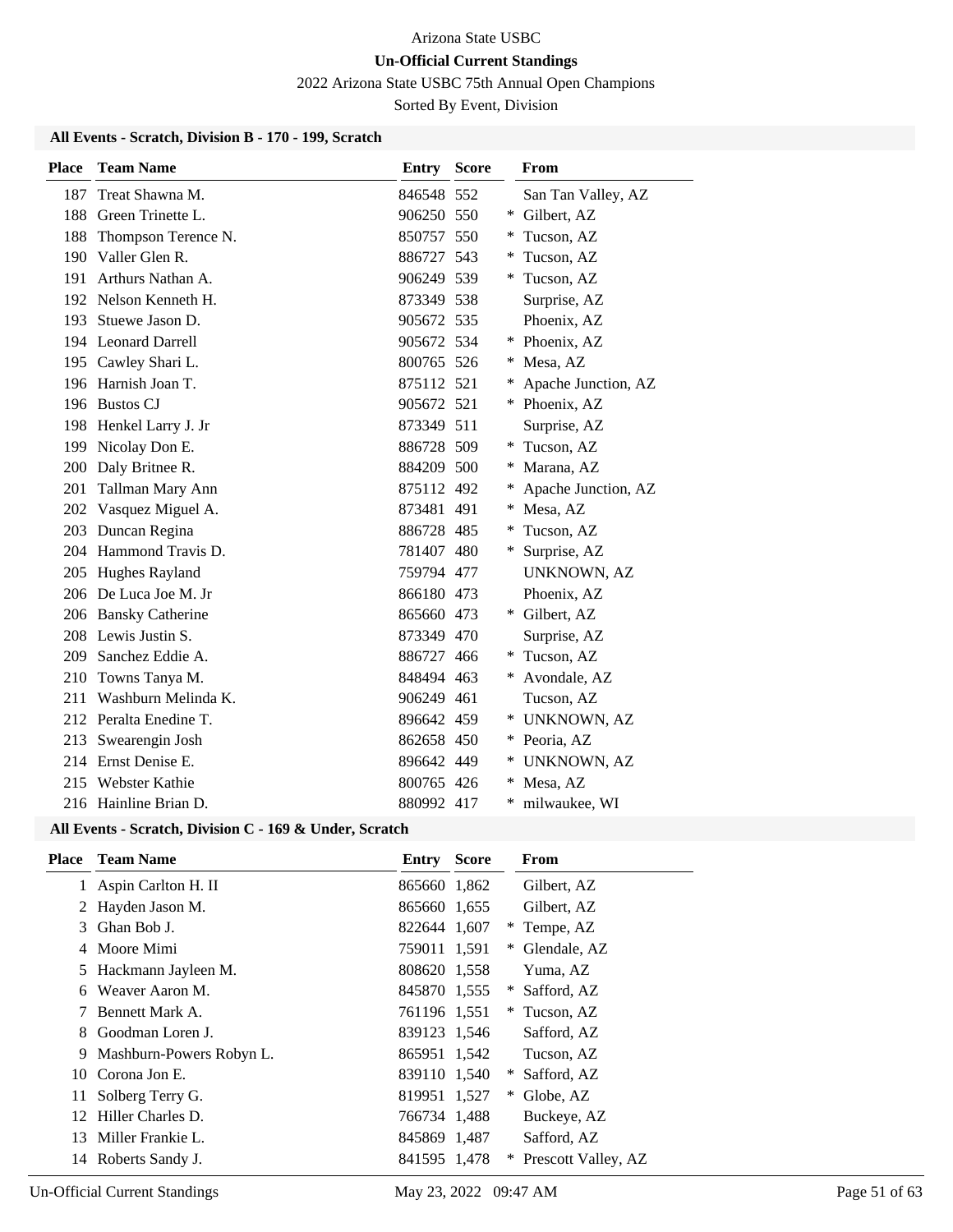2022 Arizona State USBC 75th Annual Open Champions

Sorted By Event, Division

### **All Events - Scratch, Division C - 169 & Under, Scratch**

| Place | <b>Team Name</b>             | Entry        | <b>Score</b> |        | From               |
|-------|------------------------------|--------------|--------------|--------|--------------------|
|       | 15 Yarbrough Matthew L.      | 845874       | 1,467        | ∗      | Safford, AZ        |
|       | 16 McGregor Robert J.        | 845871       | 1,466        |        | Safford, AZ        |
|       | 16 Labor Nelly H.            | 766219 1,466 |              |        | Yuma, AZ           |
|       | 18 Lesho Leigh A.            | 845873 1,465 |              | $*$    | Safford, AZ        |
| 19    | Tubbs Marla K.               | 760263 1,463 |              |        | Flagstaff, AZ      |
| 20    | Nitta Tammy A.               | 759010 1,461 |              |        | Glendale, AZ       |
| 21    | Harris Gloria K.             | 761195 1,447 |              |        | Tucson, AZ         |
|       | 22 McGregor April D.         | 845871 1,436 |              | *      | Safford, AZ        |
| 23    | Paige Summer D.              | 761195 1,424 |              | ∗      | Tucson, AZ         |
| 23    | Fujan Kathy                  | 766219 1,424 |              | *      | Yuma, AZ           |
| 25    | Castaneda Michael P. Sr      | 819951       | 1,419        |        | Globe, AZ          |
|       | 26 Mora Andrew               | 845869 1,415 |              |        | Safford, AZ        |
| 27    | Montoya Richard S.           | 818276 1,406 |              |        | Flagstaff, AZ      |
| 28    | Fujan Steven J.              | 766219 1,404 |              |        | Yuma, AZ           |
| 29    | Casey Cory                   | 853245 1,401 |              |        | Marana, AZ         |
|       | 30 Lee Janet T.              | 818671       | 1,396        | $*$    | Tucson, AZ         |
| 31    | Tanner Edward L. Jr          | 845871       | 1,386        | ∗      | Safford, AZ        |
|       | 32 Ehle David W.             | 822805 1,381 |              | ∗      | Mesa, AZ           |
| 33    | Mitchell Hoyte C. Jr         | 822644 1,377 |              |        | Tempe, AZ          |
| 34    | Tall Neil L.                 | 838622 1,364 |              |        | * Yuma, AZ         |
| 35    | Frost Stephanie L.           | 766732 1,346 |              |        | Buckeye, AZ        |
| 36    | Nava Lisa M.                 | 761195 1,340 |              |        | Tucson, AZ         |
| 37    | Garcia Cipy D.               | 845872 1,330 |              | $*$    | Safford, AZ        |
| 38    | Miller Tim M.                | 845869 1,327 |              |        | Safford, AZ        |
| 39    | Hackmann Sevanna C.          | 808620 1,324 |              |        | Yuma, AZ           |
| 40    | Wilson April                 | 844690 1,319 |              |        | Scottsdale, AZ     |
| 41    | Rego Cynthia (Cyndie) D.     | 798663 1,316 |              |        | Tolleson, AZ       |
|       | 42 Mitman John E.            | 822644 1,307 |              |        | * Tempe, AZ        |
| 43    | Burkett Kristopher K.        | 839123 1,306 |              |        | Safford, AZ        |
| 44    | <b>Baca Alfred</b>           | 818276 1,305 |              |        | Flagstaff, AZ      |
| 45    | Hauser Richard A.            | 818671       | 1,298        |        | Tucson, AZ         |
| 46    | Goodwin John                 | 788715       | 1,279        | ∗      | Mesa, AZ           |
| 47    | Ruiz Gilbert M.              | 845874 1,268 |              | $\ast$ | Safford, AZ        |
| 48    | Mattice Valerie D.           | 845870 1,256 |              |        | Safford, AZ        |
| 49    | Charbagi Sam                 | 788715 1,251 |              | *.     | Mesa, AZ           |
| 50    | Busse Brenda L.              | 798663 1,250 |              | $*$    | Tolleson, AZ       |
| 51    | Castaneda (Bishop) Brandi L. | 819951       | 1,231        | $\ast$ | Globe, AZ          |
| 52    | Wong Mei H.                  | 766466       | 1,229        | $\ast$ | Yuma, AZ           |
| 53    | Ball Jennifer M.             | 844690 1,219 |              |        | Scottsdale, AZ     |
|       | 54 Reed Kristine A.          | 766466 1,213 |              | $*$    | Yuma, AZ           |
| 54    | Smith Diana H.               | 763491       | 1,213        |        | Tucson, AZ         |
| 56    | Drury Diana L.               | 766219 1,200 |              |        | Yuma, AZ           |
| 56    | Silaghi Marilyn A.           | 846547 1,200 |              |        | San Tan Valley, AZ |
| 58    | Ringler Gary V.              | 822644 1,194 |              | $*$    | Tempe, AZ          |
| 59    | Lee Terry J.                 | 820014 1,186 |              | $\ast$ | Yuma, AZ           |
| 60    | Ortega Gabriel M.            | 839110 1,174 |              | ∗      | Safford, AZ        |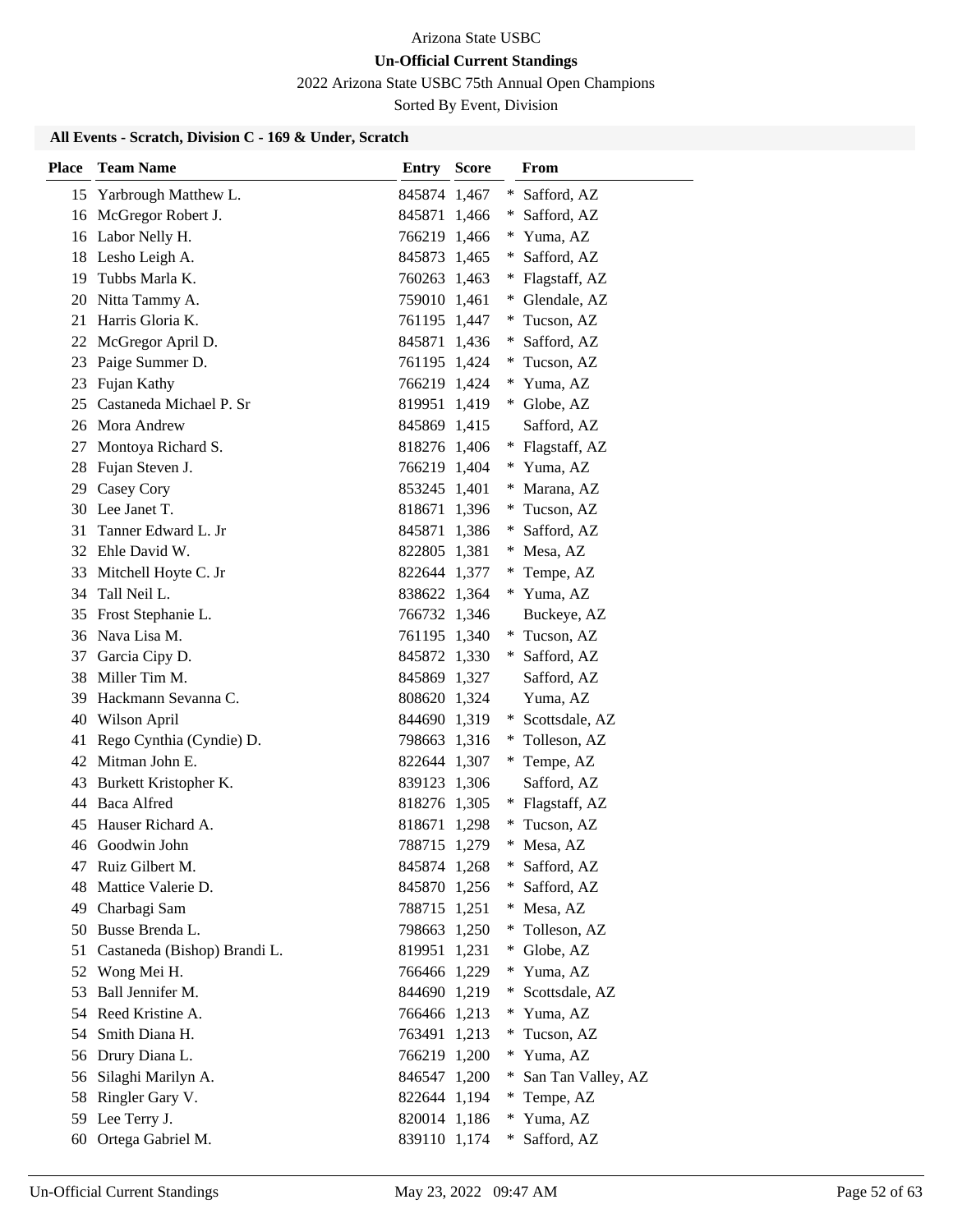2022 Arizona State USBC 75th Annual Open Champions

Sorted By Event, Division

### **All Events - Scratch, Division C - 169 & Under, Scratch**

| <b>Place</b> | <b>Team Name</b>               | Entry        | <b>Score</b> |        | From           |
|--------------|--------------------------------|--------------|--------------|--------|----------------|
| 61           | Hughes Ben R.                  | 839123 1,163 |              |        | Safford, AZ    |
| 62           | Cassavant Joseph A. III        | 769238 1,149 |              | $\ast$ | Phoenix, AZ    |
| 63           | Pudelek James W.               | 845871 1.123 |              | ∗      | Safford, AZ    |
| 64           | Donham Wes T.                  | 839123 1,108 |              |        | Safford, AZ    |
| 65           | Robertson Terrold D.           | 839110 1,018 |              | ∗      | Safford, AZ    |
| 66           | <b>Barcelo Kristopher</b>      | 799413 1,007 |              | ∗      | Tucson, AZ     |
| 67           | Mattice Brian R.               | 845870 942   |              | ∗      | Safford, AZ    |
| 68           | Levario Edward                 | 844690 782   |              | ∗      | Scottsdale, AZ |
| 69           | Quinones Marisol               | 813520 681   |              | ∗      | Marana, AZ     |
| 70           | Webb Jeffery B.                | 873483 557   |              |        | Tucson, AZ     |
| 71           | Vancleeve Alan M.              | 883321 513   |              | ∗      | Tucson, AZ     |
| 72           | Nicholas Jason                 | 874191 494   |              | ∗      | Chandler, AZ   |
| 73           | Jubran Cheryl                  | 867162 468   |              | ∗      | Phoenix, AZ    |
| 74           | Glover Soni                    | 906250 466   |              | ∗      | Gilbert, AZ    |
| 75           | Charbagi Diana                 | 788715 447   |              | ∗      | Mesa, AZ       |
| 76           | Turner Dawn E.                 | 867162 445   |              | $\ast$ | Phoenix, AZ    |
| 77           | Muller Steven A.               | 880992 434   |              | ∗      | milwaukee, WI  |
| 78           | Sanchez Patricia V.            | 886727 420   |              | ∗      | Tucson, AZ     |
| 79           | De Luca Jodi L.                | 867162 413   |              | ∗      | Phoenix, AZ    |
| 80           | <b>Bernal-Harvey Guadalupe</b> | 867162 403   |              | ∗      | Phoenix, AZ    |
| 81           | Garwood Toni J.                | 886728 377   |              | ∗      | Tucson, AZ     |
| 82           | Kueny Elizabeth S.             | 845874 365   |              | ∗      | Safford, AZ    |

| Place | <b>Team Name</b>       | Entry      | <b>Score</b> | From             |
|-------|------------------------|------------|--------------|------------------|
| 1     | Tucker Christopher L.  | 800767 790 |              | Mesa, AZ         |
|       | Kostolnik, Jr. John J. | 759499 756 |              | Glendale, AZ     |
| 3     | Jacobs John S.         | 763715 746 |              | Sun City, AZ     |
| 4     | Van Sickle Bryan N.    | 815255 745 |              | Marana, AZ       |
| 5     | Schloss Ronald J.      | 812119 732 |              | Tucson, AZ       |
| 6     | Grobmeier Alan E.      | 825307 731 |              | Phoenix, AZ      |
| 7     | Hammons Tony T.        | 820015 729 |              | Yuma, AZ         |
| 8     | Norton Randy A.        | 815314 724 |              | Glendale, AZ     |
| 8     | Payne Allen Jr         | 853131 724 |              | Chandler, AZ     |
| 10    | Emerson Lance R.       | 794460 723 |              | Maricopa, AZ     |
| 10    | Jones Mathew D.        | 825307 723 |              | Phoenix, AZ      |
| 12    | Levy Stuart H.         | 762167 721 |              | Gilbert, AZ<br>∗ |
| 13    | Summers Chad V.        | 794460 717 |              | Maricopa, AZ     |
| 14    | Klerk Chris T.         | 769463 716 |              | Chandler, AZ     |
| 15    | Dragon Michael C.      | 808357 710 |              | Casa Grande, AZ  |
| 16    | Wilson Steven M.       | 808358 708 |              | Casa Grande, AZ  |
| 17    | Wood Shawn R.          | 760263 706 |              | Flagstaff, AZ    |
| 18    | Jenkins Kevin T.       | 769463 705 |              | Chandler, AZ     |
| 19    | Talley Billie J.       | 761197 702 |              | Tucson, AZ       |
| 20    | Williams Joshua        | 801908 699 |              | Phoenix, AZ      |
| 21    | Wilson Kevin J.        | 855810 697 |              | Sedona, AZ       |
| 22    | Kennedy Alvin Jr       | 794826 696 |              | Peoria, AZ       |
|       |                        |            |              |                  |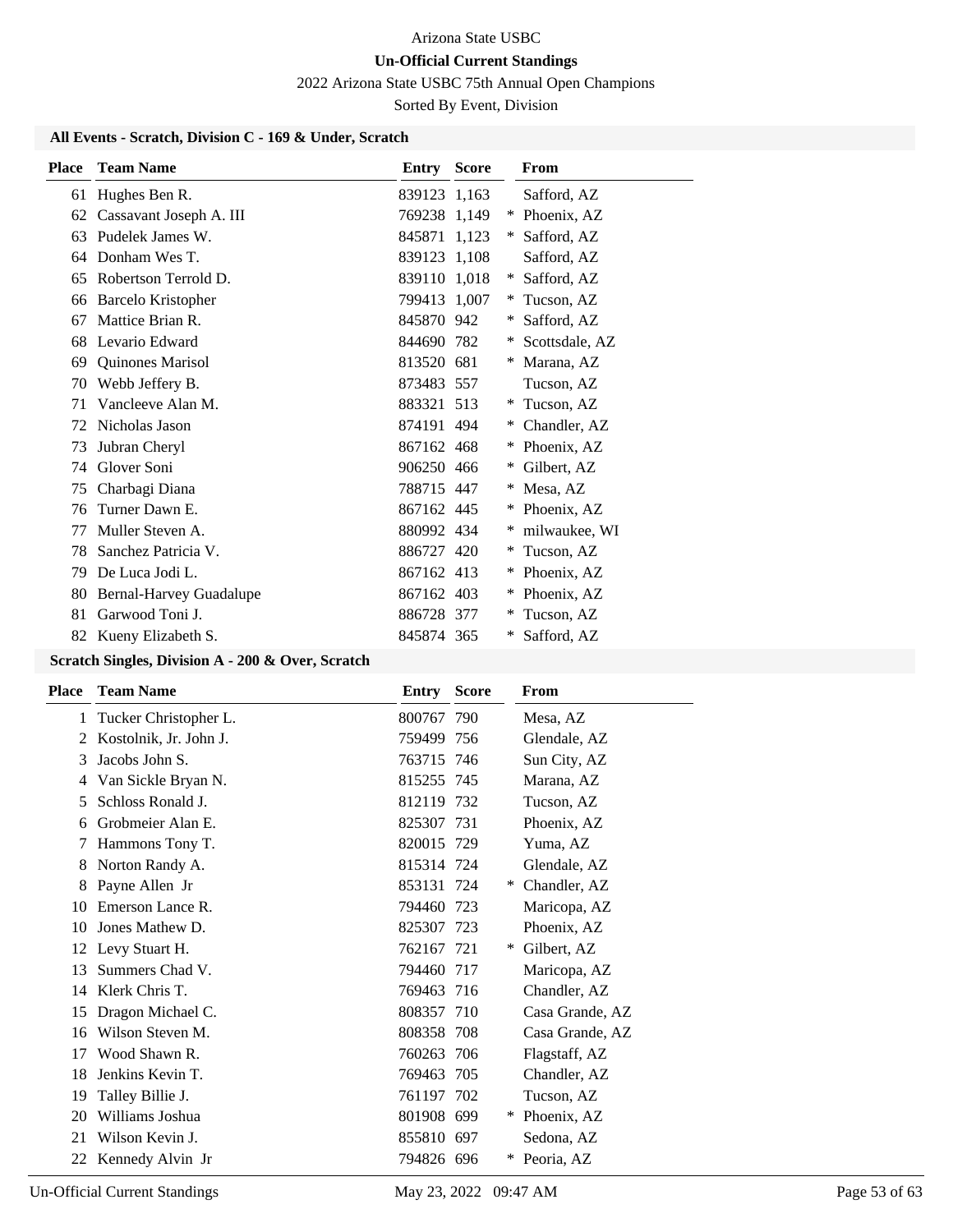2022 Arizona State USBC 75th Annual Open Champions

Sorted By Event, Division

| <b>Place</b> | <b>Team Name</b>              | Entry      | <b>Score</b> |        | From               |
|--------------|-------------------------------|------------|--------------|--------|--------------------|
| 23           | Stidvent James D.             | 759685 694 |              |        | Tucson, AZ         |
| 23           | Dwyer Alan G.                 | 815314 694 |              |        | Glendale, AZ       |
|              | 25 DeCarlo Michael            | 811875 688 |              |        | * Gilbert, AZ      |
| 26           | Taylor Dylan P.               | 812119 687 |              |        | Tucson, AZ         |
|              | 26 Reif Matt                  | 766652 687 |              |        | Chandler, AZ       |
|              | 26 Cain Andrew                | 769463 687 |              |        | Chandler, AZ       |
|              | 29 Whitney Adam M.            | 759257 686 |              |        | Sun City, AZ       |
| 30           | Hanna Phillip D.              | 788814 684 |              |        | Tempe, AZ          |
| 31           | Harney Michael J.             | 813818 683 |              |        | Sierra Vista, AZ   |
| 31           | Costantino Robert (Warren) W. | 846547 683 |              |        | San Tan Valley, AZ |
| 33           | Majeske David L.              | 763659 682 |              |        | Tucson, AZ         |
| 33           | Ruiz Mario G.                 | 819872 682 |              | *      | Tucson, AZ         |
| 35           | White Myke R.                 | 766732 681 |              |        | Buckeye, AZ        |
| 36           | Strause Howard F.             | 810189 678 |              |        | * Cave Creek, AZ   |
| 37           | Chapman Greg                  | 759685 676 |              | *      | Tucson, AZ         |
| 37           | Whitelaw Shawn                | 865763 676 |              |        | Marana, AZ         |
| 39           | Nava Lino Jr                  | 761195 675 |              |        | Tucson, AZ         |
| 40           | Strause Shawna M.             | 810189 674 |              |        | * Cave Creek, AZ   |
| 40           | Dumas Darrell A. Jr           | 813985 674 |              |        | Flagstaff, AZ      |
|              | 42 Graham Jimiatres N.        | 808620 673 |              |        | Yuma, AZ           |
| 43           | Guidinger Jeremy M.           | 788813 670 |              |        | Tempe, AZ          |
| 43           | Villanueva Darrell D.         | 762167 670 |              |        | * Gilbert, AZ      |
| 45           | Hamm Derek                    | 800837 669 |              |        | Glendale, AZ       |
| 46           | Lenfest Jason D.              | 818805 668 |              |        | Gilbert, AZ        |
| 46           | Treola Vincent J. Jr          | 767992 668 |              |        | Mesa, AZ           |
| 48           | Brown Ken S.                  | 760321 667 |              |        | San Tan Valley, AZ |
| 48           | Harris Steven C.              | 761199 667 |              | $\ast$ | Tucson, AZ         |
| 48           | Smaglik Edward J.             | 769463 667 |              |        | Chandler, AZ       |
| 51           | Strom Jeffrey M.              | 810601 666 |              |        | Scottsdale, AZ     |
| 51           | O'Neill Brandon A.            | 853131 666 |              |        | * Chandler, AZ     |
| 53           | Schwarberg Larry R. Jr        | 758520 665 |              |        | Chandler, AZ       |
|              | 54 Wendt Colin F.             | 803730 664 |              |        | Tucson, AZ         |
| 55           | Goldberg Jonathan E.          | 843970 663 |              |        | Phoenix, AZ        |
| 56           | Sienicki John V.              | 765882 662 |              |        | * Chandler, AZ     |
| 57           | Potter Joseph L.              | 788813 661 |              |        | Tempe, AZ          |
| 58           | Hemmen Chris J.               | 815315 660 |              |        | Glendale, AZ       |
| 59           | Hamilton Myles C.             | 797661 658 |              |        | Tucson, AZ         |
| 60           | Bobbitt Bryton R.             | 800766 657 |              |        | Mesa, AZ           |
| 60           | Espriu Felipe Jr              | 865763 657 |              |        | Marana, AZ         |
| 60           | Ebenger Eric S.               | 765382 657 |              |        | Mesa, AZ           |
| 63           | Heichel Matthew W.            | 815255 656 |              |        | Marana, AZ         |
| 64           | Benton Brian(Peanut) E.       | 766733 655 |              |        | Buckeye, AZ        |
|              | 64 Franko James L.            | 768245 655 |              |        | Casa Grande, AZ    |
| 64           | Nedry William A.              | 797661 655 |              |        | Tucson, AZ         |
| 67           | Rossetti Ryne                 | 788814 654 |              |        | Tempe, AZ          |
| 67           | Casey Jeremy M.               | 853245 654 |              |        | Marana, AZ         |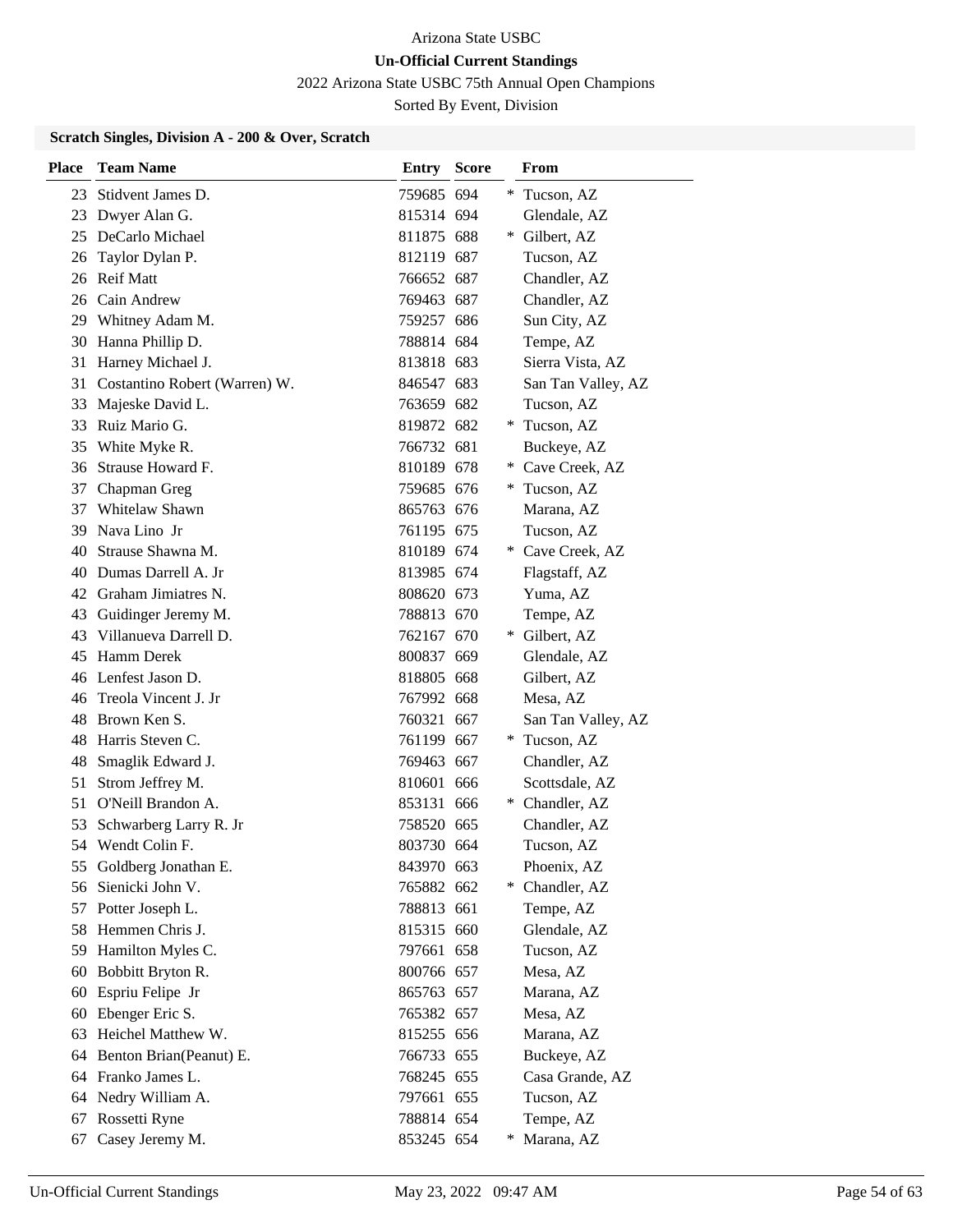2022 Arizona State USBC 75th Annual Open Champions

Sorted By Event, Division

| <b>Place</b> | <b>Team Name</b>        | <b>Entry Score</b> |        | From               |
|--------------|-------------------------|--------------------|--------|--------------------|
| 69           | Benitez Shawn T.        | 819872 652         |        | Tucson, AZ         |
|              | 70 Flick Eric J.        | 808357 651         |        | Casa Grande, AZ    |
|              | 70 Moret Josh K.        | 865763 651         |        | Marana, AZ         |
| 72           | Stead Raymond T. II     | 813985 649         |        | Flagstaff, AZ      |
| 73           | Labeau Jolene R.        | 810189 648         | $*$    | Cave Creek, AZ     |
|              | 74 Hannon Josh M.       | 758521 647         | ∗      | Chandler, AZ       |
|              | 75 Bender Marty         | 762167 645         |        | * Gilbert, AZ      |
| 75           | Munson Karl W.          | 808358 645         |        | Casa Grande, AZ    |
| 77           | Will Daniel G.          | 790570 644         |        | Glendale, AZ       |
| 77           | Chausse Stephen L.      | 765382 644         |        | Mesa, AZ           |
| 77           | McIntyre Travis B.      | 766652 644         |        | Chandler, AZ       |
|              | 80 Golden Justin L.     | 764527 643         |        | Phoenix, AZ        |
|              | 80 Smith Kevin M.       | 768682 643         |        | * Avondale, AZ     |
| 80           | Aspin Carlton H. II     | 825307 643         |        | Phoenix, AZ        |
|              | 83 Clark Kolundo C.     | 761196 640         |        | * Tucson, AZ       |
| 83           | Fortin Mark B.          | 790570 640         |        | * Glendale, AZ     |
| 83           | <b>Foster Tom</b>       | 865763 640         |        | Marana, AZ         |
|              | 86 McWhorter Mike B.    | 766731 638         |        | Buckeye, AZ        |
|              | 86 Knapp Kevin D.       | 761200 638         |        | * Tucson, AZ       |
| 88           | McPherson Stephen L.    | 818669 637         |        | Tucson, AZ         |
| 88           | Ciccanti Jay C.         | 822806 637         |        | Mesa, AZ           |
|              | 90 Karns Scott P.       | 815315 636         |        | Glendale, AZ       |
| 91           | McHenry Christopher W.  | 815255 635         |        | Marana, AZ         |
|              | 92 Flolo Michael G.     | 817365 634         |        | Gilbert, AZ        |
| 93           | Rodman Jeffrey W.       | 764590 633         |        | Casa Grande, AZ    |
| 93           | Lowery Jason C.         | 808358 633         |        | Casa Grande, AZ    |
|              | 95 Fritz Clay           | 822806 631         |        | Mesa, AZ           |
|              | 96 Rathburn Steve       | 764527 630         |        | Phoenix, AZ        |
|              | 97 Rosensteel John T.   | 760321 629         |        | San Tan Valley, AZ |
| 97           | Dabrowski Joseph A.     | 811875 629         |        | Gilbert, AZ        |
|              | 97 Murrietta Donald B.  | 820015 629         |        | Yuma, AZ           |
|              | 100 Marasigan Adrian L. | 818805 628         |        | Gilbert, AZ        |
|              | 101 Ashley Joe W.       | 800836 627         |        | Glendale, AZ       |
| 101          | Durazo Emmanuel F.      | 842259 627         |        | Phoenix, AZ        |
|              | 103 Shockley Rob S.     | 810601 626         |        | * Scottsdale, AZ   |
|              | 104 Medina Jesus D.     | 845873 624         |        | Safford, AZ        |
|              | 105 Duncan Stuart B.    | 761199 623         | $\ast$ | Tucson, AZ         |
|              | 106 Bernier Leo G.      | 765882 621         | *      | Chandler, AZ       |
|              | 106 Crooks Charles J.   | 819872 621         | *.     | Tucson, AZ         |
|              | 106 Lopez Ralph J. III  | 820015 621         |        | Yuma, AZ           |
|              | 106 Neish Kurt A.       | 818805 621         |        | Gilbert, AZ        |
|              | 110 Scott Thomas R.     | 760321 620         |        | San Tan Valley, AZ |
|              | 111 Grant Shawn D.      | 817365 618         |        | Gilbert, AZ        |
| 111          | Wacks Benjamin H.       | 818672 618         |        | Tucson, AZ         |
|              | 113 Hicks James E.      | 788814 617         |        | Tempe, AZ          |
|              | 113 Reyes Ronald L. Sr  | 810601 617         | ¥      | Scottsdale, AZ     |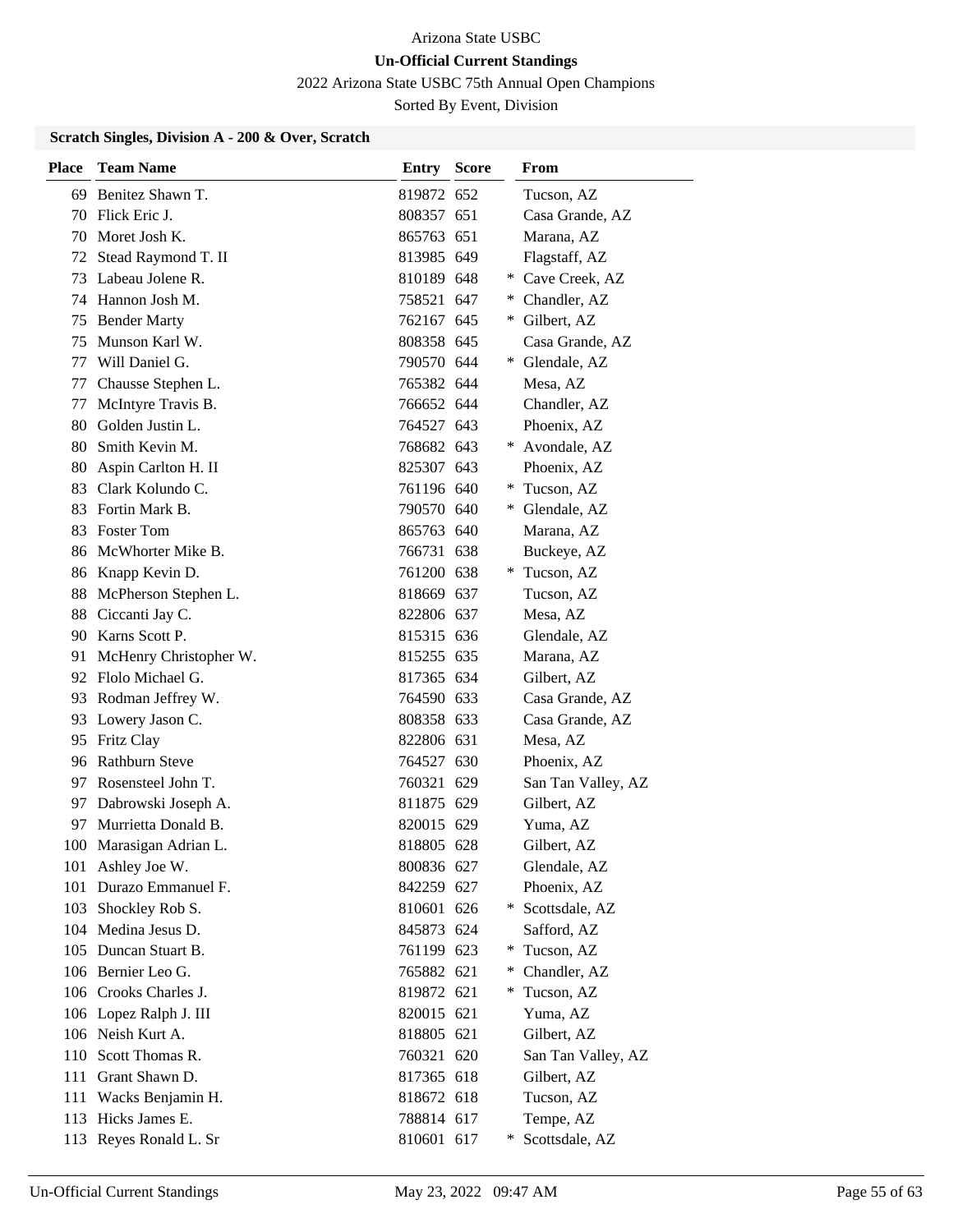2022 Arizona State USBC 75th Annual Open Champions

Sorted By Event, Division

| <b>Place</b> | <b>Team Name</b>             | <b>Entry Score</b> |     | From                   |
|--------------|------------------------------|--------------------|-----|------------------------|
|              | 113 Schock David A.          | 818670 617         |     | Tucson, AZ             |
|              | 116 Jenkins Gary T.          | 788814 615         |     | Tempe, AZ              |
|              | 117 Fulk Nick T.             | 759285 614         |     | Flagstaff, AZ          |
|              | 117 Deleonardo Nick          | 766733 614         |     | Buckeye, AZ            |
|              | 119 Majeske Michael J.       | 763659 612         |     | Tucson, AZ             |
|              | 119 Lekan John J. III        | 766465 612         |     | Yuma, AZ               |
|              | 119 Cendejas Antonio R.      | 766467 612         | *   | Yuma, AZ               |
|              | 122 Van Gordon Brian T.      | 759499 610         |     | Glendale, AZ           |
|              | 122 Hartzell John W.         | 761199 610         |     | Tucson, AZ             |
|              | 124 Nosbusch Shan V.         | 813816 609         |     | Sierra Vista, AZ       |
|              | 125 Mason Corey R.           | 758520 607         |     | Chandler, AZ           |
|              | 125 Gustavson Carl B. Jr     | 813816 607         |     | Sierra Vista, AZ       |
|              | 125 Schock Richard D.        | 818670 607         |     | * Tucson, AZ           |
| 128          | Stoutmeyer Brandon J.        | 761200 605         |     | Tucson, AZ             |
|              | 129 Messman Edward           | 819366 602         |     | * Prescott Valley, AZ  |
|              | 130 Meyer Jacob A.           | 811875 598         |     | Gilbert, AZ            |
|              | 131 Hetu Joseph R.           | 761199 596         |     | Tucson, AZ             |
| 131          | Williams Gary E.             | 813817 596         |     | Sierra Vista, AZ       |
|              | 133 Cirigliano Mandy E.      | 810189 595         | *.  | Cave Creek, AZ         |
|              | 133 Davis Preston P.         | 819366 595         | $*$ | Prescott Valley, AZ    |
|              | 135 Cox Nicholas P.          | 762167 594         | *.  | Gilbert, AZ            |
|              | 136 Spitali Larry R.         | 905456 592         | ∗   | UNKNOWN, AZ            |
|              | 136 McElliott Jeremy L.      | 822190 592         |     | Maricopa, AZ           |
|              | 136 Bandel Terry             | 847044 592         |     | Chandler, AZ           |
|              | 139 Hampton Robert G.        | 818669 591         |     | Tucson, AZ             |
|              | 140 Brackett Jeff T.         | 766733 590         |     | Buckeye, AZ            |
|              | 141 Hackmann Ryan D.         | 808620 588         |     | Yuma, AZ               |
|              | 141 Czajkowski Randy M.      | 822806 588         |     | * Mesa, AZ             |
|              | 143 Campbell David R.        | 764527 587         |     | Phoenix, AZ            |
|              | 143 Elliott Larry D.         | 800246 587         |     | Avondale, AZ           |
|              | 143 Lis Gerald T. Jr         | 818672 587         | ∗   | Tucson, AZ             |
|              | 146 Espinosa Justin L.       | 815255 586         |     | Marana, AZ             |
|              | 146 Johnsonkroman Brandon M. | 800767 586         |     | Mesa, AZ               |
|              | 146 Garner John J.           | 769238 586         |     | Phoenix, AZ            |
|              | 149 Schnell Dale S.          | 765882 585         |     | * Chandler, AZ         |
|              | 150 Friedline Daniel E.      | 817365 584         |     | Gilbert, AZ            |
|              | 151 DeMary Dalen T.          | 822806 583         |     | Mesa, AZ               |
|              | 152 Robideau Tyler P.        | 853245 581         | *.  | Marana, AZ             |
| 153          | Smith Jacob A.               | 761197 580         |     | Tucson, AZ             |
| 153          | Amos Gary M.                 | 761822 580         |     | * Lake Havasu City, AZ |
|              | 155 Bandes Jeffrey A.        | 764527 579         |     | Phoenix, AZ            |
|              | 156 Ruby Jeffery T.          | 766465 576         |     | Yuma, AZ               |
|              | 156 Tanner Spencer           | 814760 576         |     | * Flagstaff, AZ        |
| 158          | Quilt Dan W.                 | 822190 575         |     | Maricopa, AZ           |
| 158          | Casey Justin M.              | 853245 575         | *   | Marana, AZ             |
|              | 158 Clark Ben M.             | 847044 575         |     | Chandler, AZ           |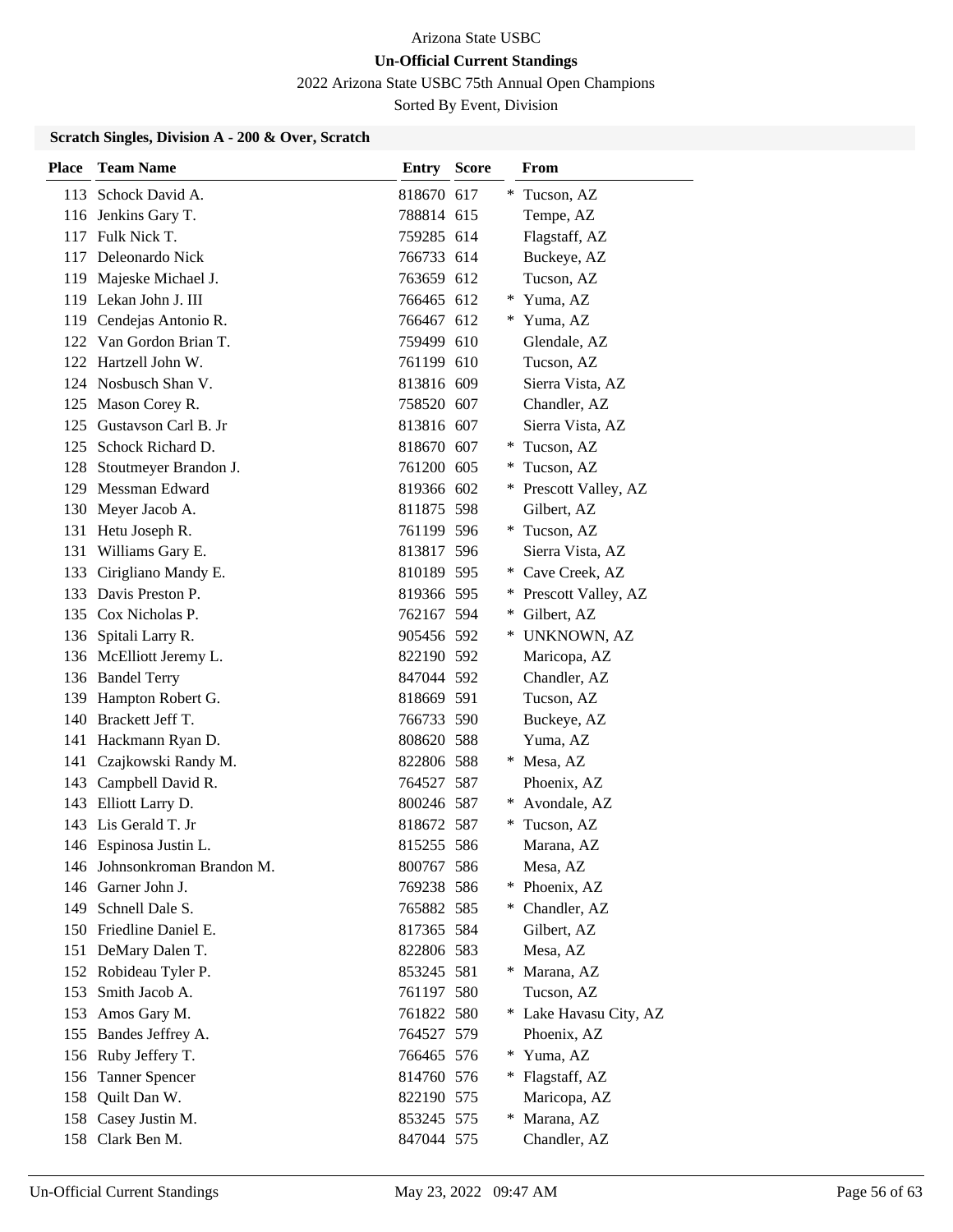2022 Arizona State USBC 75th Annual Open Champions

Sorted By Event, Division

| <b>Place</b> | <b>Team Name</b>         | <b>Entry Score</b> |     | From                |
|--------------|--------------------------|--------------------|-----|---------------------|
| 161          | Wagner Alan T.           | 763715 574         |     | Sun City, AZ        |
|              | 161 Loss Ronald J.       | 819366 574         |     | Prescott Valley, AZ |
| 163          | Smith Kendra L.          | 763491 573         | $*$ | Tucson, AZ          |
|              | 164 Novak Julian M.      | 847044 572         |     | Chandler, AZ        |
|              | 165 Demarti David L.     | 848494 567         | ∗   | Avondale, AZ        |
|              | 165 Perez Tony B.        | 759685 567         |     | Tucson, AZ          |
| 165          | Stoutmeyer James T.      | 761200 567         |     | Tucson, AZ          |
| 165          | Abbas Kyle               | 825307 567         |     | Phoenix, AZ         |
| 169          | Mansfield Robert W.      | 766652 564         |     | Chandler, AZ        |
|              | 170 LaRue Taylor A.      | 802428 562         |     | Phoenix, AZ         |
|              | 171 Cooper Kevin F.      | 758521 561         |     | Chandler, AZ        |
| 171          | LaChance Tim B.          | 781407 561         |     | Surprise, AZ        |
|              | 173 Lucero Jason P.      | 800836 559         |     | Glendale, AZ        |
|              | 174 Wade Michael W.      | 819872 558         |     | Tucson, AZ          |
| 175          | Rodman Daniel J.         | 764590 557         |     | Casa Grande, AZ     |
| 175          | Yingst Benjamin S.       | 818669 557         |     | Tucson, AZ          |
| 175          | Grosse Bradley J.        | 838622 557         | *   | Yuma, AZ            |
| 175          | Cooke Eric L.            | 766733 557         |     | Buckeye, AZ         |
|              | 179 Garcia Rene C.       | 845873 555         |     | Safford, AZ         |
| 179          | Paige Christopher M.     | 761197 555         |     | Tucson, AZ          |
| 179          | Forman Richard M.        | 803674 555         | *   | Mesa, AZ            |
|              | 182 Fields Daniel D.     | 815315 554         |     | Glendale, AZ        |
| 183          | Hauser Aaron M.          | 818671 553         | $*$ | Tucson, AZ          |
| 184          | Morgan Scott             | 841595 552         |     | Prescott Valley, AZ |
| 185          | Berg Rachael E.          | 800836 551         |     | Glendale, AZ        |
| 185          | Garcia Michael A.        | 818673 551         |     | * Tucson, AZ        |
| 187          | Gladstone Mark T.        | 763659 550         |     | Tucson, AZ          |
| 188          | Knebelsberger Andrew W.  | 758520 548         |     | Chandler, AZ        |
| 189          | Tosuner Benjamin         | 759257 547         |     | Sun City, AZ        |
| 190          | Dominik Michael J.       | 758520 546         |     | Chandler, AZ        |
|              | 190 McDonald Ron D.      | 808358 546         |     | Casa Grande, AZ     |
| 192          | Allred Joe R.            | 803729 544         | ∗   | Tucson, AZ          |
|              | 193 Smith Robert T.      | 813817 543         |     | Sierra Vista, AZ    |
|              | 194 Bishop Kristopher R. | 764590 542         |     | Casa Grande, AZ     |
|              | 195 Nosbusch Jessica C.  | 813816 540         |     | Sierra Vista, AZ    |
| 196          | Tubbs Jay                | 759285 536         |     | Flagstaff, AZ       |
| 197          | O'Donnell Justin J.      | 813520 535         |     | Marana, AZ          |
| 198          | Wong Che W.              | 766466 534         | *.  | Yuma, AZ            |
| 198          | Calhoun Craig J.         | 803674 534         | *   | Mesa, AZ            |
| 200          | Clark Andrew T.          | 865951 527         | $*$ | Tucson, AZ          |
| 201          | Chapman Larry E.         | 759685 524         | ∗   | Tucson, AZ          |
|              | 202 Prades Pete M.       | 813816 522         |     | Sierra Vista, AZ    |
| 203          | Riggs William E.         | 810601 521         | $*$ | Scottsdale, AZ      |
| 204          | Migliaccio Joe A.        | 758521 520         |     | Chandler, AZ        |
| 204          | Coyle Glenn H.           | 763715 520         |     | Sun City, AZ        |
|              | 206 Frost Jeromie A.     | 766732 518         |     | Buckeye, AZ         |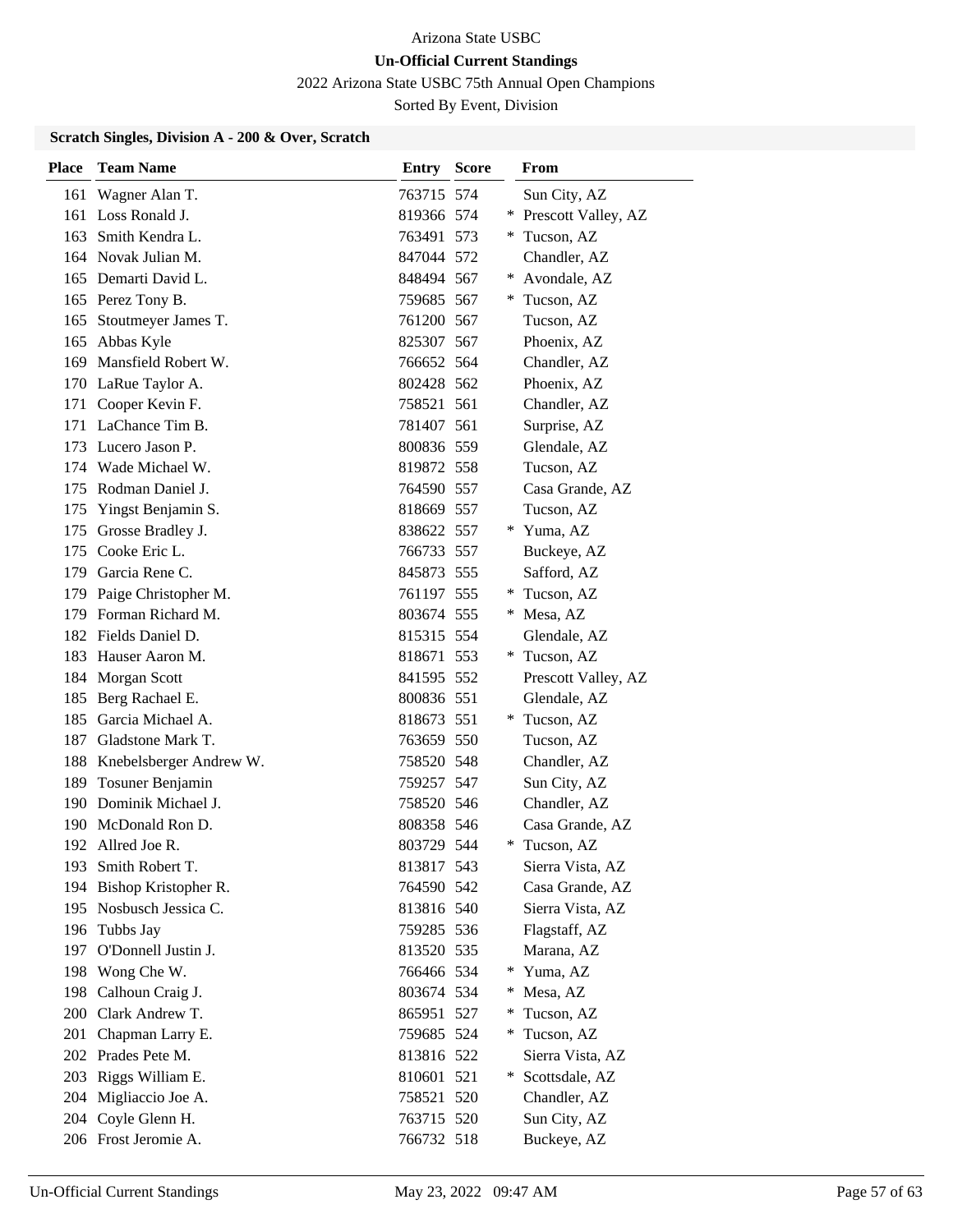2022 Arizona State USBC 75th Annual Open Champions

Sorted By Event, Division

### **Scratch Singles, Division A - 200 & Over, Scratch**

| <b>Place</b> | <b>Team Name</b>               | Entry      | <b>Score</b> |     | From                   |
|--------------|--------------------------------|------------|--------------|-----|------------------------|
|              | 207 Knapp Brandon              | 761200 516 |              |     | * Tucson, AZ           |
| 207          | Polanco Richard R. Jr.         | 759285 516 |              |     | Flagstaff, AZ          |
| 209          | Carrier Lee                    | 766466 513 |              |     | * Yuma, AZ             |
| 209          | Villagran Juan C.              | 841595 513 |              |     | Prescott Valley, AZ    |
|              | 211 Vestal Scott S.            | 761822 512 |              |     | * Lake Havasu City, AZ |
|              | 212 Grzybowski Michael A.      | 815315 509 |              |     | Glendale, AZ           |
|              | 213 Marker Max W.              | 818673 506 |              |     | * Tucson, AZ           |
|              | 214 Roberts Randall D.         | 766467 501 |              | $*$ | Yuma, AZ               |
|              | 215 Bousselot John J.          | 847044 499 |              |     | Chandler, AZ           |
|              | 216 Pemberton Lonnie T.        | 766732 494 |              |     | Buckeye, AZ            |
| 217          | Stewart Glenn A.               | 820014 490 |              |     | Yuma, AZ               |
| 217          | Spranger Theodore A.           | 818671 490 |              | $*$ | Tucson, AZ             |
| 219          | Johnson John T.                | 814760 467 |              |     | Flagstaff, AZ          |
|              | 220 Kennedy Hugh (Butch) G. IV | 803729 445 |              | $*$ | Tucson, AZ             |
|              | 221 Meagor William (Billy) P.  | 765382 418 |              |     | Mesa, AZ               |
|              | 222 Skwarek James M.           | 843266 340 |              |     | Fountain Hills, AZ     |

#### **Scratch Singles, Division B - 170 - 199, Scratch**

| <b>Place</b>  | <b>Team Name</b>      | Entry      | <b>Score</b> |    | From                 |
|---------------|-----------------------|------------|--------------|----|----------------------|
| 1             | Ravicchio Steven R.   | 761197 689 |              |    | Tucson, AZ           |
| $\mathcal{L}$ | Garcia Robbie A.      | 845872 677 |              |    | Safford, AZ          |
| 3             | Fields Thomas E.      | 815314 671 |              |    | Glendale, AZ         |
| 4             | Calvert Glenn         | 843266 668 |              |    | Fountain Hills, AZ   |
| 5             | Johnson Randy E. Jr   | 759011 660 |              | *  | Glendale, AZ         |
| 6             | Costantino Joseph N.  | 846547 658 |              | ∗  | San Tan Valley, AZ   |
| 7             | Durazo Efren F. Jr    | 842259 654 |              | ∗  | Phoenix, AZ          |
| 8             | Kahler Clinton        | 842259 651 |              |    | Phoenix, AZ          |
| 9             | Towns Drew A.         | 848494 649 |              | ∗  | Avondale, AZ         |
| 10            | Sanders Robert W.     | 763820 640 |              | ∗  | Glendale, AZ         |
| 11            | Parmley Bric L.       | 813985 639 |              | ∗  | Flagstaff, AZ        |
| 12            | Exley Donald L.       | 822805 637 |              | ∗  | Mesa, AZ             |
| 13            | Gardner Stephen C.    | 763659 633 |              |    | Tucson, AZ           |
| 13            | Klein Scott A.        | 811875 633 |              |    | Gilbert, AZ          |
| 15            | Snyder Terrance L. Sr | 761194 632 |              |    | Tucson, AZ           |
| 15            | Brackett Sean X.      | 766734 632 |              |    | Buckeye, AZ          |
| 17            | Gibbs Shawn G.        | 759499 627 |              |    | Glendale, AZ         |
| 18            | Alvarez N. Rueben     | 765882 626 |              | *  | Chandler, AZ         |
| 18            | Kepler Timothy J.     | 817365 626 |              |    | Gilbert, AZ          |
| 20            | Hamilton Teri D.      | 797661 624 |              |    | Tucson, AZ           |
| 21            | Smith Frank E. III    | 763491 621 |              | *  | Tucson, AZ           |
| 21            | Wacks Todd F. Sr      | 818672 621 |              |    | Tucson, AZ           |
| 23            | LaRue Krysta K.       | 802428 619 |              |    | Phoenix, AZ          |
| 24            | Amos Russell A.       | 761822 618 |              |    | Lake Havasu City, AZ |
| 24            | Truman Thomas C.      | 818670 618 |              | ∗  | Tucson, AZ           |
| 26            | <b>Harrison Jesse</b> | 788715 616 |              |    | Mesa, AZ             |
| 27            | Noel Robert S.        | 813985 615 |              |    | Flagstaff, AZ        |
| 28            | Ruby Garrett W.       | 766465 612 |              | *. | Yuma, AZ             |

Un-Official Current Standings May 23, 2022 09:47 AM Page 58 of 63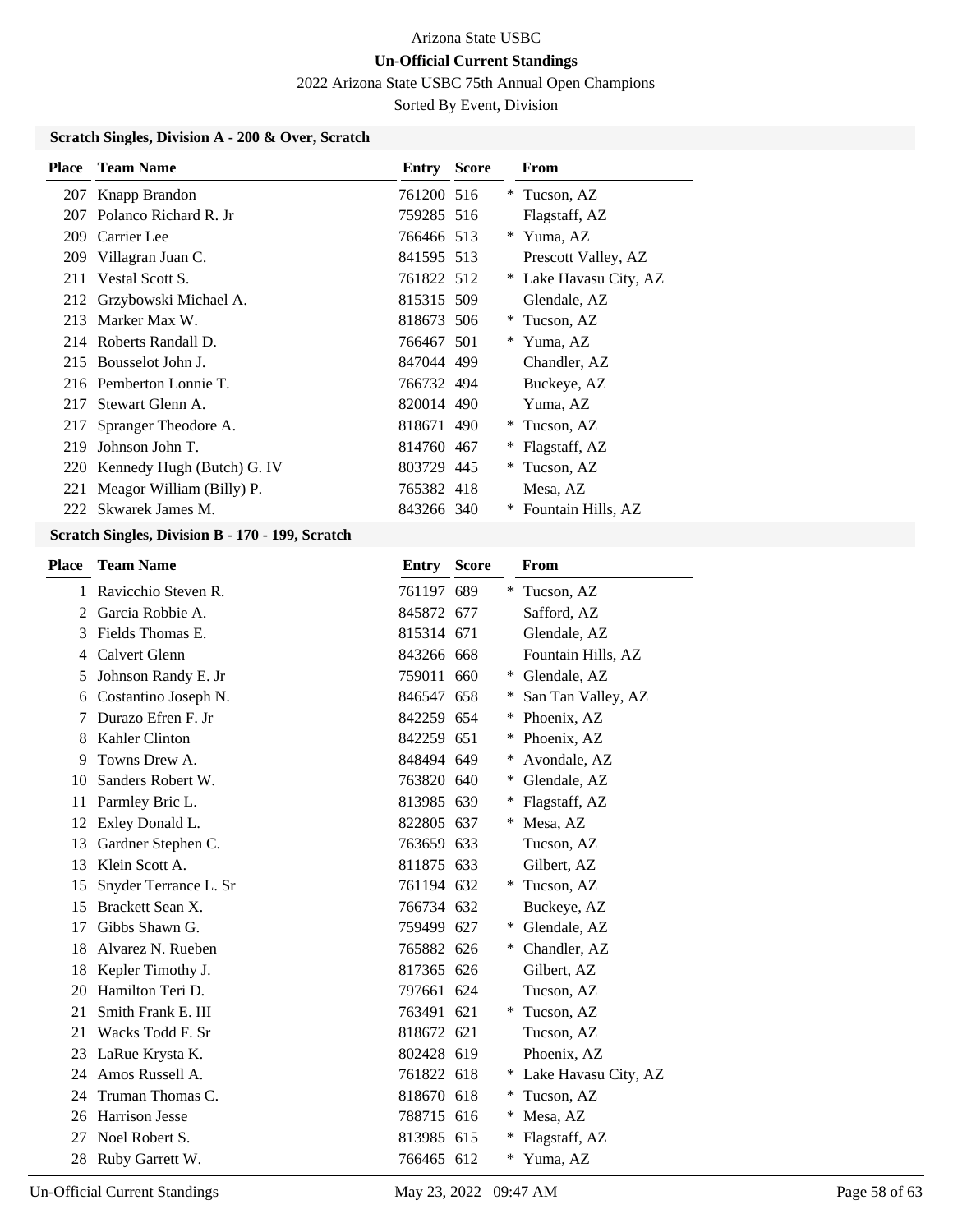2022 Arizona State USBC 75th Annual Open Champions

Sorted By Event, Division

### **Scratch Singles, Division B - 170 - 199, Scratch**

| Place | <b>Team Name</b>        | <b>Entry Score</b> |     | From               |
|-------|-------------------------|--------------------|-----|--------------------|
| 28    | Adler Robert (Bud) A.   | 846548 612         |     | San Tan Valley, AZ |
| 30    | Leichter Morris         | 759411 610         | *   | Tucson, AZ         |
| 31    | Shepherd Melanie A.     | 820014 609         |     | Yuma, AZ           |
| 32    | Nava Lino Sr            | 814153 607         | ∗   | Tucson, AZ         |
| 33    | Kohler David B.         | 801908 606         | *   | Phoenix, AZ        |
| 34    | Gerchak Christopher D.  | 768682 605         | *   | Avondale, AZ       |
| 35    | Weatherly Milton L.     | 813815 601         |     | Sierra Vista, AZ   |
| 35    | Griffiths Austin F.     | 803729 601         |     | * Tucson, AZ       |
| 37    | Van Sickle Carolyn G.   | 761195 599         | *.  | Tucson, AZ         |
| 38    | Altosino Philip E.      | 846548 596         | *   | San Tan Valley, AZ |
| 39    | Heinle Kent W.          | 803674 595         | ∗   | Mesa, AZ           |
| 39    | McKeever Richard D.     | 767992 595         | *   | Mesa, AZ           |
| 41    | Thurman Dwight D.       | 759011 592         | *   | Glendale, AZ       |
| 41    | Spitali Larry R.        | 763715 592         |     | Sun City, AZ       |
| 43    | Hayden Jason M.         | 800837 591         |     | Glendale, AZ       |
| 44    | Wilson Brody S.         | 844690 590         | $*$ | Scottsdale, AZ     |
| 45    | Peterson Michael S.     | 813815 589         |     | Sierra Vista, AZ   |
| 45    | Mcmullen Matthew C.     | 813818 589         |     | Sierra Vista, AZ   |
| 47    | Lewis Kenneth W. Sr     | 761194 587         |     | Tucson, AZ         |
| 47    | Evans Clara R.          | 763491 587         | *.  | Tucson, AZ         |
| 49    | Leichter Chris          | 759411 585         | *   | Tucson, AZ         |
| 50    | Knight Scott T.         | 848494 584         | ∗   | Avondale, AZ       |
| 51    | Johnson Linda L.        | 759011 579         |     | Glendale, AZ       |
| 51    | Goble Harold G.         | 767992 579         | *   | Mesa, AZ           |
| 53    | Goodman Troy A.         | 845872 578         |     | Safford, AZ        |
| 53    | Lesho William L. III    | 845873 578         | ∗   | Safford, AZ        |
| 53    | Schultz Bryan L.        | 764590 578         |     | Casa Grande, AZ    |
| 56    | Castaneda Michael P. Jr | 819951 577         | *   | Globe, AZ          |
| 57    | Redlin Marie            | 797079 575         |     | Gilbert, AZ        |
| 58    | Garcia Jacob A.         | 845872 574         | ∗   | Safford, AZ        |
| 59    | Douthat Mary J.         | 814760 571         |     | Flagstaff, AZ      |
| 60    | LaChance Nicole A.      | 781407 569         |     | Surprise, AZ       |
| 60    | Cooper Judy L.          | 818672 569         | ∗   | Tucson, AZ         |
| 62    | Ehle Scott E.           | 822805 568         | ∗   | Mesa, AZ           |
| 63    | Randall Anton D. Sr     | 838622 567         |     | Yuma, AZ           |
| 64    | Helmuth Malcolm E.      | 761198 565         | ∗   | Tucson, AZ         |
| 64    | Cassavant Joe A. Jr     | 769238 565         | ∗   | Phoenix, AZ        |
| 66    | Leichter Joanne         | 759411 564         | *   | Tucson, AZ         |
| 66    | Murillo Roman           | 768245 564         | ∗   | Casa Grande, AZ    |
| 68    | Winnie James R.         | 808357 563         |     | Casa Grande, AZ    |
| 69    | Horvath Charles Jr      | 790570 562         | *   | Glendale, AZ       |
| 70    | Hovis Ronald L.         | 788813 559         |     | Tempe, AZ          |
| 71    | Burrell Marve' D. II    | 766731 555         |     | Buckeye, AZ        |
| 72    | Nelson Michael D.       | 761198 554         |     | * Tucson, AZ       |
| 73    | Gebler Jeremy J.        | 759257 553         |     | Sun City, AZ       |
| 74    | Schaeffer Steve A.      | 769238 552         | *   | Phoenix, AZ        |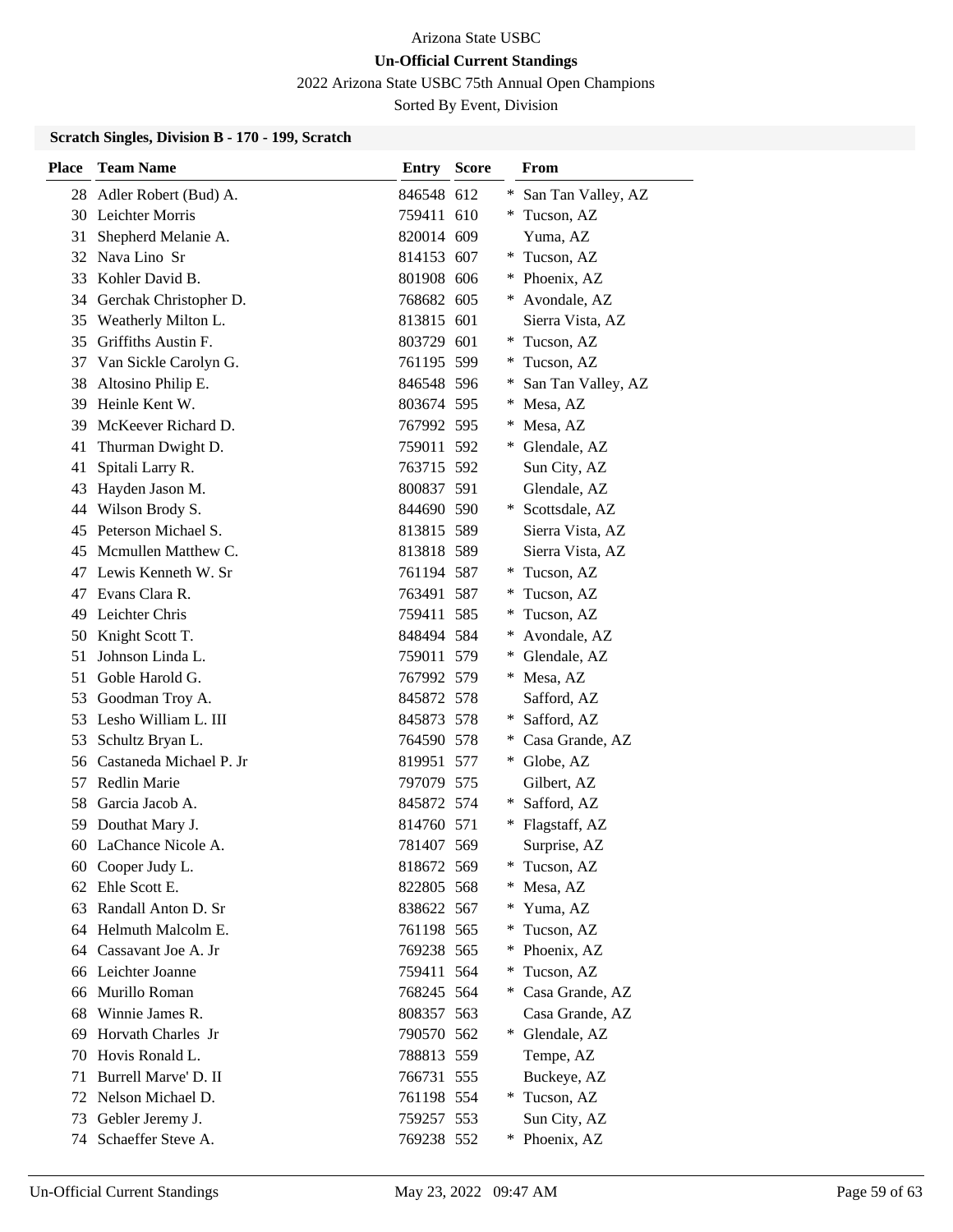2022 Arizona State USBC 75th Annual Open Champions

Sorted By Event, Division

### **Scratch Singles, Division B - 170 - 199, Scratch**

| <b>Place</b> | <b>Team Name</b>        | Entry      | <b>Score</b> |        | From               |
|--------------|-------------------------|------------|--------------|--------|--------------------|
| 75           | Camamo Cody J.          | 765382 551 |              |        | Mesa, AZ           |
|              | 76 Clonts Colton        | 839110 549 |              |        | * Safford, AZ      |
| 77           | Herrmann Bryan S.       | 820122 547 |              |        | * Maricopa, AZ     |
| 77           | Tallabas Ruben R.       | 800246 547 |              | $*$    | Avondale, AZ       |
| 79           | Markley Ray             | 794826 546 |              | ∗      | Peoria, AZ         |
| 79           | Kennedy Crystal F.      | 803729 546 |              | ∗      | Tucson, AZ         |
| 81           | Gonzalez Victor M.      | 818276 545 |              |        | * Flagstaff, AZ    |
| 82           | Roper Ben A.            | 800246 544 |              |        | * Avondale, AZ     |
| 82           | Kelley Kyle             | 800766 544 |              |        | Mesa, AZ           |
| 84           | Spivey Jimmie           | 788813 543 |              | *      | Tempe, AZ          |
| 84           | Toon Deborah J.         | 802428 543 |              | *      | Phoenix, AZ        |
| 86           | Van Sickle Richard A.   | 761198 542 |              | $\ast$ | Tucson, AZ         |
| 87           | Sykes Jeffrey J.        | 842259 541 |              | ∗      | Phoenix, AZ        |
| 87           | Phillips Timothy M.     | 822805 541 |              | ∗      | Mesa, AZ           |
| 89           | Moffatt Justin A.       | 763820 538 |              | $\ast$ | Glendale, AZ       |
| 90           | Nitta Ross M.           | 759010 536 |              | $\ast$ | Glendale, AZ       |
| 90           | Hampton Jeffrey L.      | 803730 536 |              | ∗      | Tucson, AZ         |
| 92           | Mason Jerry J.          | 801908 535 |              | ∗      | Phoenix, AZ        |
| 93           | Quihuis Danny X.        | 814153 533 |              | $\ast$ | Tucson, AZ         |
|              | 94 Darbonne Brian A.    | 814760 532 |              | $\ast$ | Flagstaff, AZ      |
| 95           | Elliott Elaine B.       | 794826 529 |              |        | * Peoria, AZ       |
| 95           | Detlaff Ryan M.         | 800836 529 |              |        | Glendale, AZ       |
|              | 95 Hatfield Jeanette J. | 818673 529 |              |        | * Tucson, AZ       |
| 98           | Robertson Colin D.      | 761194 528 |              | $\ast$ | Tucson, AZ         |
| 99           | Seabrook Michael E. Sr  | 760263 525 |              |        | Flagstaff, AZ      |
| 99           | Tunay Jason M.          | 800837 525 |              |        | Glendale, AZ       |
| 99           | McBride Bill A.         | 818673 525 |              |        | * Tucson, AZ       |
| 99           | Lee Huirok              | 797079 525 |              |        | Gilbert, AZ        |
|              | 103 Drew Thomas H.      | 759499 524 |              | *      | Glendale, AZ       |
|              | 103 Lucero Marissa C.   | 800837 524 |              |        | Glendale, AZ       |
|              | 103 Hamilton Mark W.    | 797661 524 |              |        | Tucson, AZ         |
| 103          | Young Billy H.          | 799413 524 |              | *      | Tucson, AZ         |
|              | 103 Lorentz Thomas G.   | 799413 524 |              | $\ast$ | Tucson, AZ         |
|              | 103 Brooks Harold A.    | 768682 524 |              | ∗      | Avondale, AZ       |
|              | 109 Thompson Dennis D.  | 790570 523 |              | $*$    | Glendale, AZ       |
| 110          | Ketcham Bruce M.        | 758521 521 |              |        | * Chandler, AZ     |
| 111          | Schenk Lisa             | 766731 520 |              |        | Buckeye, AZ        |
| 111          | Lippert Darrel M.       | 761198 520 |              |        | * Tucson, AZ       |
|              | 113 Cornett George J.   | 760321 519 |              |        | San Tan Valley, AZ |
| 113          | Chapman Gary R.         | 759411 519 |              | $*$    | Tucson, AZ         |
|              | 115 Kort Krystal        | 802428 517 |              | $*$    | Phoenix, AZ        |
|              | 116 Miller Cory J.      | 845869 515 |              |        | Safford, AZ        |
|              | 116 Lopez Michael C.    | 820014 515 |              |        | Yuma, AZ           |
|              | 116 Neish James R.      | 818805 515 |              |        | Gilbert, AZ        |
|              | 119 Berrios Raymond     | 843970 514 |              | ∗      | Phoenix, AZ        |
|              | 120 Wall Kyle J.        | 818276 512 |              | ∗      | Flagstaff, AZ      |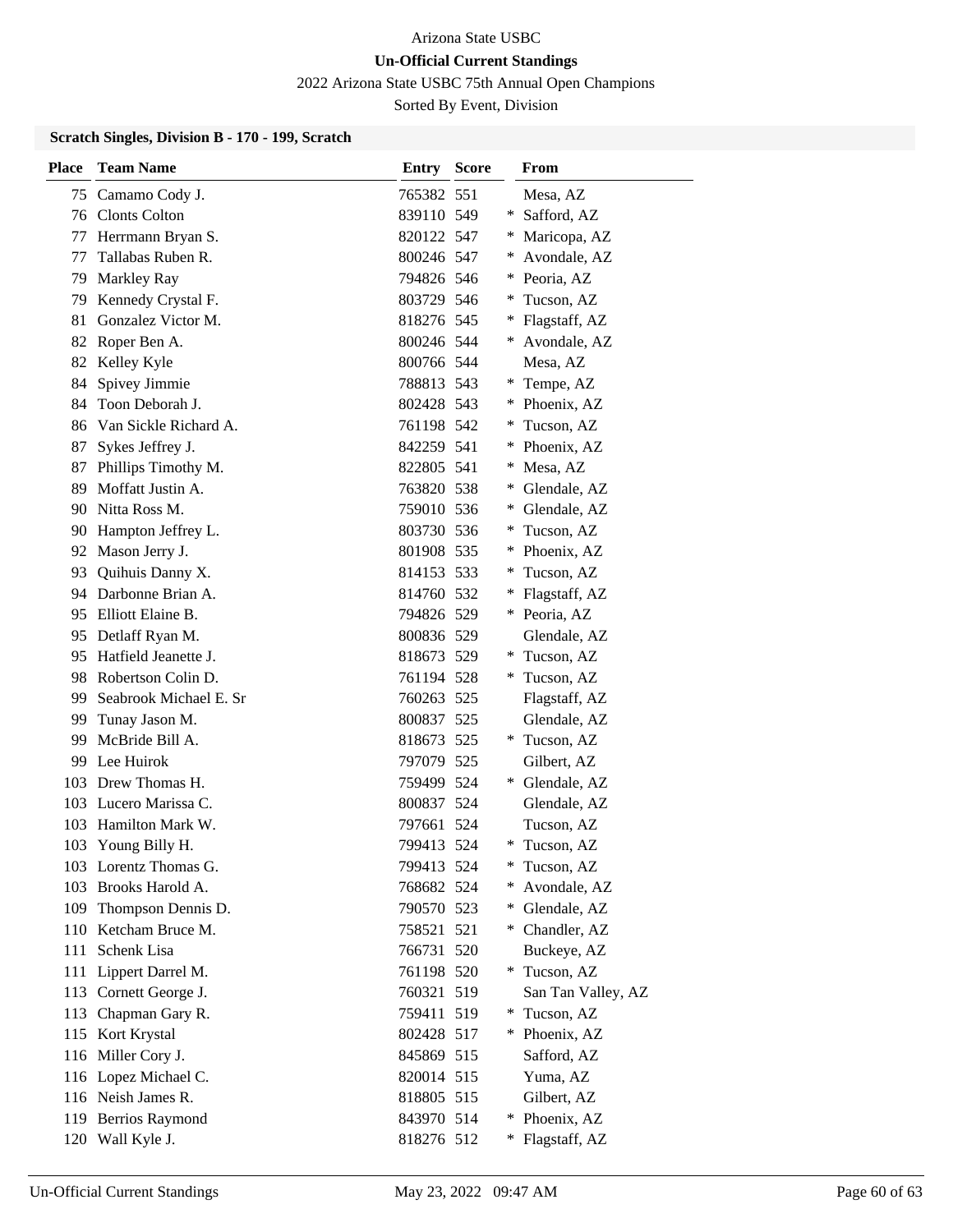2022 Arizona State USBC 75th Annual Open Champions

Sorted By Event, Division

### **Scratch Singles, Division B - 170 - 199, Scratch**

| Place | <b>Team Name</b>           | <b>Entry Score</b> |        | From                   |
|-------|----------------------------|--------------------|--------|------------------------|
|       | 120 Law Eric J.            | 853131 512         |        | * Chandler, AZ         |
|       | 122 Gudknecht Greg         | 759257 510         |        | Sun City, AZ           |
| 123   | Snyder Kari N.             | 761194 509         |        | Tucson, AZ             |
|       | 123 Bellows Steve E.       | 848494 509         | $*$    | Avondale, AZ           |
|       | 125 Brackett Bill A.       | 766734 508         |        | Buckeye, AZ            |
|       | 126 McDonald Tawna         | 808357 503         |        | Casa Grande, AZ        |
|       | 127 Canter Conrad D.       | 759010 502         |        | * Glendale, AZ         |
|       | 128 Busse Billy E.         | 798663 501         |        | * Tolleson, AZ         |
|       | 129 Wheeler Chrissy D.     | 766731 500         |        | Buckeye, AZ            |
|       | 129 Mitton Tom G.          | 768245 500         |        | Casa Grande, AZ        |
|       | 131 McIlvanie Michael R.   | 803674 498         |        | * Mesa, AZ             |
|       | 131 Won Kenny              | 797079 498         |        | Gilbert, AZ            |
|       | 131 Williams Martin D.     | 803730 498         |        | * Tucson, AZ           |
|       | 134 Silaghi Jason C.       | 846547 497         |        | San Tan Valley, AZ     |
|       | 135 Postiglione Charles A. | 767992 496         |        | Mesa, AZ               |
|       | 136 Croxton Jessie Jr      | 788813 495         |        | Tempe, AZ              |
| 137   | Terry Jimmy K.             | 801908 493         |        | Phoenix, AZ            |
|       | 138 Hill Steve             | 760263 491         |        | Flagstaff, AZ          |
|       | 139 Boyle Jayla L.         | 759285 489         |        | Flagstaff, AZ          |
|       | 140 Hampton Robin R.       | 818669 488         |        | Tucson, AZ             |
|       | 140 Wright Jim             | 838622 488         |        | * Yuma, AZ             |
|       | 142 Villagran Donna J.     | 841595 486         | *.     | Prescott Valley, AZ    |
|       | 143 Law Derrick            | 853131 485         | ∗      | Chandler, AZ           |
|       | 144 Montana Monty P.       | 814153 483         | ∗      | Tucson, AZ             |
|       | 144 Lee Victor B.          | 818670 483         | $*$    | Tucson, AZ             |
|       | 146 Canter Nancy           | 759010 480         | *      | Glendale, AZ           |
|       | 147 Markley Carla          | 794826 478         | *.     | Peoria, AZ             |
|       | 148 Bledsoe Shawn          | 766465 477         | $*$    | Yuma, AZ               |
| 149   | Thomas Phillip J. JR       | 763820 476         | *      | Glendale, AZ           |
|       | 150 Youngblood Rose M.     | 798663 473         | *.     | Tolleson, AZ           |
|       | 150 Stephens Larry L.      | 766734 473         |        | Buckeye, AZ            |
|       | 152 Rodman Nicoletta S.    | 768245 472         | ∗      | Casa Grande, AZ        |
|       | 153 Amos Kimberly L.       | 761822 471         |        | * Lake Havasu City, AZ |
|       | 154 Mancini Nick A.        | 815314 470         |        | Glendale, AZ           |
|       | 155 Remsburg Justin C.     | 814153 461         |        | * Tucson, AZ           |
|       | 156 Thompson Rosemary L.   | 797079 452         |        | Gilbert, AZ            |
|       | 156 West Robert L. Sr      | 799413 452         | $\ast$ | Tucson, AZ             |
|       | 158 Reed Frank V.          | 766467 451         | ∗      | Yuma, AZ               |
|       | 159 Salgado Joseph E.      | 803730 450         | *      | Tucson, AZ             |
|       | 160 Fletcher Alex          | 788715 449         | $\ast$ | Mesa, AZ               |
|       | 161 Gould Kelly            | 766466 444         | $\ast$ | Yuma, AZ               |
|       | 162 Crandall Kathleen      | 768682 438         | ∗      | Avondale, AZ           |
|       | 163 Jarvis Joshua A.       | 845870 433         |        | Safford, AZ            |
|       | 164 Carbajal Tony          | 800246 432         | ∗      | Avondale, AZ           |
|       | 165 Fiore Thomas J.        | 761194 397         | $*$    | Tucson, AZ             |
|       | 165 Walther Curtis L.      | 763820 397         | $\ast$ | Glendale, AZ           |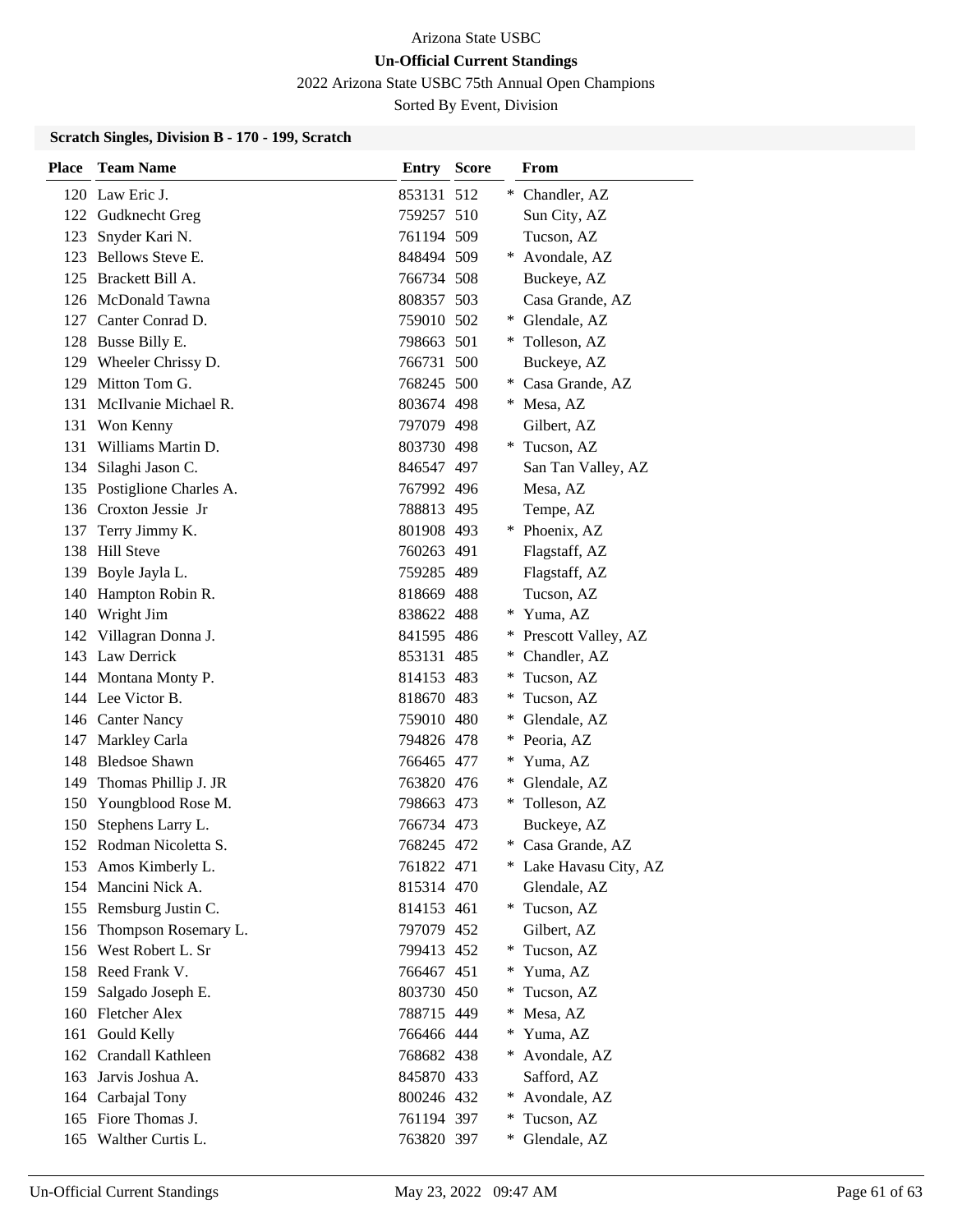2022 Arizona State USBC 75th Annual Open Champions

Sorted By Event, Division

### **Scratch Singles, Division C - 169 & Under, Scratch**

| <b>Place</b> | <b>Team Name</b>         | Entry      | <b>Score</b> |        | <b>From</b>         |
|--------------|--------------------------|------------|--------------|--------|---------------------|
| 1            | Aspin Carlton H. II      | 865660 643 |              | ∗      | Gilbert, AZ         |
| 2            | Ghan Bob J.              | 822644 602 |              |        | Tempe, AZ           |
| 3            | Hayden Jason M.          | 865660 591 |              | ∗      | Gilbert, AZ         |
| 4            | Corona Jon E.            | 839110 584 |              | ∗      | Safford, AZ         |
| 5            | Weaver Aaron M.          | 845870 577 |              | ∗      | Safford, AZ         |
| 6            | Bennett Mark A.          | 761196 553 |              | ∗      | Tucson, AZ          |
| 7            | Moore Mimi               | 759011 546 |              | ∗      | Glendale, AZ        |
| 8            | Miller Frankie L.        | 845869 533 |              |        | Safford, AZ         |
| 9            | Goodman Loren J.         | 839123 521 |              |        | Safford, AZ         |
| 10           | Tubbs Marla K.           | 760263 520 |              | ∗      | Flagstaff, AZ       |
| 11           | Solberg Terry G.         | 819951 509 |              | ∗      | Globe, AZ           |
| 12           | Nava Lisa M.             | 761195 507 |              | ∗      | Tucson, AZ          |
| 13           | Paige Summer D.          | 761195 497 |              | ∗      | Tucson, AZ          |
| 14           | Fujan Kathy              | 766219 492 |              | ∗      | Yuma, AZ            |
| 15           | Hackmann Jayleen M.      | 808620 491 |              |        | Yuma, AZ            |
| 16           | Mashburn-Powers Robyn L. | 865951 486 |              | ∗      | Tucson, AZ          |
| 17           | Harris Gloria K.         | 761195 485 |              | ∗      | Tucson, AZ          |
| 18           | Roberts Sandy J.         | 841595 481 |              | ∗      | Prescott Valley, AZ |
| 19           | Montoya Richard S.       | 818276 480 |              | ∗      | Flagstaff, AZ       |
| 20           | Fujan Steven J.          | 766219 479 |              | *      | Yuma, AZ            |
| 21           | Hiller Charles D.        | 766734 477 |              |        | Buckeye, AZ         |
| 22           | Wilson April             | 844690 474 |              | ∗      | Scottsdale, AZ      |
| 23           | Goodwin John             | 788715 473 |              | ∗      | Mesa, AZ            |
| 24           | Nitta Tammy A.           | 759010 471 |              | ∗      | Glendale, AZ        |
| 25           | Hauser Richard A.        | 818671 470 |              | ∗      | Tucson, AZ          |
| 26           | McGregor April D.        | 845871 467 |              | ∗      | Safford, AZ         |
| 26           | Tall Neil L.             | 838622 467 |              | ∗      | Yuma, AZ            |
| 28           | Lesho Leigh A.           | 845873 466 |              | ∗      | Safford, AZ         |
| 28           | Ehle David W.            | 822805 466 |              | ∗      | Mesa, AZ            |
| 30           | Labor Nelly H.           | 766219 465 |              |        | Yuma, AZ            |
| 31           | McGregor Robert J.       | 845871 464 |              | ∗      | Safford, AZ         |
| 32           | Yarbrough Matthew L.     | 845874 463 |              | ∗      | Safford, AZ         |
|              | 33 Mitchell Hoyte C. Jr  | 822644 460 |              | ∗      | Tempe, AZ           |
|              | 34 Mitman John E.        | 822644 458 |              |        | Tempe, AZ           |
|              | 35 Lee Janet T.          | 818671 455 |              | ∗      | Tucson, AZ          |
| 36           | Tanner Edward L. Jr      | 845871 454 |              | ∗      | Safford, AZ         |
| 37           | Mora Andrew              | 845869 445 |              |        | Safford, AZ         |
| 38           | Mattice Valerie D.       | 845870 441 |              | ∗      | Safford, AZ         |
|              | 39 Casey Cory            | 853245 439 |              | ∗      | Marana, AZ          |
| 40           | Wong Mei H.              | 766466 436 |              | $\ast$ | Yuma, AZ            |
| 41           | Castaneda Michael P. Sr  | 819951 435 |              | ∗      | Globe, AZ           |
| 42           | Garcia Cipy D.           | 845872 428 |              | ∗      | Safford, AZ         |
| 43           | <b>Baca Alfred</b>       | 818276 425 |              | *.     | Flagstaff, AZ       |
| 44           | Hackmann Sevanna C.      | 808620 413 |              |        | Yuma, AZ            |
|              | 45 Lee Terry J.          | 820014 411 |              | ∗      | Yuma, AZ            |
|              | 46 Charbagi Sam          | 788715 403 |              |        | Mesa, AZ            |